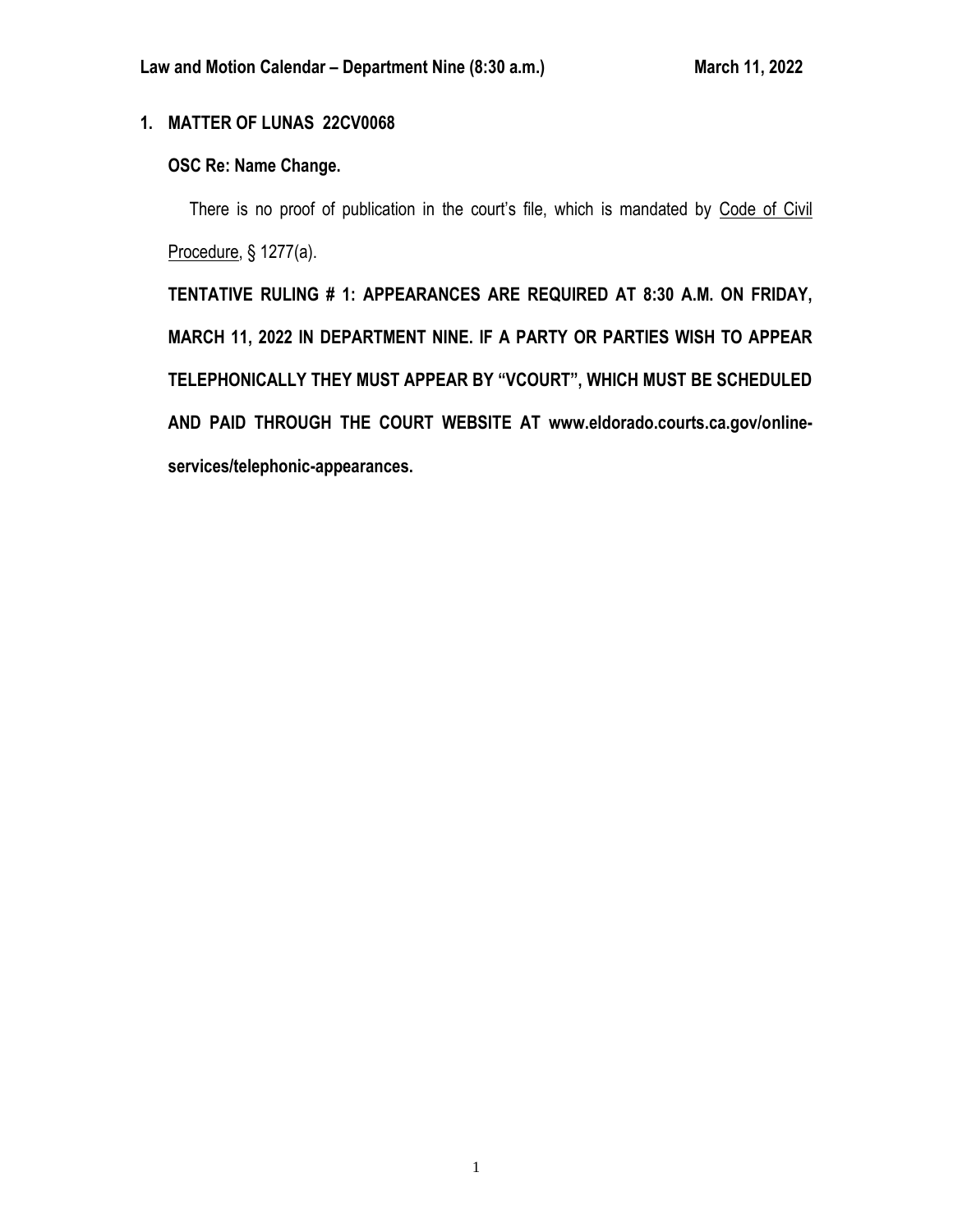### **2. REINDERS d.b.a. FUDGE FACTORY FARM v. VISMAN 21CV0266**

#### **Defendants Visman's and High Hill Ranch, LLC's Motion to Compel Arbitration.**

 On December 7, 2021 plaintiff filed a verified complaint against defendants seeking injunctive relief, declaratory relief, compensatory damages, punitive damages, and attorney fees and costs related to the parties' dispute concerning an easement. Plaintiff asserts causes of action for interference with easement, intentional interference with business relationship, private nuisance, breach of contract, and declaratory relief. The 2002 settlement agreement related to the subject easement is attached as Exhibit D to the complaint The complaint asserts "Fudge Factory brings this action to enforce its rights to access to the Easement, to obtain injunctive relief prohibiting High Hill Ranch from continuing to block access to the easement or otherwise violating the 2011 judgment, and seeks monetary damages, punitive damages, and attorney fees and costs." (Verified Complaint, page 3, lines 20-23.) The court order confirming a prior arbitration award related to the easement, which was entered as a judgment on May 17, 2011, is attached to the complaint as Exhibit E.

On January 14, 2022, the court granted plaintiff's motion for preliminary injunction.

 A request for arbitration was asserted in the opposition to the OSC re: preliminary injunction, which was filed and served nine court days prior to the hearing. Inasmuch as such a request provided insufficient advance notice and would violate the due process rights of the plaintiff if it were considered a motion to compel arbitration, the court decided that it could not consider the request on its merits and denied it without prejudice to filing a motion to compel arbitration.

 Defendants move to compel arbitration of the disputes raised in the complaint and stay further proceedings in this action pending binding arbitration of the disputes on the following grounds: that the 2002 settlement agreement related to the subject easements included an agreement to arbitrate "All disputes arising from or related to the terms or topics of this Settlement Agreement,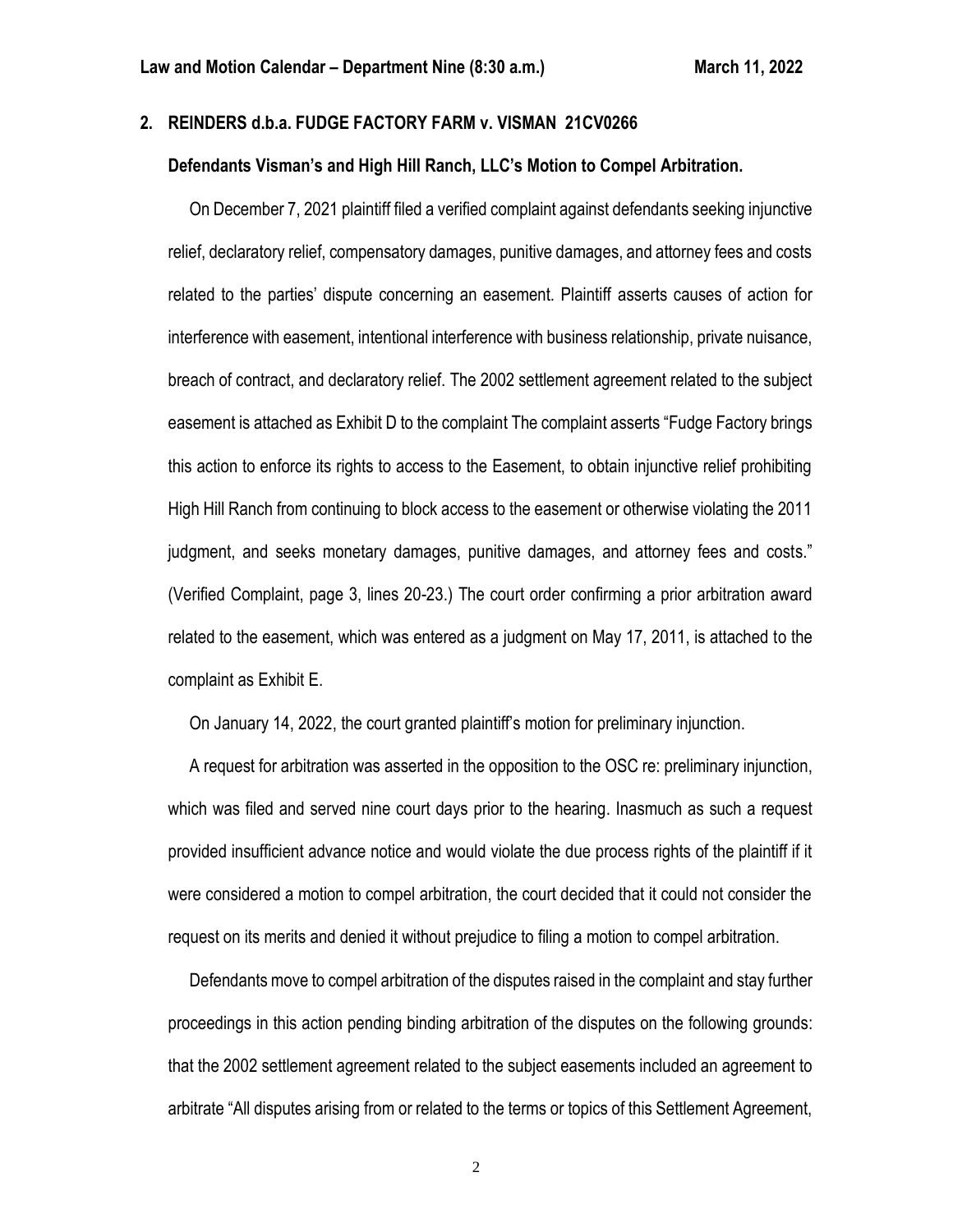#### **Law and Motion Calendar – Department Nine (8:30 a.m.) March 11, 2022**

including, but not limited to the interpretation thereof..." (Complaint, Exhibit  $D - 2002$ Compromise Settlement Agreement and Mutual Release, paragraph C.3.); the November 29, 2010 arbitration award, which was confirmed and entered as a judgment on May 17, 2011 in Reinders v. Visman, case number PCL-20110390, provides: "The Arbitrator retains jurisdiction to resolve any disputes as to the implementation of this order, and to address any future issues that may arise from time to time in the administration of the easement." (Complaint, Exhibit E – May 17 Confirmation and Judgment in Reinders v. Visman, case number PCL-20110390, Exhibit A – November 29, 2010 Arbitration Award, page 26, lines 8-10.); the claims in this action fall squarely within the scope of the arbitration agreement; the arbitration agreement is broad and covers the claims alleged in the complaint; and any further proceedings on plaintiff's complaint must be stayed.

 Plaintiff opposes the motion on the following grounds: enforcement of a permanent injunction can only be adjudicated in a court proceeding and not by arbitration; the arbitration agreement does not apply to this lawsuit; the 3<sup>rd</sup> and 4<sup>th</sup> tort causes of action are not within the scope of the arbitration agreement; the settlement agreement does not mandate arbitration; High Hill Ranch, LLC did not execute the arbitration agreement, therefore, it can not enforce the arbitration agreement; the arbitrator lacks authority to retain jurisdiction over all future disputes concerning the easement; the arbitrator's purported reservation of jurisdiction does not cover the present dispute; and the arbitrator does not have jurisdiction over this dispute.

 Plaintiff also requests the court to take judicial notice of the October 27, 2016 decision and judgment in the small claims case that High Hill Ranch brought against the Fudge Factory for costs to maintain the easement in Hugh Hill Ranch v. Fudge Factory, case number PSC-20160156; and the stipulation to confirm arbitration award and judgment entered in case number PCL-201100390.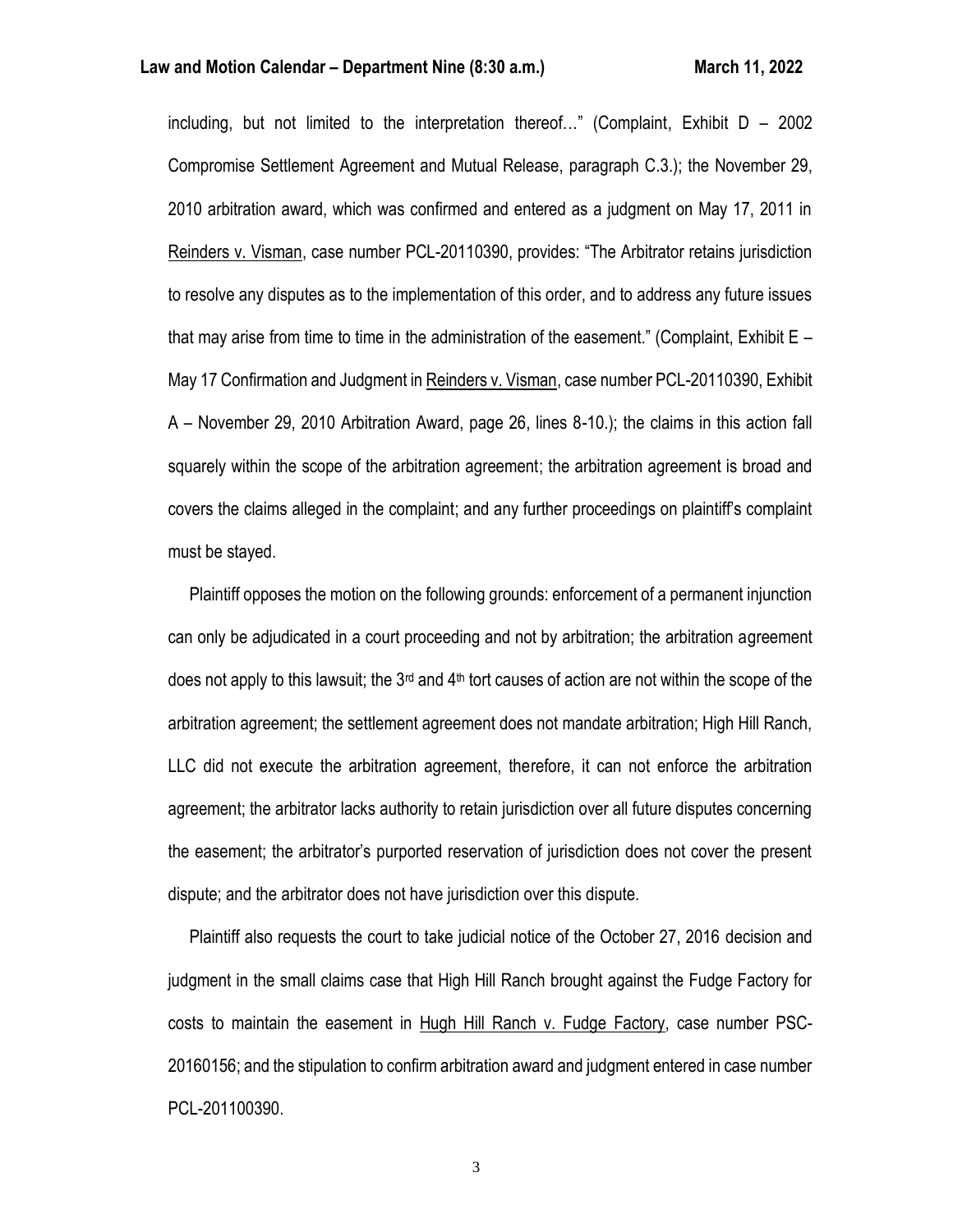Defendants replied to the opposition.

### General Arbitration Principles

 Except for specifically enumerated exceptions, the court must order the petitioner and respondent to arbitrate a controversy, if the court finds that a written agreement to arbitrate the controversy exists. (Code of Civil Procedure, § 1281.2(a).)

 "California has a strong public policy in favor of arbitration and any doubts regarding the arbitrability of a dispute are resolved in favor of arbitration. (*Christensen v. Dewor Developments* (1983) 33 Cal.3d 778, 782, 191 Cal.Rptr. 8, 661 P.2d 1088 [ (the court should " ' " 'indulge every intendment to give effect to' " ' " an arbitration agreement]; *Valsan Partners Limited Partnership v. Calcor Space Facility, Inc.*, supra, 25 Cal.App.4th at pp. 816-817, 30 Cal.Rptr.2d 785; *Titan Group, Inc. v. Sonoma Valley County Sanitation Dist.*, supra, 164 Cal.App.3d at p. 1127, 211 Cal.Rptr. 62.) As the Supreme Court recently noted, "... the decision to arbitrate grievances evinces the parties' intent to bypass the judicial system and thus avoid potential delays at the trial and appellate levels...." (*Moncharsh v. Heily & Blase* (1992) 3 Cal.4th 1, 10, 10 Cal.Rptr.2d 183, 832 P.2d 899.) This strong policy has resulted in the general rule that arbitration should be upheld "unless it can be said with assurance that an arbitration clause is not susceptible to an interpretation covering the asserted dispute. (Citation.))" (*Bos Material Handling, Inc. v. Crown Controls Corp.* (1982) 137 Cal.App.3d 99, 105, 186 Cal.Rptr. 740 [a terminated dealer's tort causes of action against a manufacturer, including claims for breach of the covenant of good faith and fair dealing, were all required to be arbitrated under their dealership agreement].) ¶ It seems clear that the burden must fall upon the party opposing arbitration to demonstrate that an arbitration clause cannot be interpreted to require arbitration of the dispute. Thus, if there is any reasonable doubt as to whether Coast Plaza's claims come within the Service Agreement's arbitration clause, that doubt must be resolved in favor of arbitration, not against it. (*Hayes*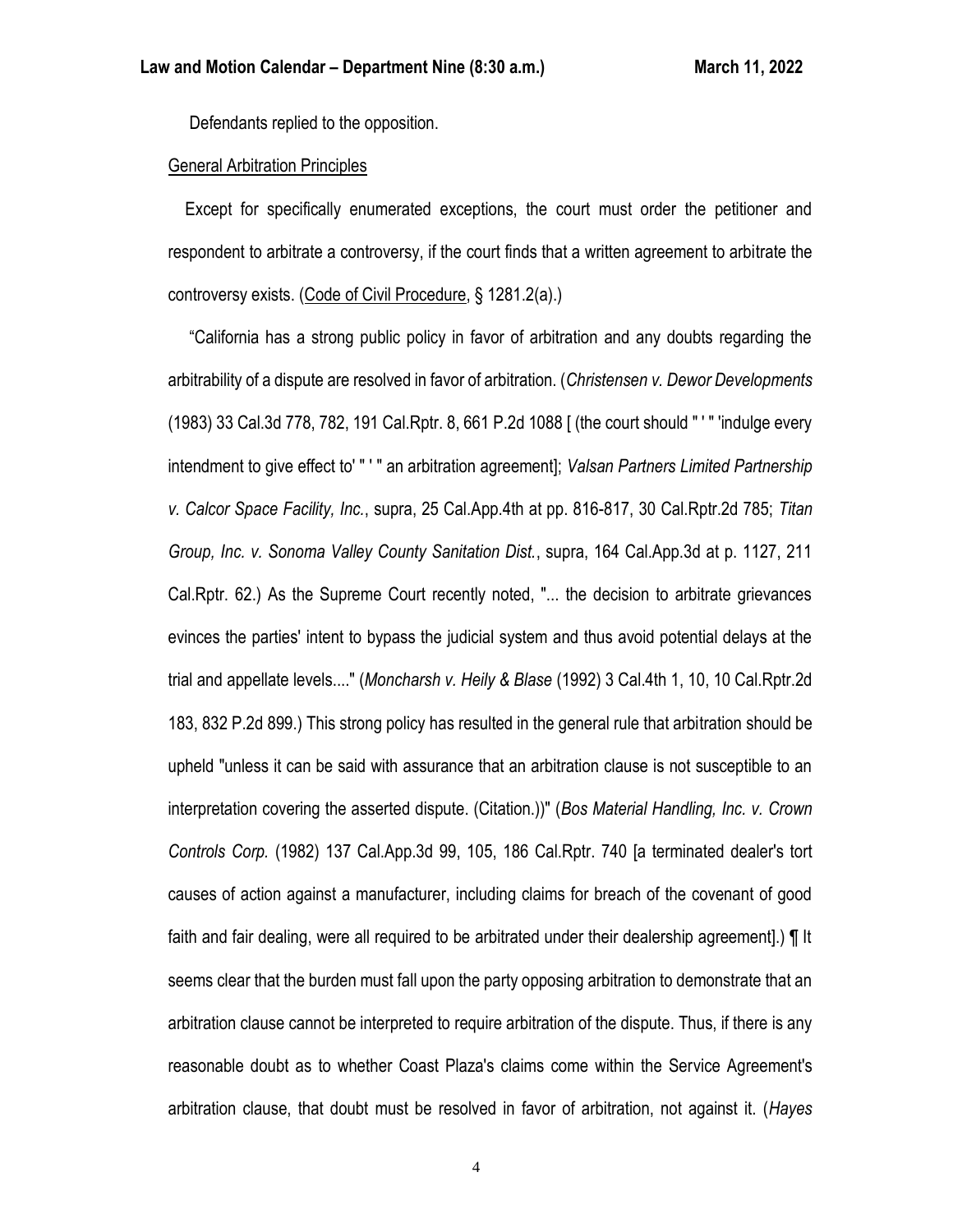*Children Leasing Co. v. NCR Corp.* (1995) 37 Cal.App.4th 775, 788, 43 Cal.Rptr.2d 650; *Vianna v. Doctors' Management Co.* (1994) 27 Cal.App.4th 1186, 1189, 33 Cal.Rptr.2d 188; *United Transportation Union v. Southern Cal. Rapid Transit Dist.* (1992) 7 Cal.App.4th 804, 808, 9 Cal.Rptr.2d 702.)" (Coast Plaza Doctors Hosp. v. Blue Cross of California (2000) 83 Cal.App.4th 677, 686-687.)

 "In California, "[g]eneral principles of contract law determine whether the parties have entered a binding agreement to arbitrate." (*Craig v. Brown & Root, Inc.* (2000) 84 Cal.App.4th 416, 420, 100 Cal.Rptr.2d 818; see *Engalla v. Permanente Medical Group, Inc.* (1997) 15 Cal.4th 951, 972–973, 64 Cal.Rptr.2d 843, 938 P.2d 903.) Generally, an arbitration agreement must be memorialized in writing. (*Fagelbaum & Heller LLP v. Smylie* (2009) 174 Cal.App.4th 1351, 1363, 95 Cal.Rptr.3d 252.) A party's acceptance of an agreement to arbitrate may be express, as where a party signs the agreement. A signed agreement is not necessary, however, and a party's acceptance may be implied in fact (e.g., *Craig,* at p. 420, 100 Cal.Rptr.2d 818 [employee's continued employment constitutes acceptance of an arbitration agreement proposed by the employer] ) or be effectuated by delegated consent (e.g., *Ruiz v. Podolsky* (2010) 50 Cal.4th 838, 852–854, 114 Cal.Rptr.3d 263, 237 P.3d 584 (*Ruiz*).) An arbitration clause within a contract may be binding on a party even if the party never actually read the clause. (*24 Hour Fitness, Inc. v. Superior Court* (1998) 66 Cal.App.4th 1199, 1215, 78 Cal.Rptr.2d 533.)" (Pinnacle Museum Tower Assn. v. Pinnacle Market Development (US), LLC (2012) 55 Cal.4th 223, 236.)

 ""As this court has noted in the past, arbitration agreements should be liberally interpreted and arbitration should be ordered unless an agreement clearly does not apply to the dispute in question. (*Vianna v. Doctors' Management Co.* (1994) 27 Cal.App.4th 1186, 1189, 33 Cal.Rptr.2d 188.)" (Oakland-Alameda County Coliseum Authority v. CC Partners (2002) 101 Cal.App.4th 635, 644.)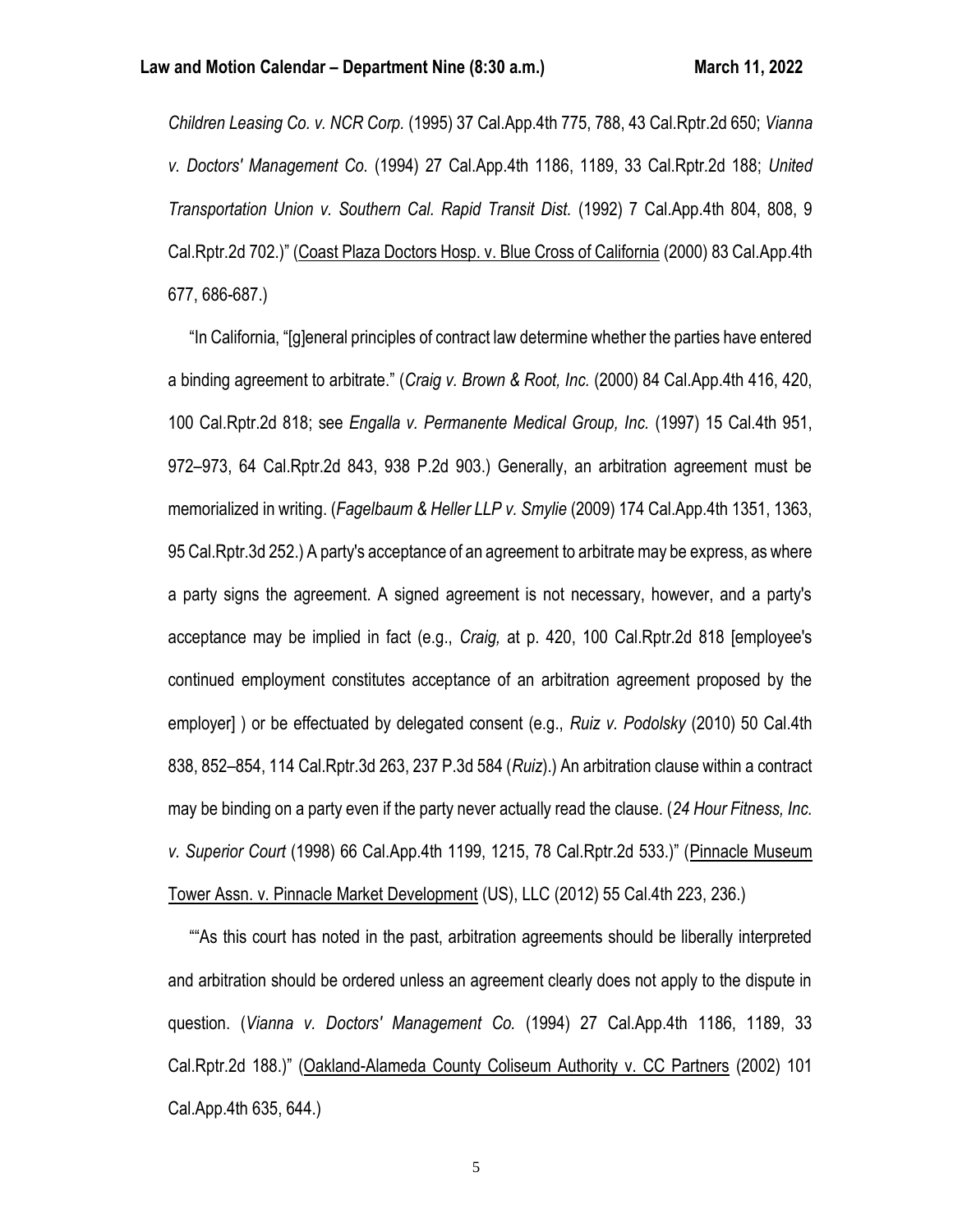"A written agreement to arbitrate is fundamental, because Code of Civil Procedure section 1281.2 permits a court to order the parties to arbitrate a matter only if it determines that an agreement to arbitrate exists. (*Banner Entertainment, Inc. v. Superior Court* (1998) 62 Cal.App.4th 348, 356, 72 Cal.Rptr.2d 598; *Berman v. Renart Sportswear Corp.* (1963) 222 Cal.App.2d 385, 388-389, 35 Cal.Rptr. 218.) Indeed, when the trial court reviews a petition to compel arbitration, the threshold question is whether there is an agreement to arbitrate. (*Cheng-Canindin v. Renaissance Hotel Associates* (1996) 50 Cal.App.4th 676, 683, 57 Cal.Rptr.2d 867.)" (Villa Milano Homeowners Ass'n v. Il Davorge (2001) 84 Cal.App.4th 819, 824-825.)

 "However, notwithstanding the cogency of the policy favoring arbitration and despite frequent judicial utterances that because of that policy every intendment must be indulged in favor of finding an agreement to arbitrate, the policy favoring arbitration cannot displace the necessity for a voluntary agreement to arbitrate. (See *Player v. Geo. M. Brewster & Son, Inc.*, supra, 18 Cal.App.3d 526, 534, 96 Cal.Rptr. 149.) As our Supreme Court recently observed: 'There is indeed a strong policy in favor of enforcing agreements to arbitrate, but there is no policy compelling persons to accept arbitration of controversies which they have not agreed to arbitrate

. . ..' (*Freeman v. State Farm Mut. Auto. Ins. Co.*, supra, 14 Cal.3d 473, 481, 121 Cal.Rptr. 477, 482, 535 P.2d 341, 346.) And it has been held that to be enforceable, an agreement to arbitrate must have been 'openly and fairly entered into.' (*Player v. Geo. M. Brewster & Son, Inc.*, supra, 18 Cal.App.3d 526, 534, 96 Cal.Rptr. 149; *Windsor Mills, Inc. v. Collins & Aikman Co.*, supra, 25 Cal.App.3d 987, 993--994, 101 Cal.Rptr. 347.)" (Wheeler v. St. Joseph Hospital (1976) 63 Cal.App.3d 345, 356.)

 "It follows, of course, that if there was no valid contract to arbitrate, the petition must be denied. (Ibid. ["There is no public policy favoring arbitration of disputes which the parties have not agreed to arbitrate. [Citation.]"]; *Boys Club of San Fernando Valley, Inc. v. Fidelity & Deposit*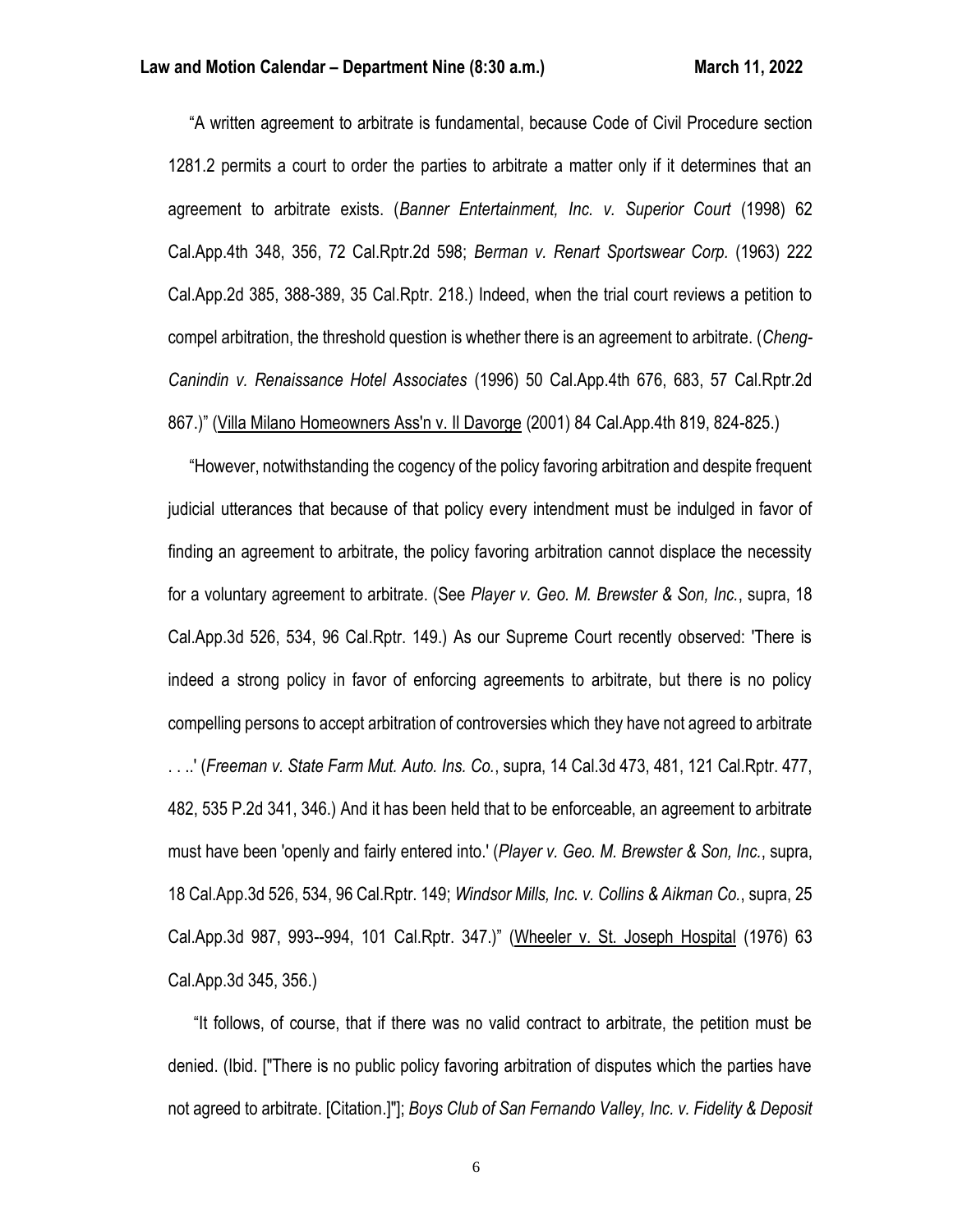*Co.* (1992) 6 Cal.App.4th 1266, 1271, 8 Cal.Rptr.2d 587.)" (Banner Entertainment, Inc. v. Superior Court (Alchemy Filmworks, Inc.) (1998) 62 Cal.App.4th 348, 356.)

With the above-cited legal principles in mind, the court will rule on the motion.

#### Enforcement of Arbitration Award Through Arbitration

 Citing Code of Civil Procedure, §§ 525 and 1287.4, Grail Semiconductor, Inc. v. Mitsubishi Electric and Electronics USA, Inc. (2014) 225 Cal.App.4th 786, 800, and Luster v. Collins (1993) 15 Cal. App.  $4<sup>th</sup>$  1338, 1348, plaintiff argues that statutory and case law mandates that the judgment entered in 2011 is a permanent injunction that must be enforced solely by court proceedings and an arbitrator can not under any circumstances enforce the arbitration award entered as a judgment, even if it is so provided in the judgment.

 "An injunction is a writ or order requiring a person to refrain from a particular act. It may be granted by the court in which the action is brought, or by a judge thereof; and when granted by a judge, it may be enforced as an order of the court." (Emphasis added.) (Code of Civil Procedure, § 525.)

 "If an award is confirmed, judgment shall be entered in conformity therewith. The judgment so entered has the same force and effect as, and is subject to all the provisions of law relating to, a judgment in a civil action of the same jurisdictional classification; and it may be enforced like any other judgment of the court in which it is entered, in an action of the same jurisdictional classification." (Emphasis added.) (Code of Civil Procedure, § 1287.4)

 Sections 525 and 1287.4 are discretionary in nature. They provide that a confirmed arbitration award entered as a judgment and an injunction entered by the court as an order may be enforced by the court. (Emphasis the court's.) Those statutes do not provide that the judgment and/or injunction must be enforced by the court under all circumstances.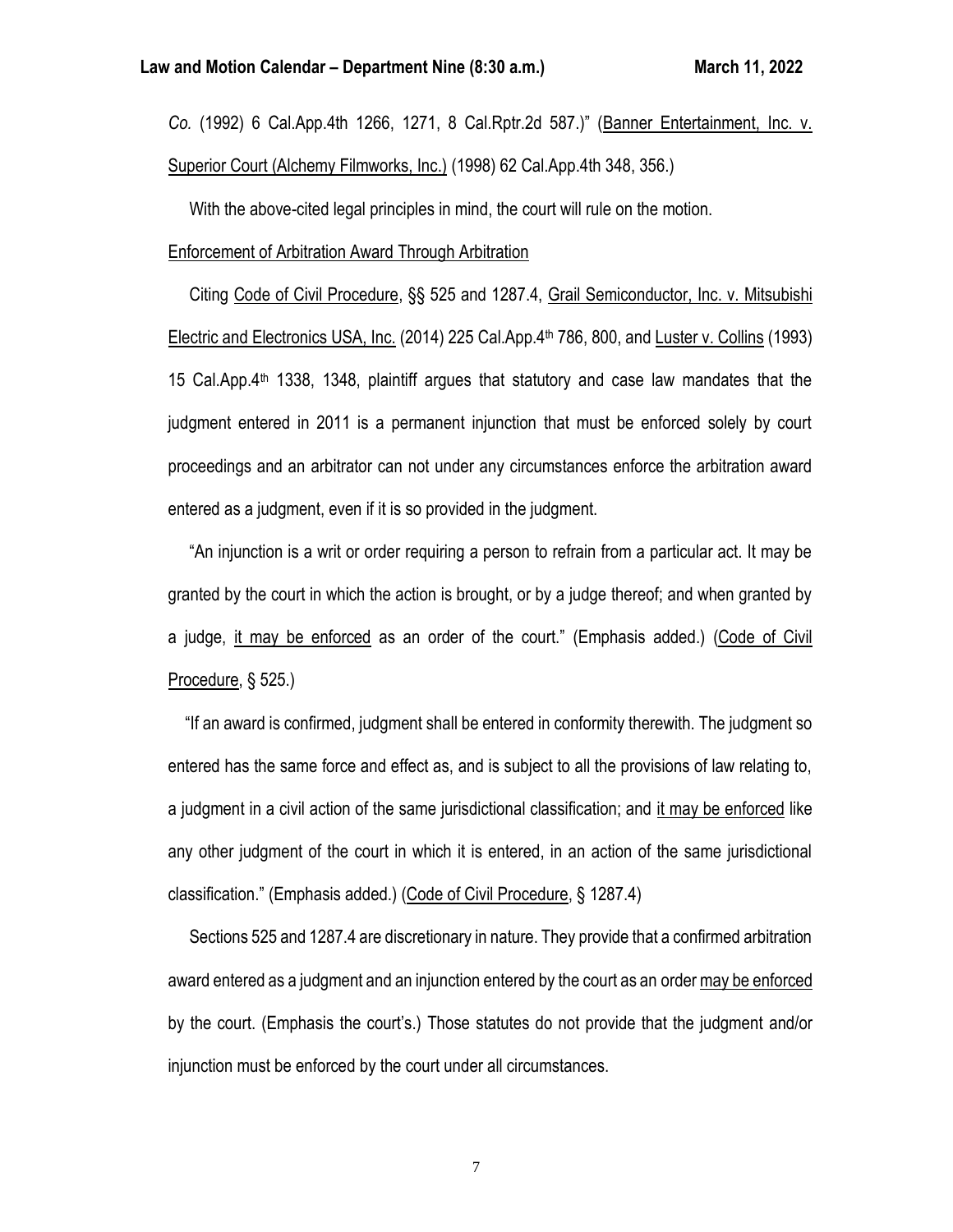"We construe statutes and regulations in a manner that carries out the legislative or regulatory intent. (*Trope v. Katz* (1995) 11 Cal.4th 274, 280, 45 Cal.Rptr.2d 241, 902 P.2d 259.) We must " 'ascertain the intent of the [drafters] so as to effectuate the purpose' " of the regulations. (*Moyer v. Workmen's Comp. Appeals Bd.* (1973) 10 Cal.3d 222, 230, 110 Cal.Rptr. 144, 514 P.2d 1224.) The words used are the primary source for identifying the drafter's intent. (Ibid.) We give those words their usual and ordinary meaning where possible. (Code Civ. Proc., § 1858; Trope, supra, 11 Cal.4th at p. 280, 45 Cal.Rptr.2d 241, 902 P.2d 259.) We give significance to every word, avoiding an interpretation that renders any word surplusage. (*Delaney v. Superior Court* (1990) 50 Cal.3d 785, 798-799, 268 Cal.Rptr. 753, 789 P.2d 934.) We also interpret the words of a regulation in context, harmonizing to the extent possible all provisions relating to the same subject matter. (*County of Alameda v. Pacific Gas & Electric Co.* (1997) 51 Cal.App.4th 1691, 1698, 60 Cal.Rptr.2d 187.)" (Emphasis added.) (Simi Corp. v. Garamendi (2003) 109 Cal.App.4th 1496, 1505-1506.)

The usual and ordinary meaning of "may" is that the act is discretionary and not mandatory.

 The cited portion of the appellate opinion in Grail Semiconductor, Inc. states: ""A permanent injunction is an equitable remedy for certain torts or wrongful acts of a defendant where a damage remedy is inadequate. A permanent injunction is a determination on the merits that a plaintiff has prevailed on a cause of action for tort or other wrongful act against a defendant and that equitable relief is appropriate." (*Art Movers, Inc. v. Ni West, Inc.* (1992) 3 Cal.App.4th 640, 646, 4 Cal.Rptr.2d 689.)" (Grail Semiconductor, Inc. v. Mitsubishi Electric & Electronics USA, Inc. (2014) 225 Cal.App.4th 786, 800.)

 "An opinion is not authority for a point not raised, considered, or resolved therein. (E.g., *People v. Castellanos* (1999) 21 Cal.4th 785, 799, fn. 9, 88 Cal.Rptr.2d 346, 982 P.2d 211; *San*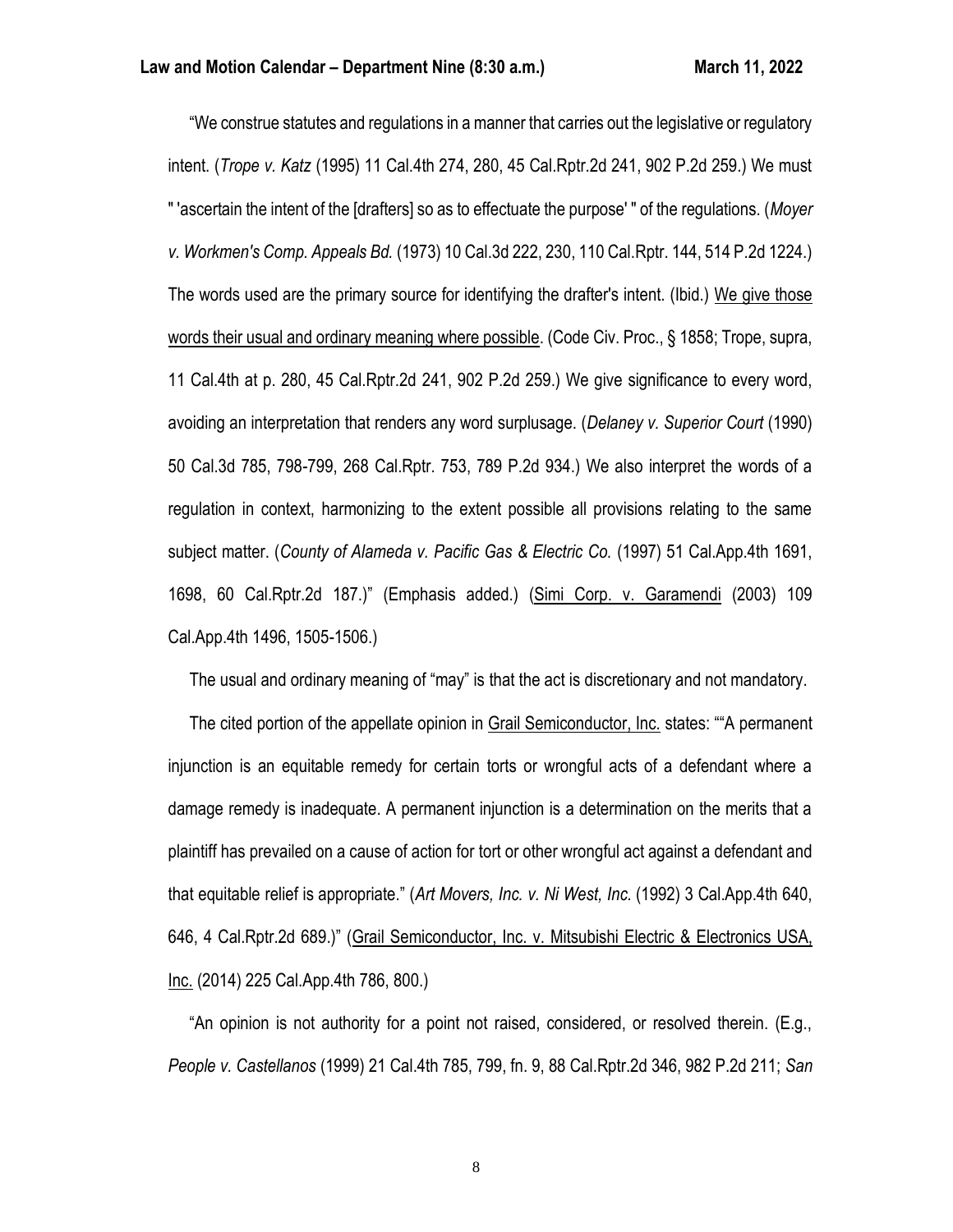*Diego Gas & Elec. Co. v. Superior Court* (1996) 13 Cal.4th 893, 943, 55 Cal.Rptr.2d 724, 920 P.2d 669.)" (Styne v. Stevens (2001) 26 Cal.4th 42, 57-58.)

 That Grail Semiconductor, Inc. opinion does not raise, consider, or hold that permanent injunctions are only enforceable by the court.

 The cited portion of the Luster opinion states: "From a statutory perspective we see nothing in section 1280 et seq., which authorizes an arbitrator to include economic sanctions, such as those imposed here, as part of the award. Our review of the statutory framework reveals the Legislature was keenly aware the arbitrator should have sufficient power to deal with problems pertaining to discovery. Section 1283.05, subdivision (b) expressly provides the arbitrator can enforce discovery orders "by the imposition of the same terms, conditions, consequences, liabilities, sanctions, and penalties as can be or may be imposed in like circumstances in a civil action by a superior court...." (See also § 1283.05, subd. (c).) There is no counterpart to this provision giving the arbitrator the statutory power to enforce the award." (Luster v. Collins (1993) 15 Cal.App.4th 1338, 1348.)

 That portion of the opinion followed the appellate court's finding that "The award's language makes clear the per diem award reflects the arbitrator's attempt to enforce his orders by imposing a sanction for future violations of the orders." (Luster v. Collins (1993) 15 Cal.App.4th 1338, 1348.)

 The appellate court also expressly found that the parties are free to agree to enforce arbitration awards reduced to a judgment. The appellate court stated: "Whether the parties stipulated the arbitrator should have the power to impose economic sanctions is a separate question. We are unaware of any legal impediment precluding the parties from agreeing the arbitrator could concurrently impose economic sanctions to effect performance of the award. There is nothing in the agreement, however, to this effect. The parties stipulated the arbitrator's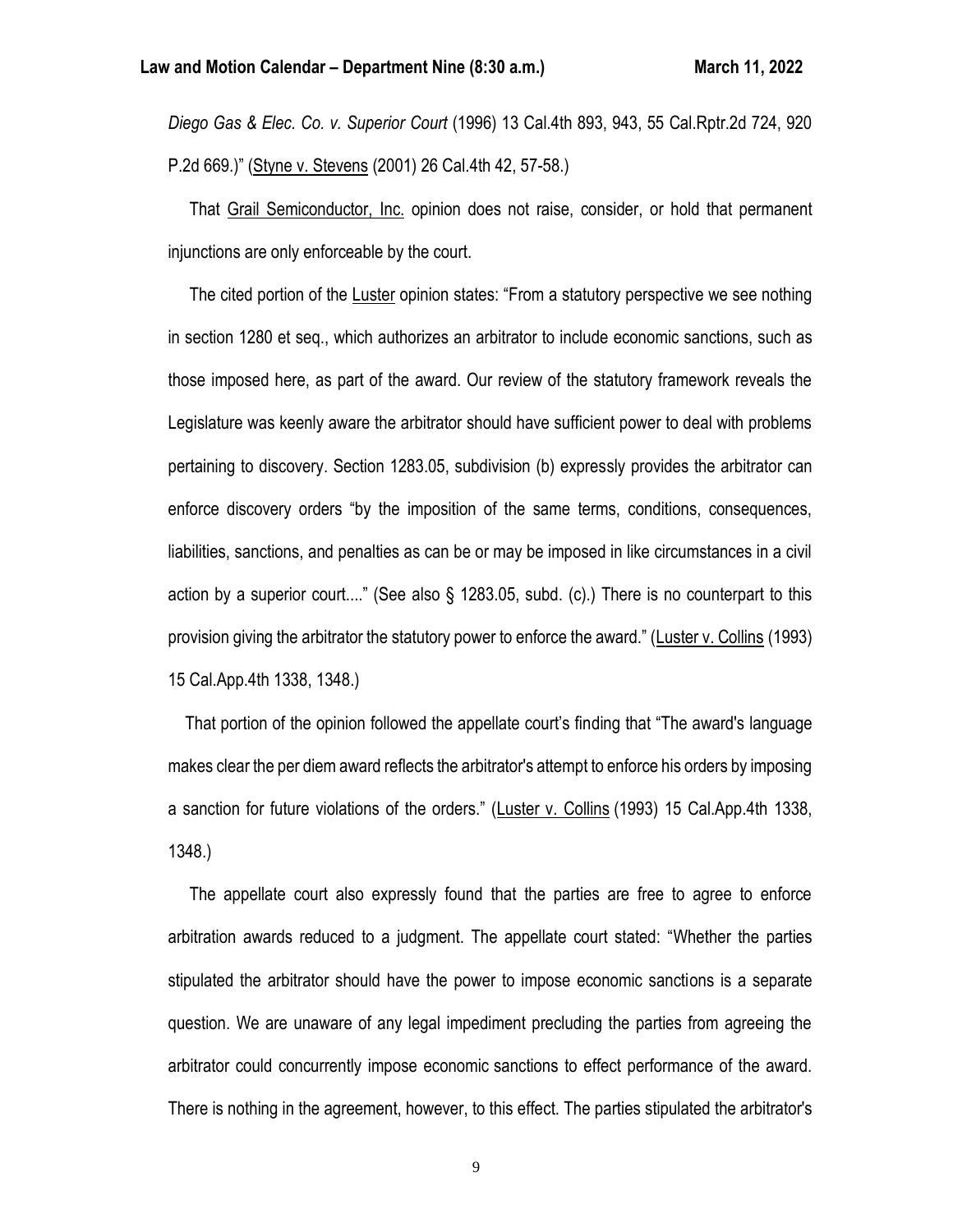powers were those prescribed in section 1280 et seq. They did not say the arbitrator would also have the power to enforce his award. Our earlier discussion pointing out the enforcement mechanisms provided by statute following confirmation of the award as a judgment explains why the parties did not do so." (Luster v. Collins (1993) 15 Cal.App.4th 1338, 1349–1350.)

 The settlement agreement entered into by the parties expressly provided that all disputes between the parties arising from the easement as a term or topic of the settlement agreement "shall be subject to binding arbitration" (Verified Complaint, Exhibit D – Settlement Agreement, paragraphs C.3 and C.7.) and the parties expressly stipulated/agreed to confirm the 2010 arbitration award concerning their disputes over that same easement and agreed to have it entered as a court judgment in case number PCL-20110390. The arbitration award expressly provided that the arbitrator retained jurisdiction to resolve any disputes as to the implementation of the order and to address any future issues that may arise in the administration of the easement.

 The stipulation to confirm the award and enter it as a judgment is a stipulated agreement between the parties to have the arbitrator retain jurisdiction "to resolve any disputes as to the implementation of this order, and to address any future issues that may arise from time to time in the administration of the easement." (Complaint, Exhibit E – May 17 Confirmation and Judgment in Reinders v. Visman, case number PCL-20110390, Exhibit A – November 29, 2010 Arbitration Award, page 26, lines 8-10.) There is contractual authority to enforce arbitration of "any disputes as to the implementation of this order, and to address any future issues that may arise from time to time in the administration of the easement." The arbitrator need not rely on any statutory authority to enforce the 2011 judgment.

 The court rejects the argument that the permanent injunction and disputes concerning the easement that arise after entry of judgment in 2011 can only be determined by the court.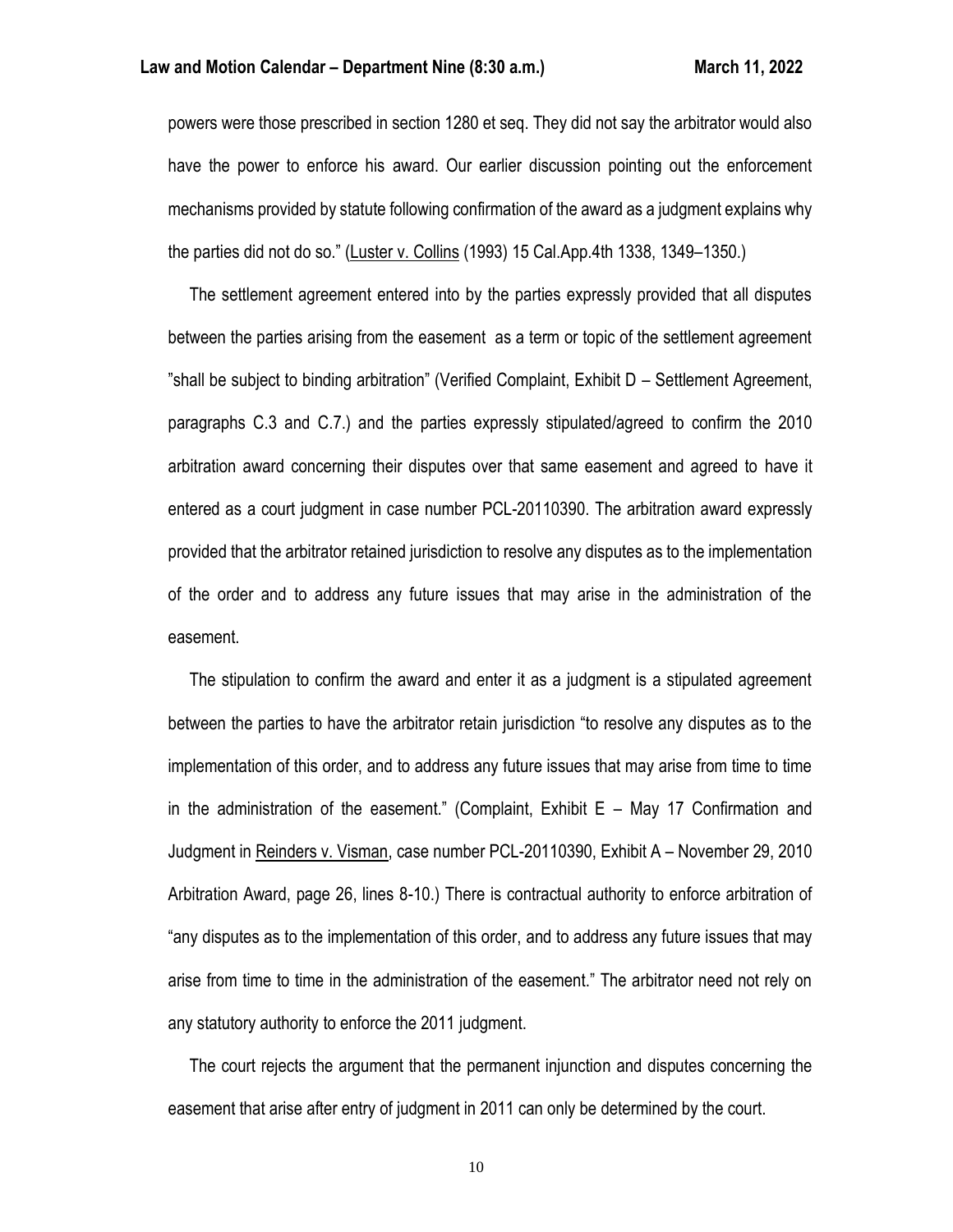# Agreement to Binding Arbitration of All Disputes Arising From or Related to the Subiect Easement in Favor of Plaintiff

 In 2002 there was litigation between the same parties, which was concluded with a settlement agreement that, among other things, reaffirmed the existing recorded easement in favor of Fudge Factory for ingress and egress on High Hill Ranch Road. (Verified Complaint, Exhibit D – Settlement Agreement, paragraph C.7.) The parties continued to have disputes related to the easement rights under the settlement agreement, which lead to arbitration and a limited civil case (PCL-20110390). An arbitration award was issued on November 29, 2010 and the award was entered as a judgment upon stipulation for confirmation of the award on May 7, 2011. (Verified Complaint, Exhibit E – Stipulation and 2011 Arbitration Award/Judgment.) The settlement agreement entered into by the parties expressly provided that all disputes between the parties arising from the easement as a term or topic of the settlement agreement "shall be subject to binding arbitration" (Verified Complaint, Exhibit D – Settlement Agreement, paragraphs C.3 and C.7.) and the parties expressly stipulated/agreed to confirm the 2010 arbitration award concerning their disputes over that same easement and agreed to have it entered as a court judgment in case number PCL-20110390. The arbitration award expressly provided that the arbitrator retained jurisdiction to resolve any disputes as to the implementation of the order and to address any future issues that may arise in the administration of the easement.

 The settlement agreement was entered into by and between Jerry Visman and George Visman, individually and d.b.a High Hill Ranch and Marcus Reinders and Frances Reinders, individually and d.b.a The Fudge Factory. (Verified Complaint, Exhibit D – Settlement Agreement.) The Stipulation for Confirmation of Arbitration Award and for Entry of Judgment was executed by the counsels on behalf of Jerry Visman and George Visman, individually and d.b.a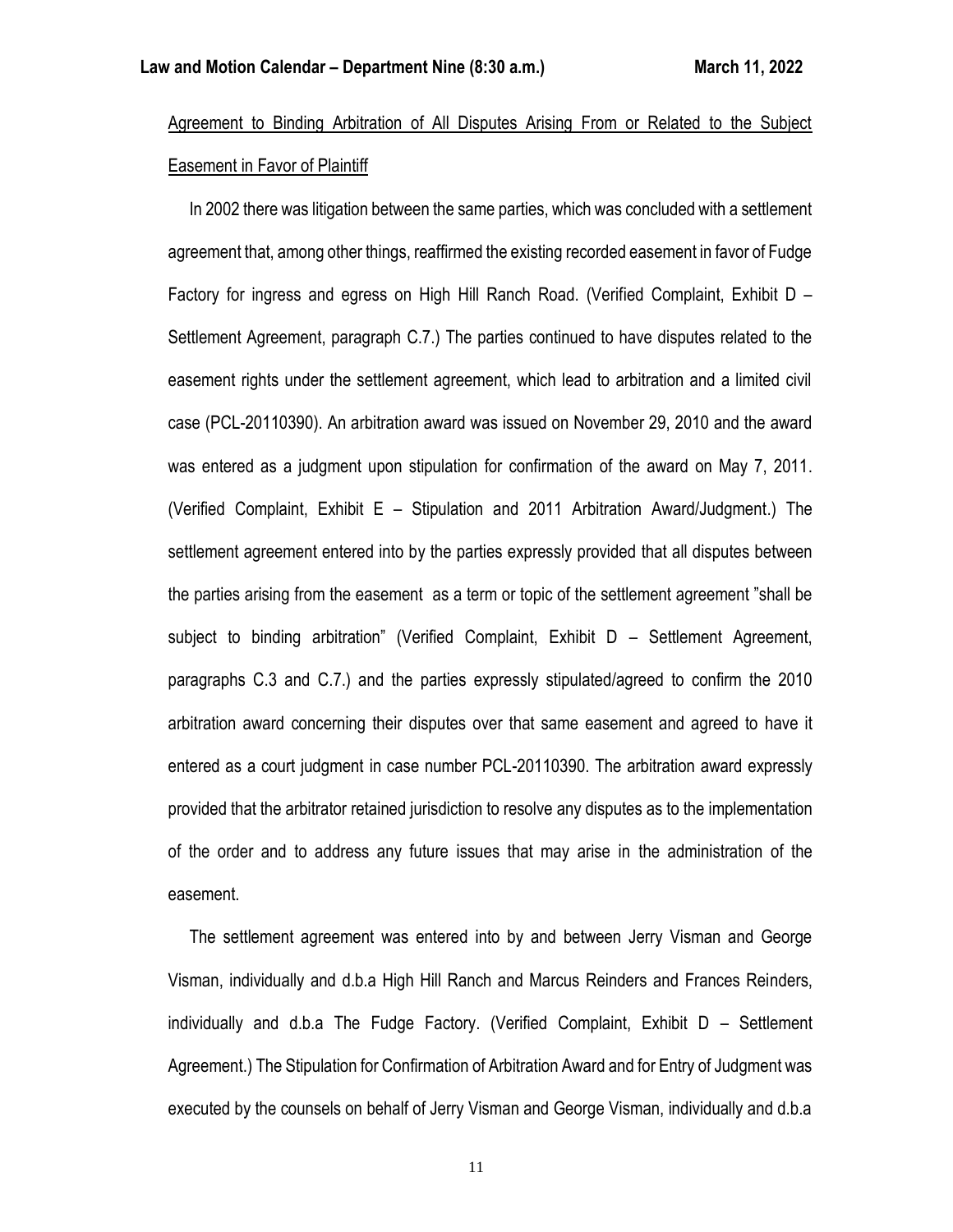High Hill Ranch and Marcus Reinders and Frances Reinders, individually and d.b.a The Fudge Factory

#### Scope of Arbitration Agreement

 Plaintiff argues that the 2002 settlement agreement did not agree to successive arbitrations over the same issues, particularly where there is a judgment entered and the claims involve violation of the terms of the judgment.

Plaintiff also argues that the parties did not agree to arbitrate the  $3<sup>rd</sup>$  and  $4<sup>th</sup>$  tort causes of action for intentional interference with business relationship and private nuisance.

 ""... the decision to arbitrate grievances evinces the parties' intent to bypass the judicial system and thus avoid potential delays at the trial and appellate levels...." (*Moncharsh v. Heily & Blase* (1992) 3 Cal.4th 1, 10, 10 Cal.Rptr.2d 183, 832 P.2d 899.) This strong policy has resulted in the general rule that arbitration should be upheld "unless it can be said with assurance that an arbitration clause is not susceptible to an interpretation covering the asserted dispute. (Citation.))" (Citation omitted.)" (Coast Plaza Doctors Hosp. v. Blue Cross of California (2000) 83 Cal.App.4th 677, 686.)

 "It seems clear that the burden must fall upon the party opposing arbitration to demonstrate that an arbitration clause *cannot* be interpreted to require arbitration of the dispute. Thus, if there is any reasonable doubt as to whether Coast Plaza's claims come within the Service Agreement's arbitration clause, that doubt must be resolved in favor of arbitration, not against it. (*Hayes Children Leasing Co. v. NCR Corp.* (1995) 37 Cal.App.4th 775, 788, 43 Cal.Rptr.2d 650; *Vianna v. Doctors' Management Co.* (1994) 27 Cal.App.4th 1186, 1189, 33 Cal.Rptr.2d 188; *United Transportation Union v. Southern Cal. Rapid Transit Dist.* (1992) 7 Cal.App.4th 804, 808, 9 Cal.Rptr.2d 702.)" (Coast Plaza Doctors Hosp. v. Blue Cross of California (2000) 83 Cal.App.4th 677, 686-687.)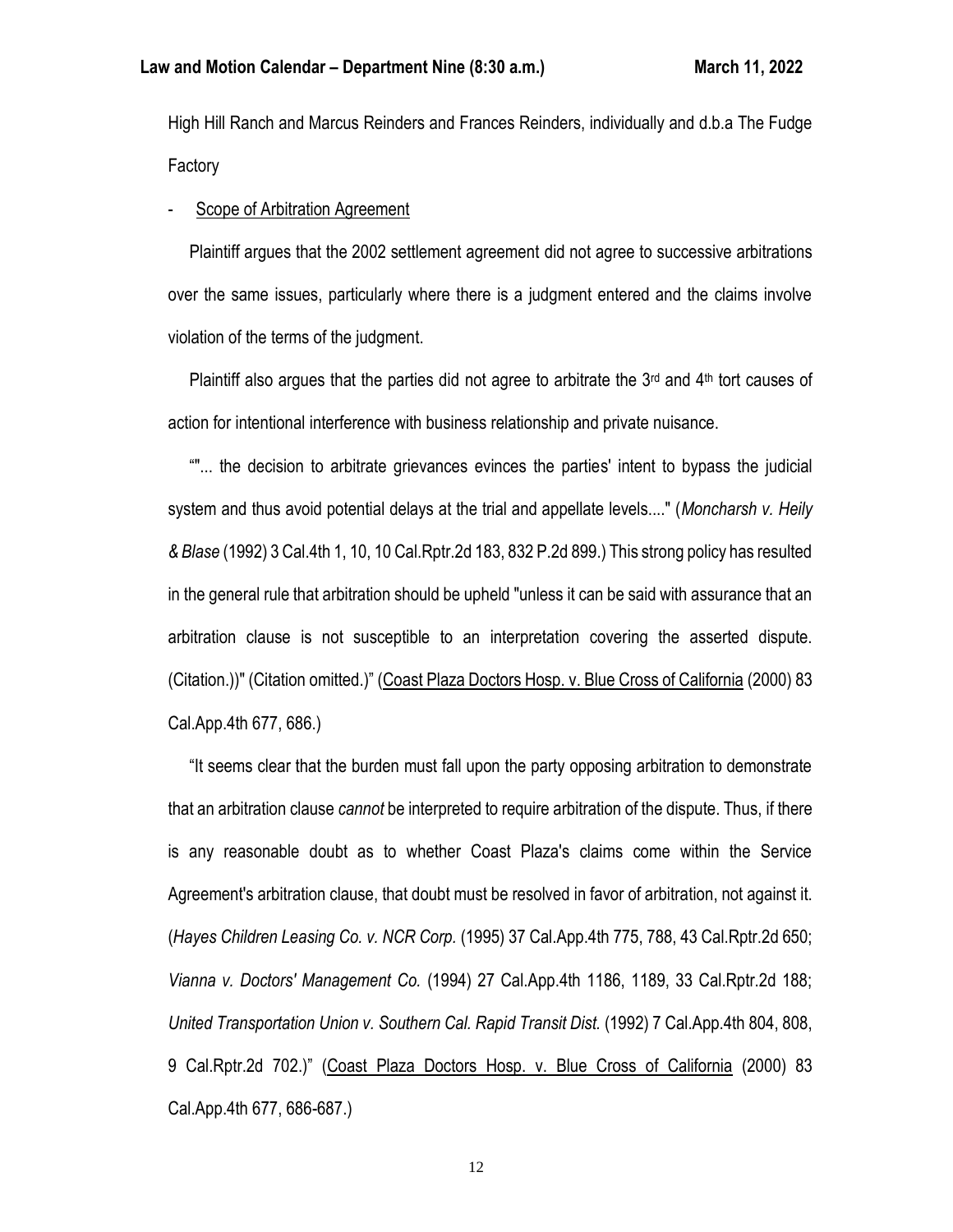Plaintiff contends: that the 2002 settlement agreement was limited solely to the terms and topics of the agreement; the purpose of the settlement was to resolve the 2002 litigation; a judgment was entered in 2011; the primary objective of the instant litigation is not to enforce the 2002 settlement agreement and the primary objective of this litigation is to enforce the 2011 judgment; forcing the instant lawsuit to arbitration would undermine the 2002 settlement agreement by depriving plaintiff of the benefit of that bargain, because the parties have already arbitrated many of the issues in dispute with the arbitration award final and binding; the parties did not intend that the agreement provided for re-arbitration of disputes already submitted to binding arbitration; arbitration would undermine the finality of the prior award; and defendants have engaged in a course of conduct inconsistent with their current position in bypassing arbitration and suing plaintiff in small claims court for easement maintenance costs (Plaintiff's Request for Judicial Notice, Exhibit 1 – Decision and Judgment in case number PSC-20160156.)

 Plaintiff further contends: the tort claims for intentional inference with business relationship and private nuisance are not rooted in the 2002 settlement agreement and are, instead, rooted in plaintiff's longstanding easement right; the tort claims also arise from the 2011 judgment; and the tort causes of action are rooted in independent tortious, anti-competitive behavior.

 The terms and topics of the 2002 settlement agreement expressly included the recorded easement in favor of the Fudge Factory for ingress and egress on High Hill Road; the operation of that easement road to provide access to the Fudge Factory; an alternate easement road over Orchard Road, which the Fudge Factory, its customers, and invitees are to have unrestricted access to use in the event that High Hill Ranch diverts traffic from High Hill Road due to health, safety and welfare concerns; neither party is to do anything to impair or interfere with the other party's rights under the easement; the parties agree to remove any obstructions and barriers which impair the ordinary flow of traffic and/or pedestrians within the easement to or from the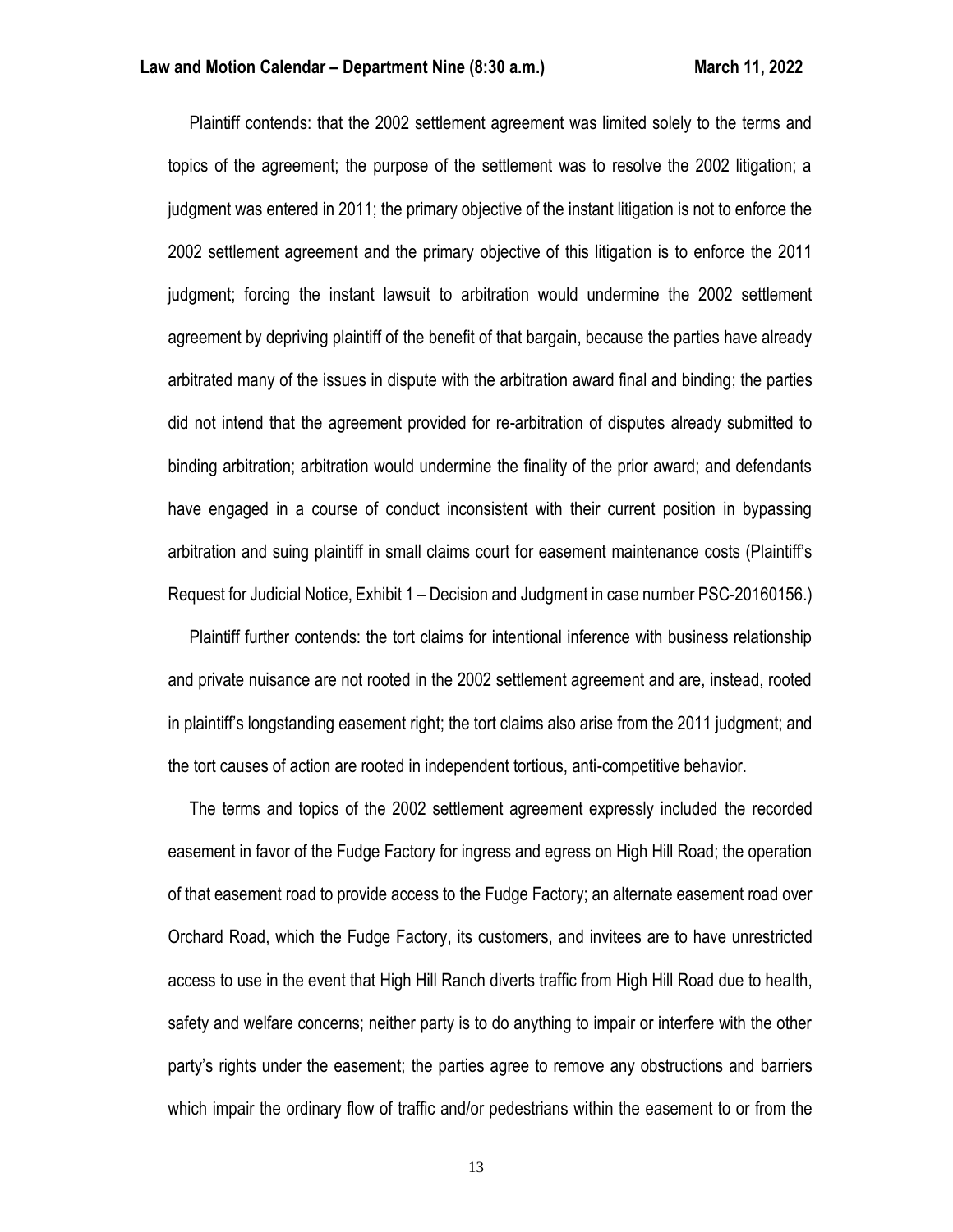parties, parking facilities, or businesses; the Fudge Factory shall have the right to install a promotional sign within the recorded easement that does not interfere with High Hill Ranch signage or impair ingress or egress to the properties; and the Fudge Factory may place no more than three directional signs within the easement to help direct traffic into the Fudge Factory parking facilities. (Verified Complaint, Exhibit D – Settlement Agreement, paragraphs C.7 and C.10.)

 As stated earlier in this ruling, the parties expressly agreed in the stipulation to confirm the award and enter it as a judgment to have the arbitrator retain jurisdiction "to resolve any disputes as to the implementation of this order, and to address any future issues that may arise from time to time in the administration of the easement." (Complaint, Exhibit E – May 17 Confirmation and Judgment in Reinders v. Visman, case number PCL-20110390, Exhibit A – November 29, 2010 Arbitration Award, page 26, lines 8-10.) There is contractual authority to enforce arbitration of "any disputes as to the implementation of this order, and to address any future issues that may arise from time to time in the administration of the easement." The arbitrator need not rely on any statutory authority to enforce the 2011 judgment.

 The facts alleged in the verified complaint make it clear that this case and all causes of action arise from disputes concerning the easement that is the subject of the 2002 settlement agreement and 2011 judgment/arbitration award, including alleged anti-competitive behavior such as removal of the Fudge Factory signs and closure of High Hill Ranch Road that confuse delivery drivers and customers who had a difficult time reaching the Fudge Factory. (Verified Complaint, paragraphs 8-10; 12, 17, 19-31, 33-36, 38-43, 49, 57, 64, 71, and 80.)

 The arbitration would not undermine the 2002 settlement agreement by depriving plaintiff of the benefit of that bargain and, in fact, the plaintiff will receive the benefit of the bargain by having access to arbitration plaintiff agreed to in 2002.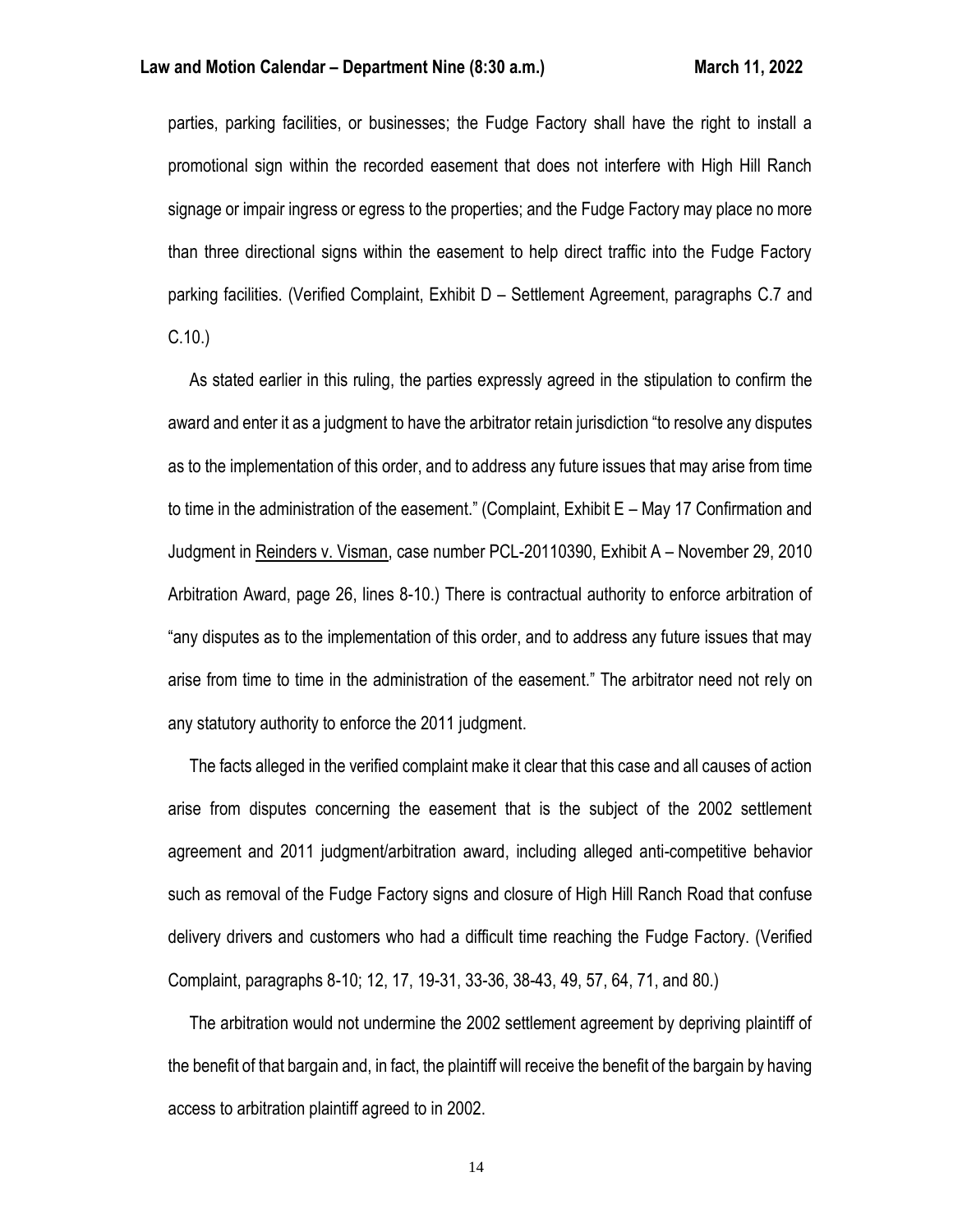The arbitration would not undermine the finality of the prior award and, in fact, it is consistent with the final award providing for the arbitrator to decide "any disputes as to the implementation of this order, and to address any future issues that may arise from time to time in the administration of the easement."

 Resolving doubts in favor of arbitration, not against it, the court finds that under the totality of circumstance presented, the arbitration clause of the settlement agreement and arbitrator's retention of jurisdiction in the judgment entered in 2011 is susceptible to an interpretation covering the asserted disputes in this action.

 Plaintiff also argues defendants have engaged in a course of conduct inconsistent with their current position in bypassing arbitration and suing plaintiff in small claims court in 2016 for easement maintenance costs, which is essentially an argument that defendants have waived the right to arbitrate all disputes arising from defendants' conduct concerning the plaintiff's easement rights.

 "California law, "like [federal law], reflects a strong policy favoring arbitration agreements and requires close judicial scrutiny of waiver claims." (*St. Agnes Medical Center v. PacifiCare of California, supra,* at p. 1195, 8 Cal.Rptr.3d 517, 82 P.3d 727.) Moreover, "waivers are not lightly to be inferred and the party seeking to establish a waiver bears a heavy burden of proof." (*Ibid.*)" (Wagner Const. Co. v. Pacific Mechanical Corp. (2007) 41 Cal.4th 19, 31.)

 "The principles underlying the waiver doctrine are well settled. " ' "Waiver always rests upon intent. Waiver is the intentional relinquishment of a known right after knowledge of the facts. [Citations.] The burden, moreover, is on the party claiming a waiver of a right to prove it by clear and convincing evidence that does not leave the matter to speculation, and 'doubtful cases will be decided against a waiver." ' [Citations.]" (*DRG/Beverly Hills, Ltd. v. Chopstix Dim Sum Cafe & Takeout III, Ltd.* (1994) 30 Cal.App.4th 54, 60, 35 Cal.Rptr.2d 515; *City of Ukiah v. Fones*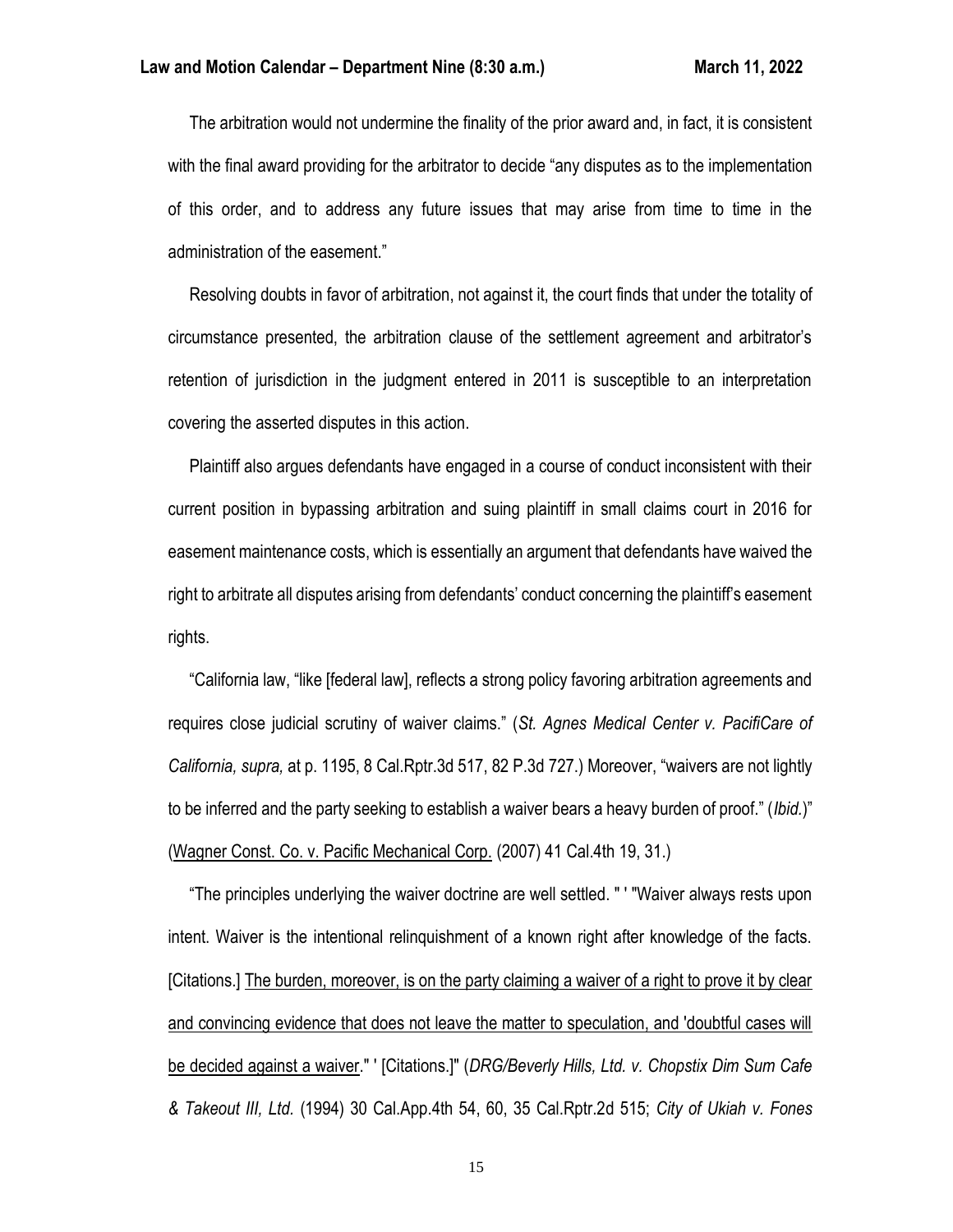(1966) 64 Cal.2d 104, 107-108, 48 Cal.Rptr. 865, 410 P.2d 369.) 'The pivotal issue in a claim of waiver is the intention of the party who allegedly relinquished the known legal right.' (*DRG/Beverly Hills, Ltd. v. Chopstix Dim Sum Cafe & Takeout III, Ltd.*, supra, at p. 60, 35 Cal.Rptr.2d 515; *Jovine v. FHP, Inc.* (1998) 64 Cal.App.4th 1506, 1527, 76 Cal.Rptr.2d 322.)" (Emphasis added.) (Southern California Edison Co. v. Public Utilities Com'n (2000) 85 Cal.App.4th 1086, 1107.)

 "As our decisions explain, the term "waiver" has a number of meanings in statute and case law. (*Engalla v. Permanente Medical Group, Inc.* (1997) 15 Cal.4th 951, 982-983, 64 Cal.Rptr.2d 843, 938 P.2d 903 (*Engalla*).) While "waiver" generally denotes the voluntary relinquishment of a known right, it can also refer to the loss of a right as a result of a party's failure to perform an act it is required to perform, regardless of the party's intent to relinquish the right. (*Engalla*, supra, 15 Cal.4th at p. 983, 64 Cal.Rptr.2d 843, 938 P.2d 903; *Platt Pacific, Inc. v. Andelson* (1993) 6 Cal.4th 307, 315, 24 Cal.Rptr.2d 597, 862 P.2d 158.) In the arbitration context, "[t]he term 'waiver' has also been used as a shorthand statement for the conclusion that a contractual right to arbitration has been lost." (*Platt Pacific, Inc. v. Andelson*, supra, 6 Cal.4th at p. 315, 24 Cal.Rptr.2d 597, 862 P.2d 158.)" (Saint Agnes Medical Center v. PacifiCare of California (2003) 31 Cal.4th 1187, 1195, fn. 4.)

 "Both state and federal law emphasize that no single test delineates the nature of the conduct that will constitute a waiver of arbitration. (E.g., *Engalla*, supra, 15 Cal.4th at p. 983, 64 Cal.Rptr.2d 843, 938 P.2d 903; *Martinez v. Scott Specialty Gases, Inc.* (2000) 83 Cal.App.4th 1236, 1249-1250, 100 Cal.Rptr.2d 403; *Adams v. Merrill Lynch Pierce Fenner & Smith* (10th Cir.1989) 888 F.2d 696, 701; *Burton-Dixie Corp. v. Timothy McCarthy Construction Co.* (5th Cir.1971) 436 F.2d 405, 408; *Brownyard v. Maryland Casualty Co.* (D.S.C.1994) 868 F.Supp. 123, 126.) " 'In the past, California courts have found a waiver of the right to demand arbitration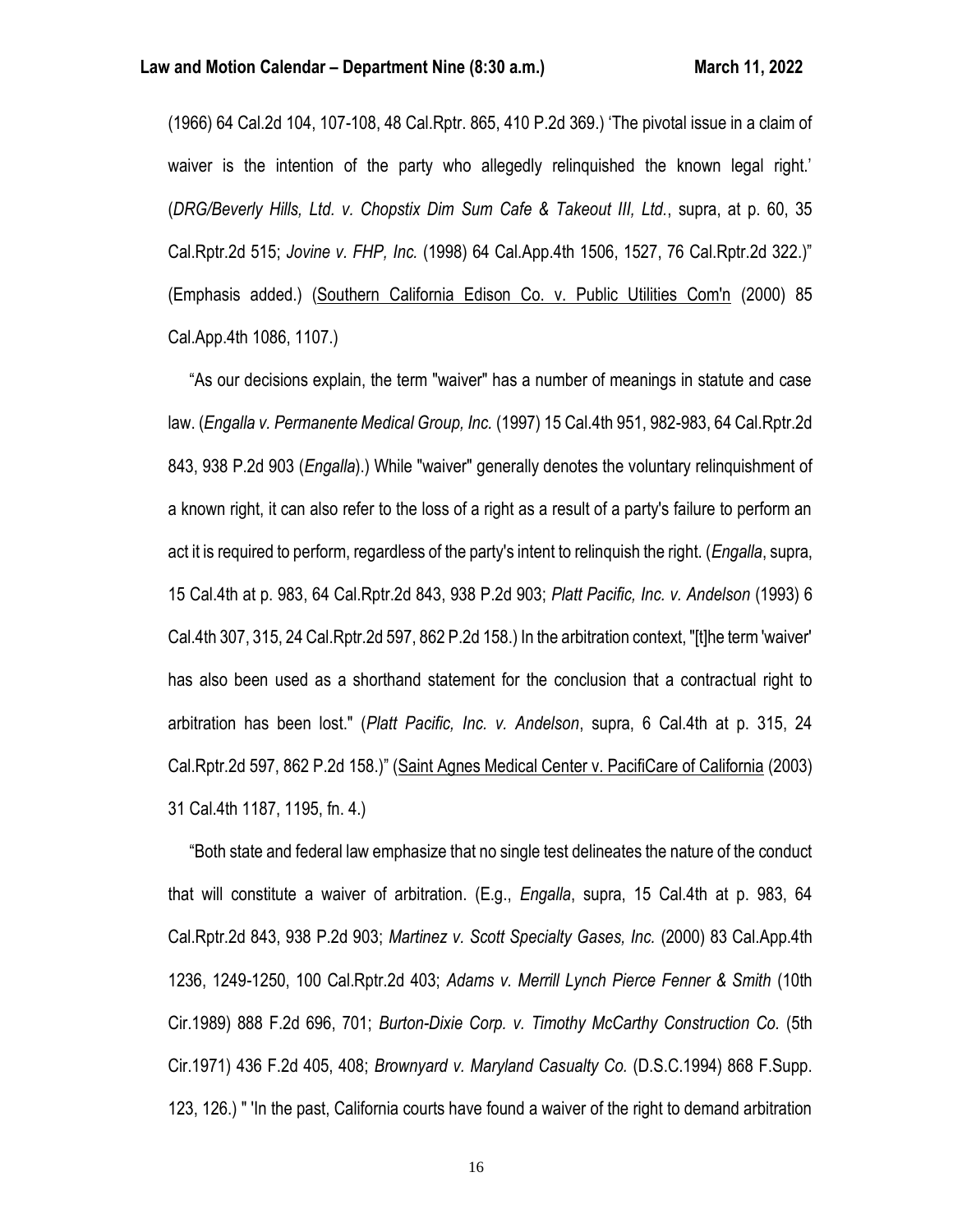in a variety of contexts, ranging from situations in which the party seeking to compel arbitration has previously taken steps inconsistent with an intent to invoke arbitration [citations] to instances in which the petitioning party has unreasonably delayed in undertaking the procedure. [Citations.] The decisions likewise hold that the "bad faith" or "wilful misconduct" of a party may constitute a waiver and thus justify a refusal to compel arbitration. [Citations.]' " (*Engalla*, supra, 15 Cal.4th at p. 983, 64 Cal.Rptr.2d 843, 938 P.2d 903, quoting *Davis v. Blue Cross of Northern California* (1979) 25 Cal.3d 418, 425-426, 158 Cal.Rptr. 828, 600 P.2d 1060.) ¶ In *Sobremonte v. Superior Court* (1998) 61 Cal.App.4th 980, 72 Cal.Rptr.2d 43, the Court of Appeal referred to the following factors: "In determining waiver, a court can consider '(1) whether the party's actions are inconsistent with the right to arbitrate; (2) whether "the litigation machinery has been substantially invoked" and the parties "were well into preparation of a lawsuit" before the party notified the opposing party of an intent to arbitrate; (3) whether a party either requested arbitration enforcement close to the trial date or delayed for a long period before seeking a stay; (4) whether a defendant seeking arbitration filed a counterclaim without asking for a stay of the proceedings; (5) "whether important intervening steps [e.g., taking advantage of judicial discovery procedures not available in arbitration] had taken place"; and (6) whether the delay "affected, misled, or prejudiced" the opposing party.' " (*Sobremonte v. Superior Court,* supra, 61 Cal.App.4th at p. 992, 72 Cal.Rptr.2d 43, quoting *Peterson v. Shearson/American Exp., Inc.* (10th Cir.1988) 849 F.2d 464, 467- 468.) We agree these factors are relevant and properly considered in assessing waiver claims." (Saint Agnes Medical Center v. PacifiCare of California (2003) 31 Cal.4th 1187, 1195-1196.)

 "" ' "There is no single test for waiver of the right to compel arbitration... ." ' " (*Augusta v. Keehn & Associates* (2011) 193 Cal.App.4th 331, 337, 123 Cal.Rptr.3d 595 (*Augusta*), quoting *Berman v. Health Net* (2000) 80 Cal.App.4th 1359, 1363–1364, 96 Cal.Rptr.2d 295 (*Berman*).)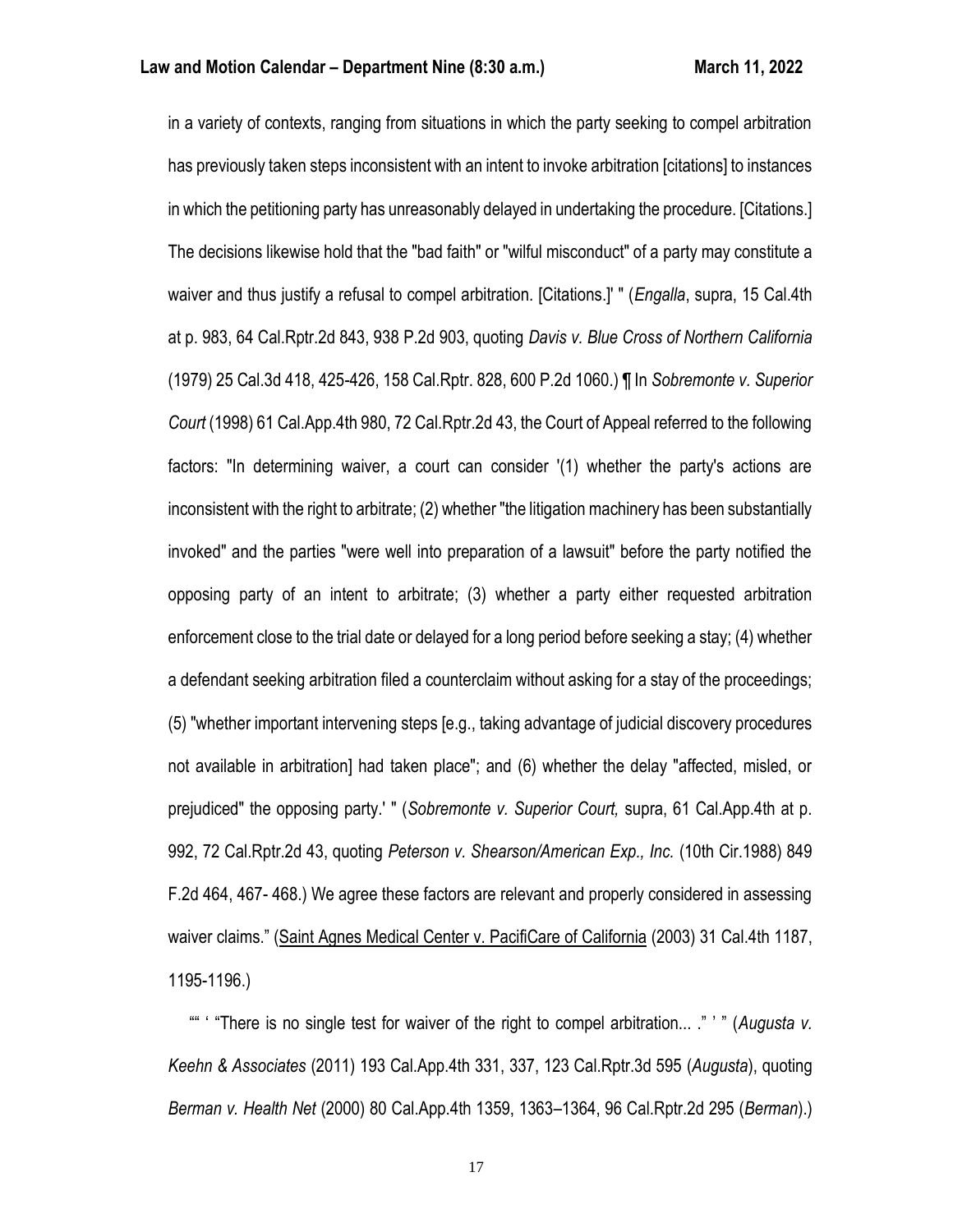Our high court, however, has articulated six factors a trial court should consider to determine whether a party has waived its right to arbitrate: " "(1) whether the party's actions are inconsistent with the right to arbitrate; (2) whether 'the litigation machinery has been substantially invoked' and the parties 'were well into preparation of a lawsuit' before the party notified the opposing party of an intent to arbitrate; (3) whether a party either requested arbitration enforcement close to the trial date or delayed for a long period before seeking a stay; (4) whether a defendant seeking arbitration filed a counterclaim without asking for a stay of the proceedings; (5) 'whether important intervening steps [e.g., taking advantage of judicial discovery procedures not available in arbitration] had taken place'; and (6) whether the delay 'affected, misled, or prejudiced' the opposing party." [Citations.]' " (*St. Agnes Medical Center v. PacifiCare of California* (2003) 31 Cal.4th 1187, 1196, 8 Cal.Rptr.3d 517, 82 P.3d 727 (*St. Agnes*).) Though some courts apply a more limited three-factor test, " 'the party who seeks to establish waiver must show that some prejudice has resulted from the other party's delay in seeking arbitration.' " (*Berman, supra,* 80 Cal.App.4th at p. 1364, 96 Cal.Rptr.2d 295, quoting *Davis v. Continental Airlines, Inc.* (1977) 59 Cal.App.4th 205, 212, 69 Cal.Rptr.2d 79 [applying a three-factor test].) (O'Donoghue v. Superior Court (2013) 219 Cal.App.4th 245, 262-263.)

 The appellate court in O'Donoghue v. Superior Court (2013) 219 Cal.App.4th 245 stated the following regarding what has been found to be a sufficient showing of prejudice justifying denial of arbitration due to prejudice: ""Notwithstanding plaintiff's use of discovery procedures and its delay in seeking judicial reference, we conclude plaintiff has not waived its right to reference because defendants have not established prejudice. Courts " 'will not find prejudice where the party opposing arbitration shows only that it incurred court costs and legal expenses.' [Citation.] [Courts] assess prejudice in light of California's strong public policy favoring arbitration. [Citation.] 'Prejudice typically is found only where the petitioning party's conduct has substantially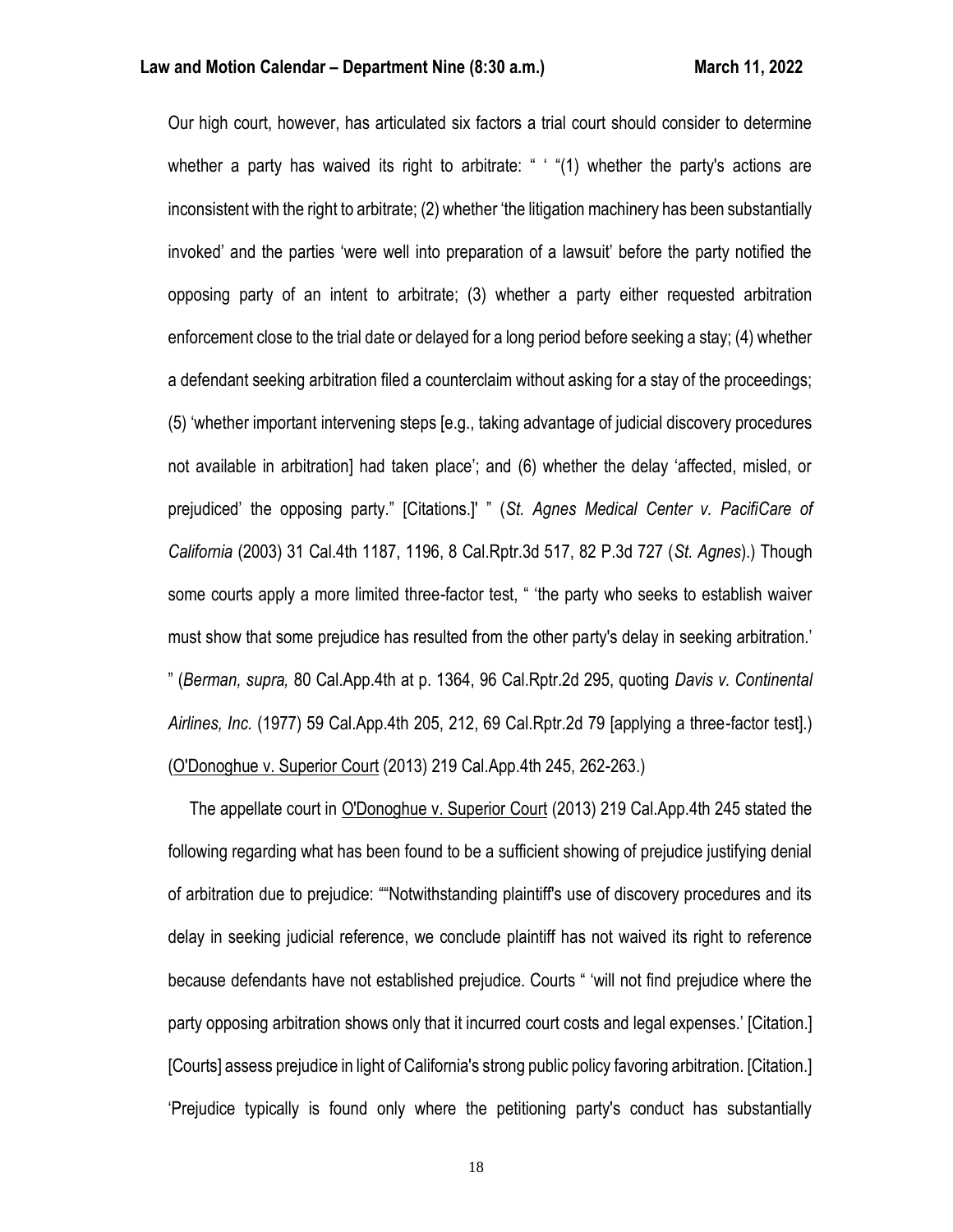undermined this important public policy or substantially impaired the other side's ability to take advantage of the benefits and efficiencies of arbitration.' [Citation.] Prejudice may be found where the petitioning party used the judicial process to gain information it could not have gained in arbitration, waited until the eve of trial to seek arbitration, or delayed so long that evidence was lost. [Citation.]" (*Brown, supra,* 216 Cal.App.4th at p. 1316, 157 Cal.Rptr.3d 779.)" (O'Donoghue v. Superior Court (2013) 219 Cal.App.4th 245, 264-265.)

 "In California, whether or not litigation results in prejudice also is critical in waiver determinations. (*Keating v. Superior Court* (1982) 31 Cal.3d 584, 605, 183 Cal.Rptr. 360, 645 P.2d 1192, disapproved on other grounds, *Southland Corp. v. Keating* (1984) 465 U.S. 1, 104 S.Ct. 852, 79 L.Ed.2d 1; Doers, supra, 23 Cal.3d at pp. 188-189, 151 Cal.Rptr. 837, 588 P.2d 1261; *Davis v. Continental Airlines, Inc.* (1997) 59 Cal.App.4th 205, 212, 69 Cal.Rptr.2d 79.) That is, while " '[w]aiver does not occur by mere participation in litigation' " if there has been no judicial litigation of the merits of arbitrable issues, " ' "waiver could occur prior to a judgment on the merits if prejudice could be demonstrated." ' " (*Christensen v. Dewor Developments*, supra, 33 Cal.3d at p. 782, 191 Cal.Rptr. 8, 661 P.2d 1088). ¶ Because merely participating in litigation, by itself, does not result in a waiver, courts will not find prejudice where the party opposing arbitration shows only that it incurred court costs and legal expenses. (See *Groom v. Health Net* (2000) 82 Cal.App.4th 1189, 1197, 98 Cal.Rptr.2d 836 [mere expense of responding to motions or other preliminary pleadings filed in court is not the type of prejudice that bars a later petition to compel arbitration]; accord, *Crysen/Montenay Energy Co. v. Shell Oil Co.* (2d Cir.2000) 226 F.3d 160, 163.) ¶ Rather, courts assess prejudice with the recognition that California's arbitration statutes reflect " 'a strong public policy in favor of arbitration as a speedy and relatively inexpensive means of dispute resolution' " and are intended " 'to encourage persons who wish to avoid delays incident to a civil action to obtain an adjustment of their differences by a tribunal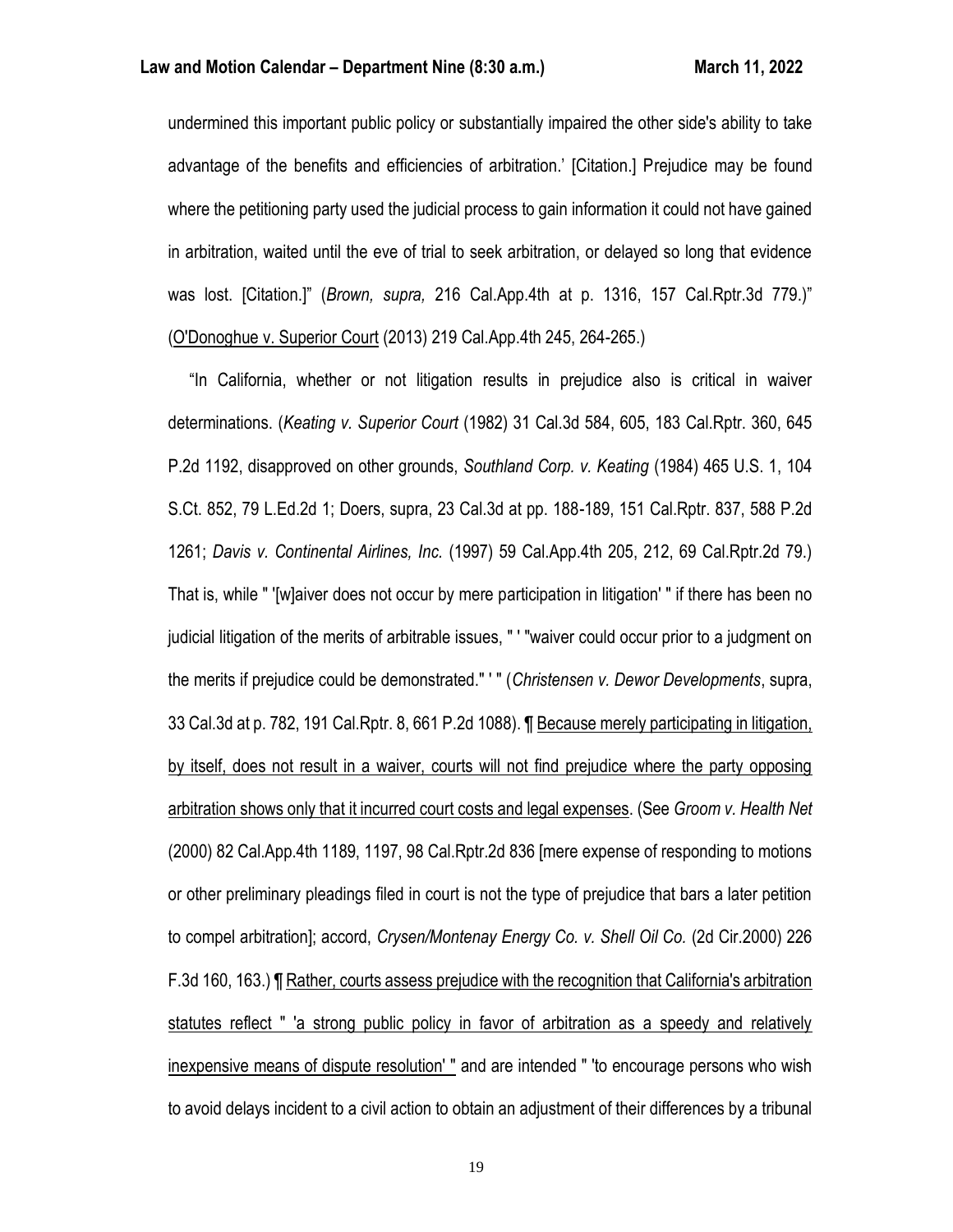of their own choosing.' " (*Moncharsh v. Heily & Blase* (1992) 3 Cal.4th 1, 9, 10 Cal.Rptr.2d 183, 832 P.2d 899.) Prejudice typically is found only where the petitioning party's conduct has substantially undermined this important public policy or substantially impaired the other side's ability to take advantage of the benefits and efficiencies of arbitration. ¶ For example, courts have found prejudice where the petitioning party used the judicial discovery processes to gain information about the other side's case that could not have been gained in arbitration (e.g., *Berman v. Health Net* (2000) 80 Cal.App.4th 1359, 1366, 96 Cal.Rptr.2d 295; *Guess?, Inc. v. Superior Court* (2000) 79 Cal.App.4th 553, 558, 94 Cal.Rptr.2d 201; *Davis v. Continental Airlines, Inc.*, supra, 59 Cal.App.4th at p. 215, 69 Cal.Rptr.2d 79); where a party unduly delayed and waited until the eve of trial to seek arbitration (e.g., *Sobremonte v. Superior Court*, supra, 61 Cal.App.4th at pp. 995-996, 72 Cal.Rptr.2d 43); or where the lengthy nature of the delays associated with the petitioning party's attempts to litigate resulted in lost evidence (e.g., *Christensen v. Dewor Developments*, supra, 33 Cal.3d at p. 784, 191 Cal.Rptr. 8, 661 P.2d 1088)." (Emphasis added.) (Saint Agnes Medical Center v. PacifiCare of California (2003) 31 Cal.4th 1187, 1203-1204.)

 Defendant filed a small claims action limited solely to recovery of costs for maintaining the subject easement road during a certain period of time. The issues raised in this action were not raised in the prior small claims action. The use of the summary proceeding in small claims to resolve a dispute concerning road maintenance costs does not establish that defendants intentionally relinquished their right to arbitrate other disputes arising from the judgment and settlement agreement. Furthermore, the small claims litigation conduct has not substantially undermined the important public policy regarding agreements to arbitrate and has not substantially impaired the plaintiff's ability to take advantage of the benefits and efficiencies of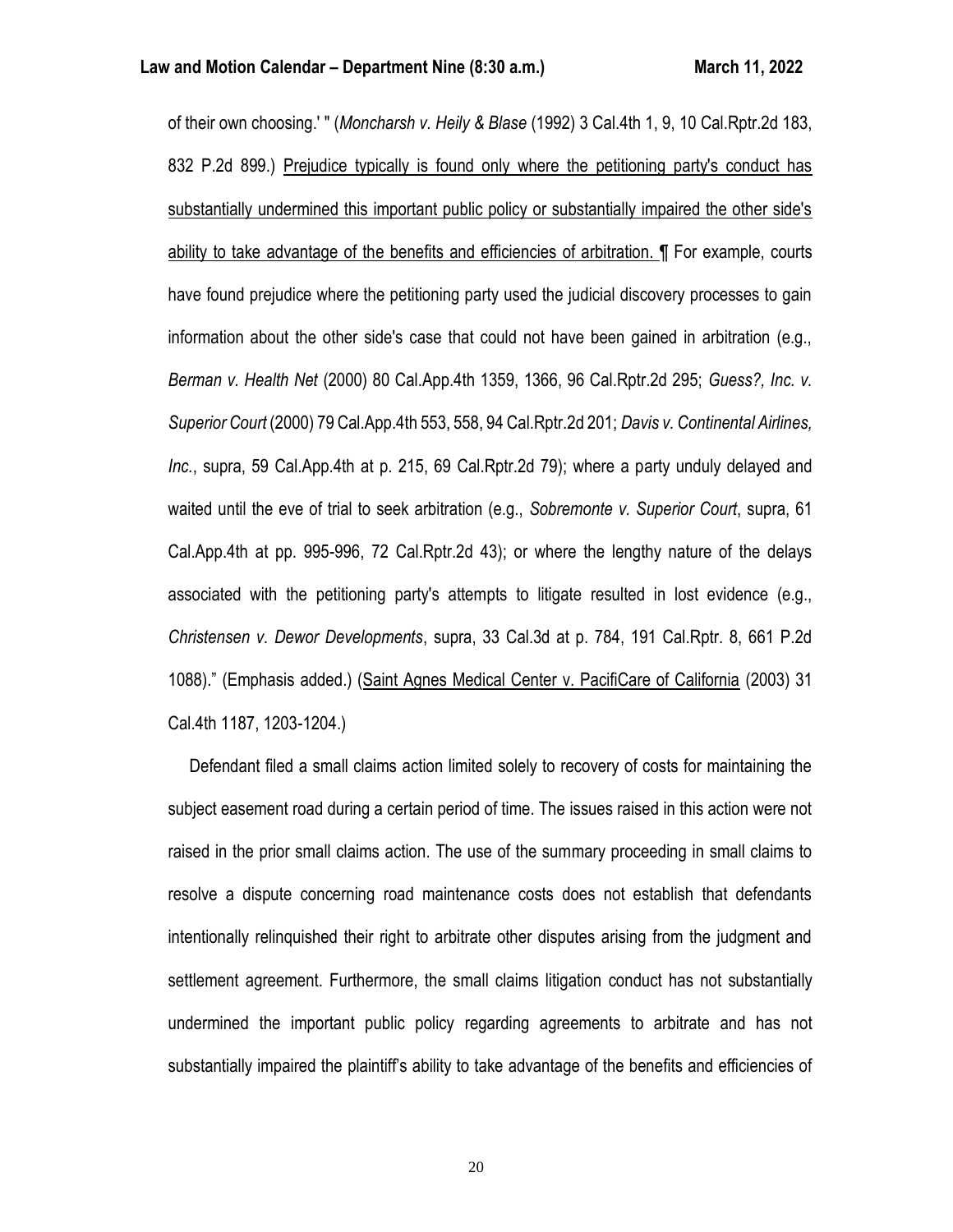arbitration of the disputes raised in this action. In other words, the prior small claims litigation did not result in prejudice to plaintiff related to arbitration concerning other issues.

 The court rejects plaintiff's arguments that the issues in the subject litigation, including the tort causes of action, fall outside the scope of the arbitration agreement and judgment; and that defendants' prosecution of a small claims litigation against plaintiff concerning the easement road maintenance costs bars arbitration of the issues in this action.

#### Settlement Agreement Mandates Arbitration

 Plaintiff argues that the settlement agreement provides that arbitration of the disputes by the parties is not mandated and is voluntary as established by paragraph L of the settlement agreement providing for award of attorney fees to the prevailing party in arbitrations or litigation of disputes and paragraph M of the settlement agreement that makes clear that the parties understood the court would ultimately enforce the settlement agreement and did not exclusively require arbitration.

 "A contract must receive such an interpretation as will make it lawful, operative, definite, reasonable, and capable of being carried into effect, if it can be done without violating the intention of the parties." (Civil Code, § 1643.)

 "" 'As a rule, the language of an instrument must govern its interpretation if the language is clear and explicit. [Citations.] A court must view the language in light of the instrument as a whole and not use a "disjointed, single-paragraph, strict construction approach' [citation]." If possible, the court should give effect to every provision. [Citations.] An interpretation which renders part of the instrument to be surplusage should be avoided. [Citations.]" (Emphasis added.) (National City Police Officers' Ass'n v. City of National City (2001) 87 Cal.App.4th 1274, 1279.)

 The settlement agreement provides with regards to recovery of attorney fees arising out of the settlement agreement: "If any party to this settlement agreement becomes involved in a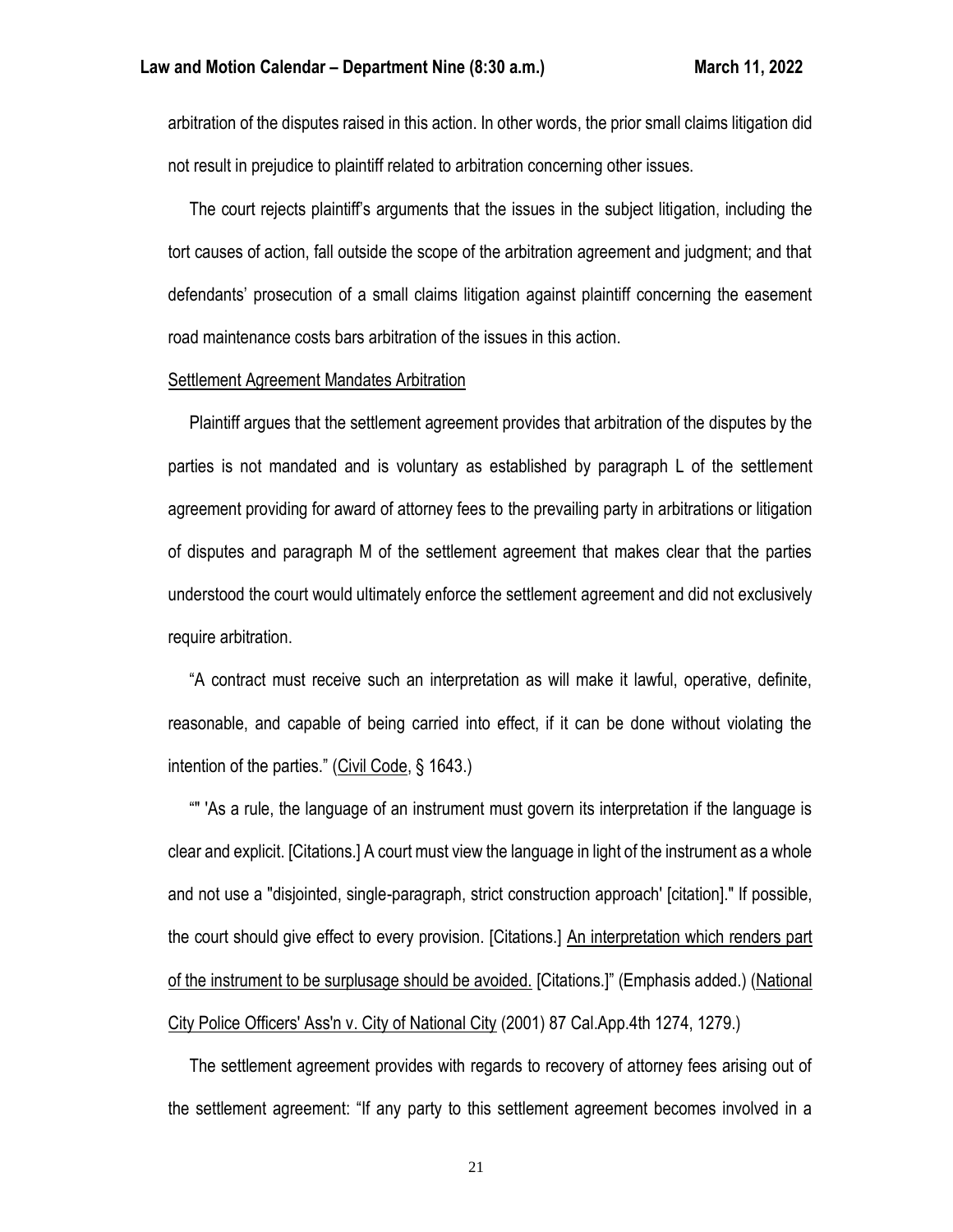dispute or controversy, including, but not limited to, arbitration or litigation…" (Verified Complaint, Exhibit D – Settlement Agreement, paragraph L.)

 The settlement agreement also provides: "The parties specifically entered into this SETTLEMENT AGREEMENT with the understanding that it is enforceable by the court in which the SUBJECT LITIGATION has been filed. In the event any party fails to perform the conditions or terms required therein, the court may enforce the terms of this SETTLEMENT AGREEMENT." (Emphasis in Original.) (Verified Complaint, Exhibit D – Settlement Agreement, paragraph M.)

 The agreement that the settlement agreement may be enforced by the court is reasonably construed in light of the binding arbitration provision to mean that the court may enforce the mandated, binding arbitration provision of the agreement wherein the parties expressly agreed that all disputes between the parties arising from the easement as a term or topic of the settlement agreement "shall be subject to binding arbitration" (Emphasis added.) (Verified Complaint, Exhibit D – Settlement Agreement, paragraphs C.3 and C.7.)

 To accept plaintiff's interpretation of the effect of paragraphs L and M of the settlement agreement will render the mandatory language that all disputes shall be subject to binding arbitration to be mere surplusage and instead essentially rewrite the arbitration provision to provide that all disputes may be determined by the court or by binding arbitration. (Emphasis added.)

 The court rejects plaintiff's interpretation of the effect of paragraph M of the settlement agreement on the express mandatory requirement of the arbitration provision.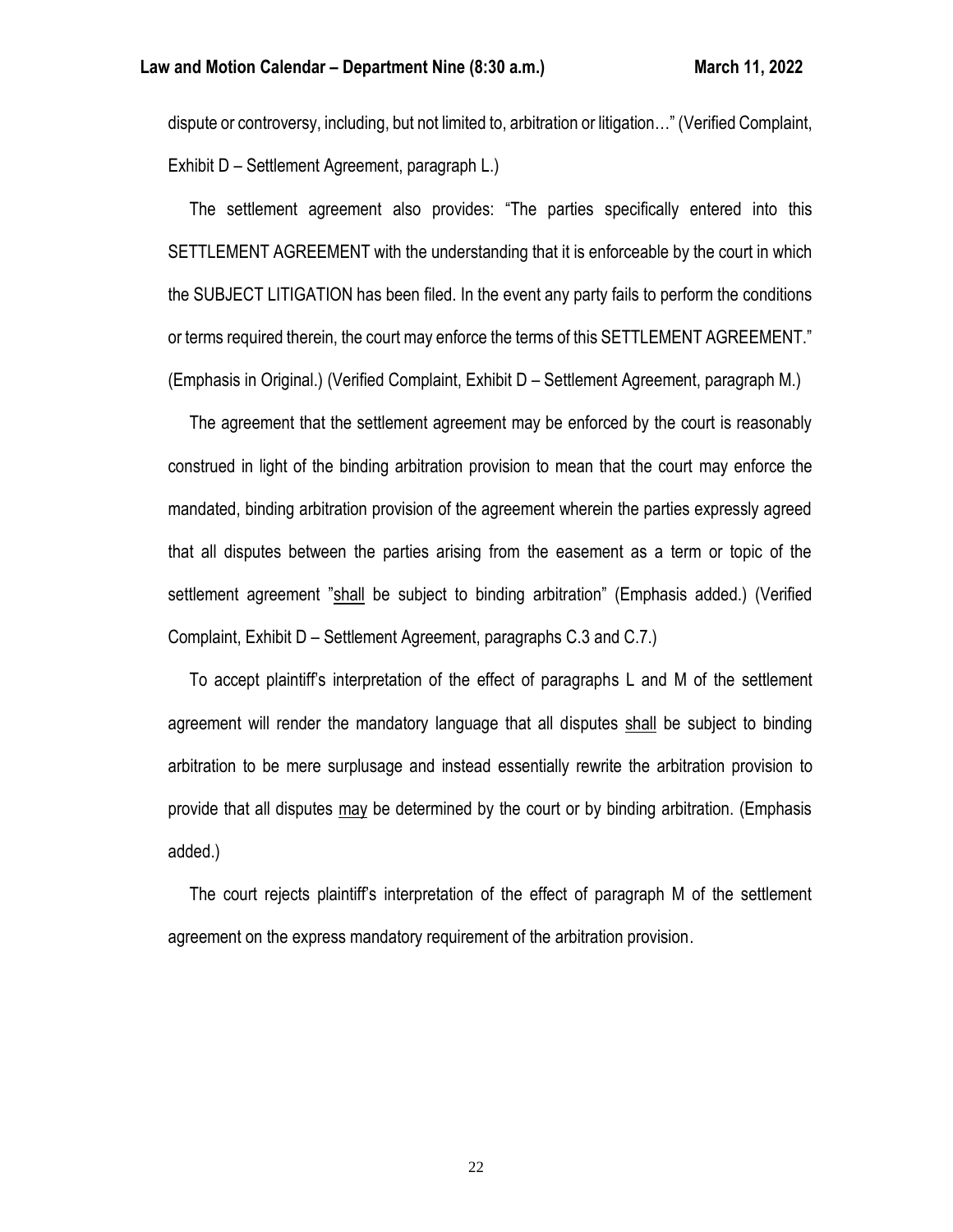# Defendant High Hill Ranch, LLC May Move to Compel Arbitration Despite Not Having Executed the Agreement as an LLC

 It is beyond doubt that defendant Visman is a signatory of the settlement agreement and, therefore, defendant Visman and plaintiff are required to arbitrate the disputes raised in this action with the action stayed pending such arbitration.

 Plaintiff asserts in opposition that defendant High Hills Ranch, LLC can not enforce the arbitration agreement against plaintiff as it is not signatory to the agreement and the agreement is not generally binding on successors in interest to the parties as paragraph H of the agreement provides: "The provisions of this SETTLEMENT AGREEMENT will be binding upon and inure to the benefit of the heirs, executors, administrators, and personal representatives of the respective parties hereto." (Verified Complaint, Exhibit D – Settlement Agreement, paragraph H.)

 Plaintiff also argues in footnote 2 on page 11 of the opposition that the rights of the settlement agreement are not assignable as paragraph E states: plaintiffs and defendants will not in the future assign, transfer or hypothecate to anyone any right or obligation "set forth herein." (Verified Complaint, Exhibit D – Settlement Agreement, paragraph E.)

 "A voluntary acceptance of the benefit of a transaction is equivalent to a consent to all the obligations arising from it, so far as the facts are known, or ought to be known, to the person accepting." (Civil Code, § 1589.)

 "" 'Generally speaking, one must be a party to an arbitration agreement to be bound by it or invoke it.' [Citations.] 'There are exceptions to the general rule that a nonsignatory to an agreement cannot be compelled to arbitrate and cannot invoke an agreement to arbitrate, without being a party to the arbitration agreement.' " (*JSMTuscany, LLC v. Superior Court* (2011) 193 Cal.App.4th 1222, 1236–1237, 123 Cal.Rptr.3d 429 (*JSM Tuscany*).) " ' "As one authority has stated, there are six theories by which a nonsignatory may be bound to arbitrate: '(a)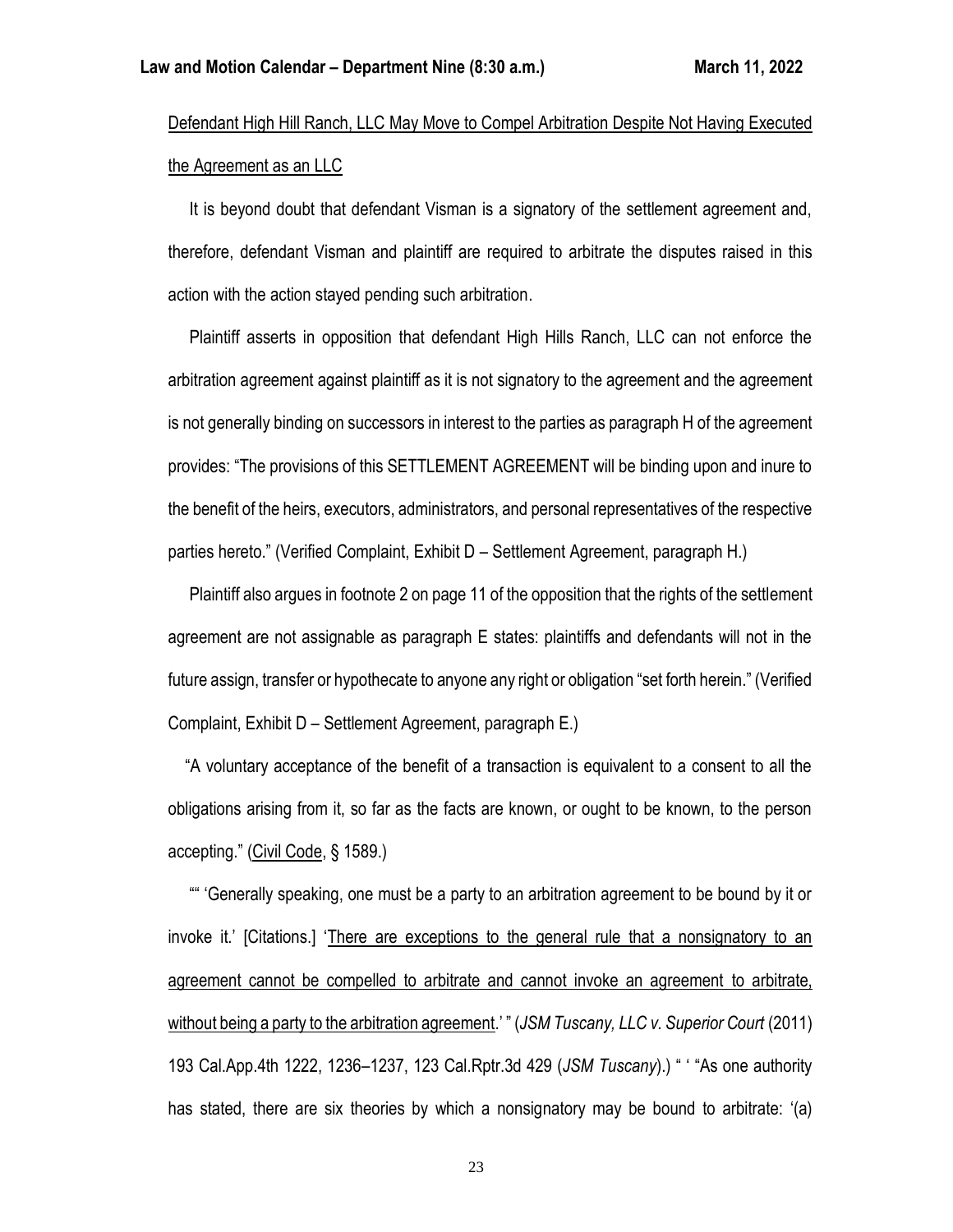#### **Law and Motion Calendar – Department Nine (8:30 a.m.) March 11, 2022**

incorporation by reference; (b) assumption; (c) agency; (d) veil-piercing or alter ego; (e) estoppel; and (f) third-party beneficiary.' " ' " (*Cohen v. TNP 2008 Participating Notes Program, LLC* (2019) 31 Cal.App.5th 840, 859, 243 Cal.Rptr.3d 340 (*Cohen*).)" (Emphasis added.) (Pillar Project AG v. Payward Ventures, Inc. (2021) 64 Cal.App.5th 671, 675 [279 Cal.Rptr.3d 117, 121.)

 "In the arbitration context, a party who has *not* signed a contract containing an arbitration clause may nonetheless be compelled to arbitrate when he seeks enforcement of other provisions of the same contract that benefit him. (*Id.* at p. 418; *NORCAL Mutual Ins. Co. v. Newton* (2000) 84 Cal.App.4th 64, 81, 100 Cal.Rptr.2d 683 (*NORCAL*).)" (Metalclad Corp. v. Ventana Environment Organizational Partnership (2003) 109 Cal.App.4<sup>th</sup> 1705, 1713.)

 Plaintiff is a signatory to the 2002 settlement agreement and the 2011 stipulation to confirm the 2010 arbitration award that includes a provision for arbitration of easement issues that arise in the future.

 Plaintiff's verified complaint admits that defendant Jerry Visman and his father operated High Hill Ranch as a sole proprietorship until April 22, 2011 when Jerry formed defendant High Hill Ranch, LLC; and the settlement agreement provided that subject easement is on High Hill Ranch property that includes the High Hill Ranch Road, or, in the alternative, Orchard Road. (Verified Complaint, paragraphs 3 and 23; and Exhibit D, paragraph C.7.)

 Defendant Visman admits in his declaration in opposition to the preliminary injunction the following facts: High Hill Ranch, LLC (High Hill Ranch) owns the subject real property; the Fudge Factory operates a business on the parcel adjacent to High Hill Ranch; Fudge Factory has an express ingress and egress easement over High Hill Ranch Road; and that road runs directly through one of the busiest pedestrian thoroughfares on the High Hill Ranch property. (Emphasis added.) (Declaration of Defendant Jerry Visman in Opposition to OSC Re: Preliminary Injunction, paragraphs 1, 3, and 6.)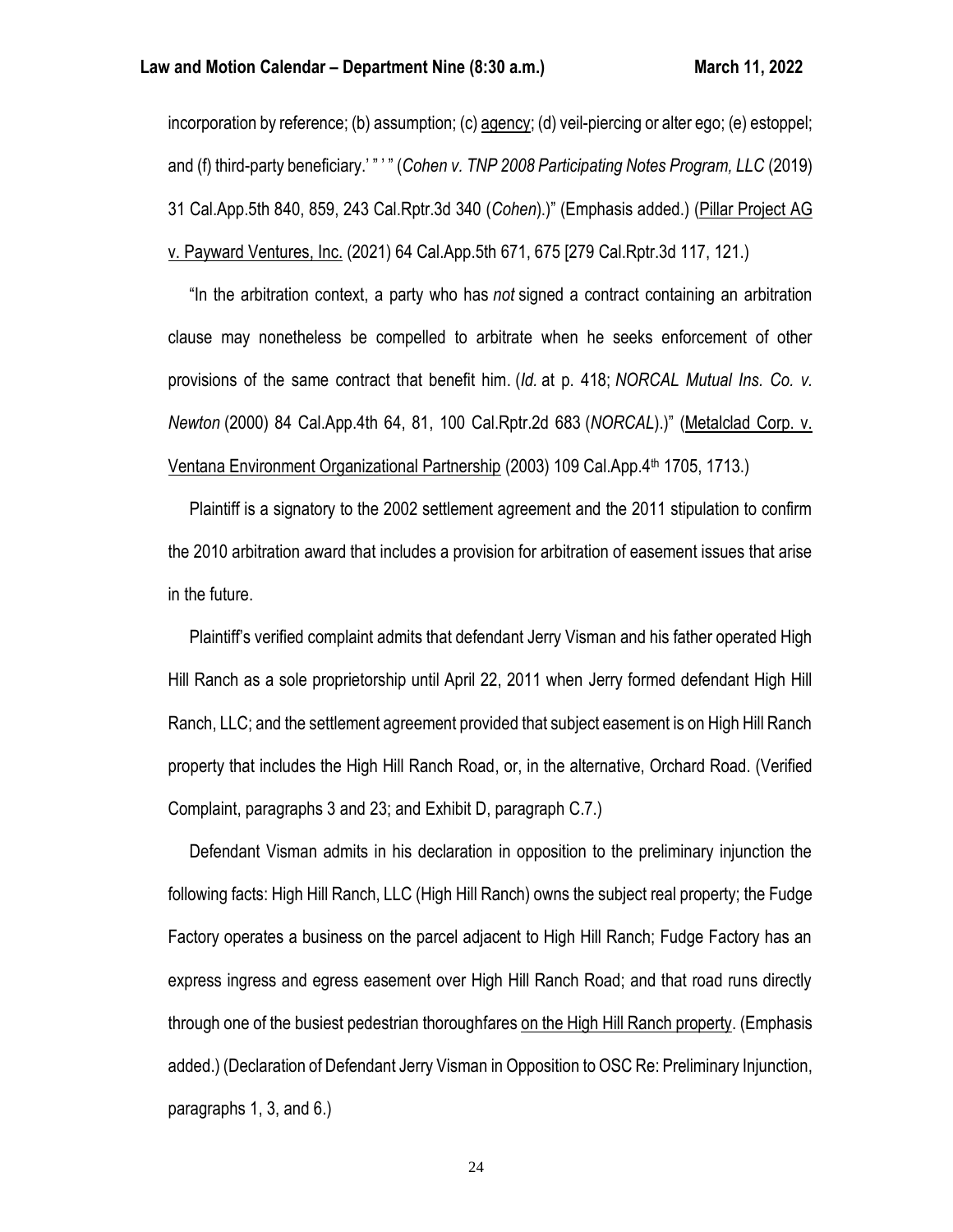The court takes judicial notice of the records of the California Secretary of State concerning High Hill Ranch, LLC that the LLC was registered with the Secretary of State on April 22, 2011, prior to High Hill Ranch agreeing to confirmation of the arbitration award and entry of the award as a judgment in PCL-201100390 wherein the parties agreed that High Hill Ranch would be bound by confirmation of that award. The court further takes judicial notice of the records of the Secretary of State that defendant Jerry Visman is the sole member of the LLC, agent for service of process, and CEO, as reflected in the statement of information on the LLC on file with the Secretary of State.

 Defendant High Hill Ranch, LLC is at the very least a mere continuation of the High Hill Ranch proprietorship.

 Although defendants concede in the reply that defendant High Hill Ranch, LLC is not a signatory to the arbitration agreement and seek to move forward with arbitration between the plaintiff and defendant Visman with a stay of further proceedings in the case, defendant High Hill Ranch, LLC is allegedly the agent of all other defendants, including signatory defendant Visman, and, therefore, is entitled to move to compel arbitration.

 Paragraph 4 of the complaint alleges "…Defendants, together with DOES 1 through 10, inclusive, were and are the agents, employees, and/or joint venturers of each other and that all defendants participated in each of the acts and omissions of the other defendants…that all of the things alleged to have been done by those defendants were done under the scope and capacity of and as agents, employees, representatives and/or joint venturers for each of the other defendants…"

 "There are, however, "exceptions to the general rule that a nonsignatory ... cannot invoke an agreement to arbitrate, without being a party to the arbitration agreement." (*Westra, supra,* 129 Cal.App.4th at p. 765, 28 Cal.Rptr.3d 752.) One such exception provides that when a plaintiff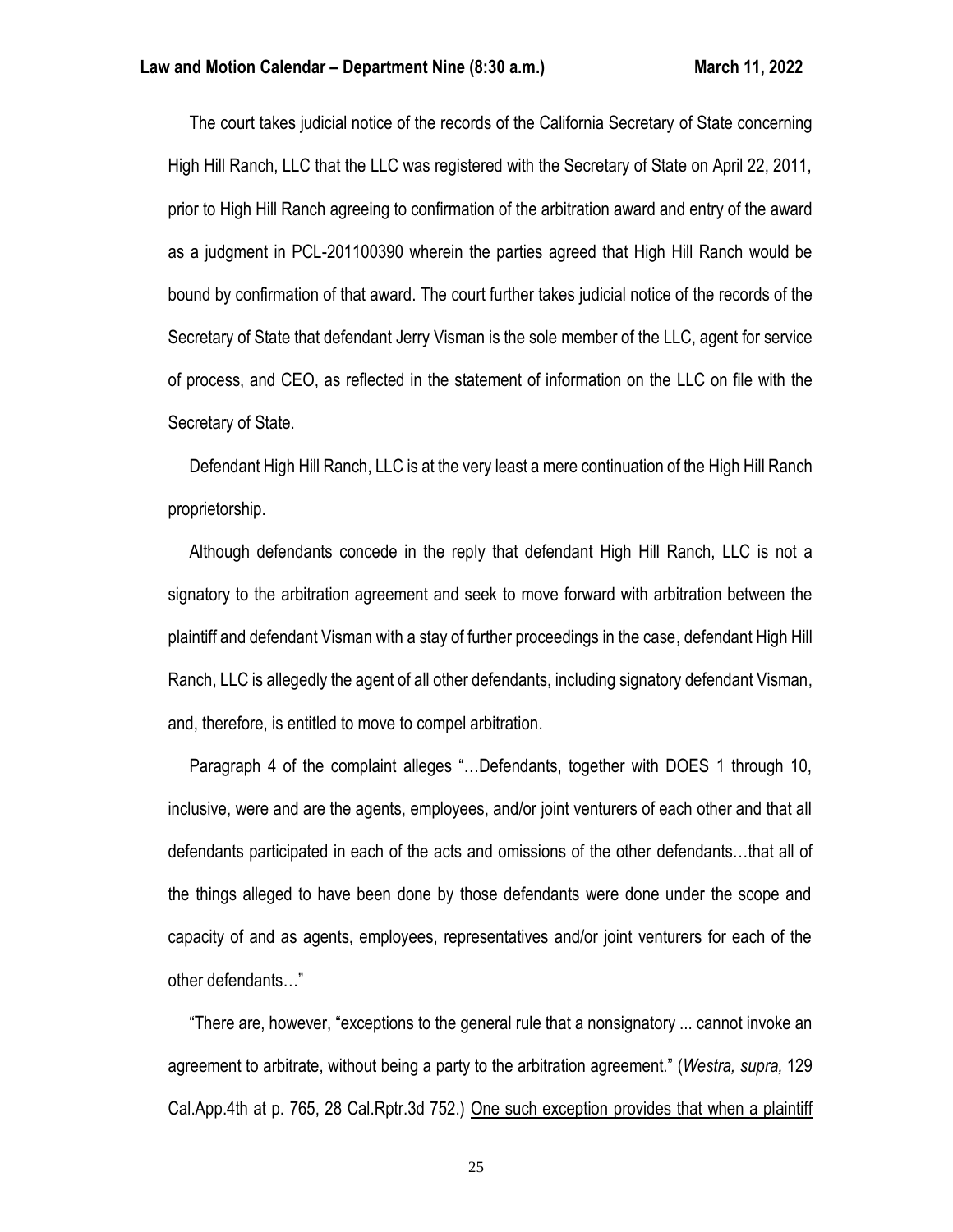alleges a defendant acted as an agent of a party to an arbitration agreement, the defendant may enforce the agreement even though the defendant is not a party thereto. (E.g., *Dryer v. Los Angeles Rams* (1985) 40 Cal.3d 406, 418, 220 Cal.Rptr. 807, 709 P.2d 826 (*Dryer*); *RN Solution, Inc. v. Catholic Healthcare West* (2008) 165 Cal.App.4th 1511, 1520, 81 Cal.Rptr.3d 892 (*RN Solution*); *24 Hour Fitness, Inc. v. Superior Court* (1998) 66 Cal.App.4th 1199, 1210, 78 Cal.Rptr.2d 533 (*24 Hour Fitness*).) [FN 7] Here, the operative complaint alleged: "At all times relevant herein, Defendants, and each of them, acted as an agent of each other Defendant in connection with the acts and omissions alleged herein." It also alleged that in soliciting Katherine to act or refrain from acting and providing her with information, "Defendants were acting as the actual or ostensible agents of the other Defendants." The operative complaint further alleged that Westlake, in all of his dealings with Katherine, "acted on behalf of, and as the authorized agent of," all of the other defendants. Accordingly, as alleged agents of parties to the agreements containing arbitration clauses, AFI, Westlake, WGG, IDS and RiverSource are also entitled to compel arbitration of John's claims against them. ¶ FN 7. Some of the arbitration clauses introduced by defendants require arbitration be "conducted pursuant to the Federal Arbitration Act." This does not require us to apply federal law in determining defendants' right to compel arbitration, however. Even when the Federal Arbitration Act applies, state law governs such matters as who is bound by and who may enforce an arbitration agreement. (*Arthur Andersen LLP v. Carlisle* (2009) 556 U.S. 624, 630–632, 129 S.Ct. 1896, 1902, 173 L.Ed.2d 832, 839– 840; *Bank of America v. UMB Financial Services, Inc.* (8th Cir.2010) 618 F.3d 906, 912.) ¶ John contended at oral argument, however, that the allegations of agency he made in the operative complaint cannot be used to require him to arbitrate his claims against the defendants which are not parties to any of the agreements Katherine executed. According to John, agency is only a theory of tort liability by which he may hold those defendants responsible for the wrongdoing that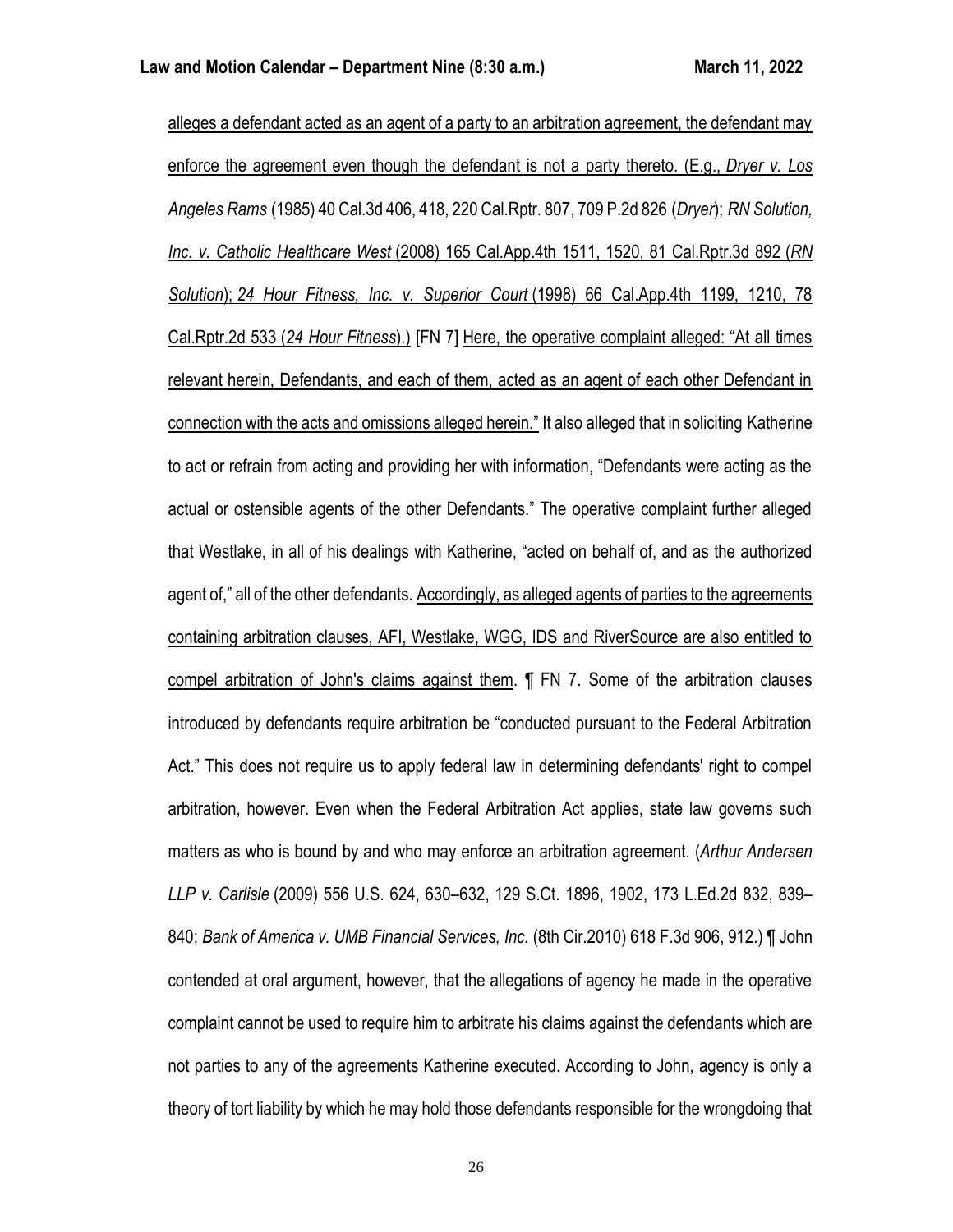allegedly arose out of the relationship created by those agreements. We disagree. Having alleged all defendants acted as agents of one another, John is bound by the legal consequences of his allegations. (See *Westra, supra,* 129 Cal.App.4th at p. 766, 28 Cal.Rptr.3d 752 [plaintiffs' allegations that nonsignatory to arbitration agreement acted as agent of signatory parties constituted binding judicial admissions].) And, as the cases cited above hold, a plaintiff's allegations of an agency relationship among defendants is sufficient to allow the alleged agents to invoke the benefit of an arbitration agreement executed by their principal even though the agents are not parties to the agreement. (*Dryer, supra,* 40 Cal.3d at p. 418, 220 Cal.Rptr. 807, 709 P.2d 826; *RN Solution, supra,* 165 Cal.App.4th at p. 1520, 81 Cal.Rptr.3d 892; *24 Hour Fitness, supra,* 66 Cal.App.4th at p. 1210, 78 Cal.Rptr.2d 533.) Moreover, it would be unfair to defendants to allow John to invoke agency principles when it is to his advantage to do so, but to disavow those same principles when it is not. (See Civ.Code, § 3521 ["He who takes the benefit must bear the burden."]; *Avina v. Cigna Healthplans of California* (1989) 211 Cal.App.3d 1, 3, 259 Cal.Rptr. 105, ["To allow respondent to assert rights and benefits under the contract and then later repudiate it merely to avoid arbitration would be entirely inequitable."].) We therefore reject John's attempt to limit the legal effect of his agency allegations to the imposition of tort liability on defendants." (Emphasis added.) (Thomas v. Westlake (2012) 204 Cal.App.4th 605, 614–615.)

 The motion is being brought against a signatory plaintiff by a signatory defendant and his alleged nonsignatory agent. Defendant Hugh Hill Ranch, LLC has standing to invoke the arbitration provision and move to compel arbitration as the alleged agent of defendant Visman. The court rejects plaintiff's argument that defendant High Hill Ranch, LLC can not move to compel arbitration pursuant to the 2002 settlement agreement and the 2011 judgment.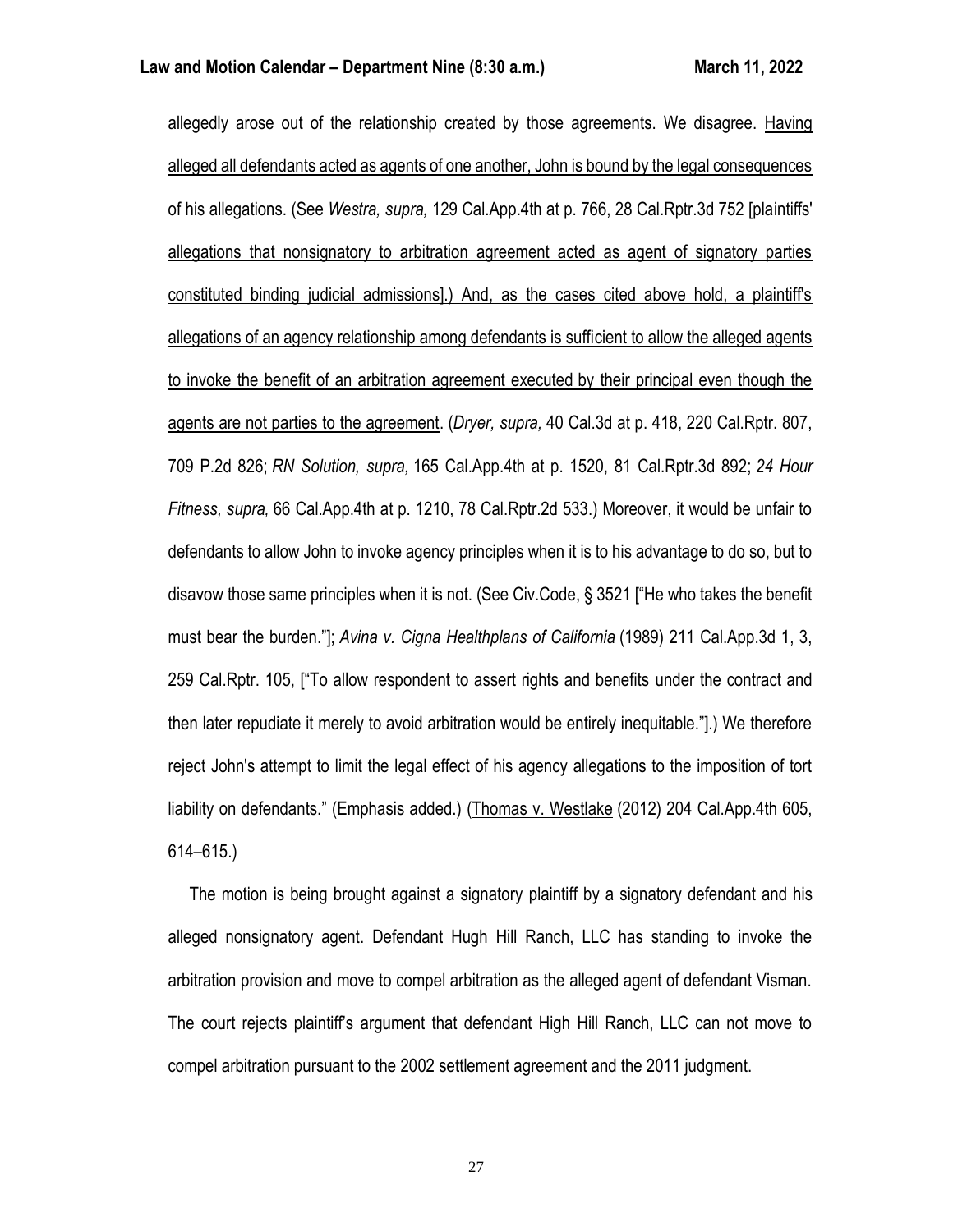# The Arbitrator Lacks Authority to Retain Jurisdiction Over All Future Disputes Concerning the Easement

 Plaintiff contends that arbitration award reduced to a judgment can not be reasonably interpreted to extend the arbitrator's jurisdiction over any of the issues in this case as those issues were not before the arbitrator in the prior arbitration award, which renders the portion of the award retaining any such jurisdiction invalid.

- The Arbitrator's Purported Reservation Of Jurisdiction Does Not Cover the Present Dispute

 Plaintiff argues that arbitration award entered as a judgment that states the arbitrator is retaining jurisdiction to resolve any disputes as to the implementation of the arbitration award only allows the arbitrator to amend or supplement the arbitrator's order and does not retain jurisdiction over disputes that occur after entry of the judgment and award.

 First, the arbitration provision of the 2002 settlement agreement applies. As stated earlier in this ruling, the 2002 settlement agreement related to the subject easements included an agreement to arbitrate "All disputes arising from or related to the terms or topics of this Settlement Agreement, including, but not limited to the interpretation thereof…" (Complaint, Exhibit D – 2002 Compromise Settlement Agreement and Mutual Release, paragraph C.3.) The terms and topics of the 2002 settlement agreement expressly included the recorded easement in favor of the Fudge Factory for ingress and egress on High Hill Road; the operation of that easement road to provide access to the Fudge Factory; an alternate easement road over Orchard Road, which the Fudge Factory, its customers, and invitees are to have unrestricted access to use in the event that High Hill Ranch diverts traffic from High Hill Road due to heath safety and welfare concerns; neither party is to do anything to impair or interfere with the other party's rights under the easement; the parties agree to remove any obstructions, barriers which impair the ordinary flow of traffic and/or pedestrians within the easement to or from the parties;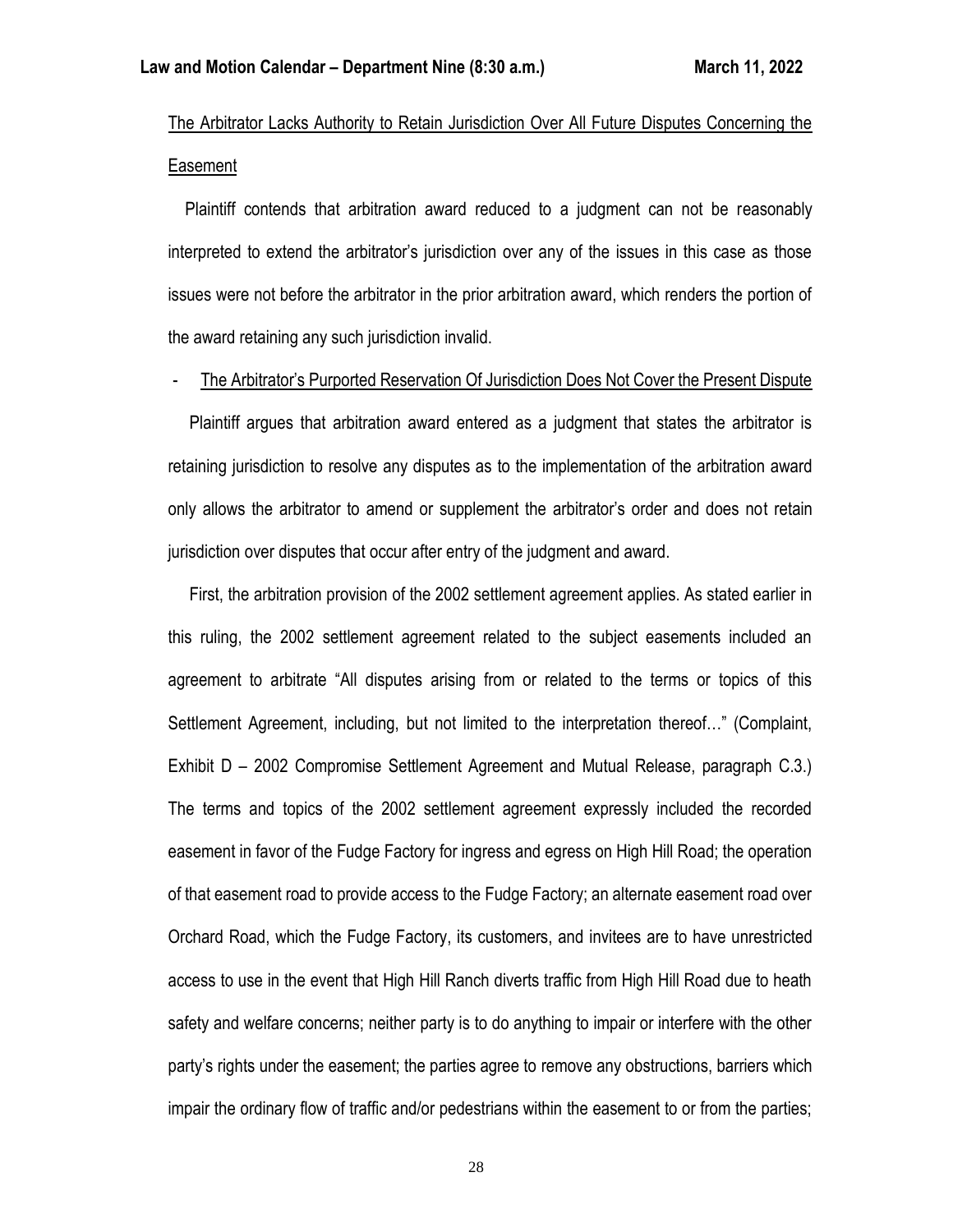parking facilities or businesses; the Fudge Factory shall have the right to install a promotional sign within the recorded easement that does not interfere with High Hill Ranch signage or impair ingress or egress to the properties; and the Fudge Factory may place no more than three directional signs within the easement to help direct traffic into the Fudge Factory parking facilities. (Verified Complaint, Exhibit D – Settlement Agreement, paragraphs C.7 and C.10.) The provision is not limited to the disputes that arose at the time of the settlement and includes future events arising from or related to the terms or topics of the Settlement Agreement. The instant action involves disputes involving terms or topics of the Settlement Agreement related to the subject easement and conduct relating to the signage and obstruction of easement claims. Therefore, an arbitrator would have jurisdiction to decide these issues.

 Furthermore, the stipulation to confirm the award and enter it as a judgment is a stipulated agreement between the parties to have the arbitrator retain jurisdiction "to resolve any disputes as to the implementation of this order, and to address any future issues that may arise from time to time in the administration of the easement." (Emphasis added.) (Complaint, Exhibit E – May 17 Confirmation and Judgment in Reinders v. Visman, case number PCL-20110390, Exhibit A – November 29, 2010 Arbitration Award, page 26, lines 8-10.) There is contractual authority to enforce arbitration of "any disputes as to the implementation of this order, and to address any future issues that may arise from time to time in the administration of the easement."

 The court rejects plaintiff's argument that the arbitrator's retaining jurisdiction to resolve any disputes as to the implementation of the arbitration award only allows the arbitrator to amend or supplement the arbitrator's order and does not retain jurisdiction over disputes that occur after entry of the judgment and award.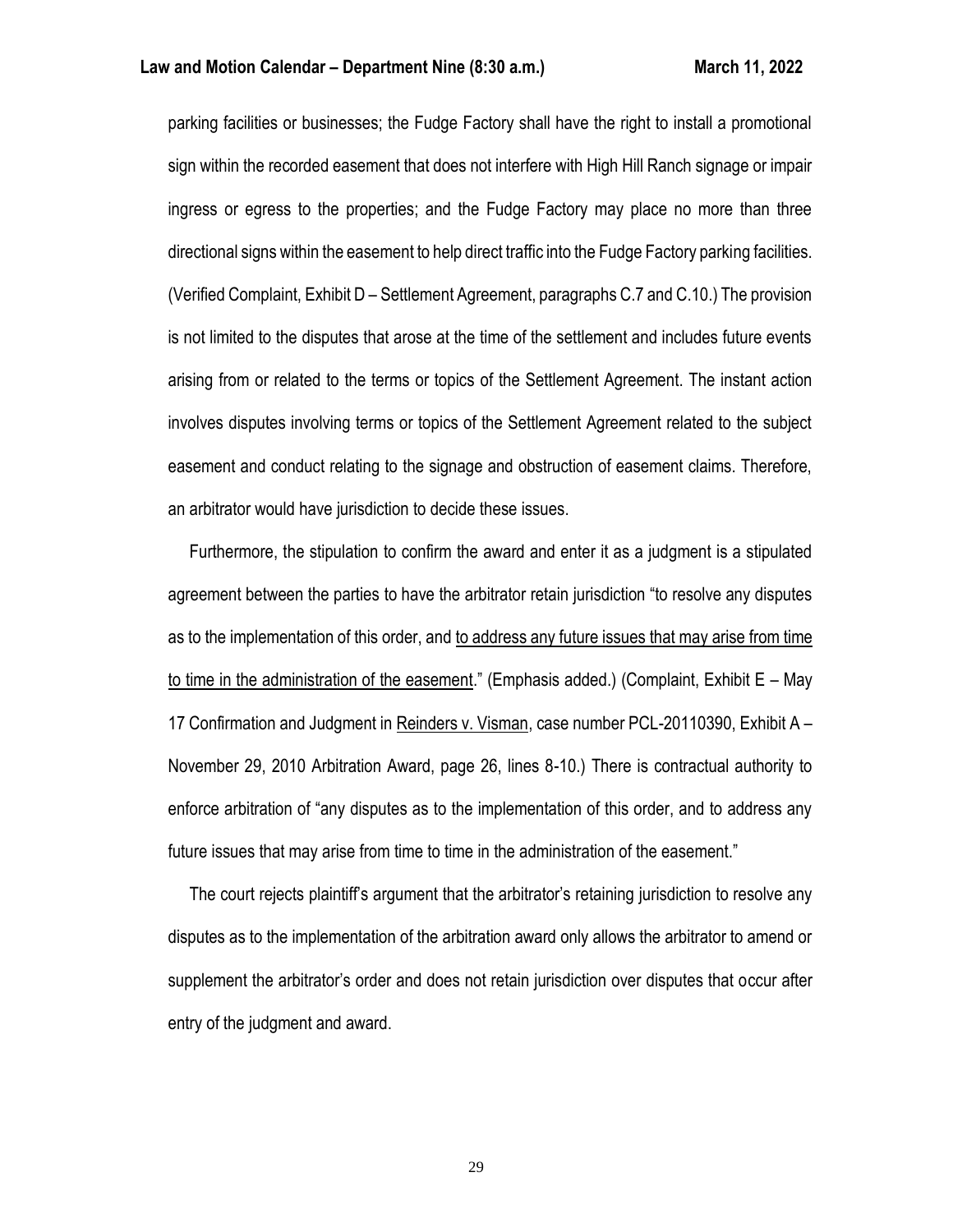- The Arbitrator Does Not Have Jurisdiction Over This Dispute

Citing Ajida Technologies, Inc. v. Roos Instruments, Inc. (2001) 87 Cal.App.4<sup>th</sup> 534, 547-548, plaintiff contends an arbitrator may not exert or retain jurisdiction over issues that the parties have not submitted. Plaintiff further contends this action is not to enforce the 2002 settlement agreement, this action is only to enforce the 2011 judgment, the alleged misconduct all arose long after the arbitration award was issued, and, therefore, there is no jurisdiction to arbitrate the disputes raised in this action.

 "Appellant next claims that the arbitrators improperly retained jurisdiction by mandating arbitration in the event of future disputes. Appellant points out that the arbitrators' tentative final award expressly declined to reserve jurisdiction absent both parties' consent. But the later versions of the award included the arbitration provision challenged here. Appellant objects to that provision as an improper attempt to retain arbitral jurisdiction. ¶ Respondent counters that the arbitrators did not *retain* jurisdiction in including those provisions; they merely decided that the parties' contractual arbitration provision would apply to future disputes over the award. Respondent thus distinguishes between the reservation of jurisdiction, which permits a pending arbitration to continue, and the provision challenged here, which mandates the institution of a new arbitration proceeding in the event of future disputes. We appreciate that distinction and its procedural implications. (See, e.g., § 1284 [arbitrators lose jurisdiction to correct award 30 days after its service].) In the context of this particular appeal, however, that distinction need not affect our analysis since appellant resists the prospect of any future arbitration, whether it results from the retention of jurisdiction or from the institution of a new proceeding. (Cf. *Colvig v. RKO General, Inc.* (1965) 232 Cal.App.2d 56, 74–75, 42 Cal.Rptr. 473.) In any event, appellant's objection is unavailing. ¶ An arbitrator's continuing authority may properly be drawn both from the parties' agreement to arbitrate their disputes and from the nature of the remedy itself.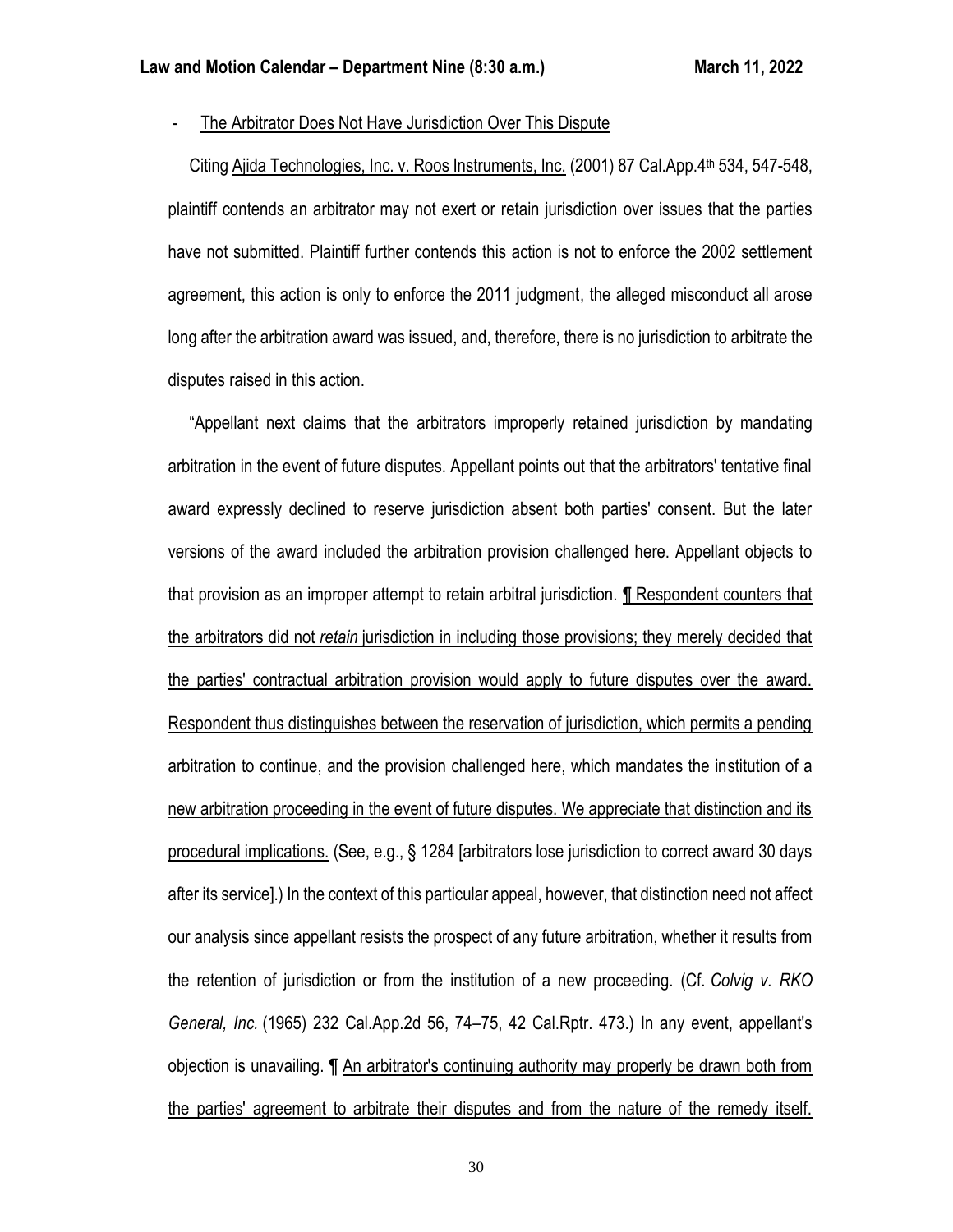(Cf. *Swan Magnetics, Inc. v. Superior Court, supra,* 56 Cal.App.4th at p. 1512, 66 Cal.Rptr.2d 541.)[Footnote omitted.] Of course, an arbitrator may not exert or retain jurisdiction over issues that the parties have not submitted. (*Ray Wilson Co. v. Anaheim Memorial Hospital Assn.* (1985) 166 Cal.App.3d 1081, 1091–1092, 213 Cal.Rptr. 62, disapproved on other grounds in *Moncharsh v. Heily & Blase, supra,* 3 Cal.4th at pp. 27–28, 10 Cal.Rptr.2d 183, 832 P.2d 899.) Nor may an arbitrator reserve jurisdiction when the remedy does not warrant it. (*San Jose Federation etc. Teachers v. Superior Court* (1982) 132 Cal.App.3d 861, 868, 183 Cal.Rptr. 410.) The arbitrators in this case did neither, however. Here, the parties gave the arbitration panel the authority to resolve "any disputes over" their agreement—an agreement that contemplated continuing performance for five years after its termination. Given the nature of the contract and the character of the dispute in this case, the arbitrators were warranted in fashioning a remedy that permitted future arbitral jurisdiction." (Emphasis added.) (Ajida Technologies, Inc. v. Roos Instruments, Inc. (2001) 87 Cal.App.4th 534, 547–548.)

 The parties stipulated/agreed to the arbitrator retaining jurisdiction to resolve any disputes as to the implementation of this order, and to address any future issues that may arise from time to time in the administration of the easement and that award was entered as a judgment pursuant to that stipulation. This provision merely recognized that the parties' contractual arbitration provision would apply to future disputes over the award and binding arbitration of other future disputes within the scope of the arbitration provision.

 If the parties wanted to challenge arbitration of future disputes, the parties were free to move to correct or vacate the award pursuant to Code of Civil Procedure, § 1285 to remove that portion of the arbitration award/order. Having stipulated to entry of the award as a judgment over a decade ago, it is too late to challenge that portion of the arbitration award/judgment as exceeding the authority of the arbitrator.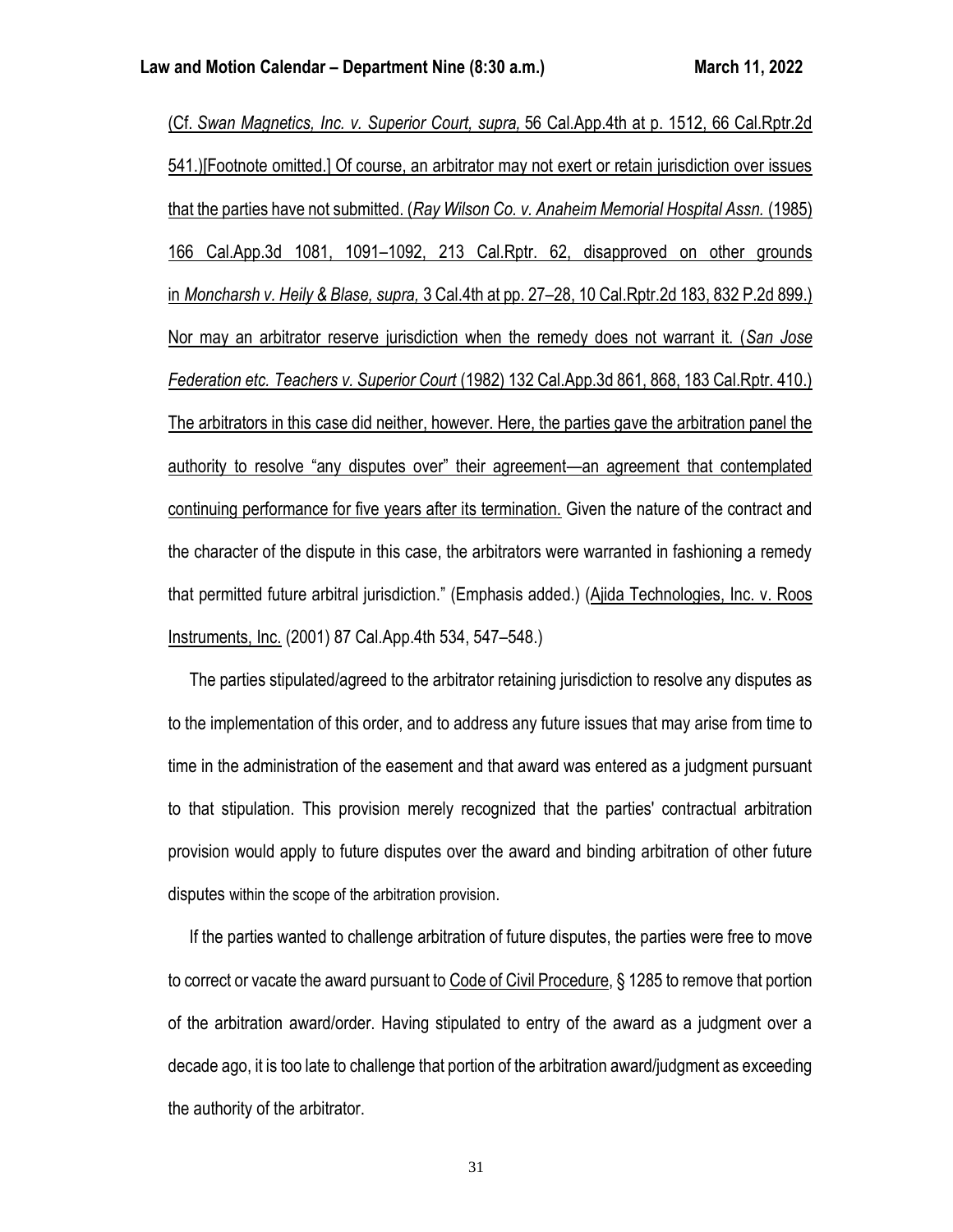The court rejects plaintiff's argument that the arbitrator does not have jurisdiction over the disputes raised in this action.

 In summary, defendants Visman's and High Hill Ranch, LLC'S motion to compel arbitration is granted and this action is stayed pending binding arbitration

**TENTATIVE RULING # 2: DEFENDANTS VISMAN'S AND HIGH HILL RANCH, LLC'S MOTION TO COMPEL ARBITRATION IS GRANTED AND THIS ACTION IS STAYED PENDING BINDING ARBITRATION. NO HEARING ON THIS MATTER WILL BE HELD (LEWIS V. SUPERIOR COURT (1999) 19 CAL.4TH 1232, 1247.), UNLESS A NOTICE OF INTENT TO APPEAR AND REQUEST FOR ORAL ARGUMENT IS TRANSMITTED ELECTRONICALLY THROUGH THE COURT'S WEBSITE OR BY TELEPHONE TO THE COURT AT (530) 621-6551 BY 4:00 P.M. ON THE DAY THE TENTATIVE RULING IS ISSUED. NOTICE TO ALL PARTIES OF AN INTENT TO APPEAR MUST BE MADE BY TELEPHONE OR IN PERSON. PROOF OF SERVICE OF SAID NOTICE MUST BE FILED PRIOR TO OR AT THE HEARING. LONG CAUSE HEARINGS MUST BE REQUESTED BY 4:00 P.M. ON THE DAY THE TENTATIVE RULING IS ISSUED AND THE PARTIES ARE PROVIDE THE COURT WITH THREE MUTUALLY AGREEABLE DATES ON FRIDAY AFTERNOONS AT 2:30 P.M. LONG CAUSE ORAL ARGUMENT REQUESTS WILL BE SET FOR HEARING ON ONE OF THE THREE MUTUALLY AGREEABLE DATES ON FRIDAY AFTERNOONS AT 2:30 P.M. THE COURT WILL ADVISE THE PARTIES OF THE LONG CAUSE HEARING DATE AND TIME BY 5:00 P.M. ON THE DAY THE TENTATIVE RULING IS ISSUED. PARTIES MAY PERSONALLY APPEAR AT THE HEARING. IF A PARTY OR PARTIES WISH TO APPEAR TELEPHONICALLY THEY MUST APPEAR BY "VCOURT", WHICH MUST BE SCHEDULED AND PAID THROUGH THE COURT WEBSITE AT www.eldorado.courts.ca.gov/onlineservices/telephonic-appearances. MATTERS IN WHICH THE PARTIES' TOTAL TIME**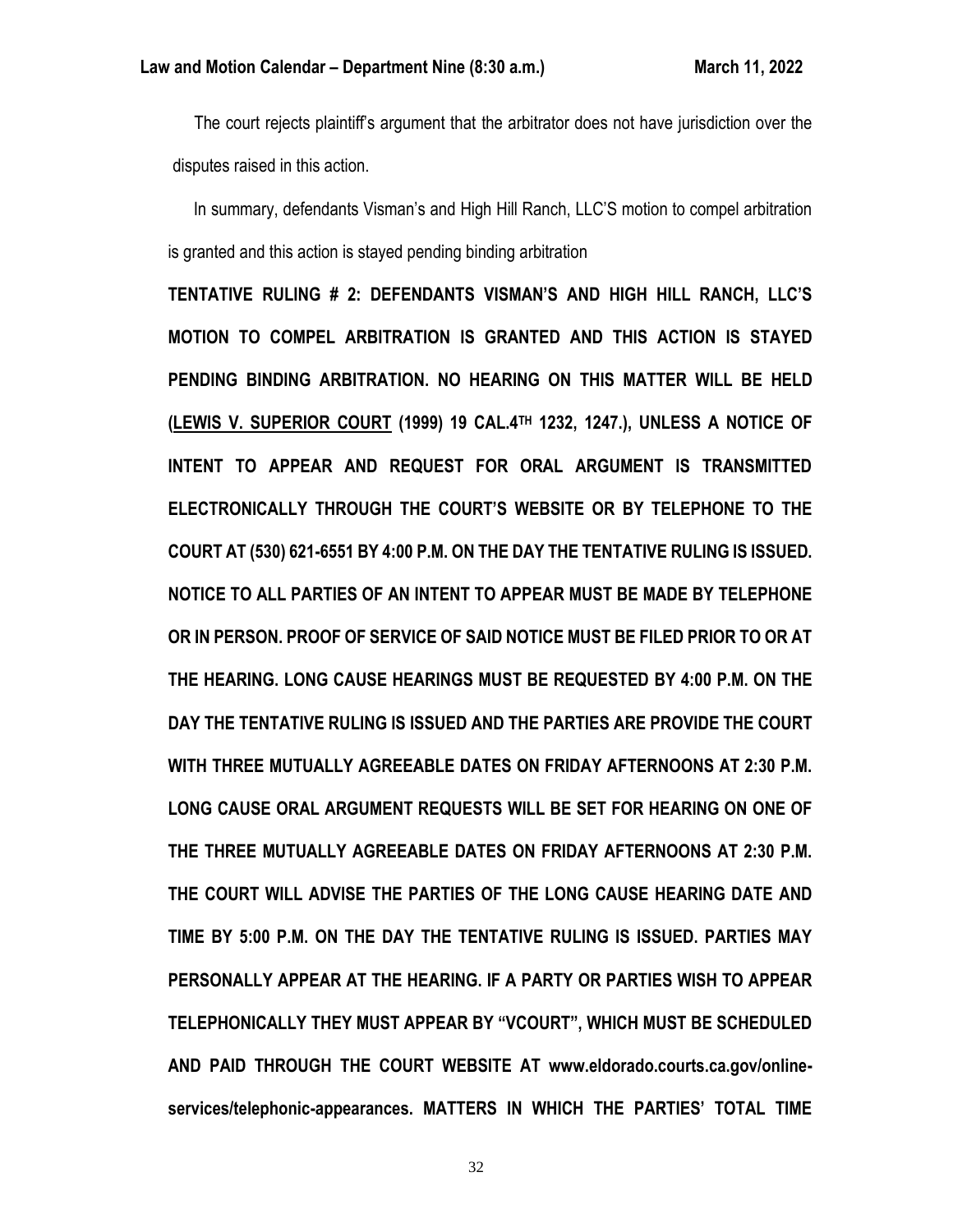**ESTIMATE FOR ARGUMENT IS 15 MINUTES OR LESS WILL BE HEARD ON THE LAW AND MOTION CALENDAR AT 8:30 A.M. ON FRIDAY, MARCH 11, 2022 EITHER IN PERSON OR BY VCOURT TELEPHONIC APPEARANCE UNLESS OTHERWISE NOTIFIED BY THE COURT.**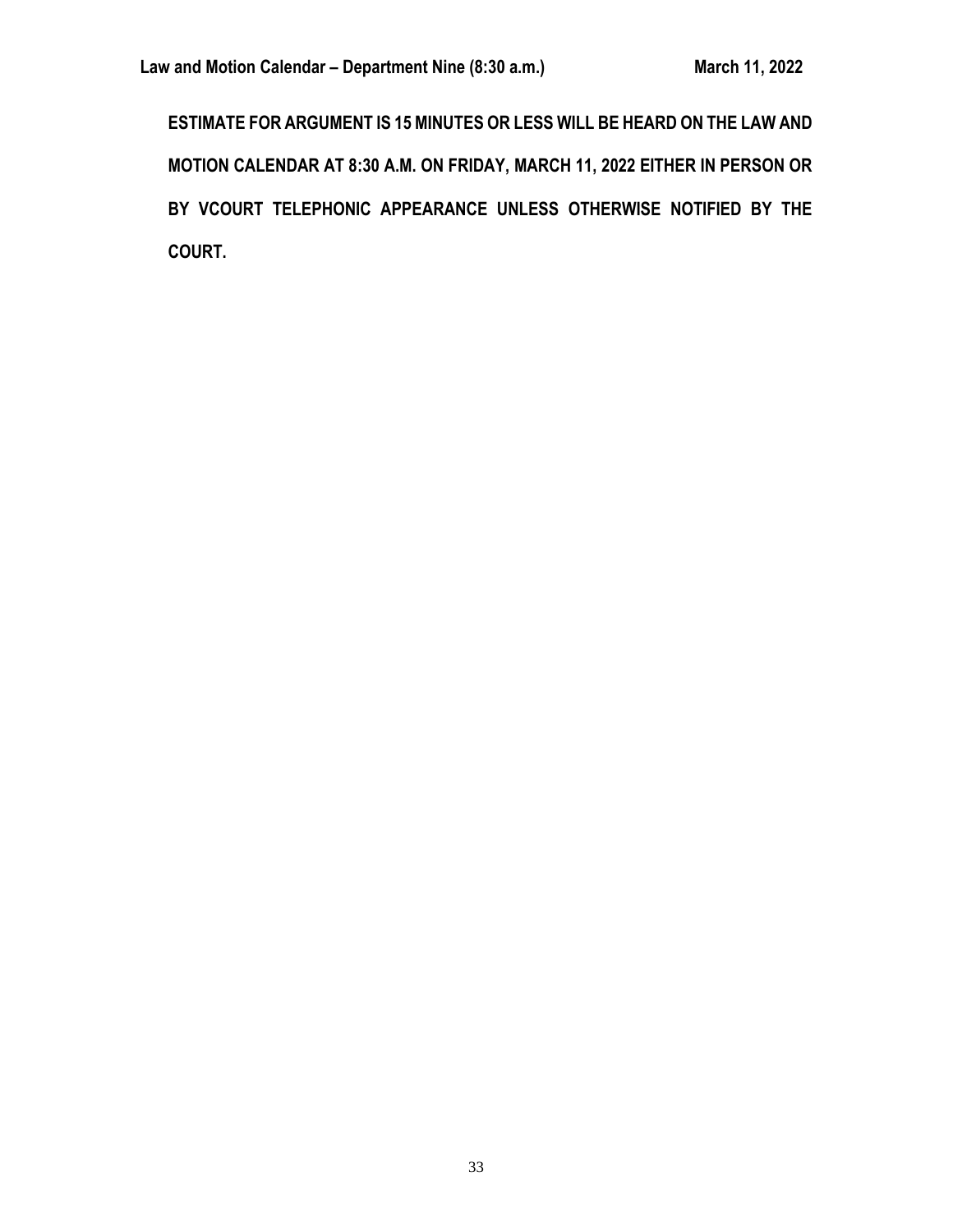## **3. HIGH HILL RANCH, LLC v. COUNTY OF EL DORADO 21CV0178**

## **County of El Dorado's Demurrer to Appeal from Administrative Penalty.**

High Hill Ranch appeals from the administrative decision in a code enforcement case.

 The County demurs to the appeal on the ground that High Hills Ranch failed to exhaust its administrative remedy of appeal to the Board of Supervisors (Board) before filing an appeal in the Superior Court.

 High Hill Ranch opposes the demurrer on the ground that the applicable County Ordinance together with the language at the conclusion of the administrative decision does not mandate exhaustion of the remedy of appeal to the Board and allows for direct appeal from the administrative order without resort to appeal to the Board.

At the time this ruling was prepared there was no reply in the court's file.

#### Demurrer Principles

When any ground for objection to a complaint appears on its face, or from any matter of which the court is required to or may take judicial notice, the objection on that ground may be taken by demurrer to the pleading. (Code of Civil Procedure, § 430.30(a).)

 "'A demurrer admits all material and issuable facts properly pleaded. [Citations.] However, it does not admit contentions, deductions or conclusions of fact or law alleged therein.' (*Daar v. Yellow Cab Co.* (1967) 67 Cal.2d 695, 713 [63 Cal.Rptr. 724, 433 P.2d 732].) Also, '... "plaintiff need only plead facts showing that he may be entitled to some relief [citation]." [Citation.] Furthermore, we are not concerned with plaintiff's possible inability or difficulty in proving the allegations of the complaint.' (*Gruenberg v. Aetna Ins. Co.* (1973) 9 Cal.3d 566, 572 [108 Cal.Rptr. 480, 510 P.2d 1032].)" (Highlanders, Inc. v. Olsan (1978) 77 Cal.App.3d 690, 696-697.)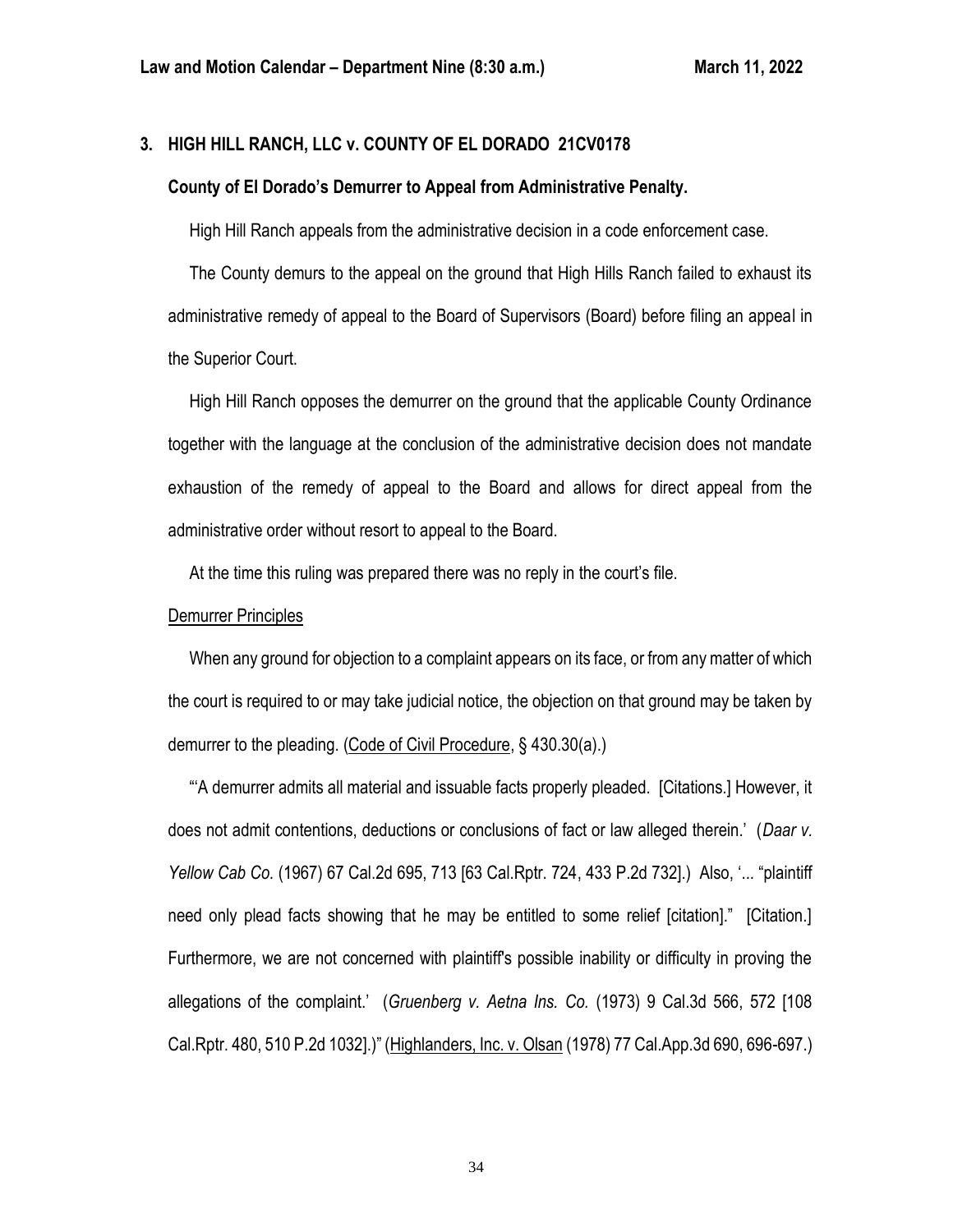"A demurrer challenges only the legal sufficiency of the complaint, not the truth of its factual allegations or the plaintiff's ability to prove those allegations. (*Amarel v. Connell* (1988) 202 Cal.App.3d 137, 140 [248 Cal.Rptr. 276].) We therefore treat as true all of the complaint's material factual allegations, but not contentions, deductions or conclusions of fact or law. (*Id*. at p. 141; *Blank v. Kirwan* (1985) 39 Cal.3d 311, 318 [216 Cal.Rptr. 718, 703 P.2d 58].) We can also consider the facts appearing in exhibits attached to the complaint. (See *Dodd v. Citizens Bank of Costa Mesa*, supra, 222 Cal.App.3d at p. 1627.) We are required to construe the complaint liberally to determine whether a cause of action has been stated, given the assumed truth of the facts pleaded. (*Rogoff v. Grabowski* (1988) 200 Cal.App.3d 624, 628 [246 Cal.Rptr. 185].)" (Picton v. Anderson Union High School Dist. (1996) 50 Cal.App.4th 726, 732-733.)

 ""To determine whether a cause of action is stated, the appropriate question is whether, upon a consideration of all the facts alleged, it appears that the plaintiff is entitled to any judicial relief against the defendant, notwithstanding that the facts may not be clearly stated, or may be intermingled with a statement of other facts irrelevant to the cause of action shown, or although the plaintiff may demand relief to which he is not entitled under the facts alleged. (*Elliott v. City of Pacific Grove*, 54 Cal.App.3d 53, 56, 126 Cal.Rptr. 371.) Mistaken labels and confusion of legal theory are not fatal because the doctrine of "theory of the pleading" has long been repudiated in this state. (*Lacy v. Laurentide Finance Corp*., 28 Cal.App.3d 251, 256-257, 104 Cal.Rptr. 547.)" (Spurr v. Spurr (1979) 88 Cal.App.3d 614, 617.)

 The rule is that a general demurrer should be overruled if the pleading, liberally construed, states a cause of action under any theory. (Brousseau v. Jarrett (1977) 73 Cal.App.3d 864, 870- 871.)

With the above-cited legal principles in mind, the court will rule on the demurrer.

#### Exhaustion of Administrative Remedies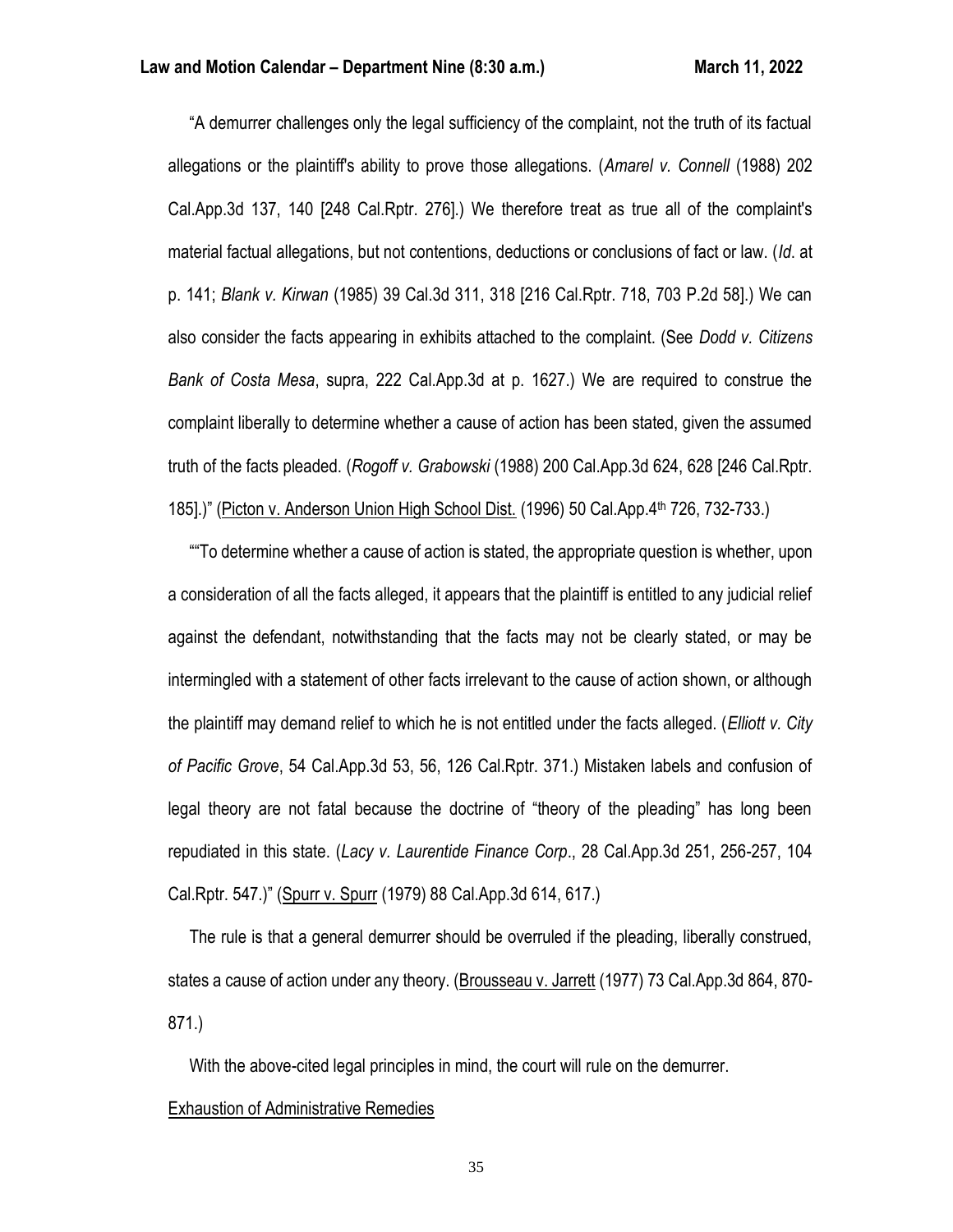"As the Court of Appeal observed, the rule of exhaustion of administrative remedies is well established in California jurisprudence, and should apply to Campbell's action. "In brief, the rule is that where an administrative remedy is provided by statute, relief must be sought from the administrative body and this remedy exhausted before the courts will act." (*Abelleira v. District Court of Appeal* (1941) 17 Cal.2d 280, 292, 109 P.2d 942 (*Abelleira*).) The rule "is not a matter of judicial discretion, but is a fundamental rule of procedure ... binding upon all courts." (Id. at p. 293, 109 P.2d 942.) We have emphasized that "Exhaustion of administrative remedies is 'a jurisdictional prerequisite to resort to the courts.' [Citation]." (*Johnson v. City of Loma Linda*  (2000) 24 Cal.4th 61, 70, 99 Cal.Rptr.2d 316, 5 P.3d 874.)" (Campbell v. Regents of University of California (2005) 35 Cal.4th 311, 321.)

 "…The administrative claim or "cause of action" is within the special jurisdiction of the administrative agency, and the courts may act only to review the final administrative determination. Allowing a suit prior to such a final determination would constitute interference with the subject matter jurisdiction of another tribunal. Accordingly, the exhaustion of an administrative remedy is a jurisdictional element in California. (2 Witkin, Cal.Procedure (2d ed. 1970) Actions, s 181, p. 1045.) ¶ The trial court did not have jurisdiction to litigate appellant's request for injunctive relief because he had not exhausted his administrative remedies and therefore a cause of action was not stated." (Hayward v. Henderson (1979) 88 Cal.App.3d 64, 70.)

 "'This is the doctrine of 'exhaustion of administrative remedies.' In brief, the rule is that where an administrative remedy is provided by statute, relief must be sought from the administrative body and this remedy exhausted before the courts will act. The authorities to this effect are so numerous that only the more important ones need be cited here as illustrations. See *Myers v. Bethlehem Shipbuilding Corp.,* 303 U.S. 41, 58 S.Ct. 459, 82 L.Ed. 638 (National Labor Relations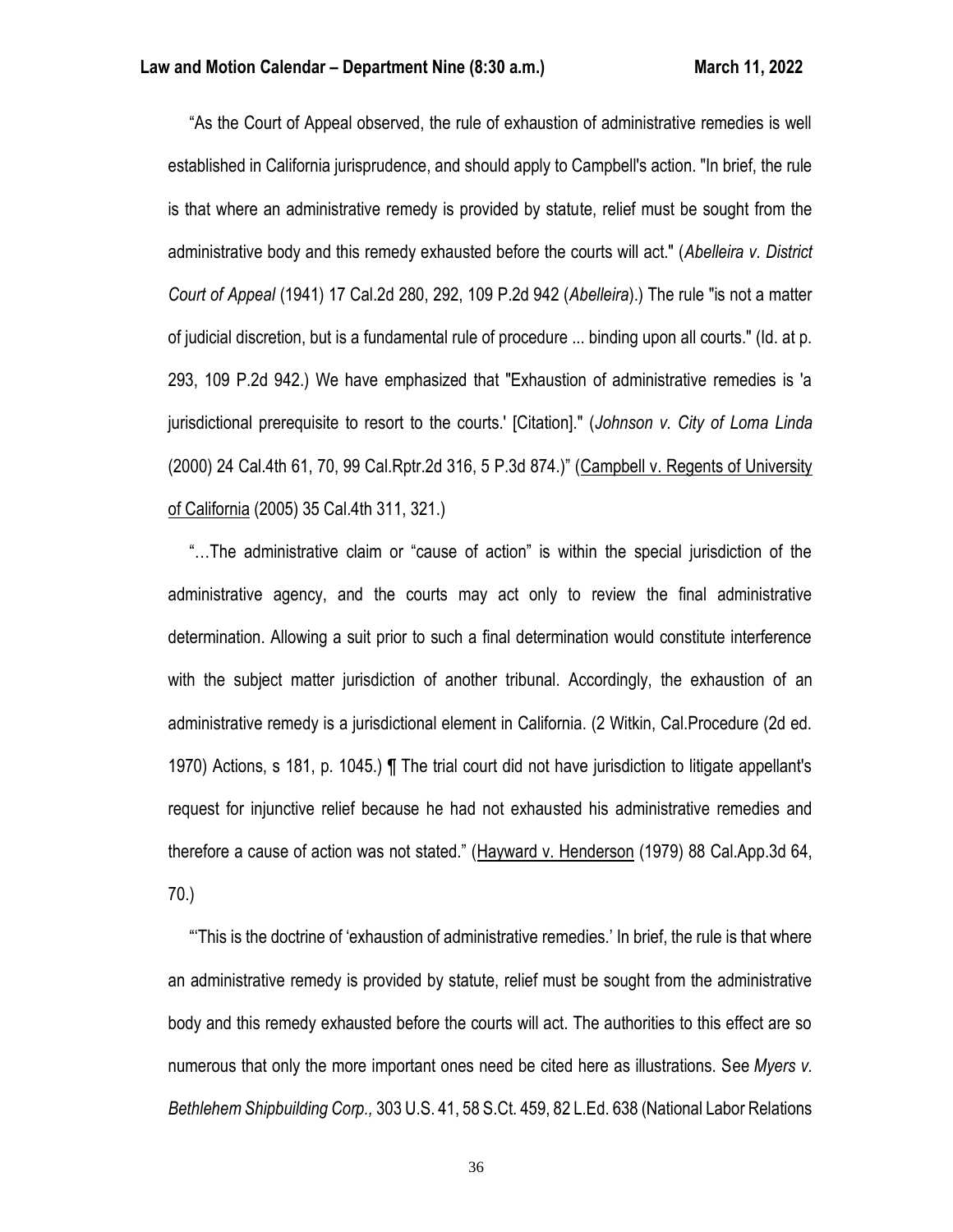Board); *Prentis v. Atlantic Coast Line*, 211 U.S. 210, 29 S.Ct. 67, 53 L.Ed. 150 [rate orders]; *Porter v. Investors' Syndicate*, 286 U.S. 461, 468, 52 S.Ct. 617, 76 L.Ed. 1226 [investment commissioners and permit of investment company]; *United States v. Sing Tuck,* 194 U.S. 161, 24 S.Ct. 621, 48 L.Ed. 917 [immigration and the powers of the Secretary of Labor]; *Gorham Manufacturing Company v. State Tax Commission*, 266 U.S. 265, 45 S.Ct. 80, 69 L.Ed. 279 [tax board]; *Red River Broadcasting Co. v. Federal Communications Commission*, 69 App.D.C 1, 98 F.2d 282, 284; *Western Powder Mfg. Co. v. Interstate Coal Co. D.C.,* 5 F.Supp. 619, 621; *Hegeman Farms Corporation v. Baldwin*, 293 U.S. 163, 172, 55 S.Ct. 7, 79 L.Ed. 259 [liquor control board]; *United States Navigation Co. v. Cunard S. S. Company*, 284 U.S. 474, 52 S.Ct. 247, 76 L.Ed. 408 [shipping board]; *De Pauw University v. Brunk, D.C.,* 53 F.2d 647, 652; *Palermo Land & Water Co. v. Railroad Commission, D.C*., 227 F. 708; *Hammerstrom v. Toy Nat. Bank*, 8 Cir., 81 F.2d 628 [tax board]; *American Bond, etc., Co. v. United States,* 7 Cir., 52 F.2d 318; *Monocacy Broadcasting Co. v. Prall*, 67 App.D.C. 176, 90 F.2d 421; *Federal Trade Commission v. Claire Furnace Co.*, 274 U.S. 160, 174, 47 S.Ct. 553, 71 L.Ed. 978; *St. Clair Borough v. Tamaqua, etc., Ry. Co*., 259 Pa. 462, 103 A. 287, 289, 5 A.L.R. 20; Corstvet v. Bank of Deerfield, 220 Wis. 209, 263 N.W. 687, 697; *Earl Carroll Realty Corp. v. New York Edison Co.*, 141 Misc. 266, 252 N.Y.S. 538, 543; 48 Yale L.J. 981; 51 Harv.L.Rev. 1251; 35 Columb.L.Rev. 230; 12 N.Y.Univ.L.Q.Rev. 393; 28 Mich.L.Rev. 637; 28 Cal.L.Rev. 129, 151, 154, 162. The California cases have consistently applied this settled rule. See *Teeter v. Los Angeles*, 209 Cal. 685, 290 P. 11; *Collier & Wallis v. Astor*, 9 Cal.2d 202, 70 P.2d 171; *San Joaquin, etc., Co. v. Stanislaus County*, 155 Cal. 21, 27, 99 P. 365; *Dawson v. Los Angeles County*, Cal.Sup., 98 P.2d 495. ¶ 'The rule itself is settled with scarcely any conflict. It is not a matter of judicial discretion, but is a fundamental rule of procedure laid down by courts of last resort, followed under the doctrine of stare decisis, and binding upon all courts. We are here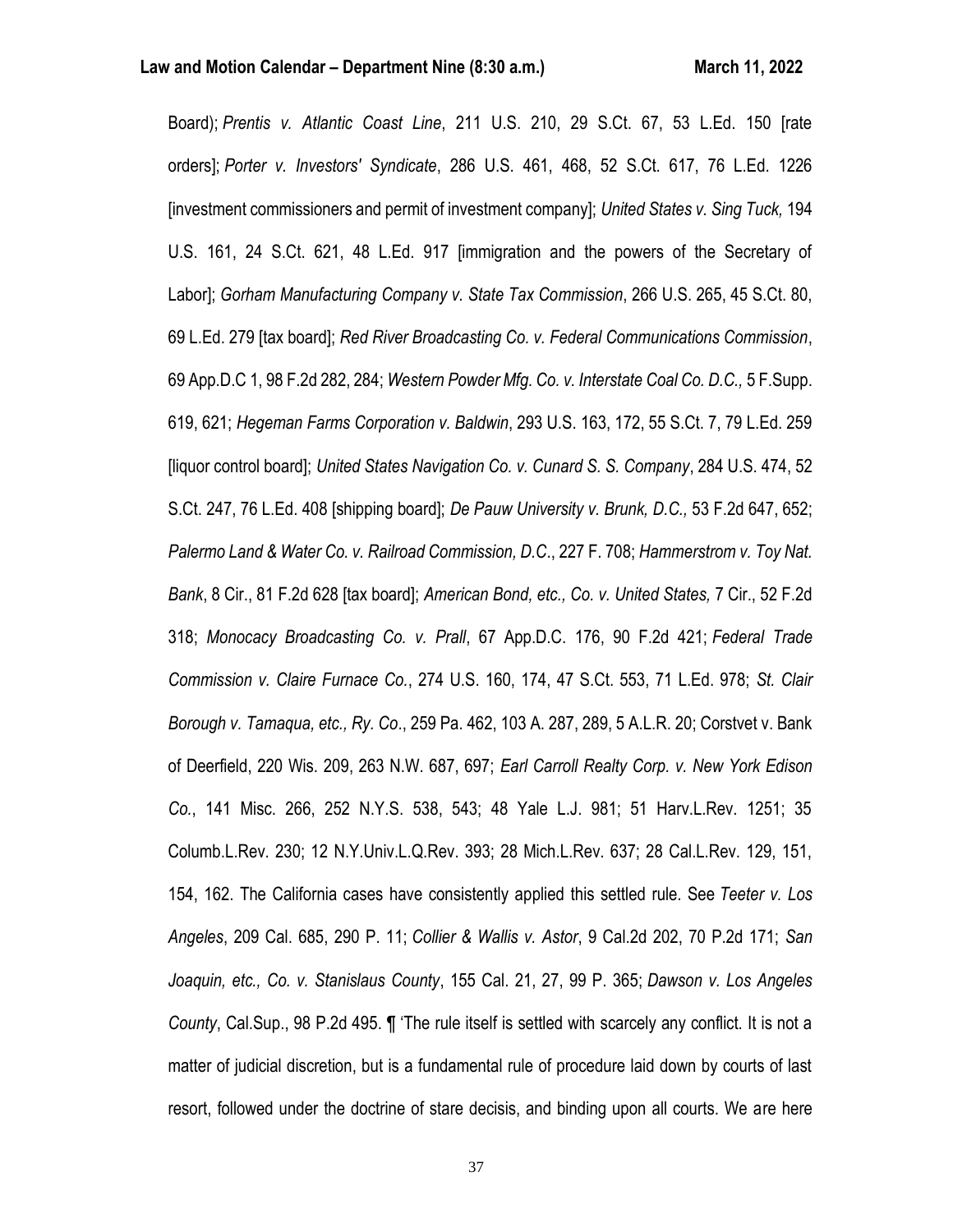asked to sanction its violation, either on the ground that a valid exception to the rule is applicable, or that despite the uniformity with which the rule has been applied, it may be disregarded by lower tribunals without fear of prevention by the higher courts. This last point cannot be too strongly emphasized, for the rule will disappear unless this court is prepared to enforce it. To review such action of a lower court only on appeal or petition for hearing would permit interference with the administrative proceeding pending the appeal or hearing, with the effect of completely destroying the effectiveness of the administrative body. The writ of prohibition can alone operate surely and swiftly enough to prevent this unfortunate result; and only if we recognize that the rule is jurisdictional will it be uniformly enforced. Bearing in mind the analysis of jurisdiction which has heretofore been made, and examining the authorities dealing with the rule, we are necessarily led to the conclusion that exhaustion of the administrative remedy is a jurisdictional prerequisite to resort to the courts." (Abelleira v. District Court of Appeal (1941) 17 Cal.2d 280, 292-293.)

 "'It is, of course, well settled that where an administrative remedy is provided by statute relief must be sought from the administrative body and the remedy exhausted before the courts will act; and that a court violating the rule acts in excess of jurisdiction. (*Abelleira v. District Ct. of Appeal*, 17 Cal.2d 280, 292, 109 P.2d 942, 132 A.L.R. 715.) It is equally well settled that where a statute provides an administrative remedy and also provides an alternative judicial remedy the rule requiring exhaustion of the administrative remedy has no application if the person aggrieved, and having both remedies afforded him by the same statute, elects to use the judicial one. (*Scripps Memorial Hospital, Inc., v. California Emp. Comm*., 24 Cal.2d 669, 673, 151 P.2d 109, 112, 155 A.L.R. 360.) \* \* \*'" (Emphasis added.) (Susanville v. Lee C. Hess Co. (1955) 45 Cal.2d 684, 689.)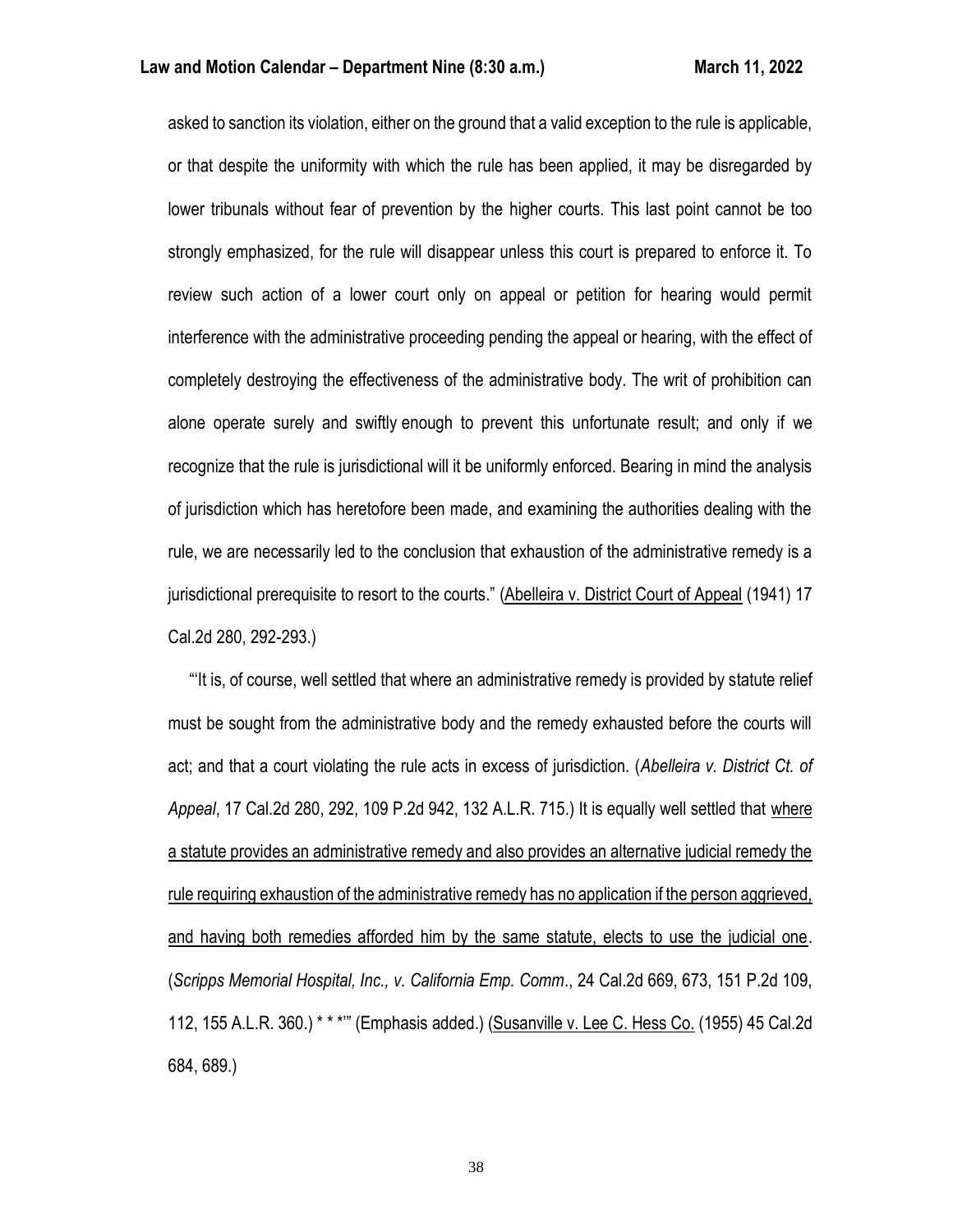The Appeal admits that petitioner High Hill Ranch is appealing from a hearing officer's decision in a code enforcement hearing that was served on petitioner on October 29, 2021. The appeal was filed on November 18, 2021.

 El Dorado County Ordinance Code § 9.02.470A provides that within 30 days of the administrative decision the party may appeal from the decision to the Board of Supervisors.

 The ordinance also provides that review is provided in the superior court by filing an appeal from an order or other decision of the Board within 20 days after service of that order of decision. (Emphasis added.) (El Dorado County Ordinance Code § 9.02.470B.) This is not an alternate venue for review in lieu of appeal to the Board. The superior court only reviews the order or decision of the Board, not the hearing officer's order or decision. (Emphasis the court's.) Use of the term "may" in Section 9.02.470A merely indicates the party may choose to appeal or may just accept the decision. The Ordinance Code does not provide any right to bypass the Board appeal process and proceed directly by appeal to the Superior Court.

 However, that does not end the court's inquiry. The administrative order concluded: "Pursuant to EDCOC section 9.02.440(H), this Administrative Order is the final administrative decision regarding the Administrative Citation. The parties are hereby advised of their right to seek judicial review of this Administrative Order by filing: (1) an appeal to the El Dorado County Superior Court pursuant to California Government Code section 53069.4 within 20 days of service of the Administrative Order; or (2) a petition for writ of mandate pursuant to California Code of Civil Procedure section 1094.6 no later than 90 days after service of the Administrative Order." (Notice of Appeal, Exhibit A.)

 High Hill Ranch essentially argues that it complied with the hearing officer's advisement of the alternative right to file a direct appeal to the Superior Court.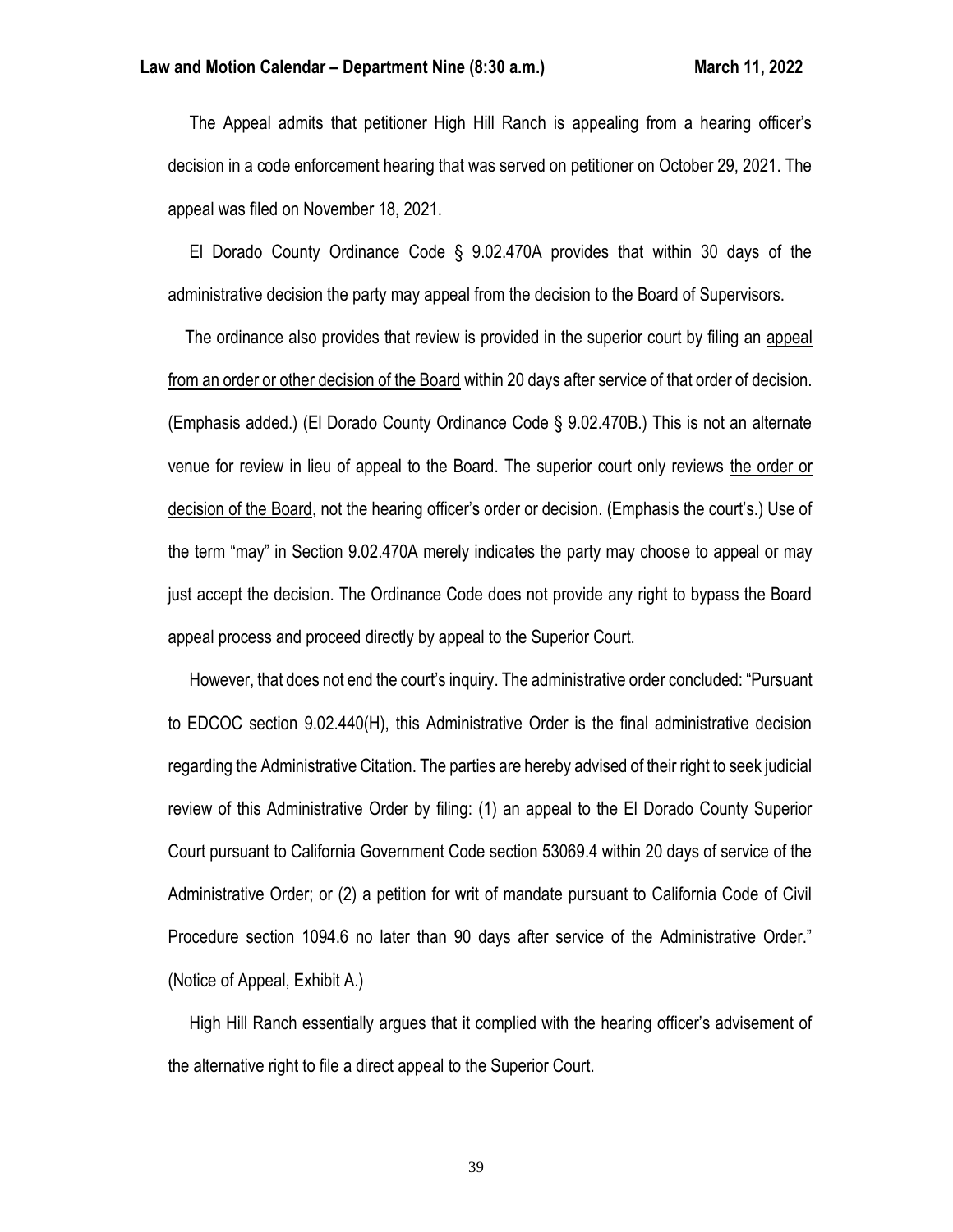El Dorado County Ordinance Code § 9.02.440H. provides: "The administrative order shall become final on the date of service of the order."

 Government Code, § 53069.4(b)(1) provides: "(b)(1) Notwithstanding Section 1094.5 or 1094.6 of the Code of Civil Procedure, within 20 days after service of the final administrative order or decision of the local agency is made pursuant to an ordinance enacted in accordance with this section regarding the imposition, enforcement, or collection of the administrative fines or penalties, a person contesting that final administrative order or decision may seek review by filing an appeal to be heard by the superior court, where the same shall be heard de novo, except that the contents of the local agency's file in the case shall be received in evidence. A proceeding under this subdivision is a limited civil case. A copy of the document or instrument of the local agency providing notice of the violation and imposition of the administrative fine or penalty shall be admitted into evidence as prima facie evidence of the facts stated therein. A copy of the notice of appeal shall be served in person or by first-class mail upon the local agency by the contestant."

 "The principles underlying the waiver doctrine are well settled. " ' "Waiver always rests upon intent. Waiver is the intentional relinquishment of a known right after knowledge of the facts. [Citations.] The burden, moreover, is on the party claiming a waiver of a right to prove it by clear and convincing evidence that does not leave the matter to speculation, and 'doubtful cases will be decided against a waiver." ' [Citations.]" (*DRG/Beverly Hills, Ltd. v. Chopstix Dim Sum Cafe & Takeout III, Ltd.* (1994) 30 Cal.App.4th 54, 60, 35 Cal.Rptr.2d 515; *City of Ukiah v. Fones* (1966) 64 Cal.2d 104, 107-108, 48 Cal.Rptr. 865, 410 P.2d 369.) 'The pivotal issue in a claim of waiver is the intention of the party who allegedly relinquished the known legal right.' (*DRG/Beverly Hills, Ltd. v. Chopstix Dim Sum Cafe & Takeout III, Ltd.*, supra, at p. 60, 35 Cal.Rptr.2d 515; *Jovine v. FHP, Inc.* (1998) 64 Cal.App.4th 1506, 1527, 76 Cal.Rptr.2d 322.)" (Southern California Edison Co. v. Public Utilities Com'n (2000) 85 Cal.App.4th 1086, 1107.)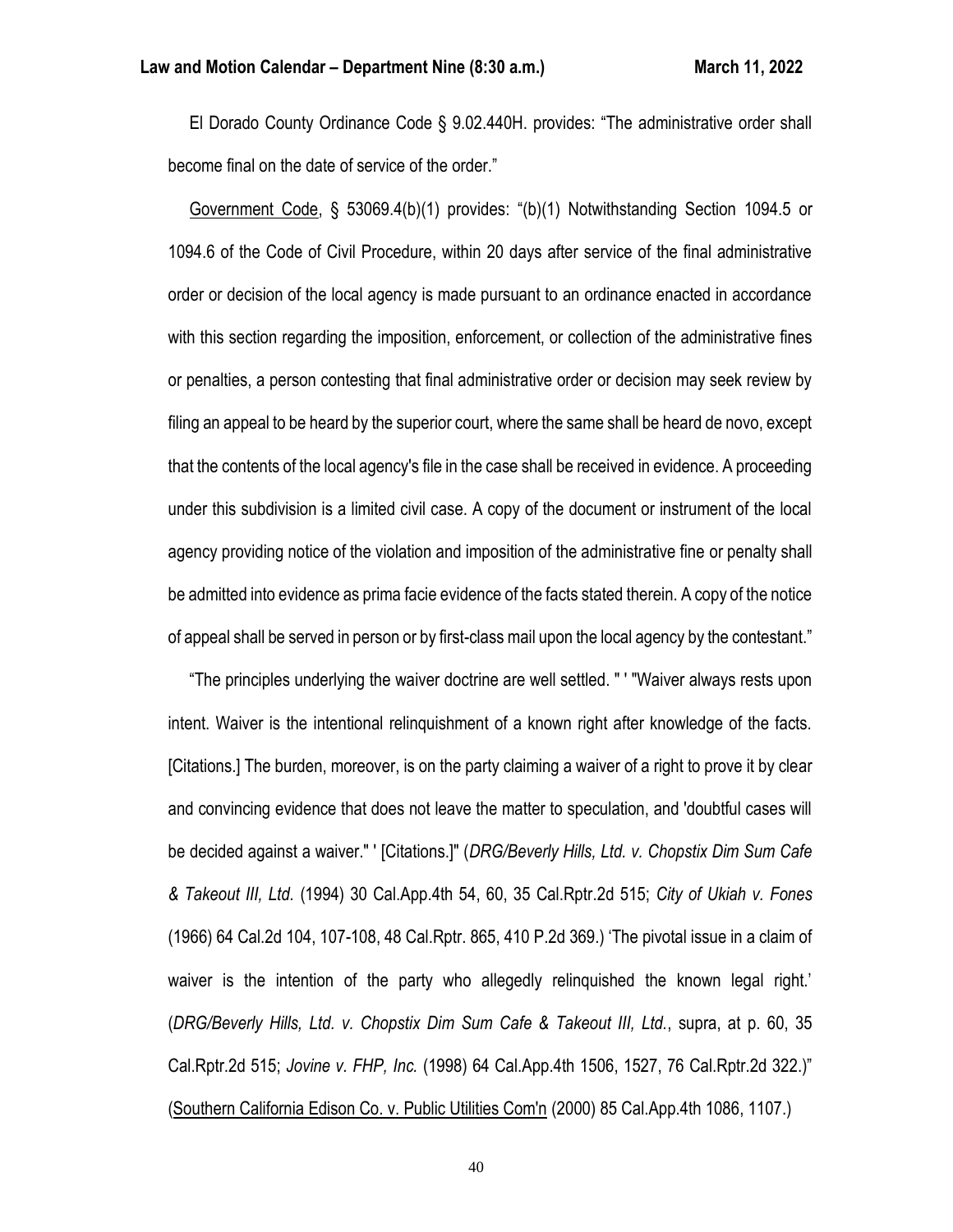"' "Waiver always rests upon intent." ' (*City of Ukiah v. Fones* (1966) 64 Cal.2d 104, 107, 48 Cal.Rptr. 865, 410 P.2d 369.) The intention may be express, based on the waiving party's words, or implied, based on conduct that is ' "so inconsistent with an intent to enforce the right as to induce a reasonable belief that such right has been relinquished." ' (*Savaglio v. Wal-Mart Stores, Inc.* (2007) 149 Cal.App.4th 588, 598, 57 Cal.Rptr.3d 215; see *Waller*, at pp. 31, 33–34, 44 Cal.Rptr.2d 370, 900 P.2d 619.)" (*Lynch v. California Coastal Com.* (2017) 3 Cal.5th 470, 475, 219 Cal.Rptr.3d 754, 396 P.3d 1085.)" (Dones v. Life Insurance Company of North America (2020) 55 Cal.App.5th 665, 678.)

 ""The doctrine of equitable estoppel is based on the theory that a party who by his declarations or conduct misleads another to his prejudice should be estopped from obtaining the benefits of his misconduct. [Citation.] Under appropriate circumstances equitable estoppel will preclude a defendant from pleading the bar of the statute of limitations where the plaintiff was induced to refrain from bringing a timely action by the fraud, misrepresentation or deceptions of the defendant." (*Kleinecke v. Montecito Water Dist.* (1983) 147 Cal.App.3d 240, 245, 195 Cal.Rptr. 58 (*Kleinecke*).) "A defendant should not be permitted to lull his adversary into a false sense of security, cause the bar of the statute of limitations to occur and then plead in defense the delay occasioned by his own conduct." (*Ibid*.) "Statutes of limitations are not so rigid that under certain circumstances principles of equity and justice will not allow them to be extended or tolled." (*Id*. at p. 247, 195 Cal.Rptr. 58.)" (Citizens for a Responsible Caltrans Decision v. Department of Transportation (2020) 46 Cal.App.5th 1103, 1128.)

 "The government may be bound by an equitable estoppel in the same manner as a private party when the elements requisite for such an estoppel against a private party are present and, in the considered view of a court of equity, the injustice which would result from a failure to uphold an estoppel is of sufficient dimension to justify any effect upon public interest or policy which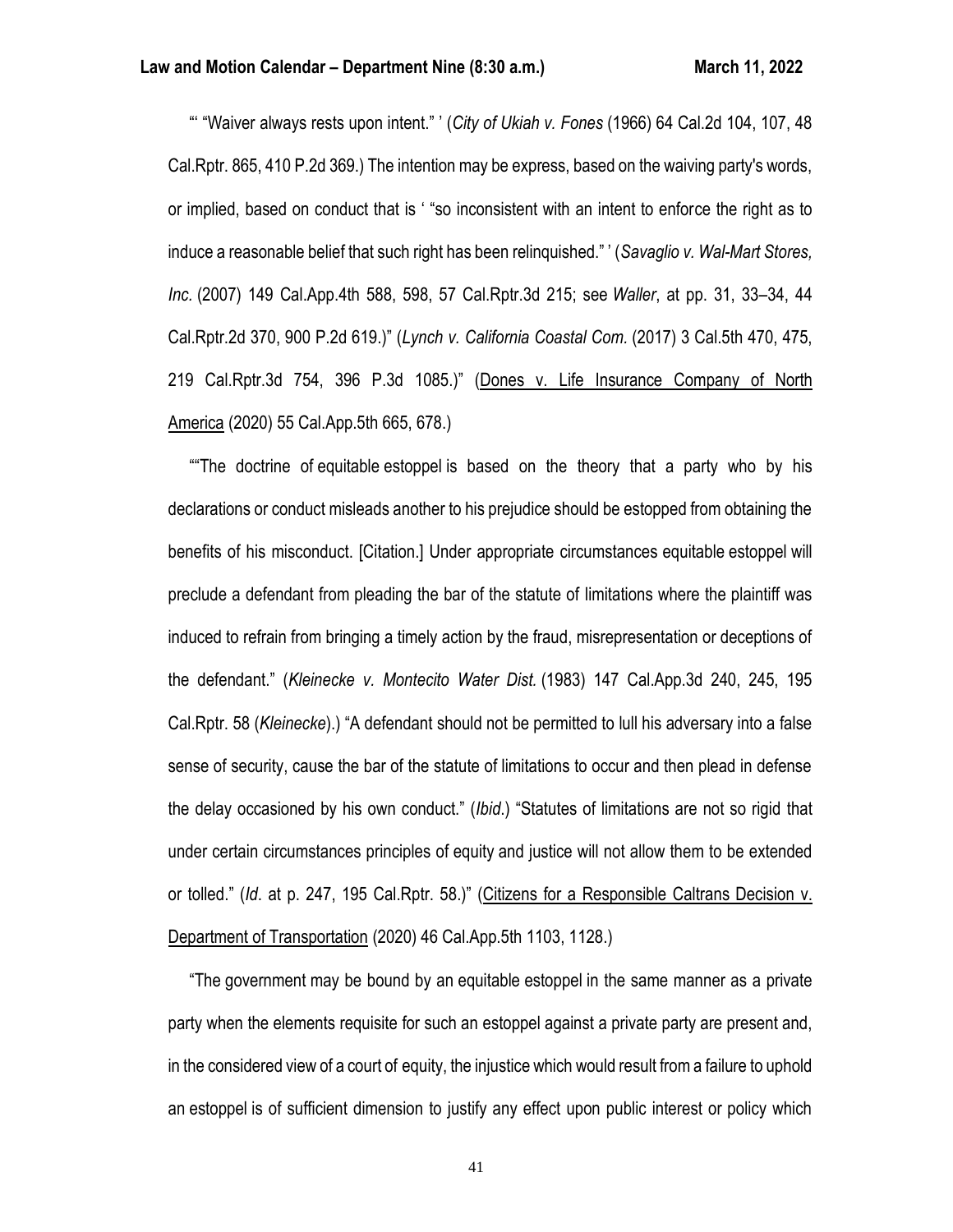would result from the raising of an estoppel." (*Long Beach*, at pp. 496-497, 91 Cal.Rptr. 23, 476 P.2d 423.)" (Citizens for a Responsible Caltrans Decision v. Department of Transportation (2020) 46 Cal.App.5th 1103, 1128–1129.)

 The Third District Court of Appeals has stated: "…equitable estoppel "ordinarily will not apply against a governmental body except in unusual instances when necessary to avoid grave injustice and when the result will not defeat a strong public policy." (*Hughes v. Board of Architectural Examiners* (1998) 17 Cal.4th 763, 793, 72 Cal.Rptr.2d 624, 952 P.2d 641.)" (Davis v. Physician Assistant Bd. (2021) 66 Cal.App.5th 227, 266.)

 "When, as here, equitable estoppel is alleged against a public entity, the plaintiff must also show that the "injustice which would result from a failure to uphold an estoppel is of sufficient dimension to justify any effect upon public interest or policy which would result from the raising of an estoppel." (*City of Long Beach v. Mansell* (1970) 3 Cal.3d 462, 496–497, 91 Cal.Rptr. 23, 476 P.2d 423.)" (Organizacion Comunidad De Alviso v. City of San Jose (2021) 60 Cal.App.5th 783, 796.)

 An estoppel may arise even though there was no designed fraud on the part of the person sought to be estopped. It is sufficient to create an equitable estoppel where the party has been induced to refrain from using such means or taking such action as lay in his power, by which he might have retrieved his position and saved himself from loss. (Lantzy v. Centex Homes (2003) 31 Cal.4th 363, 384.)

 The County either waived the provision requiring resort to the administrative remedy of Board review of the administrative order by the express statement of the County's Administrative Hearing Officer directing High Hills Ranch as to the proper manner to seek review of the Administrative Order or is estopped from claiming High Hill Ranch was required to exhaust the administrative remedy of appeal to the Board prior to resort to an appeal to the court by the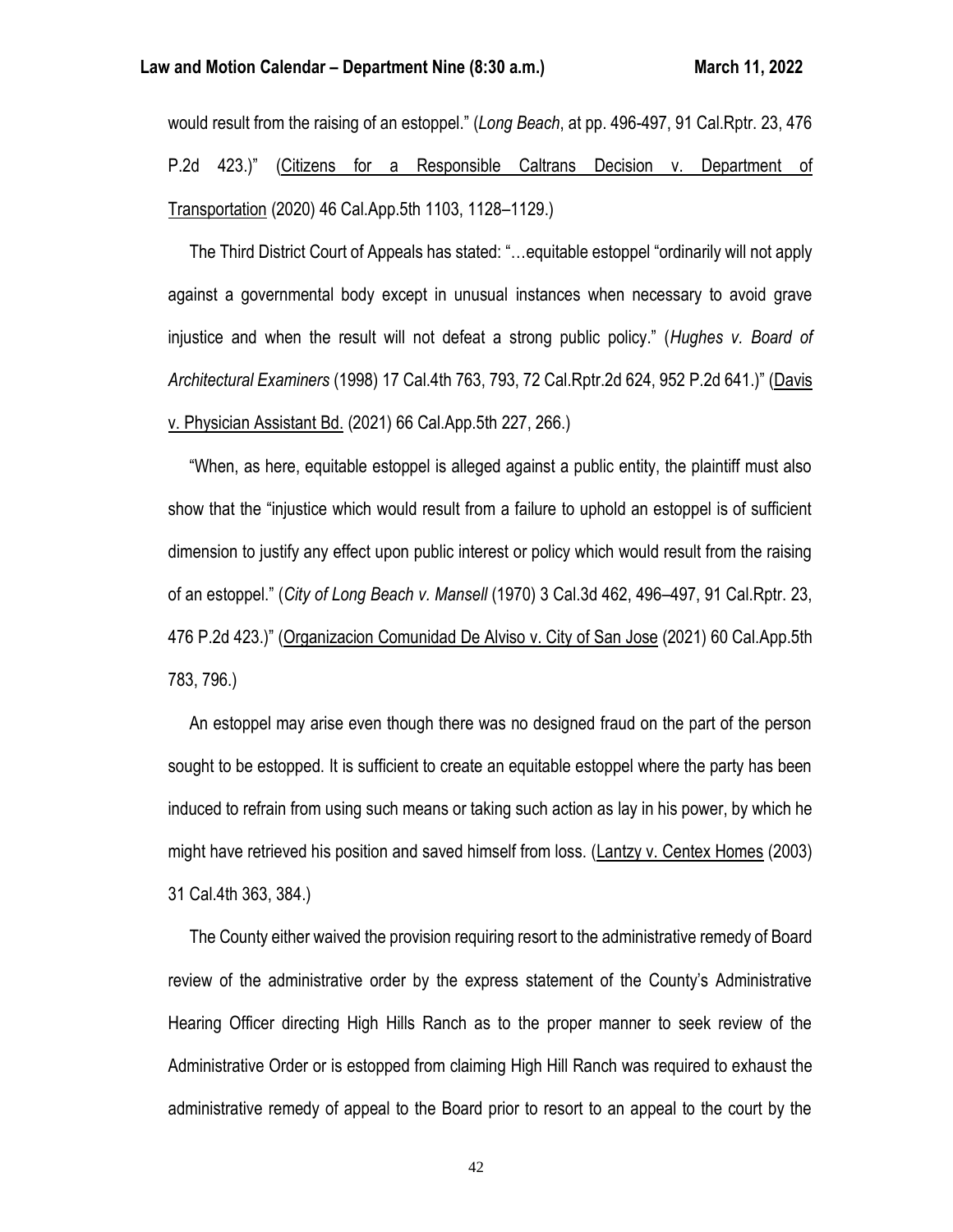County Administrative Hearing Officer expressly misleading High Hill Ranch in her order by stating the order is final and the only rights of review were appeal to the Superior Court or a petition for writ of mandate filed in the court and High Hill Ranch reasonably relied upon that statement in the order to its detriment of not filing a timely appeal to the Board. The time to file the appeal to the Board has long since expired and estopping the County from asserting the exhaustion of remedies defense under the circumstances is necessary to avoid grave injustice and it does not appear the result will defeat a strong public policy.

The demurrer to the appeal is overruled.

**TENTATIVE RULING # 3: COUNTY OF EL DORADO'S DEMURRER TO APPEAL FROM ADMINISTRATIVE PENALTY IS OVERRULED. NO HEARING ON THIS MATTER WILL BE HELD (LEWIS V. SUPERIOR COURT (1999) 19 CAL.4TH 1232, 1247.), UNLESS A NOTICE OF INTENT TO APPEAR AND REQUEST FOR ORAL ARGUMENT IS TRANSMITTED ELECTRONICALLY THROUGH THE COURT'S WEBSITE OR BY TELEPHONE TO THE COURT AT (530) 621-6551 BY 4:00 P.M. ON THE DAY THE TENTATIVE RULING IS ISSUED. NOTICE TO ALL PARTIES OF AN INTENT TO APPEAR MUST BE MADE BY TELEPHONE OR IN PERSON. PROOF OF SERVICE OF SAID NOTICE MUST BE FILED PRIOR TO OR AT THE HEARING. LONG CAUSE HEARINGS MUST BE REQUESTED BY 4:00 P.M. ON THE DAY THE TENTATIVE RULING IS ISSUED AND THE PARTIES ARE PROVIDE THE COURT WITH THREE MUTUALLY AGREEABLE DATES ON FRIDAY AFTERNOONS AT 2:30 P.M. LONG CAUSE ORAL ARGUMENT REQUESTS WILL BE SET FOR HEARING ON ONE OF THE THREE MUTUALLY AGREEABLE DATES ON FRIDAY AFTERNOONS AT 2:30 P.M. THE COURT WILL ADVISE THE PARTIES OF THE LONG CAUSE HEARING DATE AND TIME BY 5:00 P.M. ON THE DAY THE TENTATIVE RULING IS ISSUED. PARTIES MAY PERSONALLY APPEAR AT THE HEARING. IF A PARTY OR PARTIES WISH TO APPEAR**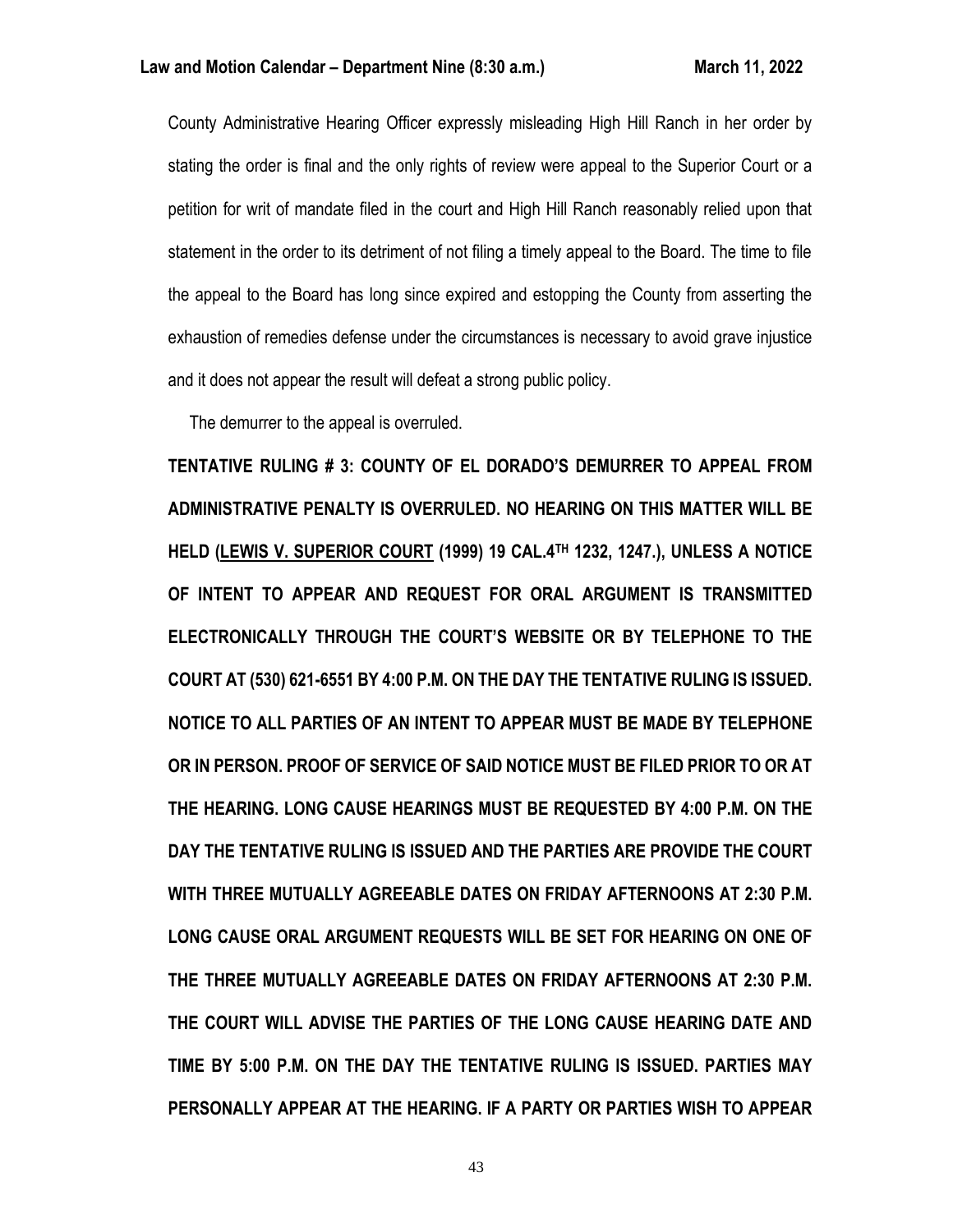**TELEPHONICALLY THEY MUST APPEAR BY "VCOURT", WHICH MUST BE SCHEDULED AND PAID THROUGH THE COURT WEBSITE AT www.eldorado.courts.ca.gov/onlineservices/telephonic-appearances. MATTERS IN WHICH THE PARTIES' TOTAL TIME ESTIMATE FOR ARGUMENT IS 15 MINUTES OR LESS WILL BE HEARD ON THE LAW AND MOTION CALENDAR AT 8:30 A.M. ON FRIDAY, MARCH 11, 2022 EITHER IN PERSON OR BY VCOURT TELEPHONIC APPEARANCE UNLESS OTHERWISE NOTIFIED BY THE COURT.**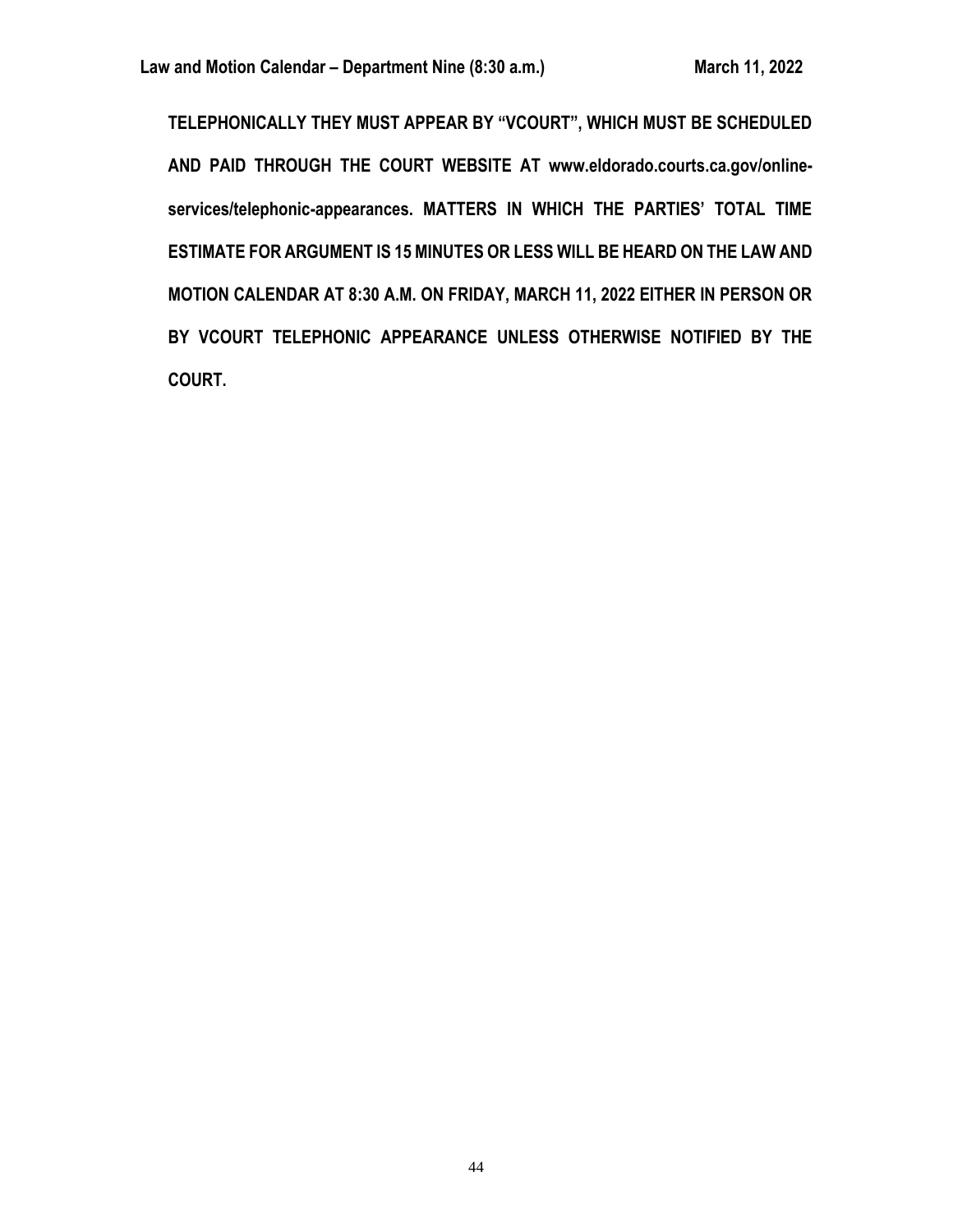# **4. TUNDAVIA v. DASGUPTA PC-20200482**

## **Hearing Re: Appointment of Partition Referee**

 The parties stipulated to appointment of David Becker as partition referee in this action for the following purposes: ascertaining the existence, nature, and priority of liens and encumbrances on the subject real property; ascertaining whether, under the circumstances presented, sale and division of the proceeds would be more equitable than division of the property; dividing and selling the property as ordered by the court; and performing any acts necessary to exercise the authority conferred by Title 10.5 of the Code of Civil Procedure, or by order of the court.

 At the trial setting conference on February 14, 2022 the court confirmed the resignation of partition referee Becker and set this hearing to appoint a partition referee. The court further ordered that any pleadings regarding the appointment hearing were to be due on or before February 25, 2022. The parties were present at that hearing by counsel on Zoom.

 At the time this ruling was prepared there were no pleadings regarding the appointment hearing in the court's file and the time to file those pleadings had expired.

**TENTATIVE RULING # 4: APPEARANCES ARE REQUIRED AT 8:30 A.M. ON FRIDAY, MARCH 11, 2022 IN DEPARTMENT NINE. IF A PARTY OR PARTIES WISH TO APPEAR TELEPHONICALLY THEY MUST APPEAR BY "VCOURT", WHICH MUST BE SCHEDULED AND PAID THROUGH THE COURT WEBSITE AT [www.eldorado.courts.ca.gov/online](http://www.eldorado.courts.ca.gov/online-services/telephonic-appearances)[services/telephonic-appearances.](http://www.eldorado.courts.ca.gov/online-services/telephonic-appearances)**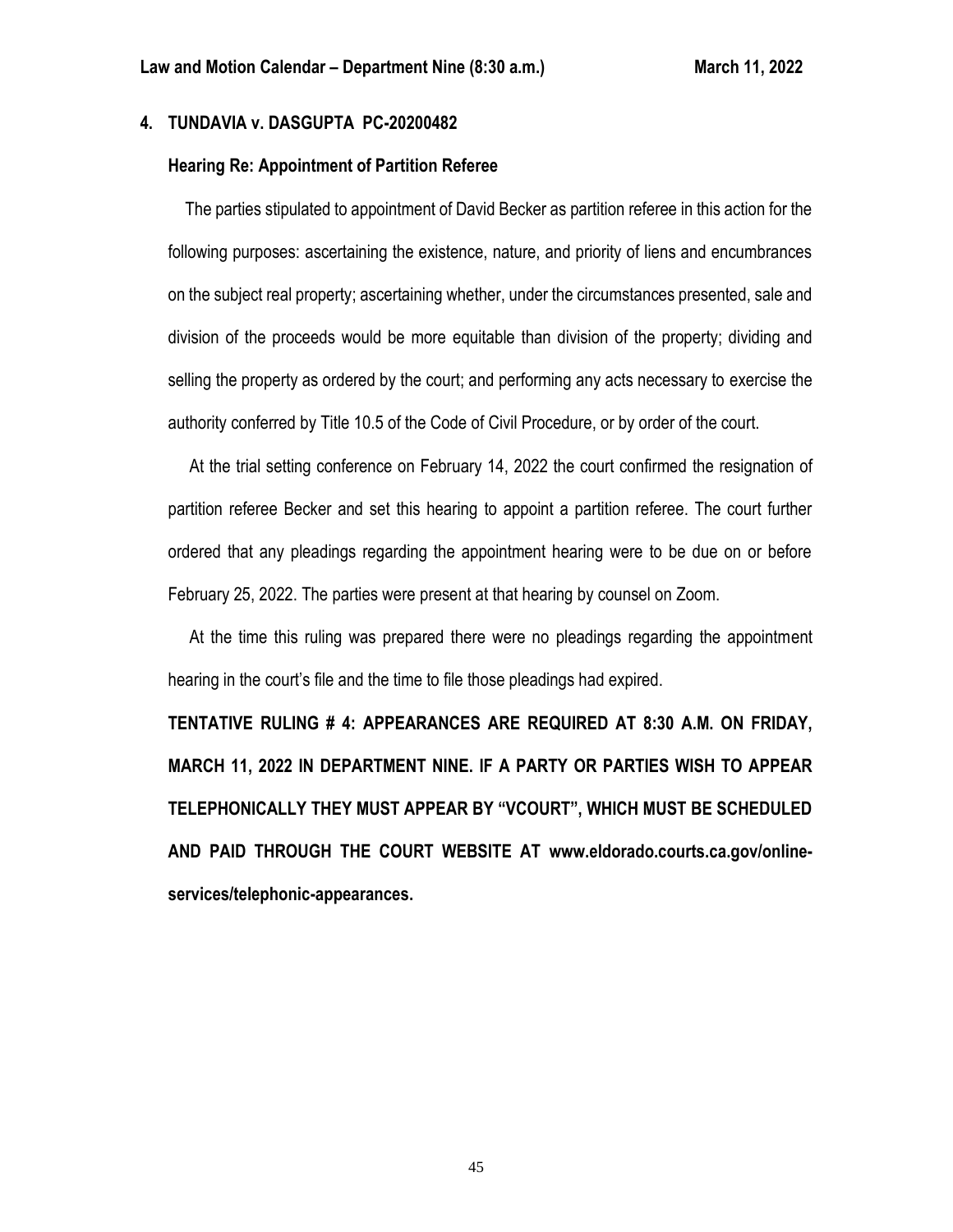## **5. VILICICH v. ENGELBREKTSON PC-20200301**

# **Defendant Jon Engelbrektson's Motion to Compel Responses to Discovery and Request for Statement of Damages.**

On July 8, 2020 plaintiff filed a 1<sup>st</sup> amended complaint asserting causes of action to quiet title to property, to quiet title to a prescriptive easement, for trespass, and for conversion of property. Plaintiff prays for compensatory and punitive damages.

 Defendant Jon Engelbrektson's counsel declares: on March 1, 2021 form and special interrogatories, and requests for production were served on plaintiff; despite a meet and confer letter sent to plaintiff by mail, email, and Fax seeking responses and production, plaintiff failed to provide any responses to the discovery propounded; and during a telephonic case management conference on September 13, 2021 defense counsel advised the court that no responses had been received from plaintiff, plaintiff responded that he had received the requests and refused to respond on the ground that defendant had allegedly perjured himself in his verified answer, and the court advised plaintiff that this was an insufficient reason to refuse to respond to the discovery.

 Defendant Jon Engelbrektson moves to compel answers and production of documents without objections, requests the court to order plaintiff to provide a statement of damages as requested, and further requests an award of monetary sanctions in the amount of \$700.

 The proof of service in the court's file declares that on February 9, 2022 notice of the hearing and copies of the moving papers were served by mail and email on plaintiff. There is no opposition to the motion in the court's file.

 The court notes that while the notice of motion states the hearing will be held on March 3, 2022 at 2:00 p.m. in Department Ten, the caption page on every document filed in support of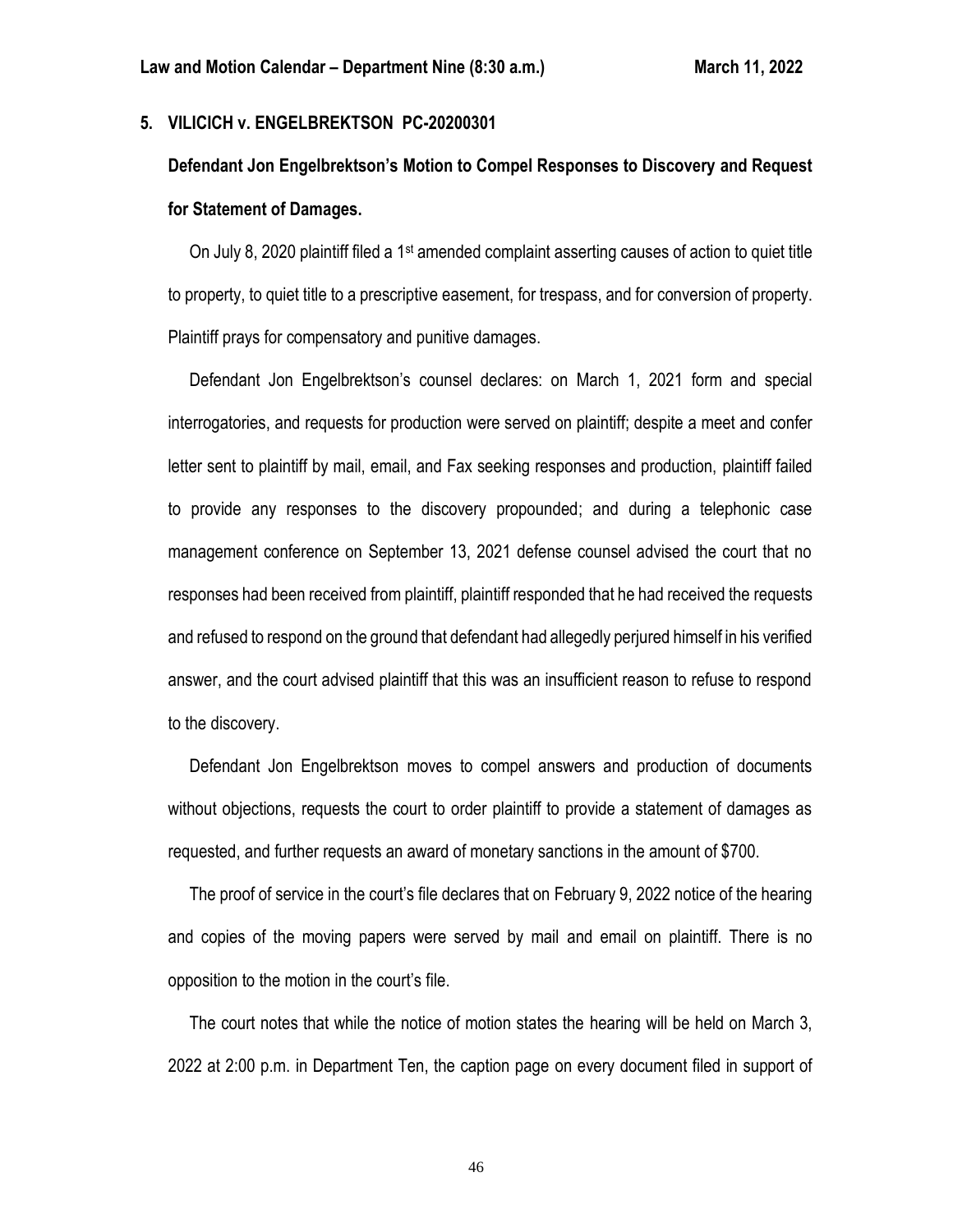this motion, including the notice of hearing, expressly states that the hearing will be held in Department Nine at 8:30 a.m. on March 11, 2022. It appears the notice contains a clerical error.

 The party to whom interrogatories and requests for production have been served must serve responses upon the propounding party within 30 days after service or any other later date the propounding party stipulates to. (Code of Civil Procedure, §§ 2030.260, 2030.270, 2031.260, and 2031.270.) The failure to timely respond waives all objections to the interrogatories and requests and the propounding party may move to compel answers to interrogatories and production of documents. (Code of Civil Procedure, §§ 2030.290 and 2031.300.)

 "When a complaint is filed in an action to recover damages for personal injury or wrongful death, the defendant may at any time request a statement setting forth the nature and amount of damages being sought. The request shall be served upon the plaintiff, who shall serve a responsive statement as to the damages within 15 days. In the event that a response is not served, the defendant, on notice to the plaintiff, may petition the court in which the action is pending to order the plaintiff to serve a responsive statement." (Code of Civil Procedure, § 425.11(b).)

 The memorandum of points and authorities in support of the motion contends that on March 1, 2021 defendant served a request for statement of damages on plaintiff and argues that since plaintiff has not provided a responsive statement, a motion to compel the statement is properly granted. (See Defendant's Memorandum of Points and Authorities, page 4, lines 6-8.)

 There are no facts or exhibits in the declaration submitted in support of the motion establishing that a request for statement of damages was served on March 1, 2021. The proof of service attached as Exhibit D to the declaration only declares that the interrogatories, requests for production, and a declaration for additional discovery was served by mail and email on plaintiff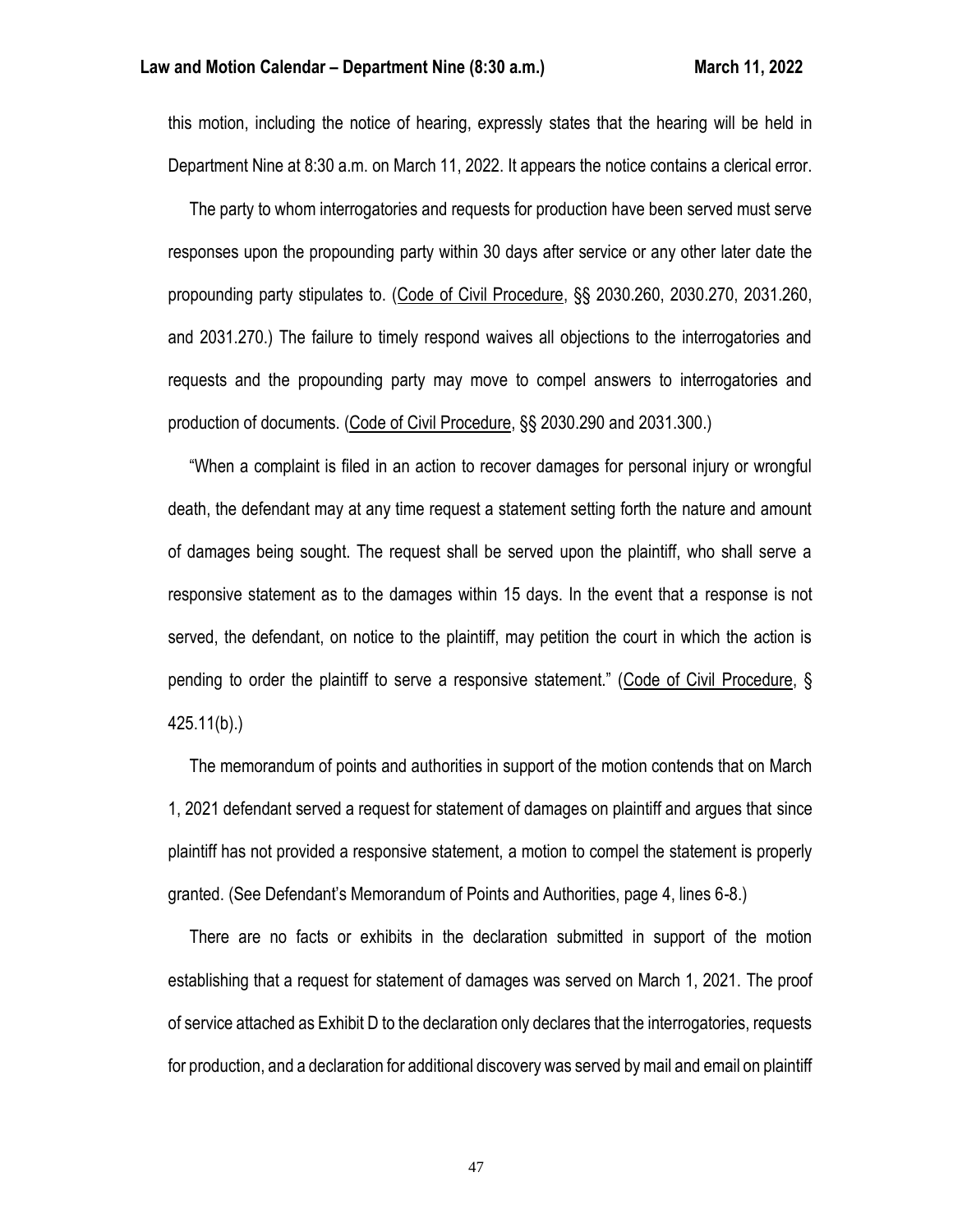on March 1, 2021. Therefore, there is no evidentiary basis to compel plaintiff to provide a statement of damages.

 Absent opposition, it appears appropriate under the circumstances to grant the motion to compel answers and production and to deny the motion as it requests an order compelling plaintiff to provide defendant with a statement of damages.

#### **Sanctions**

 Failure to respond to interrogatories, requests for production, and requests for admission is a sanctionable misuse of the discovery process. (Code of Civil Procedure, §§ 2023.010(d), 2023.030, 2030.290(c), 2031.300(c), and 2033.280(c).) The court may award sanctions under the Discovery Act in favor of the moving party even though no opposition to the motion to compel was filed, or the opposition was withdrawn, or the requested discovery was provided to the moving party after the motion was filed. (Rules of Court, Rule 3.1348(a).)

 It appears appropriate under the circumstances presented to order plaintiff to pay defendant Jon Engelbrektson the sum of \$540 in monetary sanctions.

**TENTATIVE RULING # 5: DEFENDANT JON ENGELBREKTSON'S MOTION TO COMPEL RESPONSES TO DISCOVERY AND REQUEST FOR STATEMENT OF DAMAGES IS GRANTED IN PART AND DENIED IN PART AS DESCRIBED IN THIS RULING. THE COURT ORDERS PLAINTIFF TO ANSWER FORM INTERROGATORIES, SET ONE, SPECIAL INTERROGATORIES, SET ONE, AND PRODUCE THE DOCUMENTS REQUESTED IN REQUESTS FOR PRODUCTION, SET ONE WITHIN TEN DAYS. THE COURT FURTHER ORDERS PLAINTIFF TO PAY DEFENDANT JON ENGELBREKTSON MONETARY SANCTIONS IN THE AMOUNT OF \$540 WITHIN TEN DAYS. THE PORTION OF THE MOTION SEEKING TO COMPEL PLAINTIFF TO PROVIDE A STATEMENT OF DAMAGES IS DENIED. NO HEARING ON THIS MATTER WILL BE HELD (LEWIS V. SUPERIOR COURT**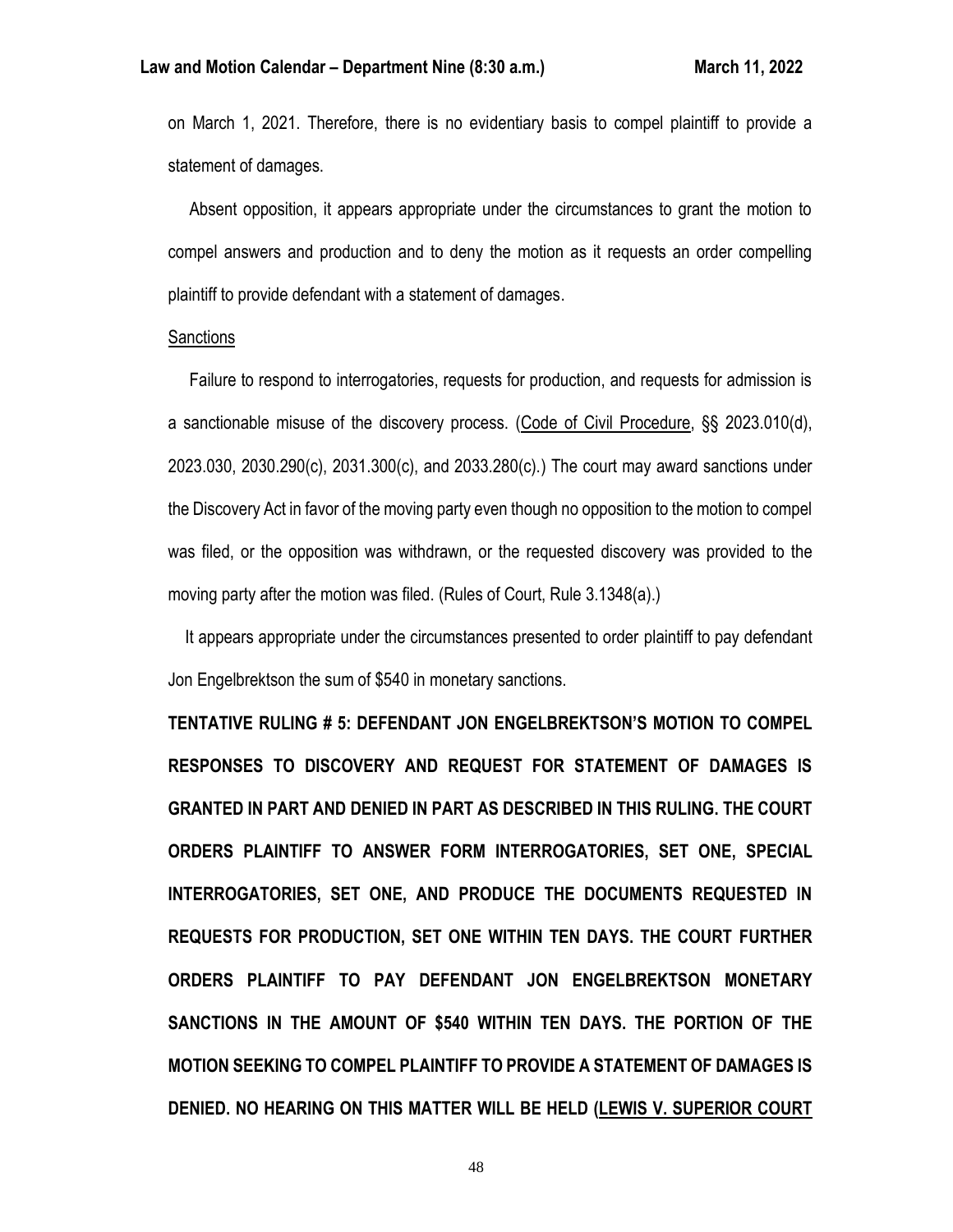**(1999) 19 CAL.4TH 1232, 1247.), UNLESS A NOTICE OF INTENT TO APPEAR AND REQUEST FOR ORAL ARGUMENT IS TRANSMITTED ELECTRONICALLY THROUGH THE COURT'S WEBSITE OR BY TELEPHONE TO THE COURT AT (530) 621-6551 BY 4:00 P.M. ON THE DAY THE TENTATIVE RULING IS ISSUED. NOTICE TO ALL PARTIES OF AN INTENT TO APPEAR MUST BE MADE BY TELEPHONE OR IN PERSON. PROOF OF SERVICE OF SAID NOTICE MUST BE FILED PRIOR TO OR AT THE HEARING. LONG CAUSE HEARINGS MUST BE REQUESTED BY 4:00 P.M. ON THE DAY THE TENTATIVE RULING IS ISSUED AND THE PARTIES ARE PROVIDE THE COURT WITH THREE MUTUALLY AGREEABLE DATES ON FRIDAY AFTERNOONS AT 2:30 P.M. LONG CAUSE ORAL ARGUMENT REQUESTS WILL BE SET FOR HEARING ON ONE OF THE THREE MUTUALLY AGREEABLE DATES ON FRIDAY AFTERNOONS AT 2:30 P.M. THE COURT WILL ADVISE THE PARTIES OF THE LONG CAUSE HEARING DATE AND TIME BY 5:00 P.M. ON THE DAY THE TENTATIVE RULING IS ISSUED. PARTIES MAY PERSONALLY APPEAR AT THE HEARING. IF A PARTY OR PARTIES WISH TO APPEAR TELEPHONICALLY THEY MUST APPEAR BY "VCOURT", WHICH MUST BE SCHEDULED AND PAID THROUGH THE COURT WEBSITE AT www.eldorado.courts.ca.gov/onlineservices/telephonic-appearances. MATTERS IN WHICH THE PARTIES' TOTAL TIME ESTIMATE FOR ARGUMENT IS 15 MINUTES OR LESS WILL BE HEARD ON THE LAW AND MOTION CALENDAR AT 8:30 A.M. ON FRIDAY, MARCH 11, 2022 EITHER IN PERSON OR BY VCOURT TELEPHONIC APPEARANCE UNLESS OTHERWISE NOTIFIED BY THE COURT.**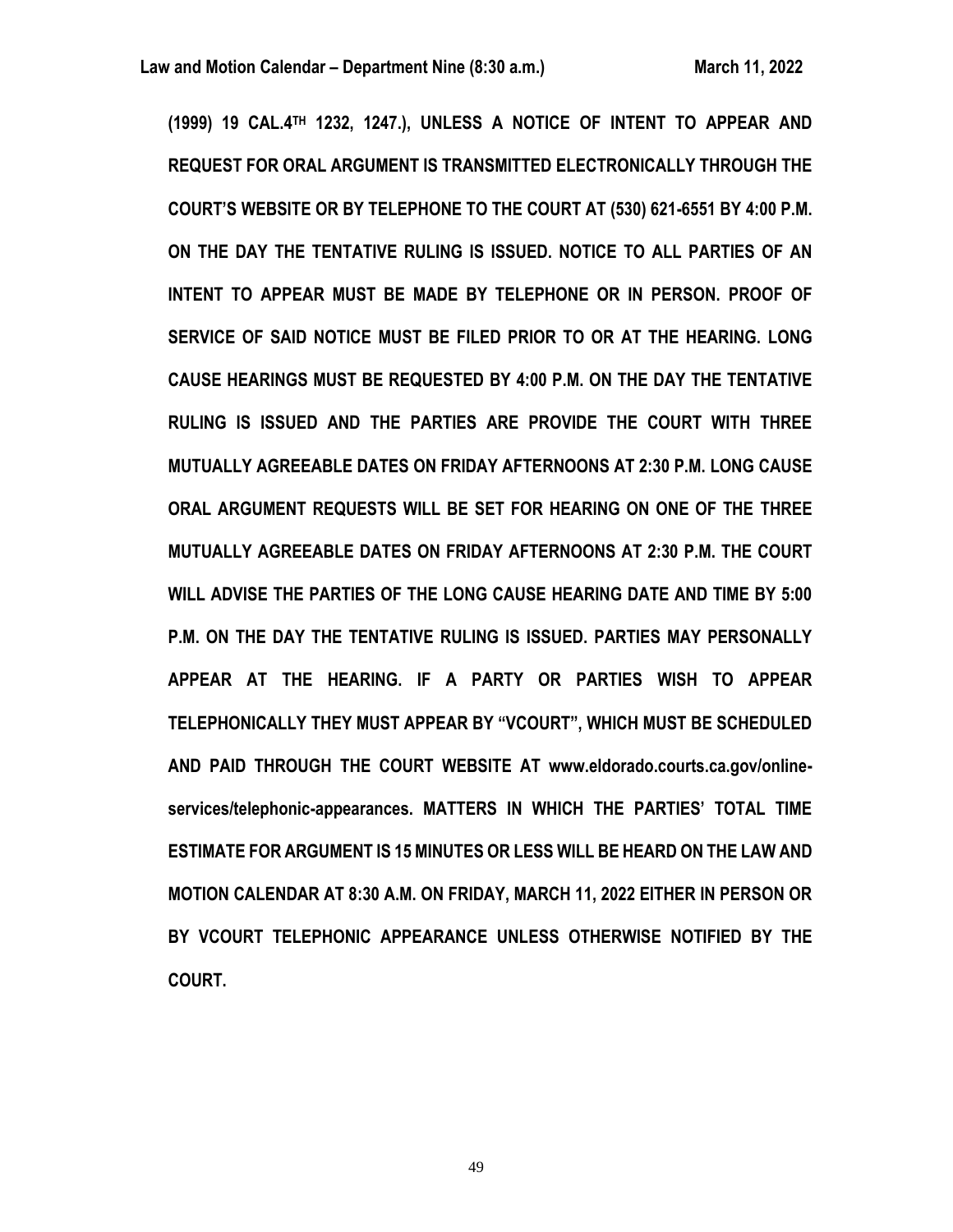# **6. DEBT MANAGEMENT PARTNERS v. MCCOY PCL-20210423**

## **Plaintiff's Motion to Deem Admitted Requests for Admission.**

 Plaintiff's counsel declares: on October 8, 2021 requests for admission were served on defendant and despite extending time to provide responses without objections, defendant failed to provide any responses to the requests for admission. Plaintiff moves to deem admitted the requests for admission. Plaintiff has not requested an award of monetary sanctions.

 The proof of service in the court's file declares that on December 8, 2021 notice of the hearing and copies of the moving papers were served by mail on defendant. There is no opposition to the motion in the court's file.

 Where a party fails to timely respond to requests for admission, the court is mandated to deem such requests admitted, "…unless it finds that the party to whom the requests for admission have been directed has served, before the hearing on the motion, a proposed response to the requests for admission that is in substantial compliance with Section 2033.220. It is mandatory that the court impose a monetary sanction under Chapter 7 (commencing with Section 2023.010) on the party or attorney, or both, whose failure to serve a timely response to requests for admission necessitated this motion." (Code of Civil Procedure, § 2033.280(c).)

 Absent opposition, it appears appropriate under the circumstances to grant the motion to deem admitted the requests for admission.

**TENTATIVE RULING # 6: PLAINTIFF'S MOTION TO DEEM ADMITTED REQUESTS FOR ADMISSION IS GRANTED. THE COURT ORDERS THAT REQUESTS FOR ADMISSION, SET ONE PROPOUNDED UPON DEFENDANT ARE DEEMED ADMITTED. MONETARY SANCTIONS NOT HAVING BEEN REQUESTED, SANCTIONS ARE NOT AWARDED. NO HEARING ON THIS MATTER WILL BE HELD (LEWIS V. SUPERIOR COURT (1999) 19 CAL.4TH 1232, 1247.), UNLESS A NOTICE OF INTENT TO APPEAR AND REQUEST FOR**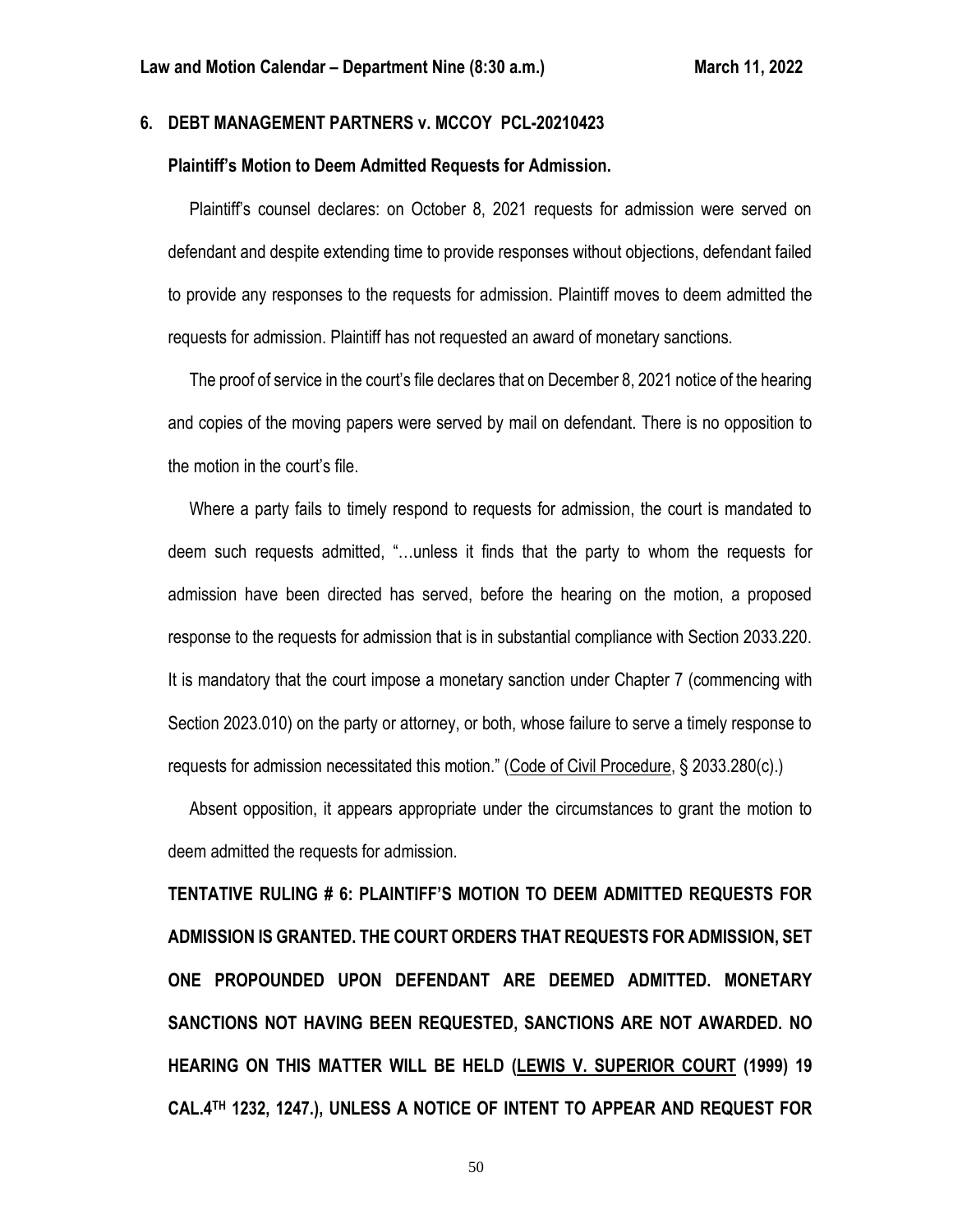**ORAL ARGUMENT IS TRANSMITTED ELECTRONICALLY THROUGH THE COURT'S WEBSITE OR BY TELEPHONE TO THE COURT AT (530) 621-6551 BY 4:00 P.M. ON THE DAY THE TENTATIVE RULING IS ISSUED. NOTICE TO ALL PARTIES OF AN INTENT TO APPEAR MUST BE MADE BY TELEPHONE OR IN PERSON. PROOF OF SERVICE OF SAID NOTICE MUST BE FILED PRIOR TO OR AT THE HEARING. LONG CAUSE HEARINGS MUST BE REQUESTED BY 4:00 P.M. ON THE DAY THE TENTATIVE RULING IS ISSUED AND THE PARTIES ARE PROVIDE THE COURT WITH THREE MUTUALLY AGREEABLE DATES ON FRIDAY AFTERNOONS AT 2:30 P.M. LONG CAUSE ORAL ARGUMENT REQUESTS WILL BE SET FOR HEARING ON ONE OF THE THREE MUTUALLY AGREEABLE DATES ON FRIDAY AFTERNOONS AT 2:30 P.M. THE COURT WILL ADVISE THE PARTIES OF THE LONG CAUSE HEARING DATE AND TIME BY 5:00 P.M. ON THE DAY THE TENTATIVE RULING IS ISSUED. PARTIES MAY PERSONALLY APPEAR AT THE HEARING. IF A PARTY OR PARTIES WISH TO APPEAR TELEPHONICALLY THEY MUST APPEAR BY "VCOURT", WHICH MUST BE SCHEDULED AND PAID THROUGH THE COURT WEBSITE AT www.eldorado.courts.ca.gov/online-services/telephonicappearances. MATTERS IN WHICH THE PARTIES' TOTAL TIME ESTIMATE FOR ARGUMENT IS 15 MINUTES OR LESS WILL BE HEARD ON THE LAW AND MOTION CALENDAR AT 8:30 A.M. ON FRIDAY, MARCH 11, 2022 EITHER IN PERSON OR BY VCOURT TELEPHONIC APPEARANCE UNLESS OTHERWISE NOTIFIED BY THE COURT.**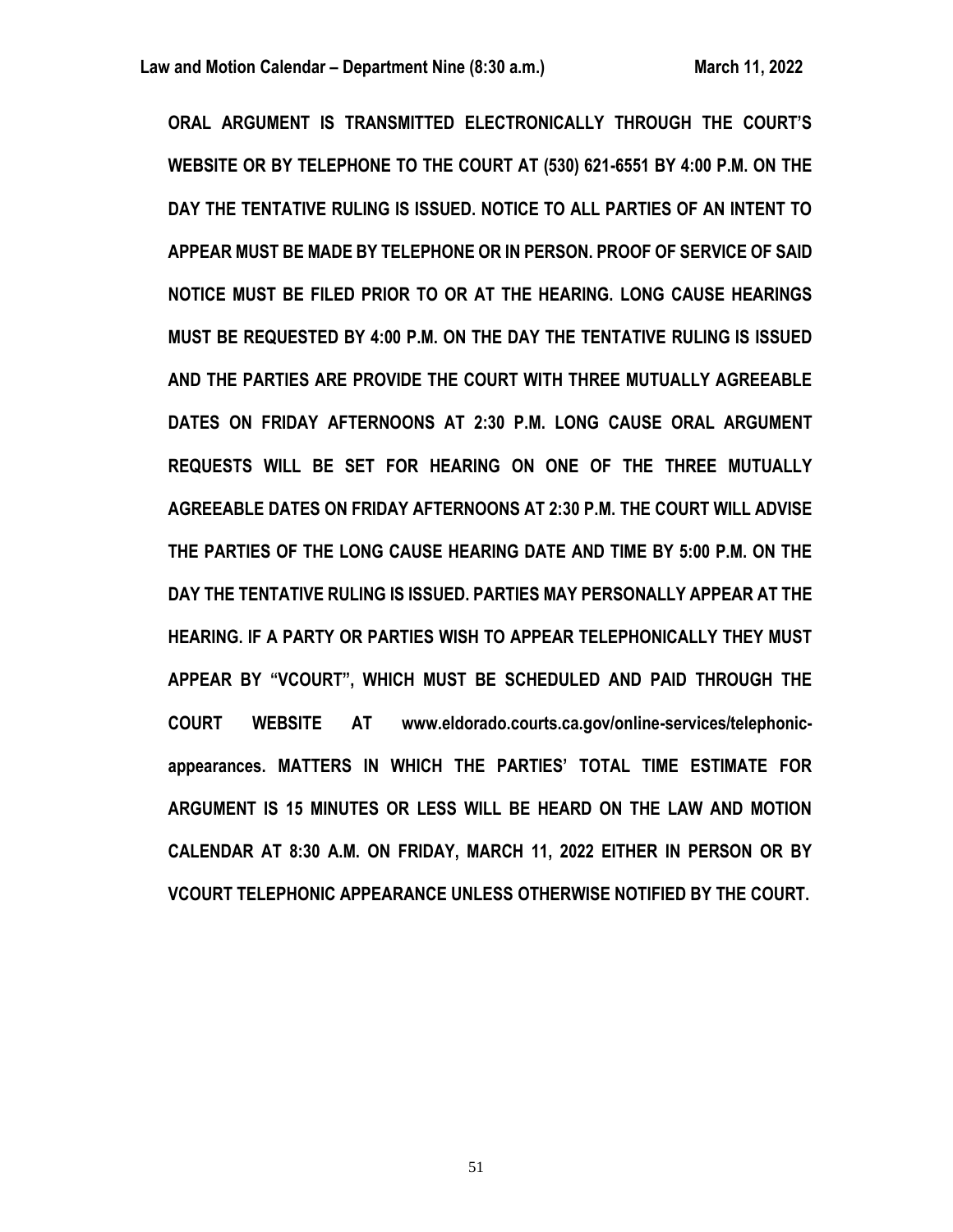# **7. BAUER v. BUKEMA OF MUHOJOKI MJ FAMILY LIVING TRUST PC-20200382**

### **Petition to Approve Compromise of Disputed Claim of Minor.**

 The petition states the minor fell into a septic tank and sustained injuries consisting of laceration, abrasions, bruising, upper respiratory congestion and a cough, night terrors, diarrhea, bilateral ear pain, anxiety, and bumps on the backs of her knee and left elbow. Petitioner requests the court authorize a compromise of the minor's claim against defendant/respondent in the gross amount of \$80,000.

 The petition states the minor incurred \$1,094.62 in medical expenses, which was paid by Medi-Cal. The petition states that Medi-Cal will accept \$801.56 as full satisfaction of its lien rights. The Medi-Cal lien letter was attached to the petition.

 The petition states that the minor has not fully recovered from the injuries allegedly suffered as the minor still suffers from occasional nightmares. There is no current doctor's report concerning the minor's condition and prognosis of recovery as required by Local Rule 7.10.12A.(3).

 The minor's attorney requests attorney's fees in the amount of \$18,641.75, which represents approximately 25% of the net settlement after costs are deducted. The court uses a reasonable fee standard when approving and allowing the amount of attorney's fees payable from money or property paid or to be paid for the benefit of a minor or a person with a disability. (Rules of Court, Rule 7.955(a)(1).) The fees appear to be reasonable.

 The minor's attorney also requests reimbursement for costs in the amount of \$5,400.50. There are no copies of bills substantiating the claimed costs attached to the petition as required by Local Rule 7.10.12A.(6).

 The net settlement amount is to be deposited into a blocked custodial investment account under the provisions of CUTMA.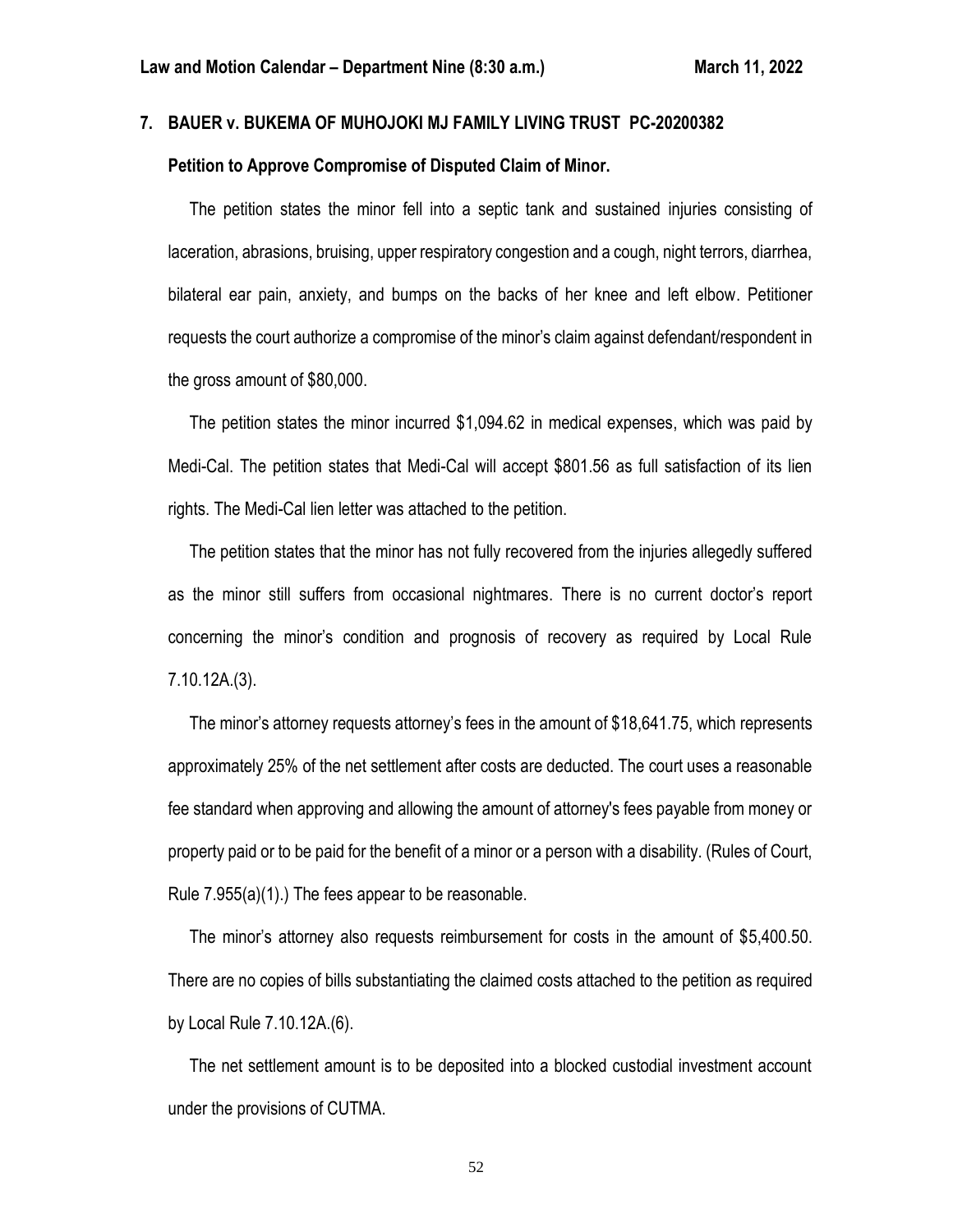Pursuant to Rules of Court, Rule 7.952(a) the petitioner and the minor are required to appear at hearings on petitions to approve minor compromises, unless the court dispenses with the requirement upon finding good cause.

**TENTATIVE RUING # 7: APPEARANCES ARE REQUIRED AT 8:30 A.M. ON FRIDAY, MARCH 11, 2022 IN DEPARTMENT NINE. IF A PARTY OR PARTIES WISH TO APPEAR TELEPHONICALLY THEY MUST APPEAR BY "VCOURT", WHICH MUST BE SCHEDULED AND PAID THROUGH THE COURT WEBSITE AT [www.eldorado.courts.ca.gov/online](http://www.eldorado.courts.ca.gov/online-services/telephonic-appearances)[services/telephonic-appearances.](http://www.eldorado.courts.ca.gov/online-services/telephonic-appearances)**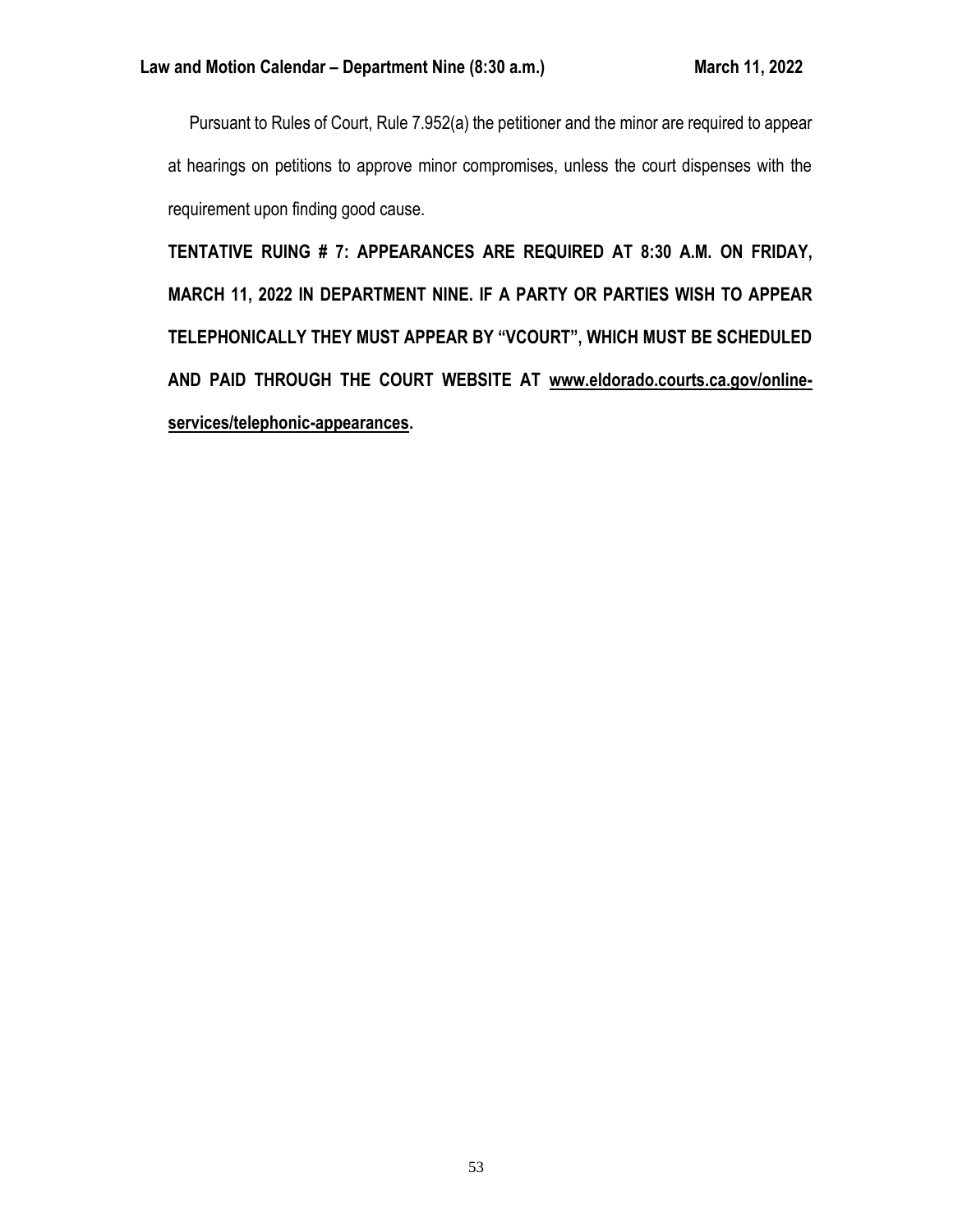# **8. ALLIANCE ONE v. JODAR VINEYARDS PC-20210494**

## **Hearing Re: Default Judgment.**

 On September 9, 2022 plaintiff filed an action against defendants asserting causes of action for breach of contract, breach of personal guaranty, and common counts. The complaint alleges: defendants Jordan Vineyards and Winery, Inc. owes plaintiff \$240,384; defendant Wooldridge owes plaintiff the amount of \$240,384 as he executed a personal guaranty of defendant Jordan Vineyards and Winery, Inc.'s debt; defendant Atherstone Foods, Inc. owes plaintiff at least \$178,752 as the amount remaining unpaid on services rendered to it in the amount of \$219,072; and defendant Teneral Cellars, Inc. owes plaintiff \$21,312.

 On November 5, 2021 default was entered against defendant Atherstone Foods, Inc. On November 2, 2021 defaults were entered against defendants Jordan Vineyards and Winery, Inc. and Wooldridge. On October 27, 2021 default was entered against defendant Teneral Cellars, Inc.

Plaintiff seeks entry of a default judgment against defendants.

 After default the plaintiff may apply to the court for the relief demanded in the complaint; the court shall hear the evidence offered by the plaintiff, and shall render judgment in his or her favor for such sum not exceeding the amount stated in the complaint, in the statement required by Section 425.11, or in the statement provided for by Section 425.115, as appears by such evidence to be just. (Code of Civil Procedure, § 585(b).)

 The Third District Court of Appeal has held: "A defendant's failure to answer the complaint has the same effect as admitting the well-pleaded allegations of the complaint, and as to these admissions *no further proof of liability is required.* (§ 431.20, subd. (a); *Kim, supra,* 201 Cal.App.4th at pp. 281–282, 133 Cal.Rptr.3d 774.) Thus, in a default situation such as this, if the complaint properly states a cause of action, the only additional proof required for the judgment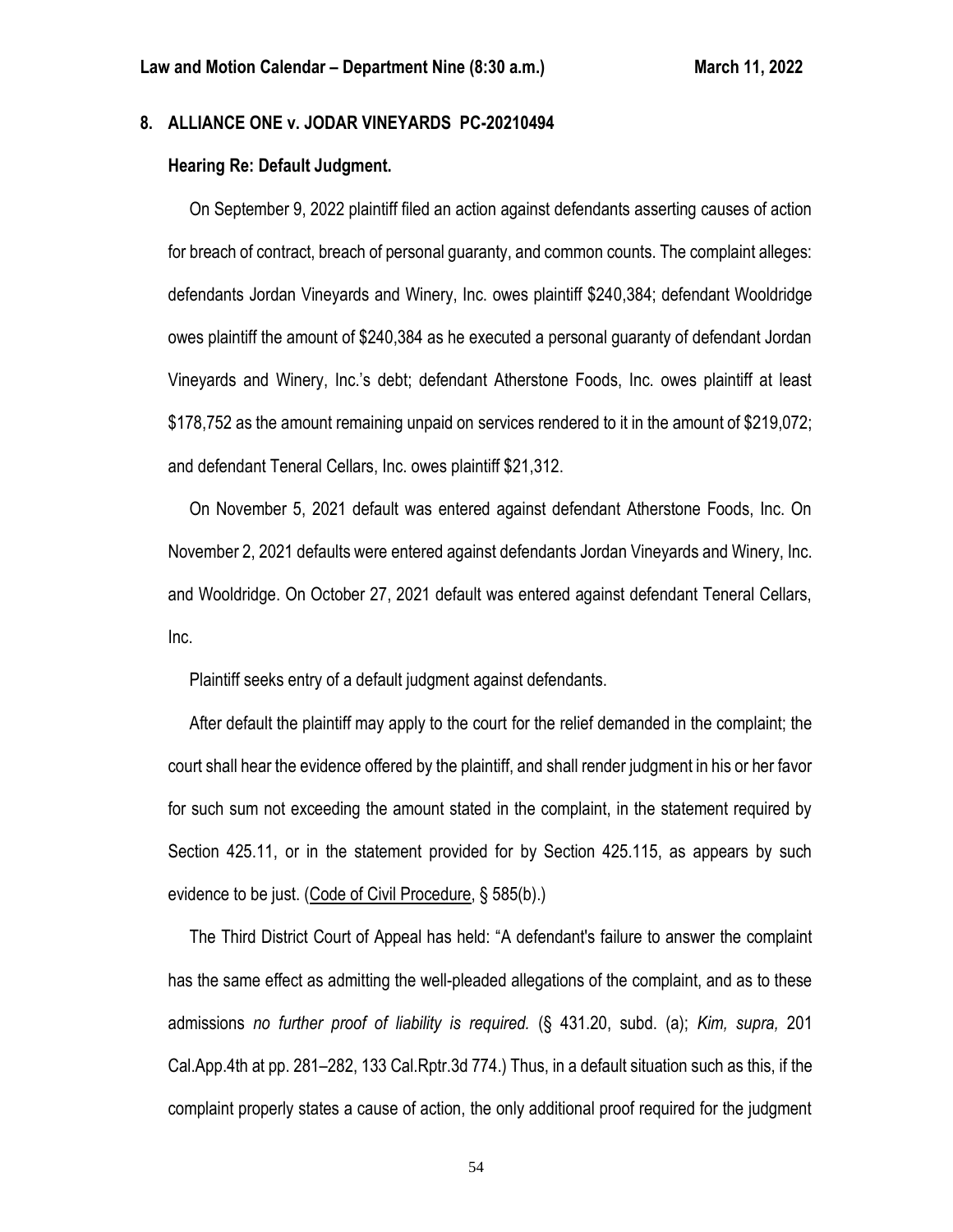is that needed to establish the amount of damages. (See *Beeman v. Burling, supra,* 216 Cal.App.3d at p. 1597, 265 Cal.Rptr. 719; see also *Ostling v. Loring, supra,* 27 Cal.App.4th at p. 1745, 33 Cal.Rptr.2d 391.) ¶ "The 'well-pleaded allegations' of a complaint refer to ' " 'all material facts properly pleaded, but not contentions, deductions or conclusions of fact or law.' " ' [Citations.]" (*Kim, supra*, 201 Cal.App.4th at p. 281, 133 Cal.Rptr.3d 774.) A well-pleaded complaint "set[s] forth the ultimate facts constituting the cause of action, not the evidence by which plaintiff proposes to prove those facts." (*Committee on Children's Television, Inc. v. General Foods Corp.* (1983) 35 Cal.3d 197, 211–212, 197 Cal.Rptr. 783, 673 P.2d 660, fn. omitted; see also *Doe v. City of Los Angeles* (2007) 42 Cal.4th 531, 550, 67 Cal.Rptr.3d 330, 169 P.3d 559 ["[T]he complaint ordinarily is sufficient if it alleges ultimate rather than evidentiary facts."].) "The complaint delimits the legal theories a plaintiff may pursue and the nature of the evidence which is admissible. [Citation.] 'The court cannot allow a plaintiff to prove different claims or different damages at a default hearing than those pled in the complaint.' [Citation.]" (*Electronic Funds Solutions, LLC v. Murphy* (2005) 134 Cal.App.4th 1161, 1182, 36 Cal.Rptr.3d 663.) Thus, the plaintiff cannot supplement the general allegations of the complaint by reference to the plaintiff's showing in the summary judgment proceeding. (Cf. *FPI, supra*, 231 Cal.App.3d at pp. 383–384, 282 Cal.Rptr. 508.)" (Carlsen v. Koivumaki (2014) 227 Cal.App.4th 879, 898– 899.)

 "Plaintiffs in a default judgment proceeding must prove they are entitled to the damages claimed. (Code of Civ.Proc., § 585; *Taliaferro v. Hoogs* (1963) 219 Cal.App.2d 559, 560, 33 Cal.Rptr. 415.)" (Barragan v. Banco BCH (1986) 188 Cal.App.3d 283, 302.)

 ""It is imperative in a default case that the trial court take the time to analyze the complaint at issue and ensure that the judgment sought is not in excess of or inconsistent with it. It is not in plaintiffs' interest to be conservative in their demands, and without any opposing party to point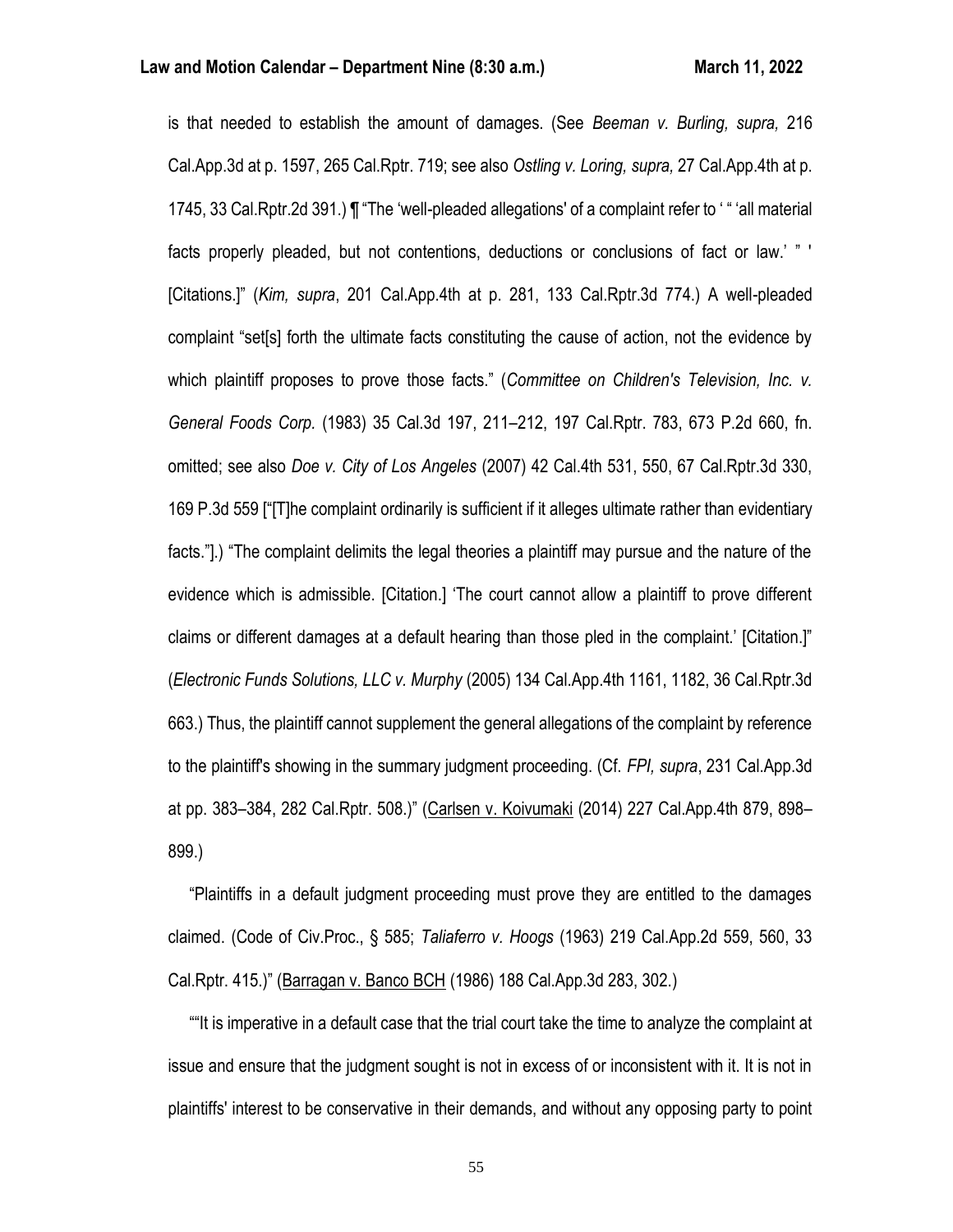out the excesses, it is the duty of the court to act as gatekeeper, ensuring that only the appropriate claims get through." (*Heidary v. Yadollahi* (2002) 99 Cal.App.4th 857, 868, 121 Cal.Rptr.2d 695 (*Heidary*).)" (Electronic Funds Solutions v. Murphy (2005) 134 Cal.App.4th 1161, 1179.)

 Plaintiff's CEO declares the following in support of entry of the default judgment: he has supervision and control of plaintiff's files as they relate to the Jodar defendants' joint and several obligations to plaintiff; the declaration is made after having reviewed plaintiff's loan files with respect to the matters contained therein; the debt arises from a factoring agreement between defendant Jordan Vineyards and Winery, Inc. and plaintiff and the personal guaranty executed by defendant Wooldridge; defendants Atherstone Foods, Inc. and Teneral Cellars, Inc. received notification that defendant Jordan Vineyards and Winery, Inc. had assigned its present and future accounts to plaintiff and that payments thereon are to be made to plaintiff; the amount of \$240,384 is the due, owing and unpaid by defendant Jordan Vineyards and Winery, Inc., plus interest of 10% from September 7, 2021 to November 17, 2021 in the sum of \$4,676.06; the unpaid amount that remains due and owing on defendant Teneral Cellars, Inc.'s obligation to defendant Jordan Vineyards and Winery, Inc. that was assigned to plaintiff is \$21,312, plus interest of 10% from September 7, 2021 to November 17, 2021 in the sum of \$414.64; and the unpaid amount that remains due and owing on defendant Atherstone Foods, Inc.'s obligation to defendant Jordan Vineyards and Winery, Inc. that was assigned to plaintiff is \$178,752, plus interest of 10% from September 7, 2021 to November 17, 2021 in the sum of \$3,476.87. (Declaration of David Alibrandi, paragraphs 2, 5, 7, 8, 11, 12, 18, 20, 22, 27, 28, 29, 33, and 34.) **TENTATIVE RULING # 8: APPEARANCES ARE REQUIRED AT 8:30 A.M. ON FRIDAY, MARCH 11, 2022 IN DEPARTMENT NINE. IF A PARTY OR PARTIES WISH TO APPEAR TELEPHONICALLY THEY MUST APPEAR BY "VCOURT", WHICH MUST BE SCHEDULED**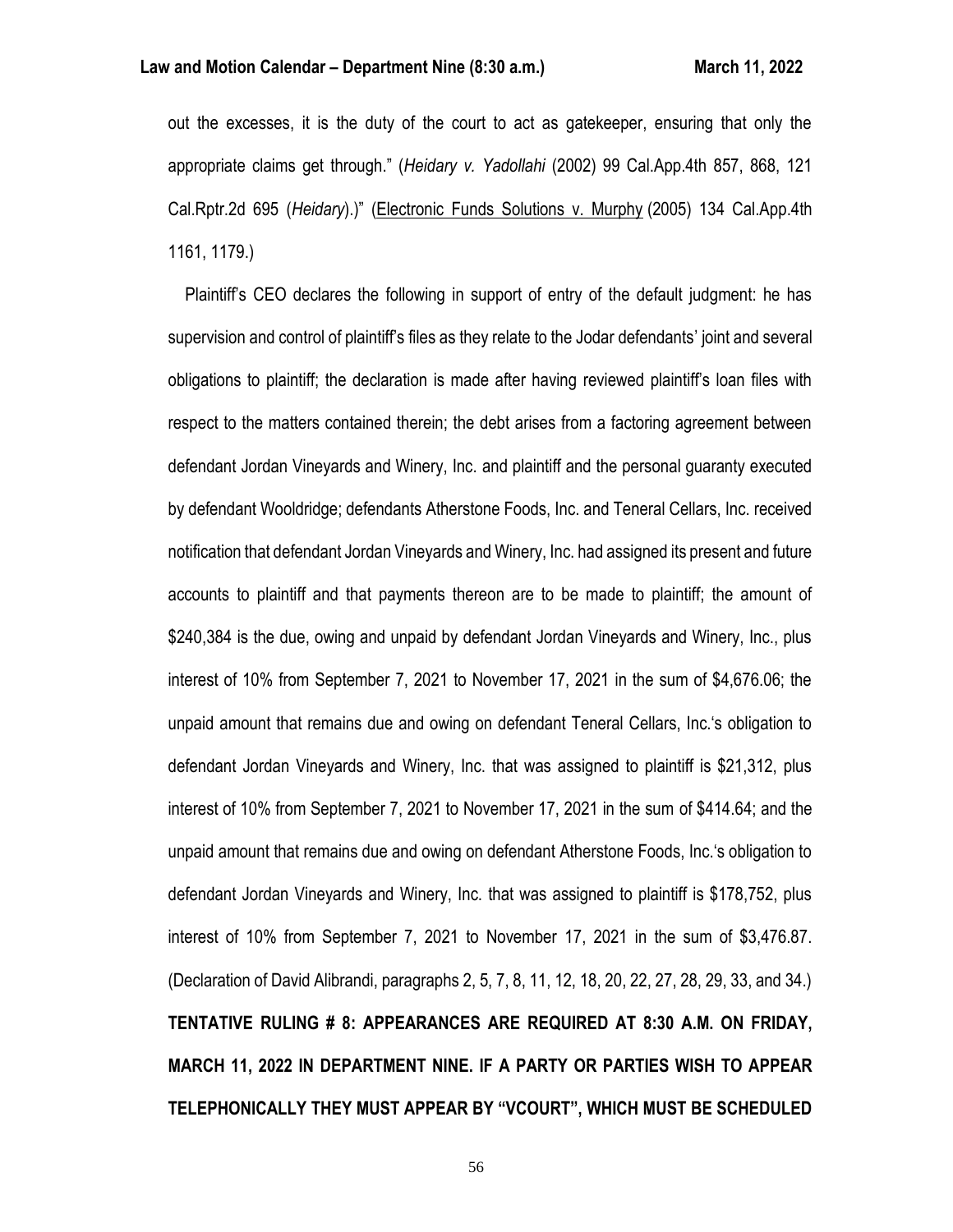**AND PAID THROUGH THE COURT WEBSITE AT [www.eldorado.courts.ca.gov/online-](http://www.eldorado.courts.ca.gov/online-services/telephonic-appearances)**

**[services/telephonic-appearances.](http://www.eldorado.courts.ca.gov/online-services/telephonic-appearances)**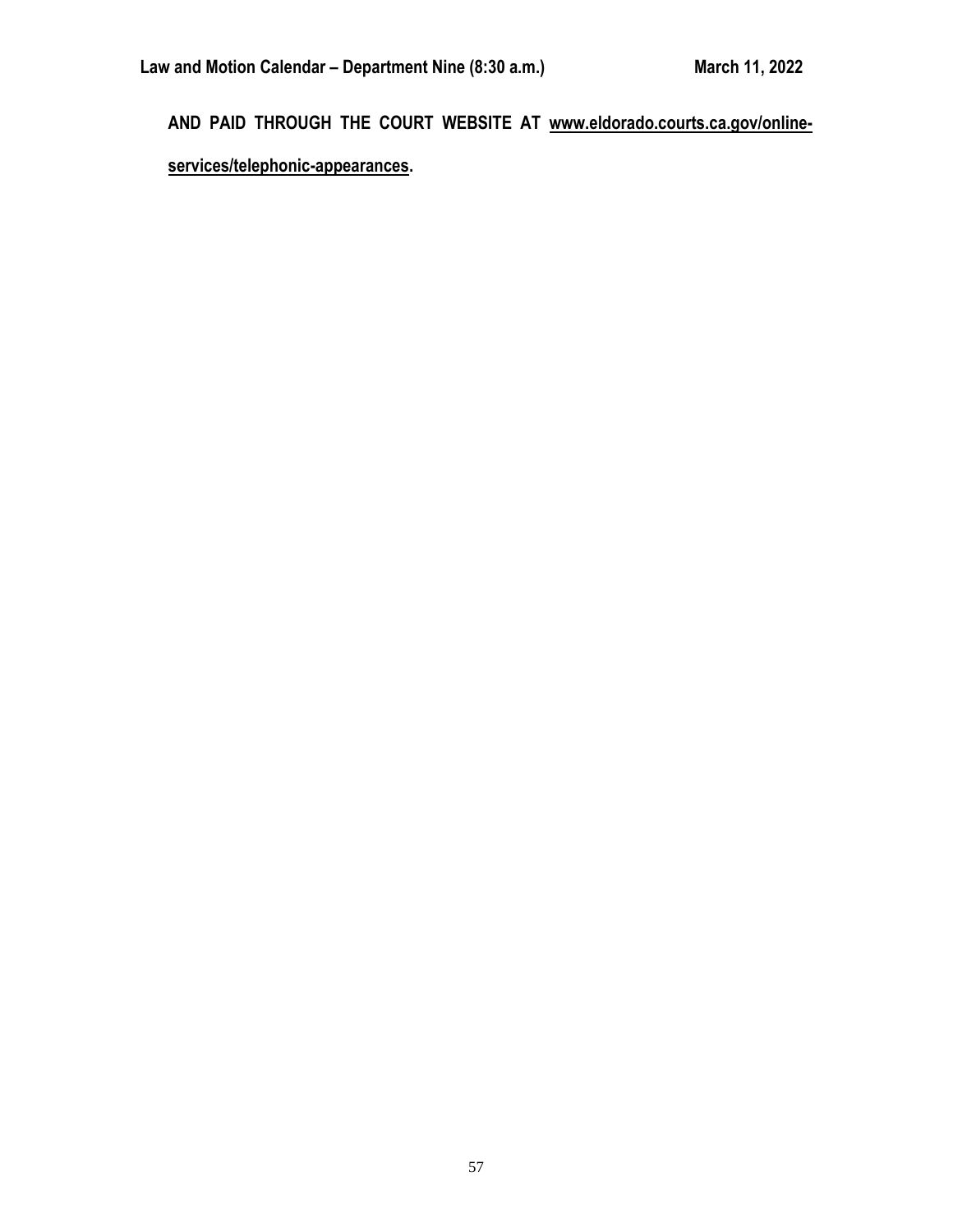# **9. HAYNES v. MOKANU PC-20210524**

## **Hearing Re: Default Judgment.**

 On September 24, 2021 plaintiff filed an action against defendants asserting causes of action for declaratory relief, to quiet title to a recorded easement, to quiet title to a prescriptive easement, and for injunctive relief.

 On October 20, 2021 the court received correspondence from plaintiff's counsel advising the court that the case had settled by agreement of the parties to enter a default judgment. The copy of the written settlement agreement appears to have been executed in October 2021 by the plaintiff, defendants, and counsels representing them. Although various hearings were dropped from the calendar, the court has not entered judgment.

 Defaults were entered against the three defendants on December 2, 2021. On December 1, 2021 plaintiff requested a prove-up hearing and this hearing was set.

 There is an absolute ban on a judgment on default in quiet title actions and the traditional default prove-up does not apply. Even where a defendant is defaulted in a quiet title action, the plaintiff is not automatically entitled to judgment in his or her favor but must prove his or her case in an evidentiary hearing with live witnesses and any other admissible evidence. (Nickell v. Matlock (2012) 206 Cal.App.4th 934, 945-947.)

 Plaintiff must submit the original, executed settlement agreement/stipulation to enter default judgment as stipulated, or provide evidence at the hearing establishing plaintiff is entitled to quiet title.

**TENTATIVE RULING # 9: APPEARANCES ARE REQUIRED AT 8:30 A.M. ON FRIDAY, MARCH 11, 2022 IN DEPARTMENT NINE. IF A PARTY OR PARTIES WISH TO APPEAR TELEPHONICALLY THEY MUST APPEAR BY "VCOURT", WHICH MUST BE SCHEDULED**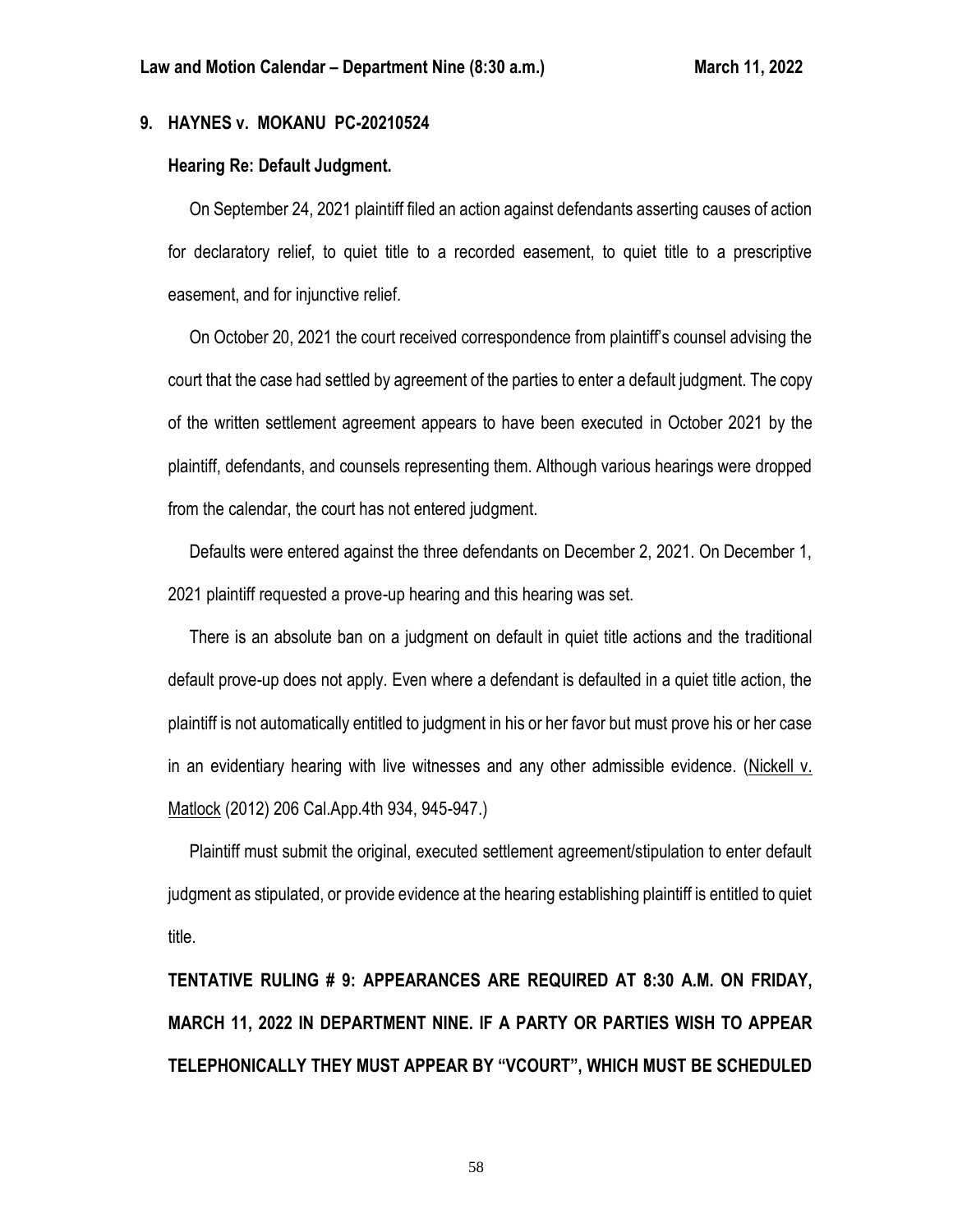**AND PAID THROUGH THE COURT WEBSITE AT www.eldorado.courts.ca.gov/onlineservices/telephonic-appearances.**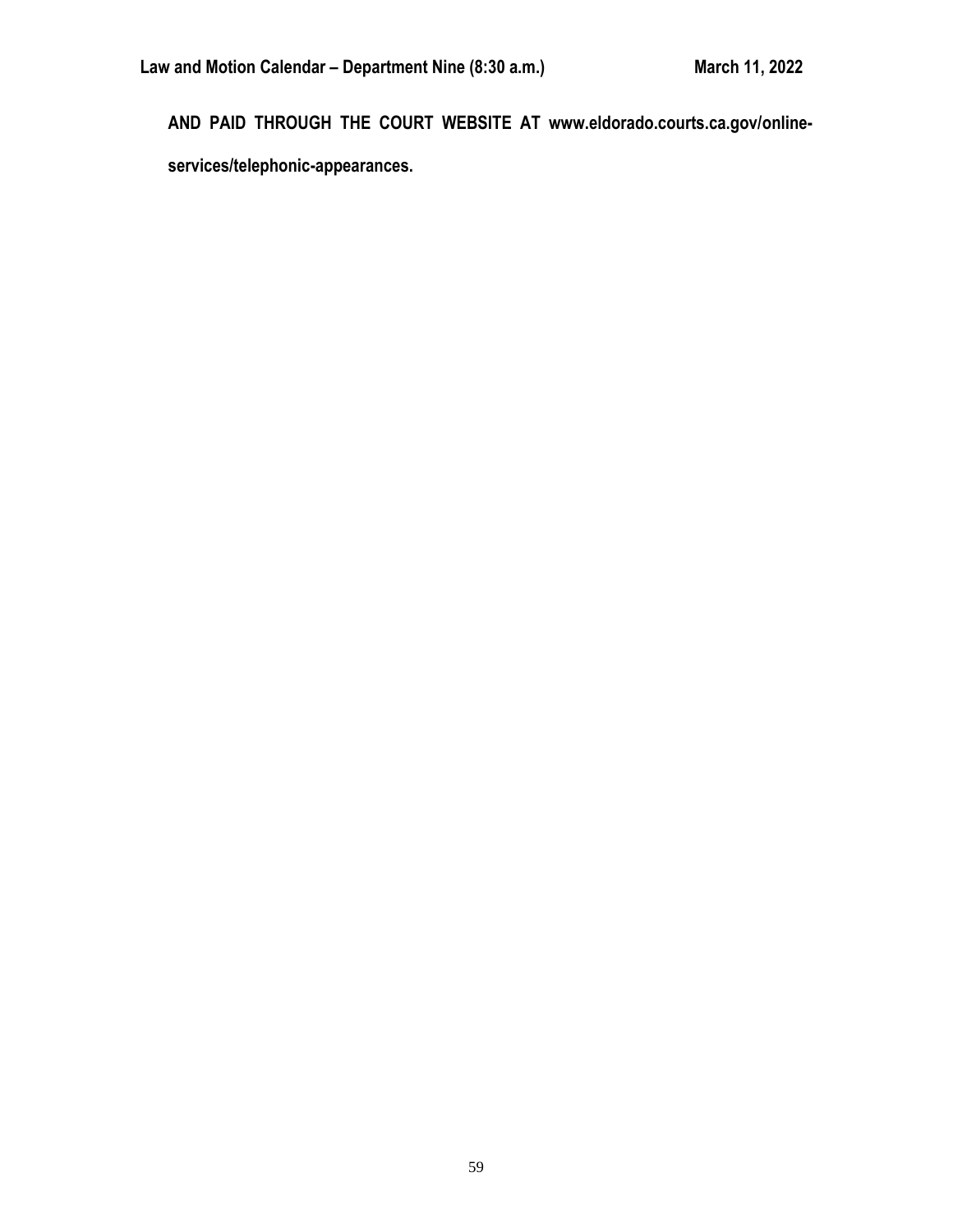# **10. ALL ABOUT EQUINE ANIMAL RESCUE v. BYRD PC-20200294**

**Defendants Terry Wilson's and Dawn Wilson's Motion to Set Aside Default and Default Judgment.**

 On June 22, 2020 plaintiff All About Equine Animal Rescue, Inc. filed a complaint against defendants Wilson and others under case number PC-20200294. Default was entered against defendants Terry Wilson and Dawn Wilson on October 12, 2021. On February 3, 2022 defendants Terry Wilson and Dawn Wilson filed a motion to vacate the default on the ground that attorney fault caused the default to be entered. A declaration of fault executed by defendants' attorney was submitted with the moving papers.

 The proofs of service declare that on February 3, 2022 the interested parties and counsels in this consolidated action, including plaintiff All About Equine Animal Rescue, Inc.'s counsel, were served notice of the hearing and the moving papers by email.

 At the time this tentative ruling was prepared, there was no opposition to the motion in the court's file and the time to file an opposition had expired.

 "\* \* \* Notwithstanding any other requirements of this section, the court shall, whenever an application for relief is made no more than six months after entry of judgment, is in proper form, and is accompanied by an attorney's sworn affidavit attesting to his or her mistake, inadvertence, surprise, or neglect, vacate any (1) resulting default entered by the clerk against his or her client, and which will result in entry of a default judgment, or (2) resulting default judgment or dismissal entered against his or her client, unless the court finds that the default or dismissal was not in fact caused by the attorney's mistake, inadvertence, surprise, or neglect. The court shall, whenever relief is granted based on an attorney's affidavit of fault, direct the attorney to pay reasonable compensatory legal fees and costs to opposing counsel or parties. However, this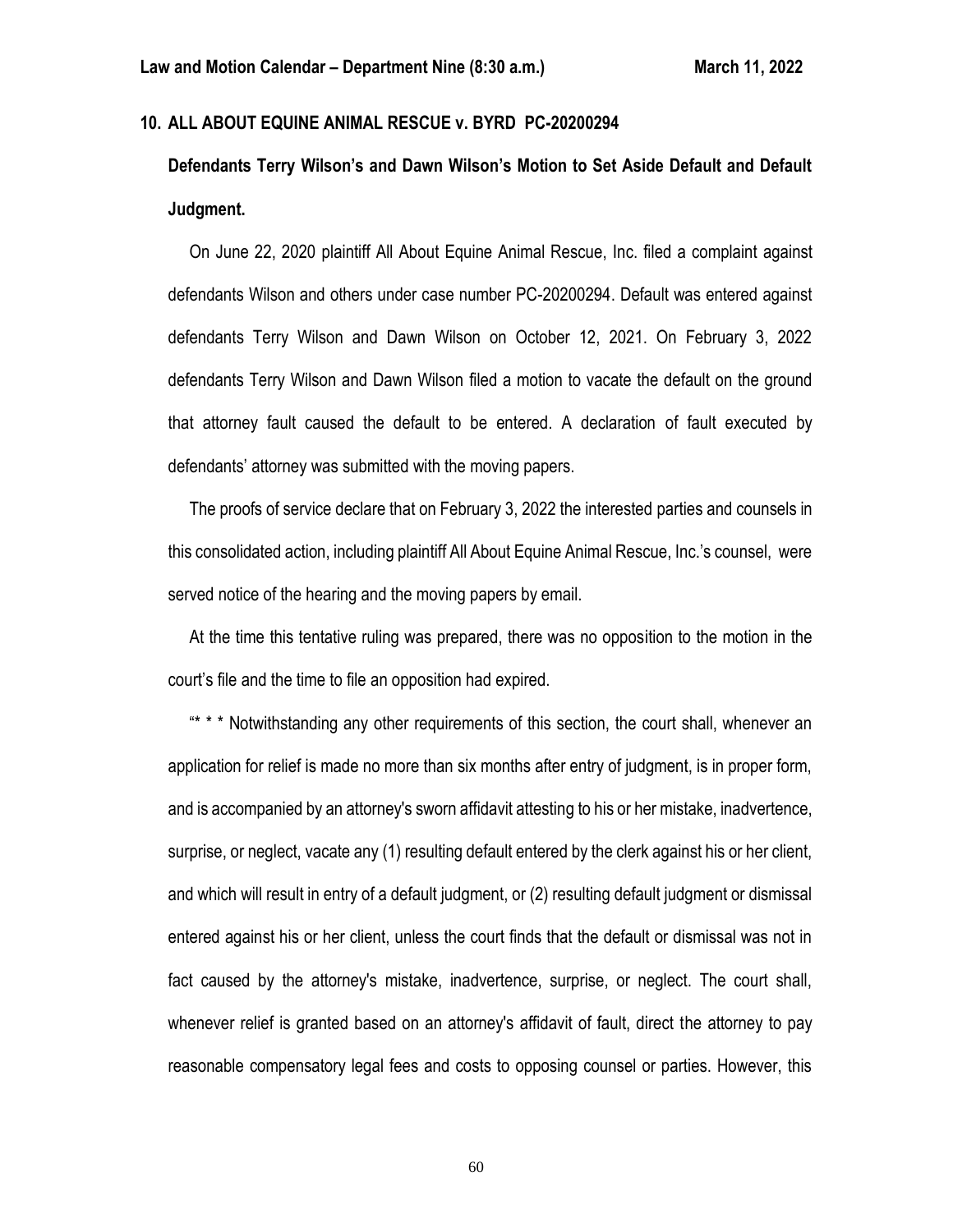section shall not lengthen the time within which an action shall be brought to trial pursuant to Section 583.310." (Code of Civil Procedure, § 473(b).)

 Code of Civil Procedure, § 473(b) mandates that the court vacate a default and any resulting default judgment where the attorney of the moving party admits in a sworn declaration that it was counsel's mistake, inadvertence, surprise, or neglect that resulted in the default being entered. The court must grant relief even if the neglect was inexcusable, unless the court finds that the attorney's mistake, inadvertence, surprise or neglect did not in fact cause the default. (Metropolitan Service Corp. v. Casa de Palms, Ltd. (1995) 31 Cal.App.4th 1481, 1487.) The purpose of the mandatory relief provision of section 473(b) is "to relieve an innocent client of the burden of the attorneys fault, to impose the burden on the erring attorney, and to avoid precipitating more litigation in the form of malpractice suits. (Citation omitted.)" (Metropolitan Service Corp., supra at page 1487.)

 Defense counsel declares: on August 17, 2021 plaintiff granted an extension to defendants to respond to the complaint on or before September 15, 2021; another extension to respond was granted on September 9, 2021, which required defendants to respond on or before September 30, 2021; counsel drafted a demurrer to the All About Equine Animal Rescue, Inc. complaint, which was filed on September 30, 2021; that demurrer was mistakenly filed on behalf of defendants who had already appeared in the action by answer; the demurrer filed on September 30, 2021 was supposed to have been brought by defendants Terry Wilson and Dawn Wilson; and counsel's captioning the demurrer filed on September 30, 2021 with the wrong defendants and including the improper defendants as the demurring parties was due to counsel's mistake, inadvertence, and/or neglect, and a mix up in substitution of counsel regarding which lawyer had responded to which complaints and cross-complaints in this matter.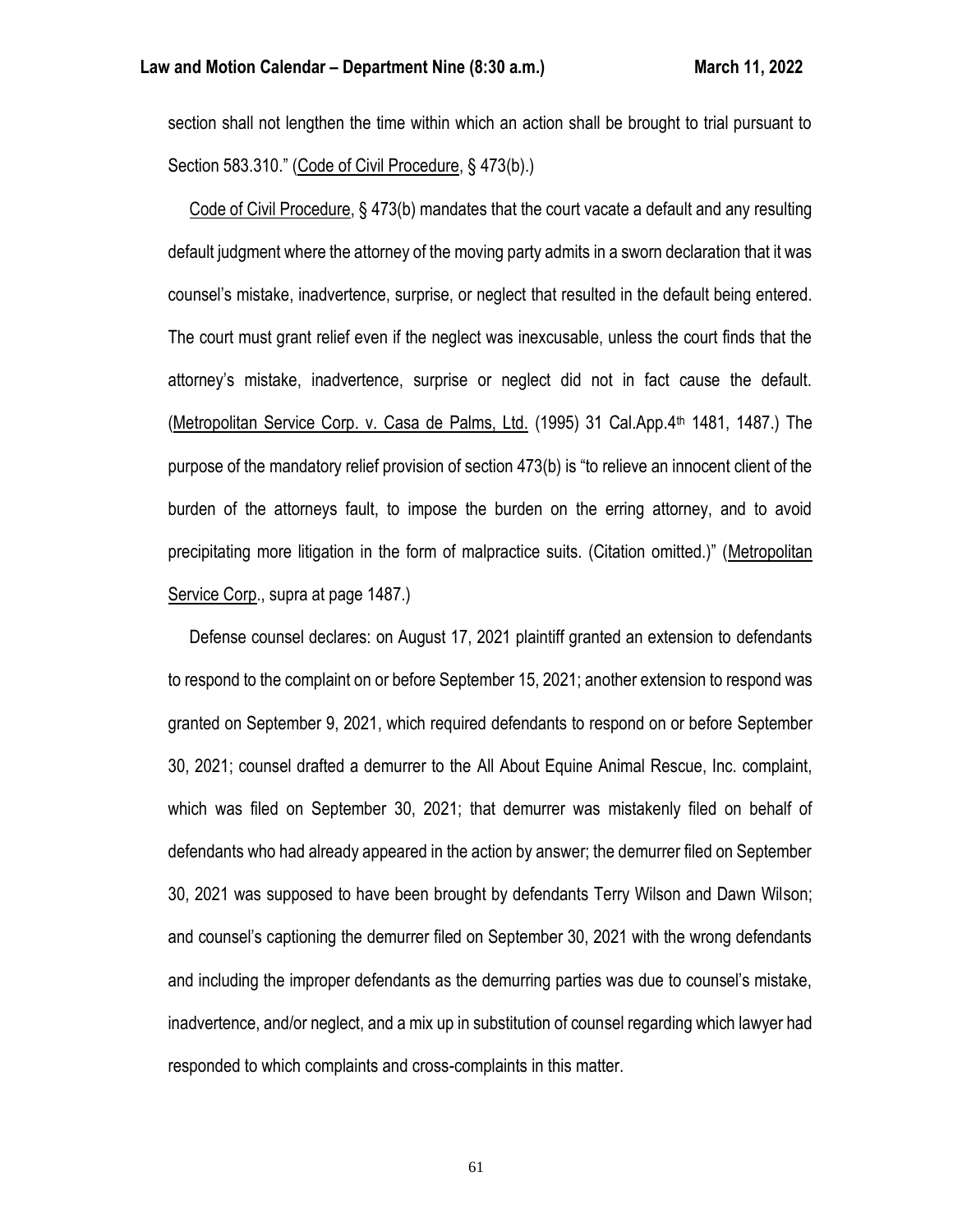Under the totality of the circumstances presented, it appears that the default was entered as a result of attorney mistake, inadvertence, surprise, or neglect. Therefore, granting relief from the default is mandated. An original, executed demurrer by defendants Terry Wilson and Dawn Wilson to the complaint in case number PC-20200294 is to be filed and served which notices the date, time, and department where the demurrer will be heard.

**TENTATIVE RULING # 10: DEFENDANTS TERRY WILSON'S AND DAWN WILSON'S MOTION TO SET ASIDE DEFAULT AND DEFAULT JUDGMENT IS GRANTED. AN ORIGINAL, EXECUTED DEMURRER BY DEFENDANTS TERRY WILSON AND DAWN WILSON TO THE COMPLAINT IN CASE NUMBER PC-20200294 IS TO BE FILED AND SERVED WHICH NOTICES THE DATE, TIME, AND DEPARTMENT WHERE THE DEMURRER WILL BE HEARD. NO HEARING ON THIS MATTER WILL BE HELD (LEWIS V. SUPERIOR COURT (1999) 19 CAL.4TH 1232, 1247.), UNLESS A NOTICE OF INTENT TO APPEAR AND REQUEST FOR ORAL ARGUMENT IS TRANSMITTED ELECTRONICALLY THROUGH THE COURT'S WEBSITE OR BY TELEPHONE TO THE COURT AT (530) 621- 6551 BY 4:00 P.M. ON THE DAY THE TENTATIVE RULING IS ISSUED. NOTICE TO ALL PARTIES OF AN INTENT TO APPEAR MUST BE MADE BY TELEPHONE OR IN PERSON. PROOF OF SERVICE OF SAID NOTICE MUST BE FILED PRIOR TO OR AT THE HEARING. LONG CAUSE HEARINGS MUST BE REQUESTED BY 4:00 P.M. ON THE DAY THE TENTATIVE RULING IS ISSUED AND THE PARTIES ARE PROVIDE THE COURT WITH THREE MUTUALLY AGREEABLE DATES ON FRIDAY AFTERNOONS AT 2:30 P.M. LONG CAUSE ORAL ARGUMENT REQUESTS WILL BE SET FOR HEARING ON ONE OF THE THREE MUTUALLY AGREEABLE DATES ON FRIDAY AFTERNOONS AT 2:30 P.M. THE COURT WILL ADVISE THE PARTIES OF THE LONG CAUSE HEARING DATE AND TIME BY 5:00 P.M. ON THE DAY THE TENTATIVE RULING IS ISSUED. PARTIES MAY**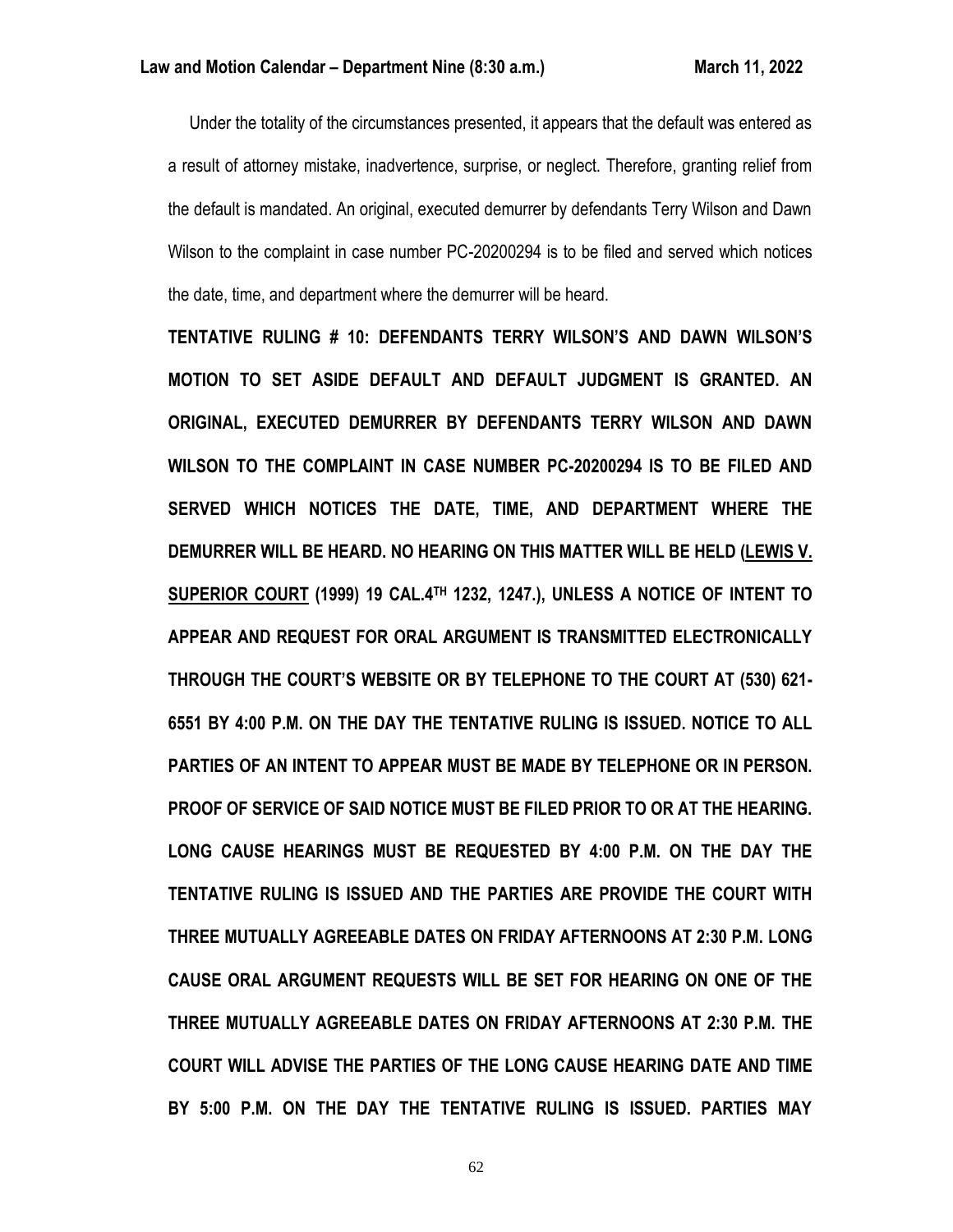**PERSONALLY APPEAR AT THE HEARING. IF A PARTY OR PARTIES WISH TO APPEAR TELEPHONICALLY THEY MUST APPEAR BY "VCOURT", WHICH MUST BE SCHEDULED AND PAID THROUGH THE COURT WEBSITE AT www.eldorado.courts.ca.gov/onlineservices/telephonic-appearances. MATTERS IN WHICH THE PARTIES' TOTAL TIME ESTIMATE FOR ARGUMENT IS 15 MINUTES OR LESS WILL BE HEARD ON THE LAW AND MOTION CALENDAR AT 8:30 A.M. ON FRIDAY, MARCH 11, 2022 EITHER IN PERSON OR BY VCOURT TELEPHONIC APPEARANCE UNLESS OTHERWISE NOTIFIED BY THE COURT.**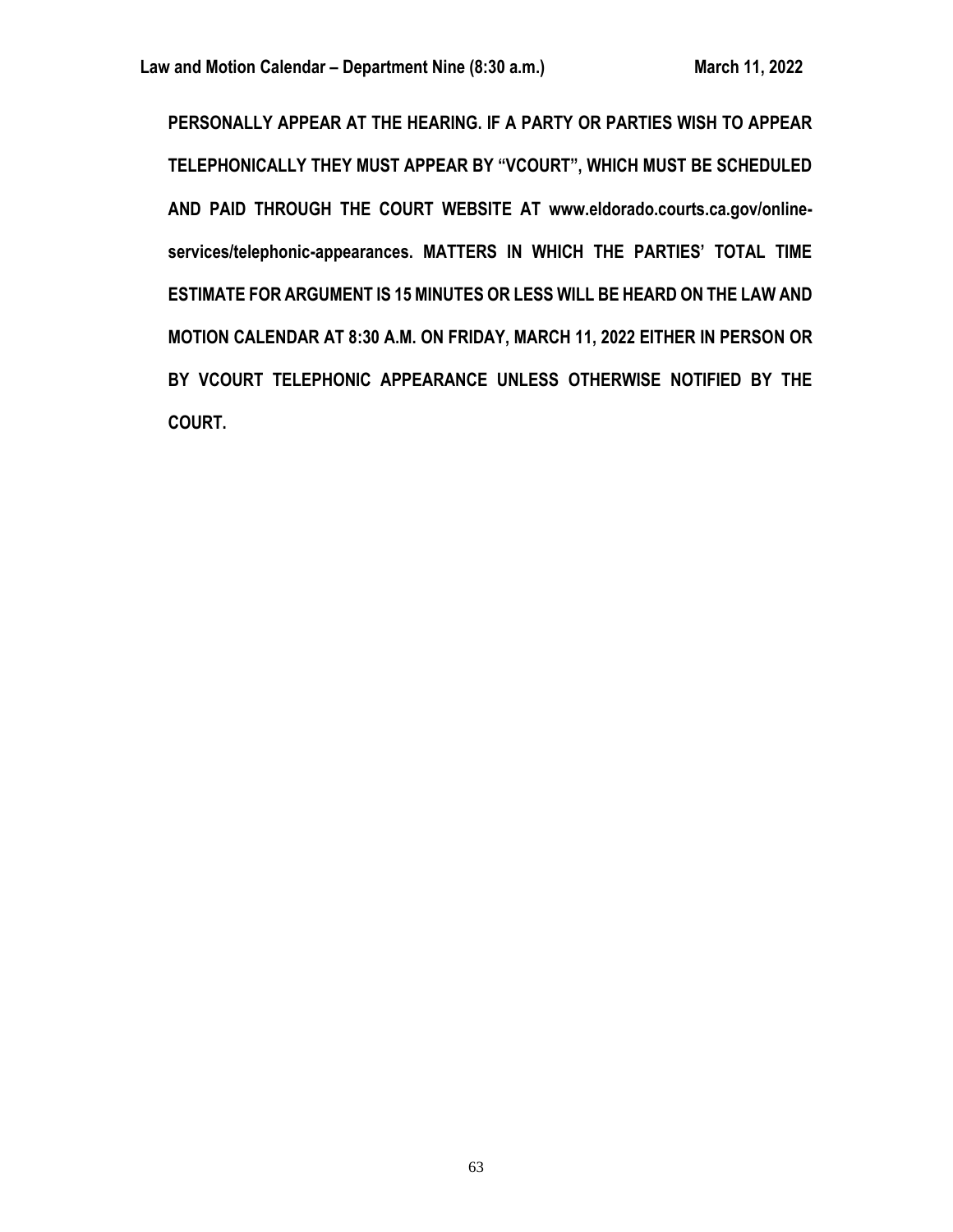## **11. ON DECK CAPITAL, INC. v. EPOXY ARMOR SYSTEMS, INC. PC-20210219**

## **Motion to Compel Arbitration.**

 Defendant filed a petition to compel arbitration of a dispute arising out of an agreement. Attached to the motion are copies of the loan agreements, which include an arbitration provision.

 Defendant argues: plaintiff should be compelled to arbitrate the disputes raised in this action as the two subject loans contained arbitration provisions; plaintiff was assigned the loans and as successor in interest was subject to those provisions; and equity prevents plaintiff from avoiding arbitration.

 Plaintiff opposes the motion on the ground that defendant's conduct of filing a motion to quash service of the summons and complaint asserting that the claims must be litigated in Utah and failure to file the motion to arbitrate until after defendants were unsuccessful in arguing that litigation in the Utah courts was mandated by the agreement waived defendant's right to compel arbitration.

#### General Arbitration Principles

 Except for specifically enumerated exceptions, the court must order the petitioner and respondent to arbitrate a controversy, if the court finds that a written agreement to arbitrate the controversy exists. (Code of Civil Procedure, § 1281.2(a).)

 "California has a strong public policy in favor of arbitration and any doubts regarding the arbitrability of a dispute are resolved in favor of arbitration. (*Christensen v. Dewor Developments* (1983) 33 Cal.3d 778, 782, 191 Cal.Rptr. 8, 661 P.2d 1088 [ (the court should " ' " 'indulge every intendment to give effect to' " ' " an arbitration agreement]; *Valsan Partners Limited Partnership v. Calcor Space Facility, Inc.*, supra, 25 Cal.App.4th at pp. 816-817, 30 Cal.Rptr.2d 785; *Titan Group, Inc. v. Sonoma Valley County Sanitation Dist.*, supra, 164 Cal.App.3d at p. 1127, 211 Cal.Rptr. 62.) As the Supreme Court recently noted, "... the decision to arbitrate grievances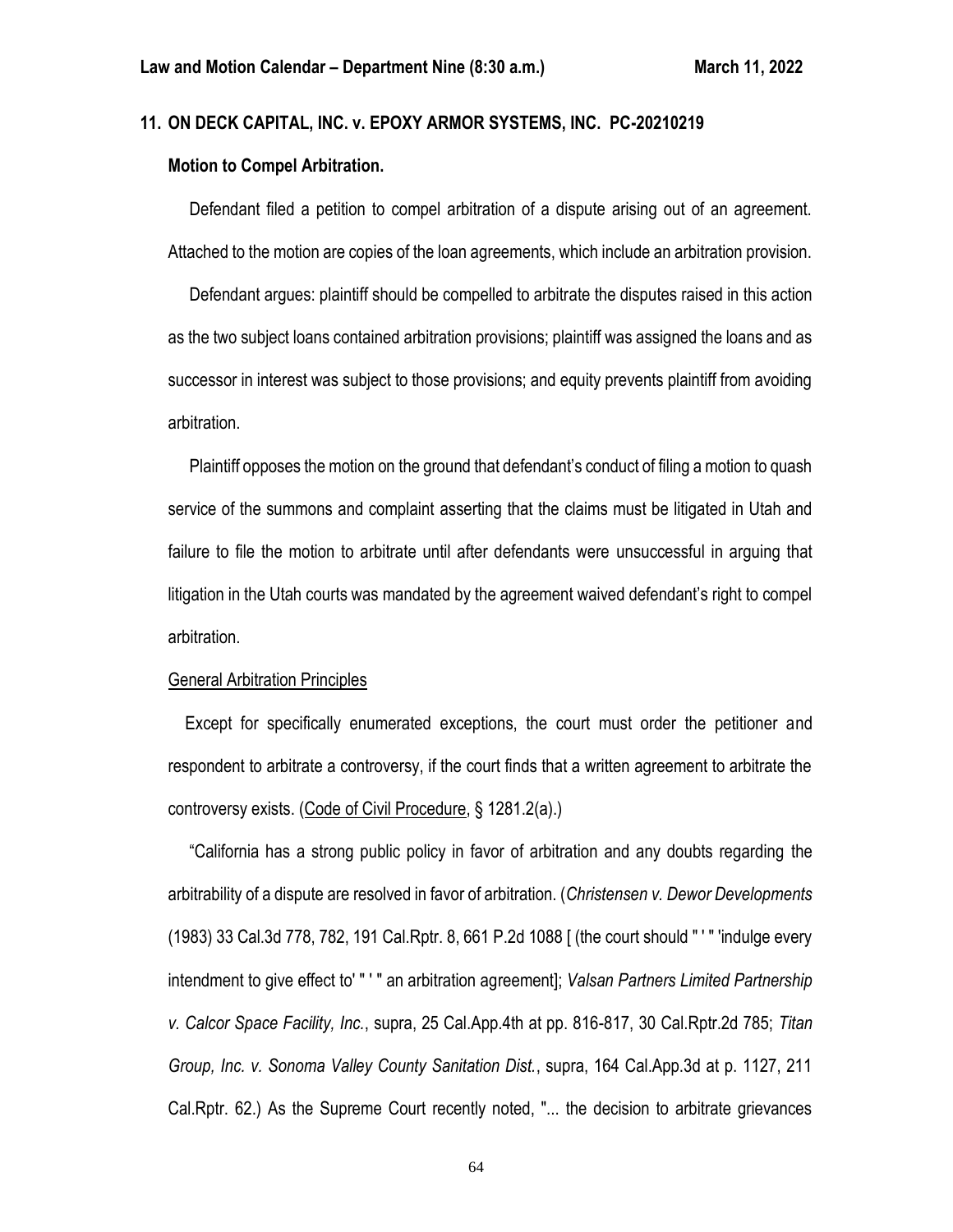evinces the parties' intent to bypass the judicial system and thus avoid potential delays at the trial and appellate levels...." (*Moncharsh v. Heily & Blase* (1992) 3 Cal.4th 1, 10, 10 Cal.Rptr.2d 183, 832 P.2d 899.) This strong policy has resulted in the general rule that arbitration should be upheld "unless it can be said with assurance that an arbitration clause is not susceptible to an interpretation covering the asserted dispute. (Citation.))" (*Bos Material Handling, Inc. v. Crown Controls Corp.* (1982) 137 Cal.App.3d 99, 105, 186 Cal.Rptr. 740 [a terminated dealer's tort causes of action against a manufacturer, including claims for breach of the covenant of good faith and fair dealing, were all required to be arbitrated under their dealership agreement].) ¶ It seems clear that the burden must fall upon the party opposing arbitration to demonstrate that an arbitration clause cannot be interpreted to require arbitration of the dispute. Thus, if there is any reasonable doubt as to whether Coast Plaza's claims come within the Service Agreement's arbitration clause, that doubt must be resolved in favor of arbitration, not against it. (*Hayes Children Leasing Co. v. NCR Corp.* (1995) 37 Cal.App.4th 775, 788, 43 Cal.Rptr.2d 650; *Vianna v. Doctors' Management Co.* (1994) 27 Cal.App.4th 1186, 1189, 33 Cal.Rptr.2d 188; *United Transportation Union v. Southern Cal. Rapid Transit Dist.* (1992) 7 Cal.App.4th 804, 808, 9 Cal.Rptr.2d 702.)" (Coast Plaza Doctors Hosp. v. Blue Cross of California (2000) 83 Cal.App.4th 677, 686-687.)

 "In California, "[g]eneral principles of contract law determine whether the parties have entered a binding agreement to arbitrate." (*Craig v. Brown & Root, Inc.* (2000) 84 Cal.App.4th 416, 420, 100 Cal.Rptr.2d 818; see *Engalla v. Permanente Medical Group, Inc.* (1997) 15 Cal.4th 951, 972–973, 64 Cal.Rptr.2d 843, 938 P.2d 903.) Generally, an arbitration agreement must be memorialized in writing. (*Fagelbaum & Heller LLP v. Smylie* (2009) 174 Cal.App.4th 1351, 1363, 95 Cal.Rptr.3d 252.) A party's acceptance of an agreement to arbitrate may be express, as where a party signs the agreement. A signed agreement is not necessary, however, and a party's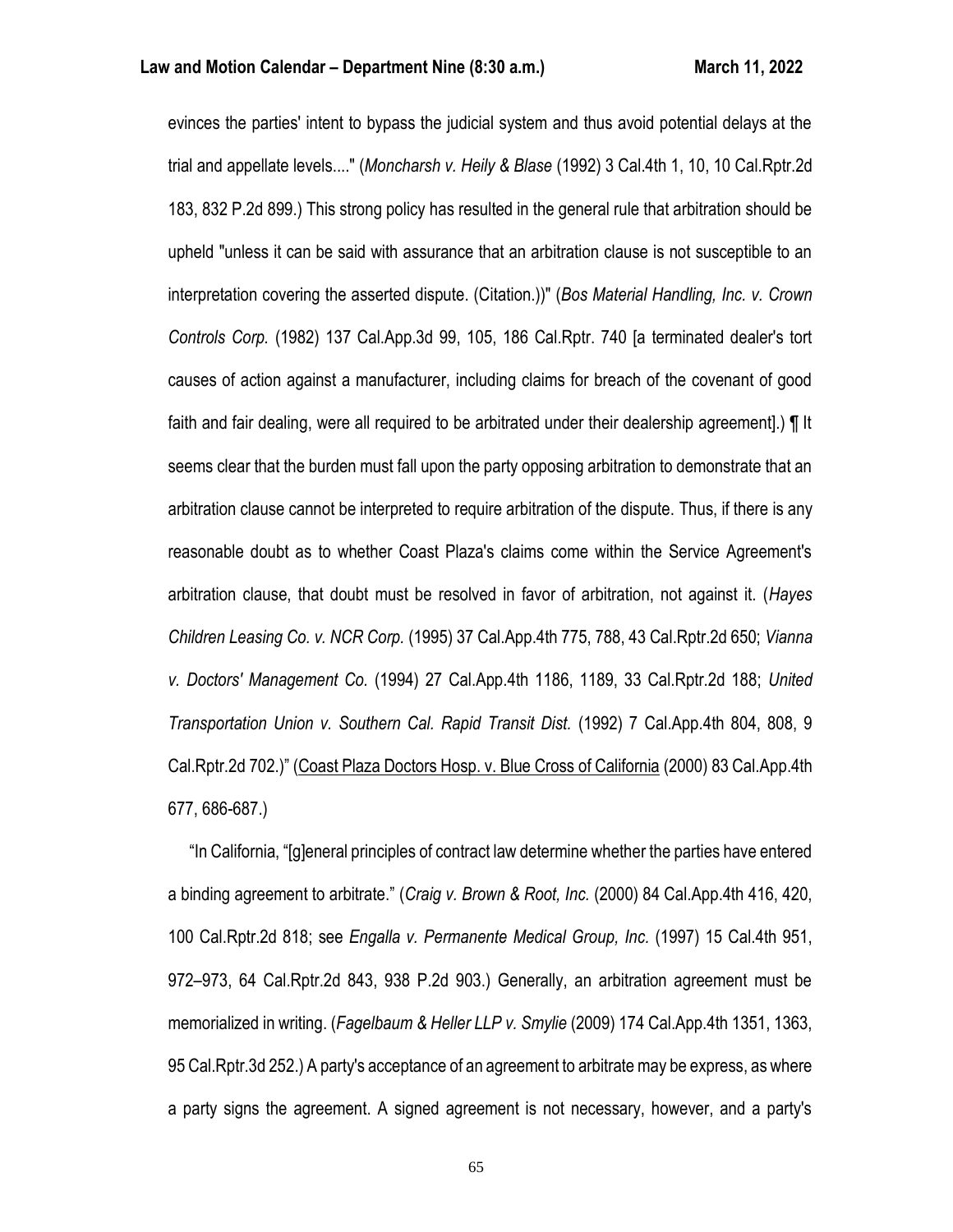acceptance may be implied in fact (e.g., *Craig,* at p. 420, 100 Cal.Rptr.2d 818 [employee's continued employment constitutes acceptance of an arbitration agreement proposed by the employer] ) or be effectuated by delegated consent (e.g., *Ruiz v. Podolsky* (2010) 50 Cal.4th 838, 852–854, 114 Cal.Rptr.3d 263, 237 P.3d 584 (*Ruiz*).) An arbitration clause within a contract may be binding on a party even if the party never actually read the clause. (*24 Hour Fitness, Inc. v. Superior Court* (1998) 66 Cal.App.4th 1199, 1215, 78 Cal.Rptr.2d 533.)" (Pinnacle Museum Tower Assn. v. Pinnacle Market Development (US), LLC (2012) 55 Cal.4th 223, 236.)

 ""As this court has noted in the past, arbitration agreements should be liberally interpreted and arbitration should be ordered unless an agreement clearly does not apply to the dispute in question. (*Vianna v. Doctors' Management Co.* (1994) 27 Cal.App.4th 1186, 1189, 33 Cal.Rptr.2d 188.)" (Oakland-Alameda County Coliseum Authority v. CC Partners (2002) 101 Cal.App.4th 635, 644.)

 "A written agreement to arbitrate is fundamental, because Code of Civil Procedure section 1281.2 permits a court to order the parties to arbitrate a matter only if it determines that an agreement to arbitrate exists. (*Banner Entertainment, Inc. v. Superior Court* (1998) 62 Cal.App.4th 348, 356, 72 Cal.Rptr.2d 598; *Berman v. Renart Sportswear Corp.* (1963) 222 Cal.App.2d 385, 388-389, 35 Cal.Rptr. 218.) Indeed, when the trial court reviews a petition to compel arbitration, the threshold question is whether there is an agreement to arbitrate. (*Cheng-Canindin v. Renaissance Hotel Associates* (1996) 50 Cal.App.4th 676, 683, 57 Cal.Rptr.2d 867.)" (Villa Milano Homeowners Ass'n v. Il Davorge (2001) 84 Cal.App.4th 819, 824-825.)

 "However, notwithstanding the cogency of the policy favoring arbitration and despite frequent judicial utterances that because of that policy every intendment must be indulged in favor of finding an agreement to arbitrate, the policy favoring arbitration cannot displace the necessity for a voluntary agreement to arbitrate. (See *Player v. Geo. M. Brewster & Son, Inc.*, supra, 18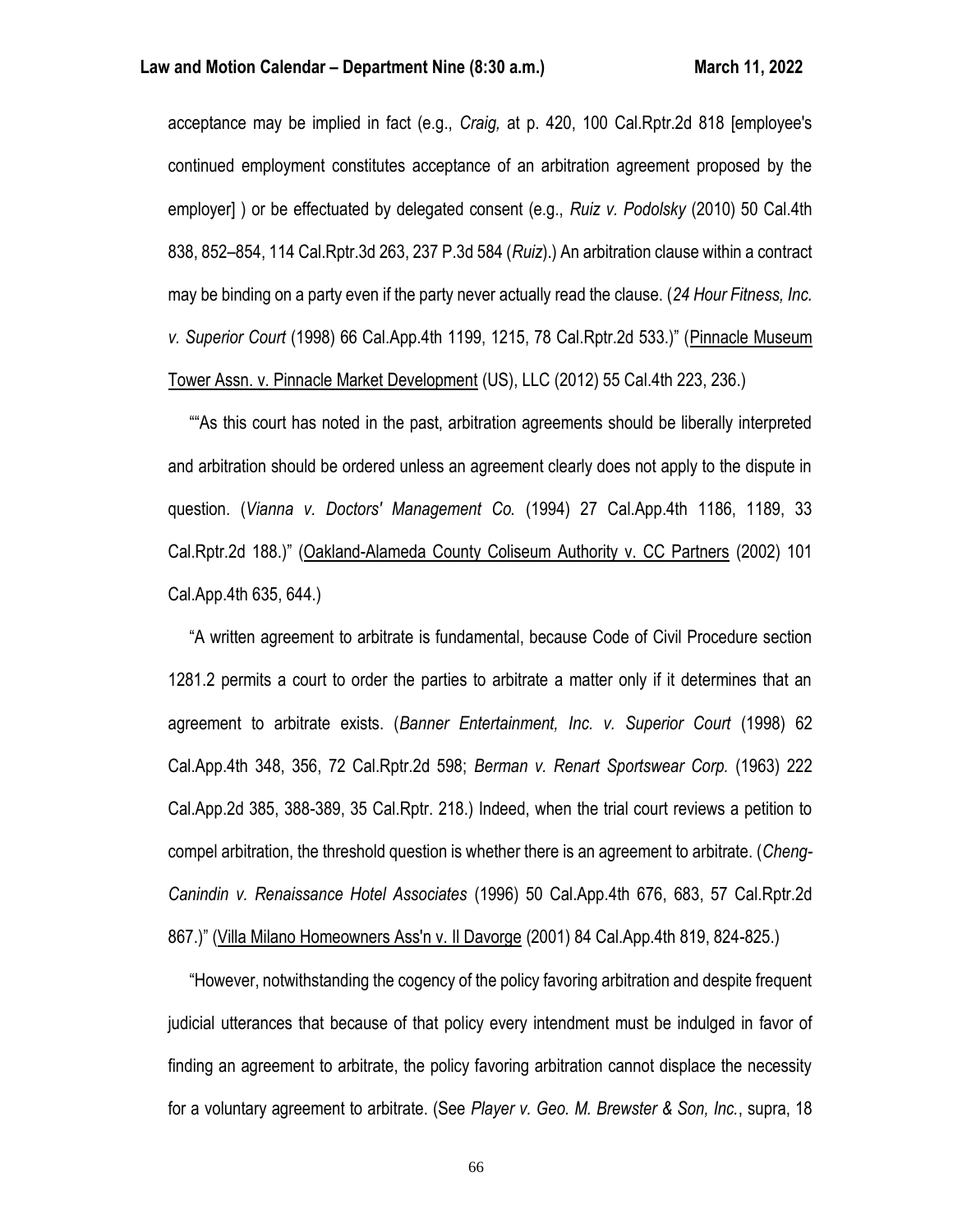Cal.App.3d 526, 534, 96 Cal.Rptr. 149.) As our Supreme Court recently observed: 'There is indeed a strong policy in favor of enforcing agreements to arbitrate, but there is no policy compelling persons to accept arbitration of controversies which they have not agreed to arbitrate . . ..' (*Freeman v. State Farm Mut. Auto. Ins. Co.*, supra, 14 Cal.3d 473, 481, 121 Cal.Rptr. 477, 482, 535 P.2d 341, 346.) And it has been held that to be enforceable, an agreement to arbitrate must have been 'openly and fairly entered into.' (*Player v. Geo. M. Brewster & Son, Inc.*, supra, 18 Cal.App.3d 526, 534, 96 Cal.Rptr. 149; *Windsor Mills, Inc. v. Collins & Aikman Co.*, supra, 25 Cal.App.3d 987, 993--994, 101 Cal.Rptr. 347.)" (Wheeler v. St. Joseph Hospital (1976) 63 Cal.App.3d 345, 356.)

 "It follows, of course, that if there was no valid contract to arbitrate, the petition must be denied. (Ibid. ["There is no public policy favoring arbitration of disputes which the parties have not agreed to arbitrate. [Citation.]"]; *Boys Club of San Fernando Valley, Inc. v. Fidelity & Deposit Co.* (1992) 6 Cal.App.4th 1266, 1271, 8 Cal.Rptr.2d 587.)" (Banner Entertainment, Inc. v. Superior Court (Alchemy Filmworks, Inc.) (1998) 62 Cal.App.4th 348, 356.)

With the above-cited legal principles in mind, the court will rule on the motion.

#### Binding Arbitration Agreement Applicable to Dispute

 The arbitration provisions contained in the two subject agreements with Celtic Bank provide that the parties agreed that claims and disputes arising out of, or in relation to the agreements shall be, at the election of any party, resolved by mandatory binding arbitration in Utah and the award based upon Utah law. (Complaint, Exhibit A – Agreement, paragraph 35; and Exhibit B – Agreement, paragraph 33.)

 The agreements also provide that the agreements shall bind and inure to the benefit of the respective successors and assigns of each of the parties, provided that the borrower may not assign the agreements without prior consent, and the lender may assign the agreement and no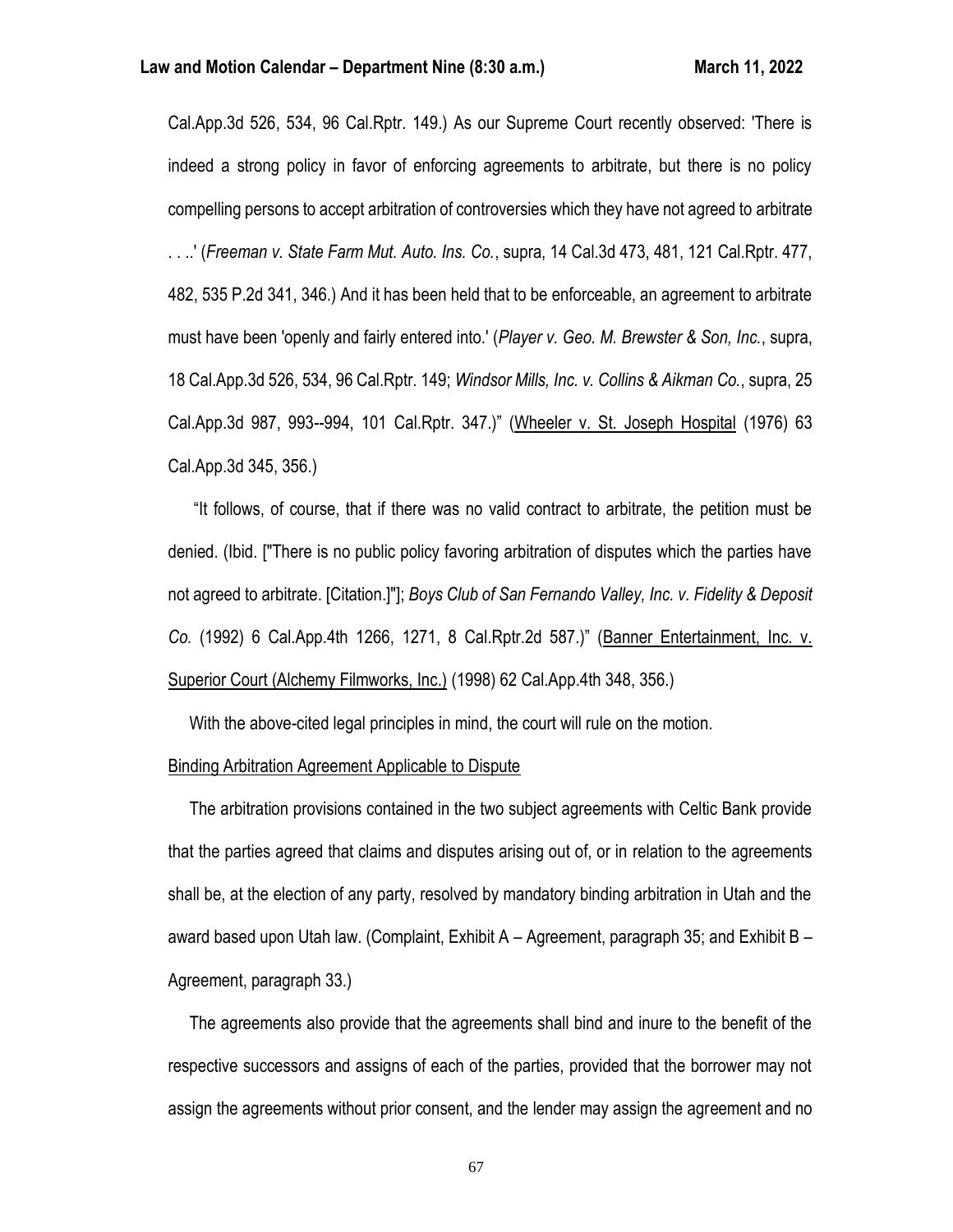consent or approval by the borrower is required in connection with such assignment. (Complaint, Exhibit A – Loan Agreement, paragraph 38; and Exhibit B – Loan Agreement, paragraph 35.)

 Plaintiff alleges in its complaint that it is the assignee and successor in interest to Celtic Bank as to all rights, title, and interest in both the line of credit agreement (Complaint, Exhibit A.) and the business loan agreement (Complaint, Exhibit B.) and any and all amounts owed thereunder, including accounts receivable arising out of account documents pertaining to defendant. (Complaint, Attachment 9(b).)

 "Turning to the merits, we begin by noting the general rule that only a party to an arbitration agreement is bound by [FN 5.] or may enforce the agreement. (Code Civ. Proc., § 1281.2; [FN 6.] *Jones v. Jacobson* (2011) 195 Cal.App.4th 1, 17, 125 Cal.Rptr.3d 522; *Westra v. Marcus & Millichap Real Estate Investment Brokerage Co., Inc.* (2005) 129 Cal.App.4th 759, 763, 28 Cal.Rptr.3d 752 (*Westra*).) Here, the only defendant that is a party to the agreements containing arbitration clauses is AFSI. Hence, under the general rule, only AFSI could enforce the arbitration provisions against John. ¶ FN5. John, who is acting as Katherine's successor in interest and as successor trustee of the Family Trust, is bound by the arbitration provisions of the agreements Katherine signed. A decedent's successor in interest steps into the decedent's position as to a particular action. (*Exarhos v. Exarhos* (2008) 159 Cal.App.4th 898, 905, 72 Cal.Rptr.3d 409.) "Thus, where [a decedent's successor in interest] asserts a claim on behalf of the estate, he or she must also abide by the terms of any valid agreement, including an arbitration agreement, entered into by the decedent." (*SouthTrust Bank v. Ford* (Ala.2002) 835 So.2d 990, 994.) Similarly, "a new trustee 'succeed[s] to *all* the rights, duties, and responsibilities of his predecessors.' " (*Moeller v. Superior Court* (1997) 16 Cal.4th 1124, 1131, 69 Cal.Rptr.2d 317, 947 P.2d 279.) Thus, a successor trustee is bound by a valid arbitration agreement executed by a predecessor. (See *Hays and Co. v. Merrill Lynch* (3d Cir.1989) 885 F.2d 1149, 1153 [holding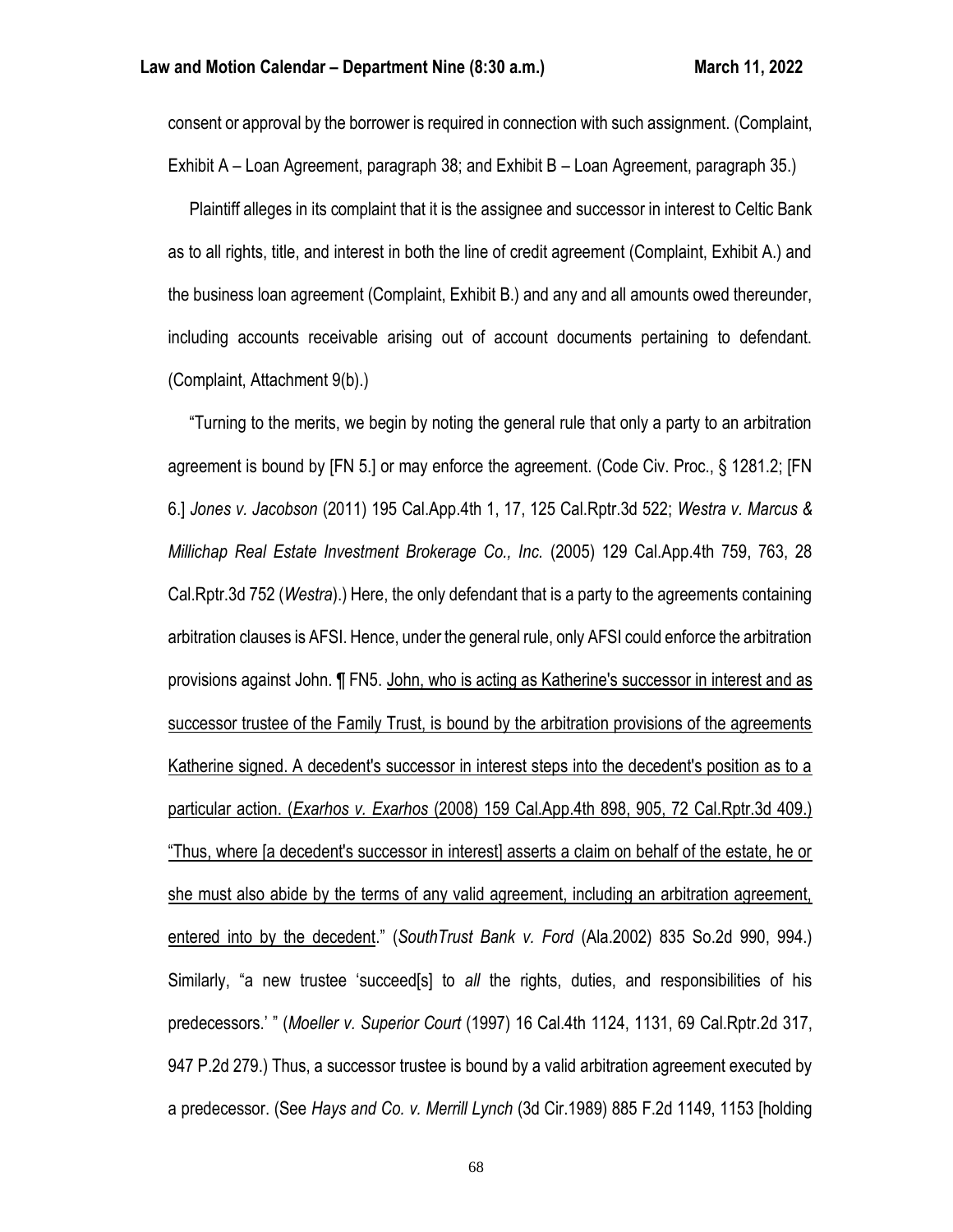bankruptcy trustee bound by arbitration clause in customer agreement signed by debtor].) Indeed, John has never contended the various arbitration clauses do not bind him."" (Thomas v. Westlake (2012) 204 Cal.App.4th 605, 613-614.)

 "A voluntary acceptance of the benefit of a transaction is equivalent to a consent to all the obligations arising from it, so far as the facts are known, or ought to be known, to the person accepting." (Civil Code, § 1589.)

 "" 'Generally speaking, one must be a party to an arbitration agreement to be bound by it or invoke it.' [Citations.] 'There are exceptions to the general rule that a nonsignatory to an agreement cannot be compelled to arbitrate and cannot invoke an agreement to arbitrate, without being a party to the arbitration agreement.' " (*JSMTuscany, LLC v. Superior Court* (2011) 193 Cal.App.4th 1222, 1236–1237, 123 Cal.Rptr.3d 429 (*JSM Tuscany*).) " ' "As one authority has stated, there are six theories by which a nonsignatory may be bound to arbitrate: '(a) incorporation by reference; (b) assumption; (c) agency; (d) veil-piercing or alter ego; (e) estoppel; and (f) third-party beneficiary.' " ' " (*Cohen v. TNP 2008 Participating Notes Program, LLC* (2019) 31 Cal.App.5th 840, 859, 243 Cal.Rptr.3d 340 (*Cohen*).)" (Pillar Project AG v. Payward Ventures, Inc. (2021) 64 Cal.App.5th 671, 675 [279 Cal.Rptr.3d 117, 121.)

 "In the arbitration context, a party who has *not* signed a contract containing an arbitration clause may nonetheless be compelled to arbitrate when he seeks enforcement of other provisions of the same contract that benefit him. (*Id.* at p. 418; *NORCAL Mutual Ins. Co. v. Newton* (2000) 84 Cal.App.4th 64, 81, 100 Cal.Rptr.2d 683 (*NORCAL*).)" (Metalclad Corp. v. Ventana Environment Organizational Partnership (2003) 109 Cal.App.4<sup>th</sup> 1705, 1713.)

 Plaintiff as successor in interest and assignee of the two agreements, having accepted the benefits of those two agreements, and having sought to enforce those agreements, the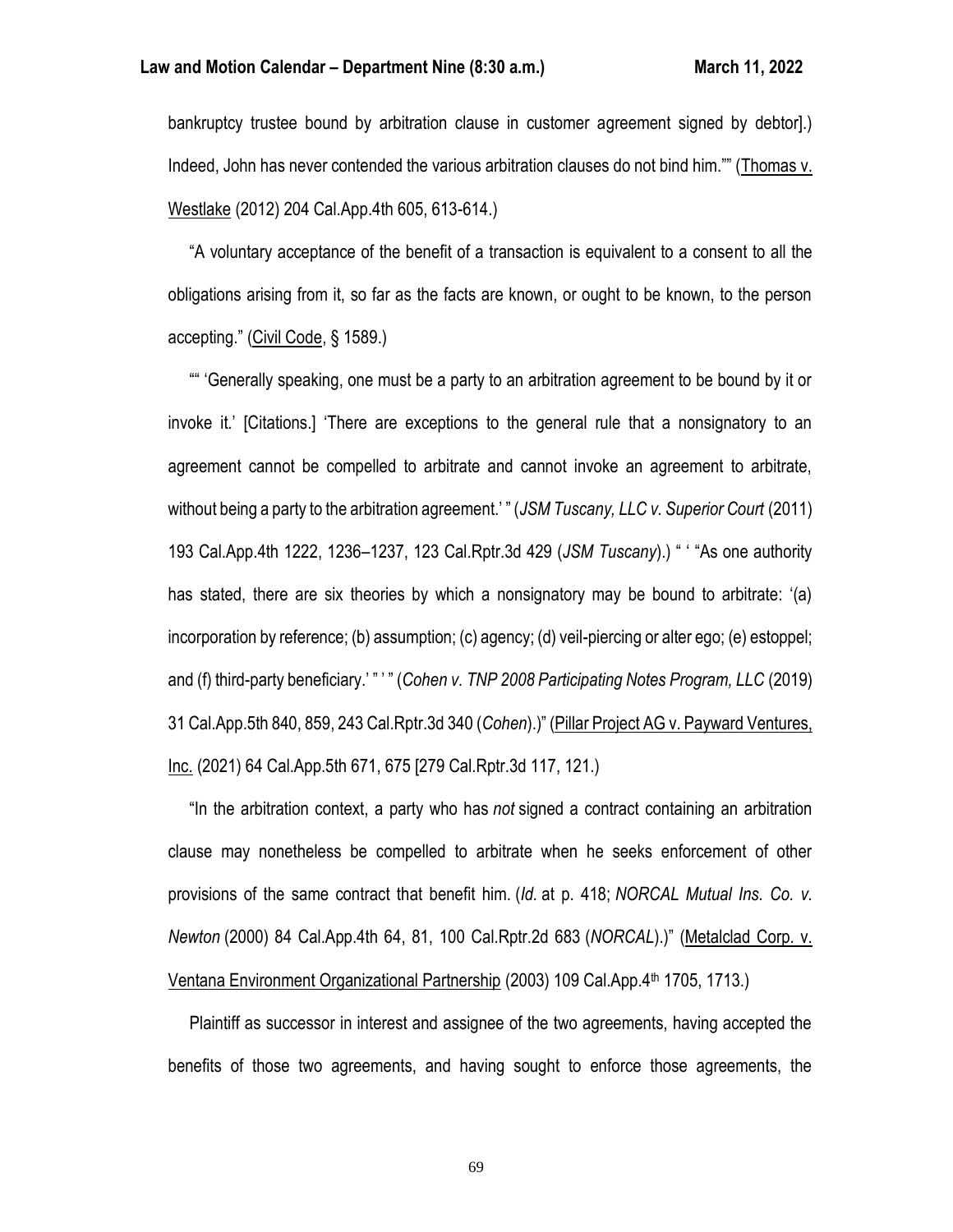arbitration provisions included In those agreements bind plaintiff to arbitrate the disputes even though plaintiff is not a signatory on the agreements.

 The question then becomes whether defendant's conduct waived the right to arbitrate the dispute.

## Waiver of Right to Arbitrate

 "Any one may waive the advantage of a law intended solely for his benefit. But a law established for a public reason cannot be contravened by a private agreement." (Civil Code, § 3513.)

 An exception to the statutory mandate to compel arbitration pursuant to an agreement exists where the right to compel arbitration has been waived by the petitioner. (Code of Civil Procedure, § 1281.2(a).)

 "While in general arbitration is a highly favored means of settling disputes (*Doers v. Golden Gate Bridge etc. Dist.* (1979) 23 Cal.3d 180, 189, 151 Cal.Rptr. 837, 588 P.2d 1261 (*Doers*)), it is beyond dispute a trial court may deny a petition to compel arbitration if it finds the moving party has waived that right. (Code Civ. Proc., § 1281.2, subd. (a); *Davis*, supra, 59 Cal.App.4th 205, 211, 69 Cal.Rptr.2d 79.)" (Berman v. Health Net (2000) 80 Cal.App.4th 1359, 1363.)

 "Waiver refers to the act, or the consequences of the act, of one side. Waiver is the intentional relinquishment of a known right after full knowledge of the facts and depends upon the intention of one party only. Waiver does not require any act or conduct by the other party." (DRG/Beverly Hills, Ltd. v. Chopstix Dim Sum Cafe & Takeout III, Ltd. (1994) 30 Cal.App.4th 54, 59.) "The principles underlying the waiver doctrine are well settled. " ' "Waiver always rests upon intent. Waiver is the intentional relinquishment of a known right after knowledge of the facts. [Citations.] The burden, moreover, is on the party claiming a waiver of a right to prove it by clear and convincing evidence that does not leave the matter to speculation, and 'doubtful cases will be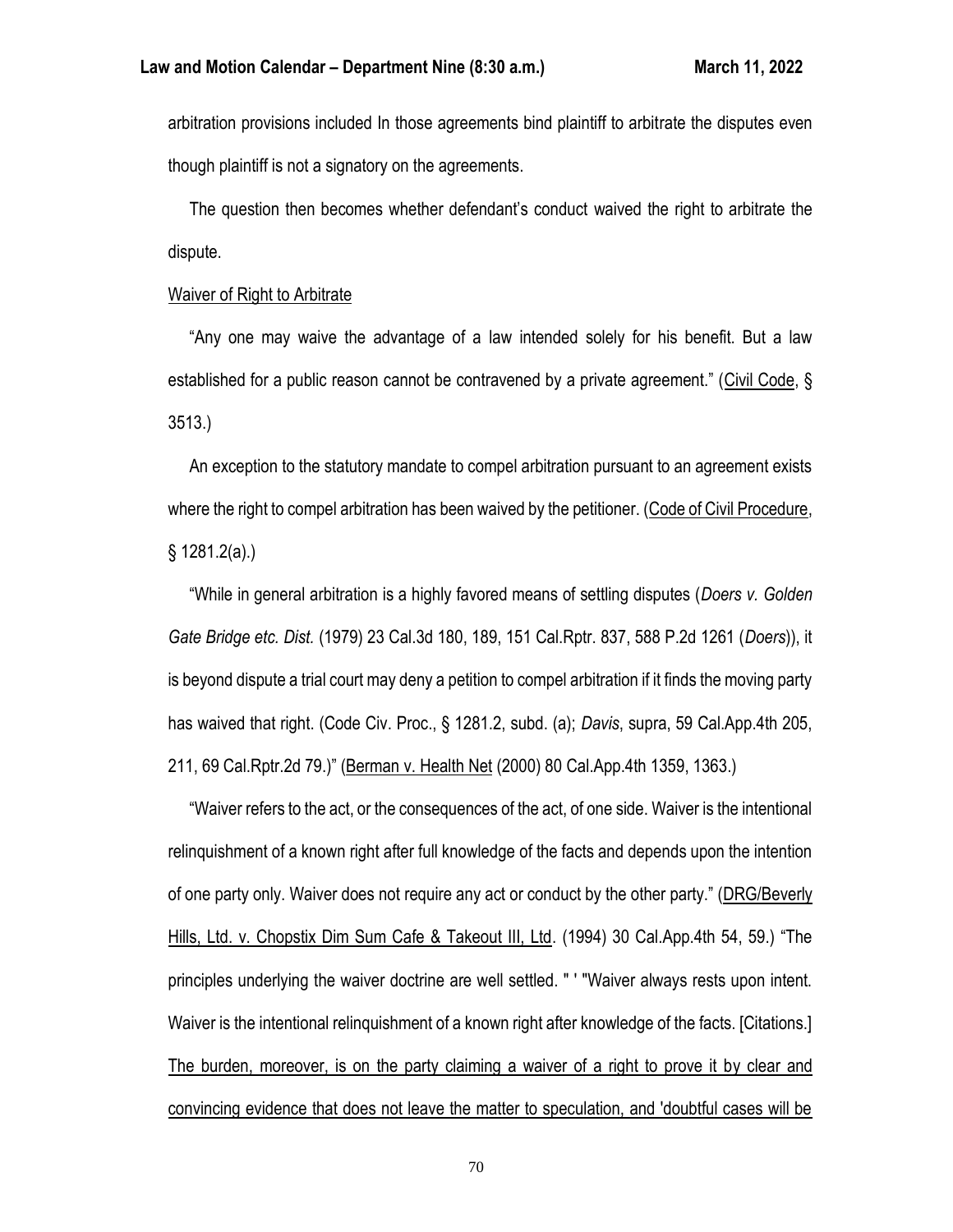decided against a waiver." ' [Citations.]" (*DRG/Beverly Hills, Ltd. v. Chopstix Dim Sum Cafe & Takeout III, Ltd.* (1994) 30 Cal.App.4th 54, 60, 35 Cal.Rptr.2d 515; *City of Ukiah v. Fones* (1966) 64 Cal.2d 104, 107-108, 48 Cal.Rptr. 865, 410 P.2d 369.) 'The pivotal issue in a claim of waiver is the intention of the party who allegedly relinquished the known legal right.' (*DRG/Beverly Hills, Ltd. v. Chopstix Dim Sum Cafe & Takeout III, Ltd.*, supra, at p. 60, 35 Cal.Rptr.2d 515; *Jovine v. FHP, Inc.* (1998) 64 Cal.App.4th 1506, 1527, 76 Cal.Rptr.2d 322.)" (Emphasis added.) (Southern California Edison Co. v. Public Utilities Com'n (2000) 85 Cal.App.4th 1086, 1107.)

 "California law, "like [federal law], reflects a strong policy favoring arbitration agreements and requires close judicial scrutiny of waiver claims." (*St. Agnes Medical Center v. PacifiCare of California, supra,* at p. 1195, 8 Cal.Rptr.3d 517, 82 P.3d 727.) Moreover, "waivers are not lightly to be inferred and the party seeking to establish a waiver bears a heavy burden of proof." (*Ibid.*)" (Wagner Const. Co. v. Pacific Mechanical Corp. (2007) 41 Cal.4th 19, 31.)

 "As our decisions explain, the term "waiver" has a number of meanings in statute and case law. (*Engalla v. Permanente Medical Group, Inc.* (1997) 15 Cal.4th 951, 982-983, 64 Cal.Rptr.2d 843, 938 P.2d 903 (*Engalla*).) While "waiver" generally denotes the voluntary relinquishment of a known right, it can also refer to the loss of a right as a result of a party's failure to perform an act it is required to perform, regardless of the party's intent to relinquish the right. (*Engalla*, supra, 15 Cal.4th at p. 983, 64 Cal.Rptr.2d 843, 938 P.2d 903; *Platt Pacific, Inc. v. Andelson* (1993) 6 Cal.4th 307, 315, 24 Cal.Rptr.2d 597, 862 P.2d 158.) In the arbitration context, "[t]he term 'waiver' has also been used as a shorthand statement for the conclusion that a contractual right to arbitration has been lost." (*Platt Pacific, Inc. v. Andelson*, supra, 6 Cal.4th at p. 315, 24 Cal.Rptr.2d 597, 862 P.2d 158.)" (Saint Agnes Medical Center v. PacifiCare of California (2003) 31 Cal.4th 1187, 1195, fn. 4.)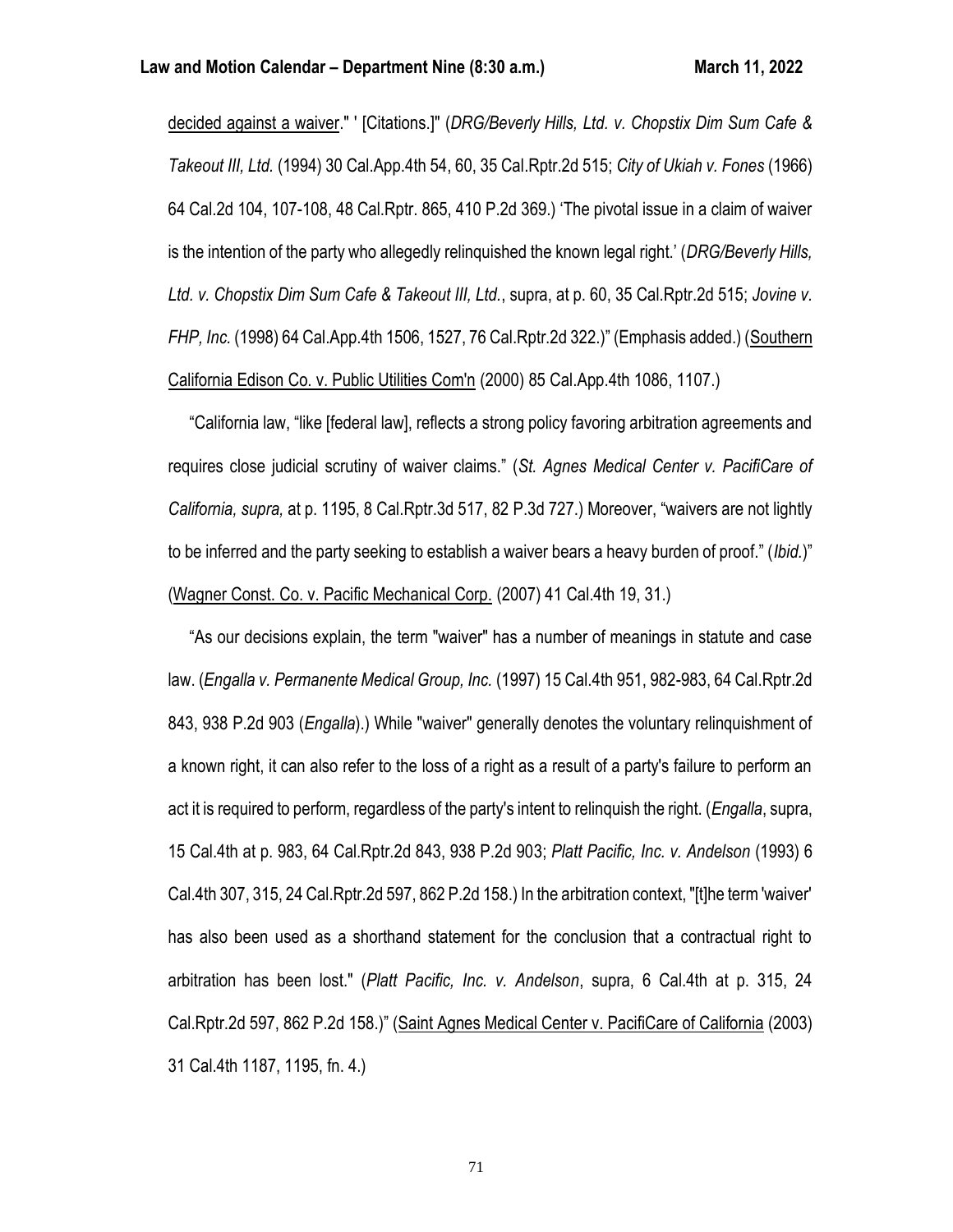"Both state and federal law emphasize that no single test delineates the nature of the conduct that will constitute a waiver of arbitration. (E.g., *Engalla*, supra, 15 Cal.4th at p. 983, 64 Cal.Rptr.2d 843, 938 P.2d 903; *Martinez v. Scott Specialty Gases, Inc.* (2000) 83 Cal.App.4th 1236, 1249-1250, 100 Cal.Rptr.2d 403; *Adams v. Merrill Lynch Pierce Fenner & Smith* (10th Cir.1989) 888 F.2d 696, 701; *Burton-Dixie Corp. v. Timothy McCarthy Construction Co.* (5th Cir.1971) 436 F.2d 405, 408; *Brownyard v. Maryland Casualty Co.* (D.S.C.1994) 868 F.Supp. 123, 126.) " 'In the past, California courts have found a waiver of the right to demand arbitration in a variety of contexts, ranging from situations in which the party seeking to compel arbitration has previously taken steps inconsistent with an intent to invoke arbitration [citations] to instances in which the petitioning party has unreasonably delayed in undertaking the procedure. [Citations.] The decisions likewise hold that the "bad faith" or "wilful misconduct" of a party may constitute a waiver and thus justify a refusal to compel arbitration. [Citations.]' " (*Engalla*, supra, 15 Cal.4th at p. 983, 64 Cal.Rptr.2d 843, 938 P.2d 903, quoting *Davis v. Blue Cross of Northern California* (1979) 25 Cal.3d 418, 425-426, 158 Cal.Rptr. 828, 600 P.2d 1060.) ¶ In *Sobremonte v. Superior Court* (1998) 61 Cal.App.4th 980, 72 Cal.Rptr.2d 43, the Court of Appeal referred to the following factors: "In determining waiver, a court can consider '(1) whether the party's actions are inconsistent with the right to arbitrate; (2) whether "the litigation machinery has been substantially invoked" and the parties "were well into preparation of a lawsuit" before the party notified the opposing party of an intent to arbitrate; (3) whether a party either requested arbitration enforcement close to the trial date or delayed for a long period before seeking a stay; (4) whether a defendant seeking arbitration filed a counterclaim without asking for a stay of the proceedings; (5) "whether important intervening steps [e.g., taking advantage of judicial discovery procedures not available in arbitration] had taken place"; and (6) whether the delay "affected, misled, or prejudiced" the opposing party.' " (*Sobremonte v. Superior Court,* supra, 61 Cal.App.4th at p.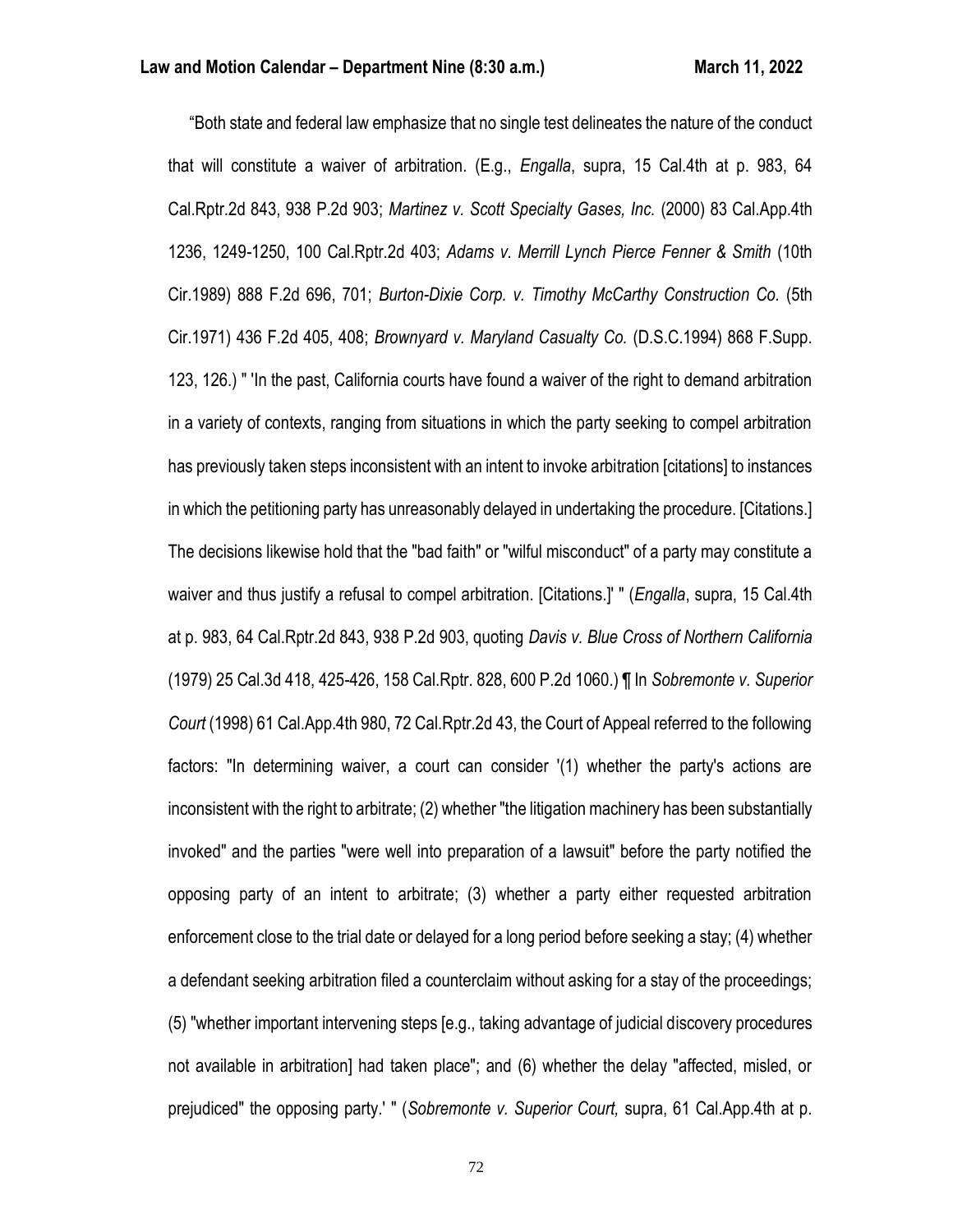992, 72 Cal.Rptr.2d 43, quoting *Peterson v. Shearson/American Exp., Inc.* (10th Cir.1988) 849 F.2d 464, 467- 468.) We agree these factors are relevant and properly considered in assessing waiver claims." (Saint Agnes Medical Center v. PacifiCare of California (2003) 31 Cal.4th 1187, 1195-1196.)

 "As mentioned, the "" ' "There is no single test for waiver of the right to compel arbitration... ." ' " (*Augusta v. Keehn & Associates* (2011) 193 Cal.App.4th 331, 337, 123 Cal.Rptr.3d 595 (*Augusta*), quoting *Berman v. Health Net* (2000) 80 Cal.App.4th 1359, 1363–1364, 96 Cal.Rptr.2d 295 (*Berman*).) Our high court, however, has articulated six factors a trial court should consider to determine whether a party has waived its right to arbitrate: " ' "(1) whether the party's actions are inconsistent with the right to arbitrate; (2) whether 'the litigation machinery has been substantially invoked' and the parties 'were well into preparation of a lawsuit' before the party notified the opposing party of an intent to arbitrate; (3) whether a party either requested arbitration enforcement close to the trial date or delayed for a long period before seeking a stay; (4) whether a defendant seeking arbitration filed a counterclaim without asking for a stay of the proceedings; (5) 'whether important intervening steps [e.g., taking advantage of judicial discovery procedures not available in arbitration] had taken place'; and (6) whether the delay 'affected, misled, or prejudiced' the opposing party." [Citations.]' " (*St. Agnes Medical Center v. PacifiCare of California* (2003) 31 Cal.4th 1187, 1196, 8 Cal.Rptr.3d 517, 82 P.3d 727 (*St. Agnes*).) Though some courts apply a more limited three-factor test, " 'the party who seeks to establish waiver must show that some prejudice has resulted from the other party's delay in seeking arbitration.' " (*Berman, supra,* 80 Cal.App.4th at p. 1364, 96 Cal.Rptr.2d 295, quoting *Davis v. Continental Airlines, Inc.* (1977) 59 Cal.App.4th 205, 212, 69 Cal.Rptr.2d 79 [applying a three-factor test].) (O'Donoghue v. Superior Court (2013) 219 Cal.App.4th 245, 262-263.)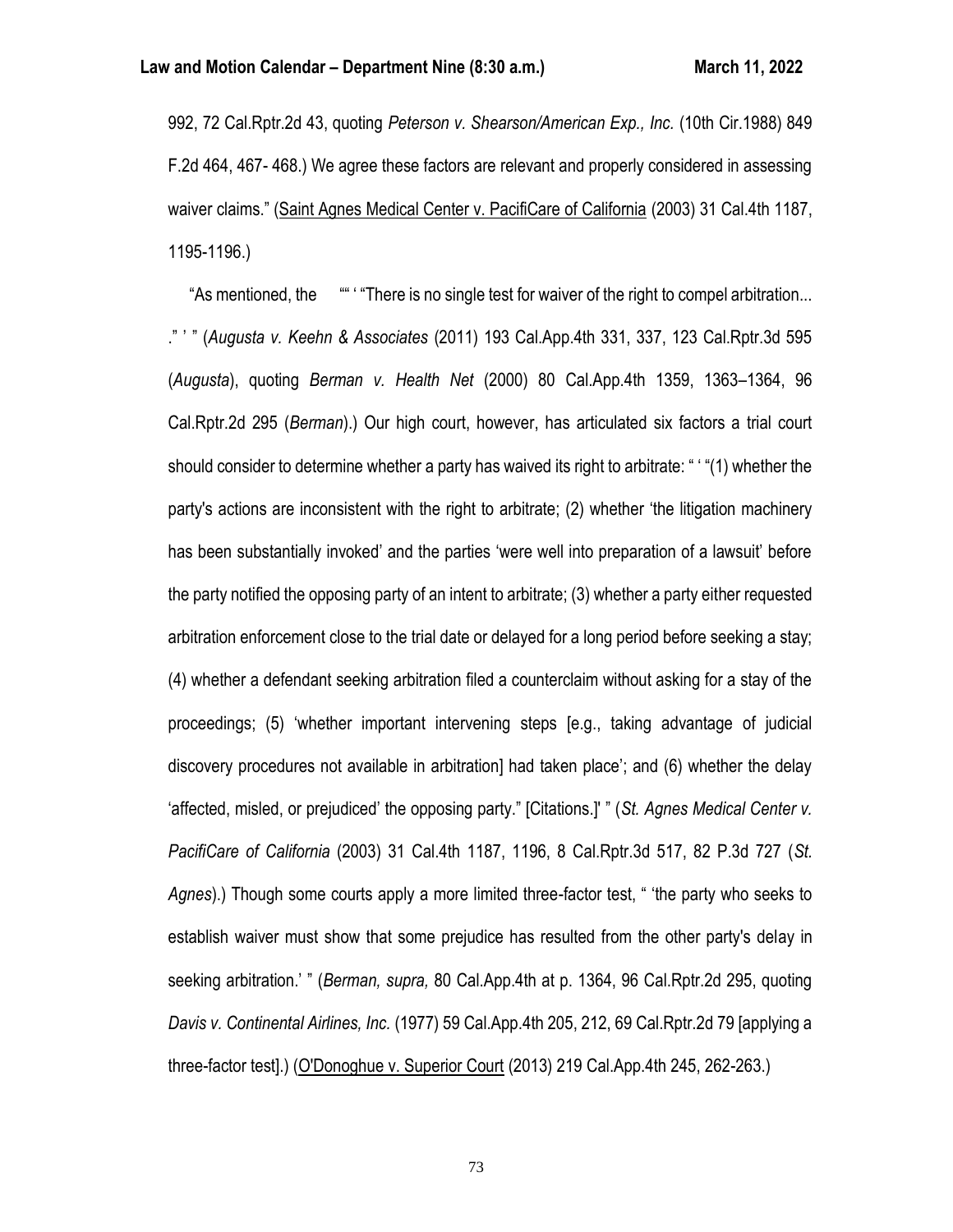The appellate court in O'Donoghue v. Superior Court (2013) 219 Cal.App.4th 245 stated the following regarding what has been found to be a sufficient showing of prejudice justifying denial of arbitration due to prejudice: ""Notwithstanding plaintiff's use of discovery procedures and its delay in seeking judicial reference, we conclude plaintiff has not waived its right to reference because defendants have not established prejudice. Courts " 'will not find prejudice where the party opposing arbitration shows only that it incurred court costs and legal expenses.' [Citation.] [Courts] assess prejudice in light of California's strong public policy favoring arbitration. [Citation.] 'Prejudice typically is found only where the petitioning party's conduct has substantially undermined this important public policy or substantially impaired the other side's ability to take advantage of the benefits and efficiencies of arbitration.' [Citation.] Prejudice may be found where the petitioning party used the judicial process to gain information it could not have gained in arbitration, waited until the eve of trial to seek arbitration, or delayed so long that evidence was lost. [Citation.]" (*Brown, supra,* 216 Cal.App.4th at p. 1316, 157 Cal.Rptr.3d 779.)" (O'Donoghue v. Superior Court (2013) 219 Cal.App.4th 245, 264-265.)

 "In California, whether or not litigation results in prejudice also is critical in waiver determinations. (*Keating v. Superior Court* (1982) 31 Cal.3d 584, 605, 183 Cal.Rptr. 360, 645 P.2d 1192, disapproved on other grounds, *Southland Corp. v. Keating* (1984) 465 U.S. 1, 104 S.Ct. 852, 79 L.Ed.2d 1; Doers, supra, 23 Cal.3d at pp. 188-189, 151 Cal.Rptr. 837, 588 P.2d 1261; *Davis v. Continental Airlines, Inc.* (1997) 59 Cal.App.4th 205, 212, 69 Cal.Rptr.2d 79.) That is, while " '[w]aiver does not occur by mere participation in litigation' " if there has been no judicial litigation of the merits of arbitrable issues, " ' "waiver could occur prior to a judgment on the merits if prejudice could be demonstrated." ' " (*Christensen v. Dewor Developments*, supra, 33 Cal.3d at p. 782, 191 Cal.Rptr. 8, 661 P.2d 1088). ¶ Because merely participating in litigation, by itself, does not result in a waiver, courts will not find prejudice where the party opposing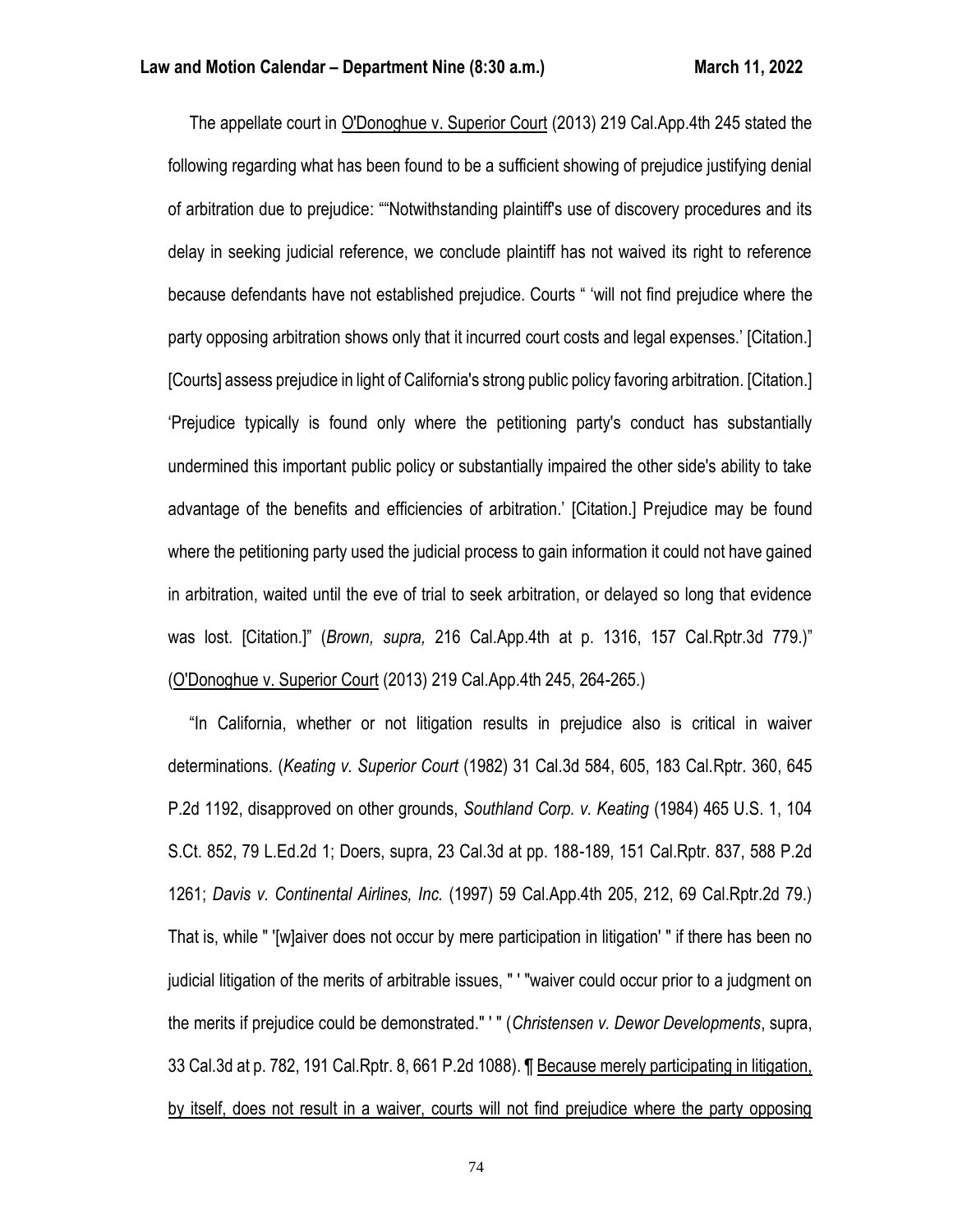arbitration shows only that it incurred court costs and legal expenses. (See *Groom v. Health Net* (2000) 82 Cal.App.4th 1189, 1197, 98 Cal.Rptr.2d 836 [mere expense of responding to motions or other preliminary pleadings filed in court is not the type of prejudice that bars a later petition to compel arbitration]; accord, *Crysen/Montenay Energy Co. v. Shell Oil Co.* (2d Cir.2000) 226 F.3d 160, 163.) ¶ Rather, courts assess prejudice with the recognition that California's arbitration statutes reflect " 'a strong public policy in favor of arbitration as a speedy and relatively inexpensive means of dispute resolution' " and are intended " 'to encourage persons who wish to avoid delays incident to a civil action to obtain an adjustment of their differences by a tribunal of their own choosing.' " (*Moncharsh v. Heily & Blase* (1992) 3 Cal.4th 1, 9, 10 Cal.Rptr.2d 183, 832 P.2d 899.) Prejudice typically is found only where the petitioning party's conduct has substantially undermined this important public policy or substantially impaired the other side's ability to take advantage of the benefits and efficiencies of arbitration. ¶ For example, courts have found prejudice where the petitioning party used the judicial discovery processes to gain information about the other side's case that could not have been gained in arbitration (e.g., *Berman v. Health Net* (2000) 80 Cal.App.4th 1359, 1366, 96 Cal.Rptr.2d 295; *Guess?, Inc. v. Superior Court* (2000) 79 Cal.App.4th 553, 558, 94 Cal.Rptr.2d 201; *Davis v. Continental Airlines, Inc.*, supra, 59 Cal.App.4th at p. 215, 69 Cal.Rptr.2d 79); where a party unduly delayed and waited until the eve of trial to seek arbitration (e.g., *Sobremonte v. Superior Court*, supra, 61 Cal.App.4th at pp. 995-996, 72 Cal.Rptr.2d 43); or where the lengthy nature of the delays associated with the petitioning party's attempts to litigate resulted in lost evidence (e.g., *Christensen v. Dewor Developments*, supra, 33 Cal.3d at p. 784, 191 Cal.Rptr. 8, 661 P.2d 1088)." (Emphasis added.) (Saint Agnes Medical Center v. PacifiCare of California (2003) 31 Cal.4th 1187, 1203-1204.)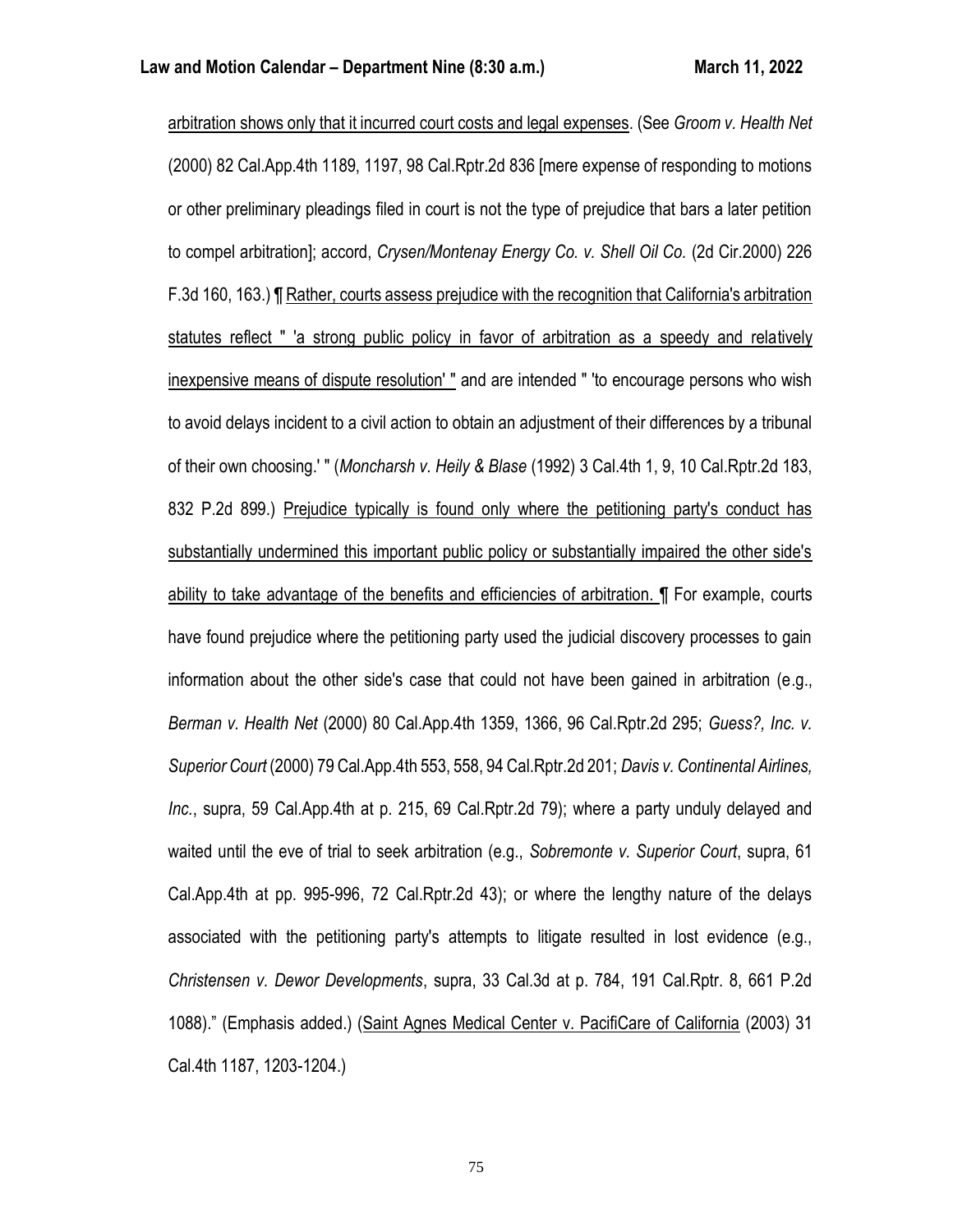"Generally, the determination of waiver is a question of fact, and the trial court's finding, if supported by sufficient evidence, is binding on the appellate court. (*Platt Pacific, Inc. v. Andelson, supra,* 6 Cal.4th at p. 319, 24 Cal.Rptr.2d 597, 862 P.2d 158; see also *Engalla, supra,* 15 Cal.4th at p. 983, 64 Cal.Rptr.2d 843, 938 P.2d 903.) "When, however, the facts are undisputed and only one inference may reasonably be drawn, the issue is one of law and the reviewing court is not bound by the trial court's ruling." (*Platt Pacific, Inc. v. Andelson, supra,* 6 Cal.4th at p. 319, 24 Cal.Rptr.2d 597, 862 P.2d 158.)" (St. Agnes Medical Center v. PacifiCare of California (2003) 31 Cal.4th 1187, 1196.)

 Plaintiff argues that defendant's conduct of filing a motion to quash service of the summons and complaint on the ground that the claims must be litigated in Utah and failure to file the motion to arbitrate until after defendants were unsuccessful in arguing that litigation in the Utah courts was mandated by the agreement waived defendant's right to compel arbitration.

 Defendant, a California Corporation, specially appeared to move to quash service of the summons and complaint on the grounds that the subject agreement provides that the exclusive venue for disputes concerning the agreement is the State of Utah; and the forum selection clause must be respected as the borrower and lender have a reasonable basis for the forum selection as stated in the governing law provision as the borrower plaintiff understood and agreed that the initial lender, Celtic Bank Corp., a Utah Corporation, is located in Utah, makes all credit decisions from lender's office in Utah, the line of credit is made in Utah, and borrower's payments are not accepted until received by the lender in Utah (Complaint, Exhibit A – Loan Agreement, paragraph 44; and Exhibit B – Loan Agreement, paragraph 40.); and upon filing this motion, the plaintiff has the burden to prove valid service of the summons and complaint on defendant.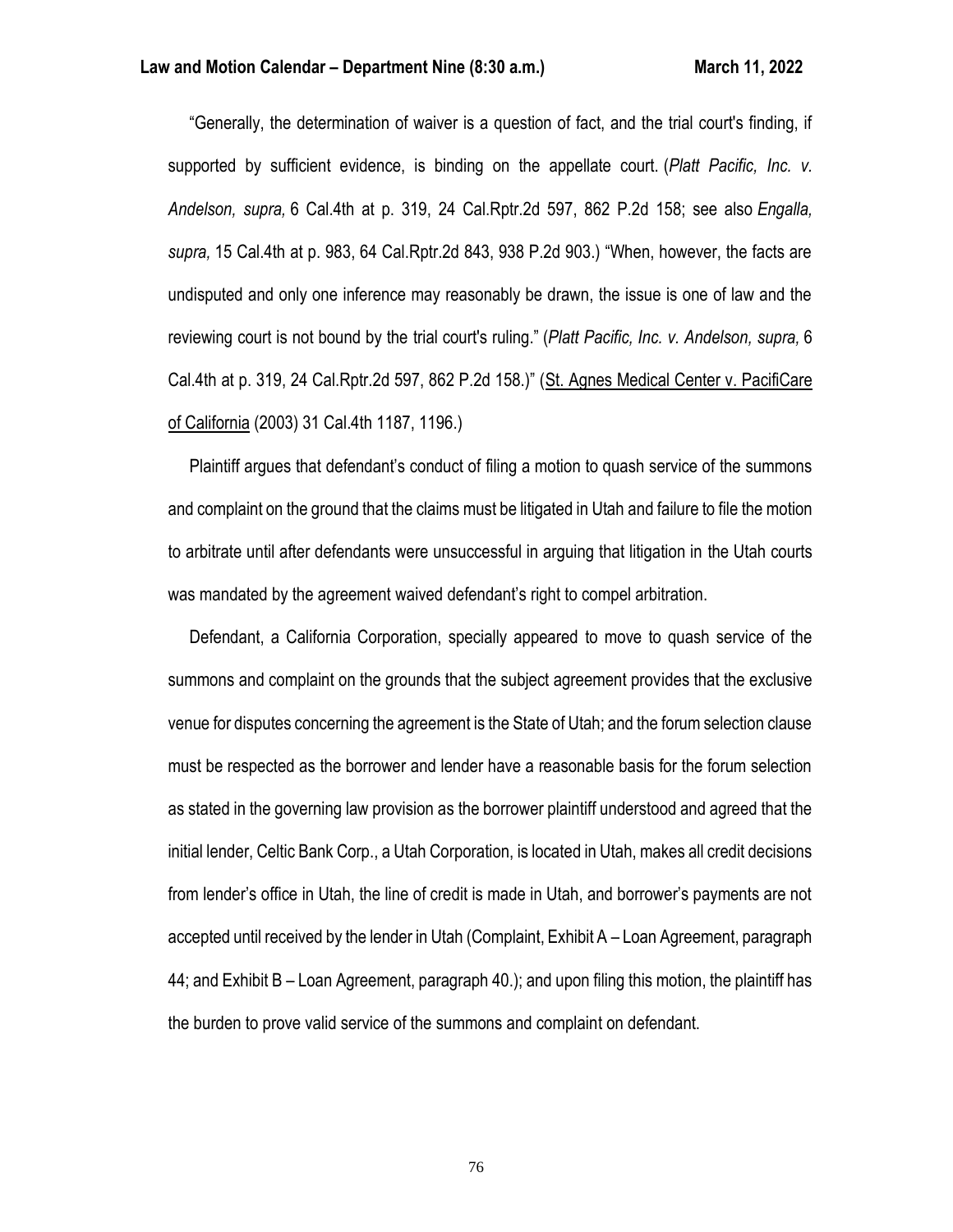On November 19, 2021 the court denied the motion on the ground that the forum choice provision of the agreement was not an exclusive provision and the parties were free to choose Utah as the forum for litigation of the contractual dispute between the parties

 Filing the motion to quash by special appearance was not a general appearance in this litigation. The motion to quash was a preliminary motion regarding the proper forum to prosecute the action and was not a ruling on the merits of the complaint. Mere participation in the litigation, particularly in an initial law and motion proceeding regarding the proper forum is not conduct that has substantially undermined the important and strong public policy favoring agreements for arbitration of disputes or substantially impaired the plaintiff's ability to take advantage of the benefits and efficiencies of arbitration.

 Under the totality of the facts presented, the court finds that there was no waiver of the defendant's right to seek arbitration of the disputes under the arbitration provisions in the loans.

 Defendant's motion to compel arbitration is granted. This action is stayed pending arbitration pursuant to the terms of the agreements.

**TENTATIVE RULING # 11: DEFENDANT'S MOTION TO COMPEL ARBITRATION IS GRANTED. THIS ACTION IS STAYED PENDING ARBITRATION PURSUANT TO THE TERMS OF THE AGREEMENTS. NO HEARING ON THIS MATTER WILL BE HELD (LEWIS V. SUPERIOR COURT (1999) 19 CAL.4TH 1232, 1247.), UNLESS A NOTICE OF INTENT TO APPEAR AND REQUEST FOR ORAL ARGUMENT IS TRANSMITTED ELECTRONICALLY THROUGH THE COURT'S WEBSITE OR BY TELEPHONE TO THE COURT AT (530) 621- 6551 BY 4:00 P.M. ON THE DAY THE TENTATIVE RULING IS ISSUED. NOTICE TO ALL PARTIES OF AN INTENT TO APPEAR MUST BE MADE BY TELEPHONE OR IN PERSON. PROOF OF SERVICE OF SAID NOTICE MUST BE FILED PRIOR TO OR AT THE HEARING. LONG CAUSE HEARINGS MUST BE REQUESTED BY 4:00 P.M. ON THE DAY THE**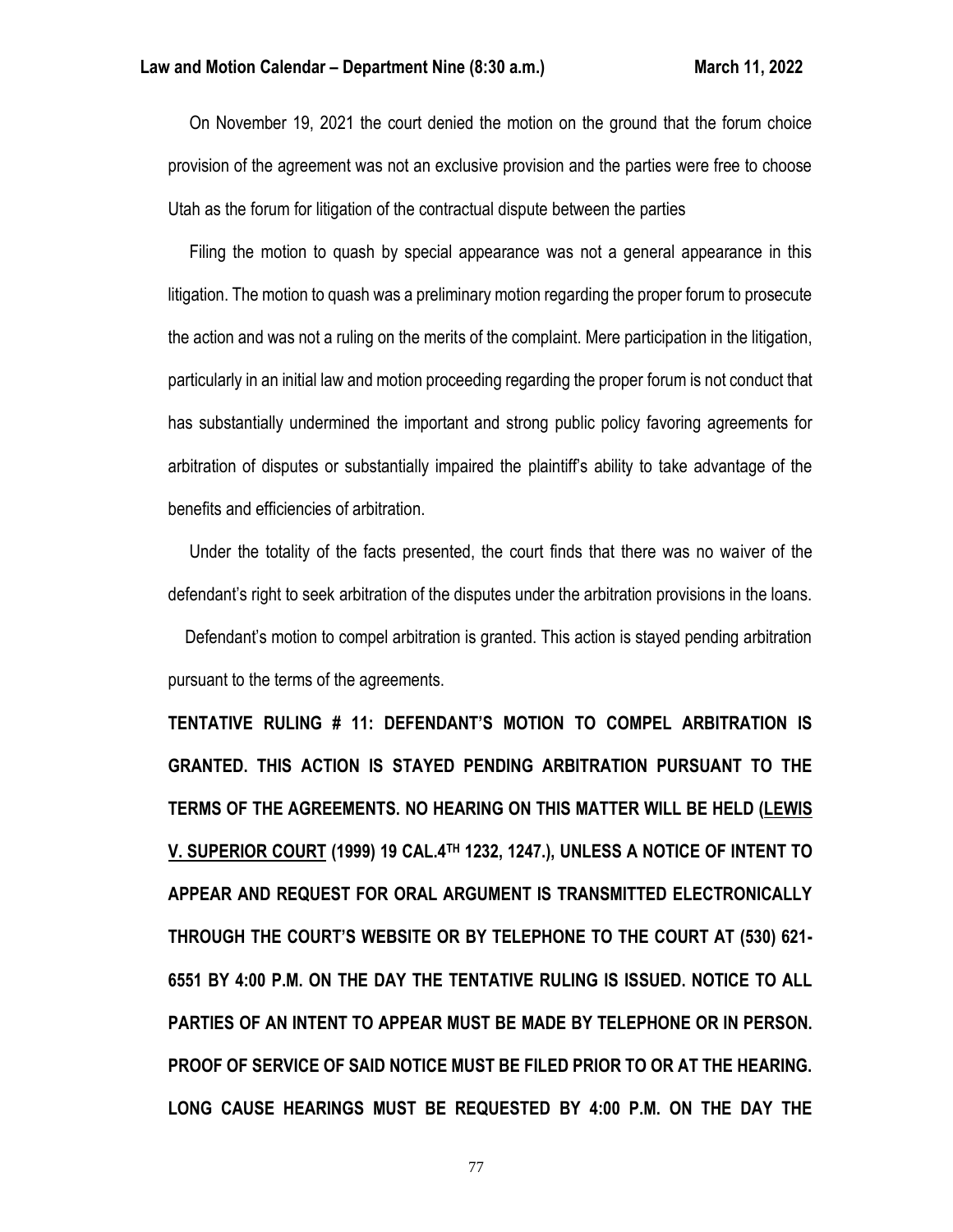**TENTATIVE RULING IS ISSUED AND THE PARTIES ARE PROVIDE THE COURT WITH THREE MUTUALLY AGREEABLE DATES ON FRIDAY AFTERNOONS AT 2:30 P.M. LONG CAUSE ORAL ARGUMENT REQUESTS WILL BE SET FOR HEARING ON ONE OF THE THREE MUTUALLY AGREEABLE DATES ON FRIDAY AFTERNOONS AT 2:30 P.M. THE COURT WILL ADVISE THE PARTIES OF THE LONG CAUSE HEARING DATE AND TIME BY 5:00 P.M. ON THE DAY THE TENTATIVE RULING IS ISSUED. PARTIES MAY PERSONALLY APPEAR AT THE HEARING. IF A PARTY OR PARTIES WISH TO APPEAR TELEPHONICALLY THEY MUST APPEAR BY "VCOURT", WHICH MUST BE SCHEDULED AND PAID THROUGH THE COURT WEBSITE AT www.eldorado.courts.ca.gov/onlineservices/telephonic-appearances. MATTERS IN WHICH THE PARTIES' TOTAL TIME ESTIMATE FOR ARGUMENT IS 15 MINUTES OR LESS WILL BE HEARD ON THE LAW AND MOTION CALENDAR AT 8:30 A.M. ON FRIDAY, MARCH 11, 2022 EITHER IN PERSON OR BY VCOURT TELEPHONIC APPEARANCE UNLESS OTHERWISE NOTIFIED BY THE COURT.**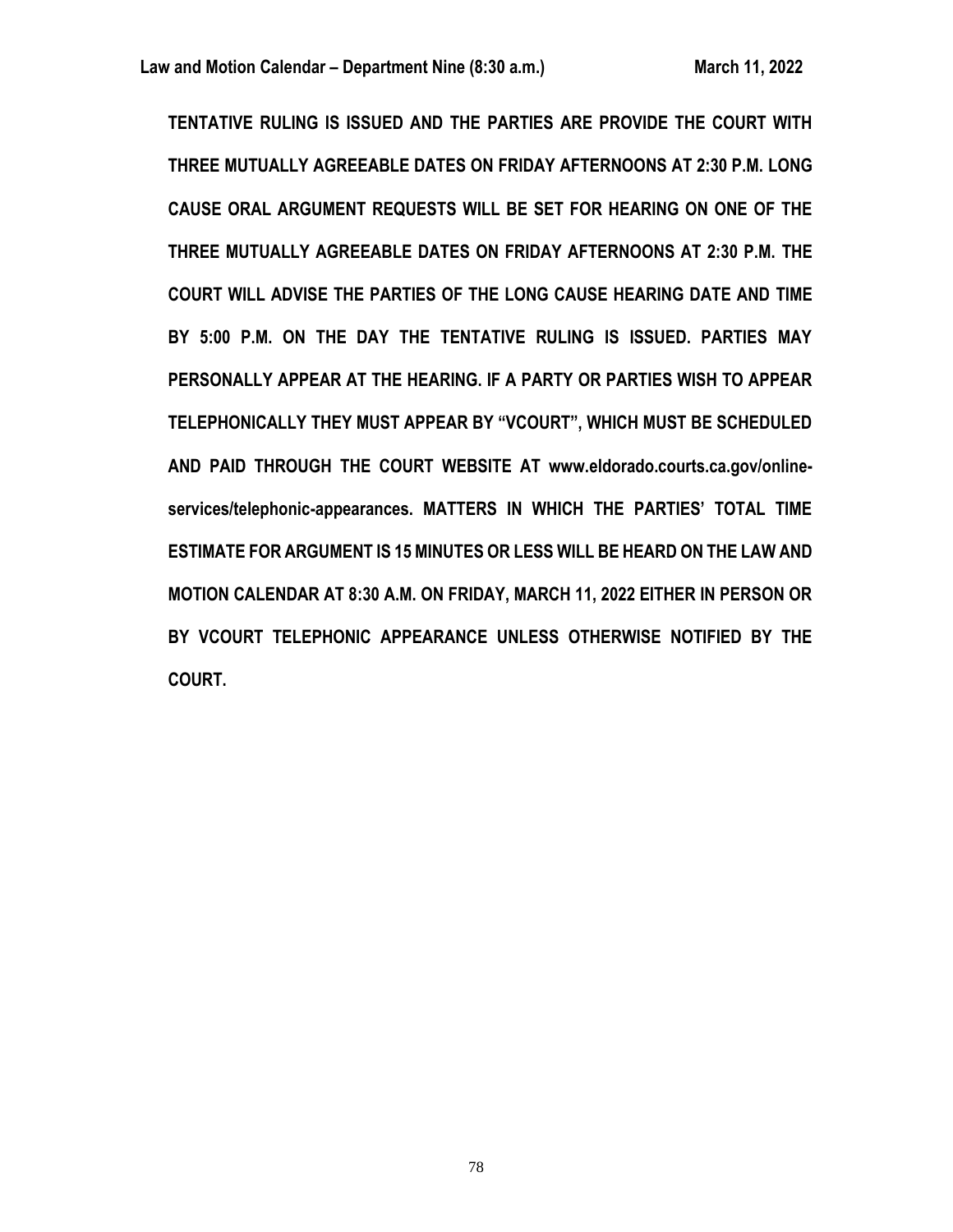# **12. BEAVER v. VRG PROPERTY MANAGEMENT PC-20210482**

- **(1) Defendant's Motion to Compel Answers to Form and Special Interrogatories without Objections.**
- **(2) Defendant's Motion to Compel Responses and Production of Documents without Objections.**
- **(3) Defendant's Motion to Deem Admitted Requests for Admission.**

 Declarations were submitted in support of each motion. Defense counsel declares: on December 28, 2021 form and special interrogatories, requests for production, and requests for admission were served on plaintiff; plaintiff's counsel filed a motion for leave to withdraw as counsel of record for plaintiff on January 3, 2022, which was set for hearing on March 4, 2022; and despite discussions between counsels about responses and production and that plaintiff's counsel stated that plaintiff was provided the discovery for review and completion, plaintiff failed to provide any responses to the discovery propounded.

 Defendant moves to compel answers and production of documents without objections and to deem admitted requests for admission. Defendant also requests an award of monetary sanctions in the total amount of \$3,433.

 The proofs of service in the court's file declare that on February 18, 2022 notice of the hearing and copies of the moving papers were served by email on plaintiff's counsel; and on February 24, 2022 the amended notices of hearing were served by email on plaintiff's counsel.

 On February 24, 2022 the court ordered the time to hear the motions shortened, directed the oppositions were to be filed and served by March 3, 2022, and directed that the replies be filed and served by March 7, 2022.

There are no oppositions to the motions in the court's file.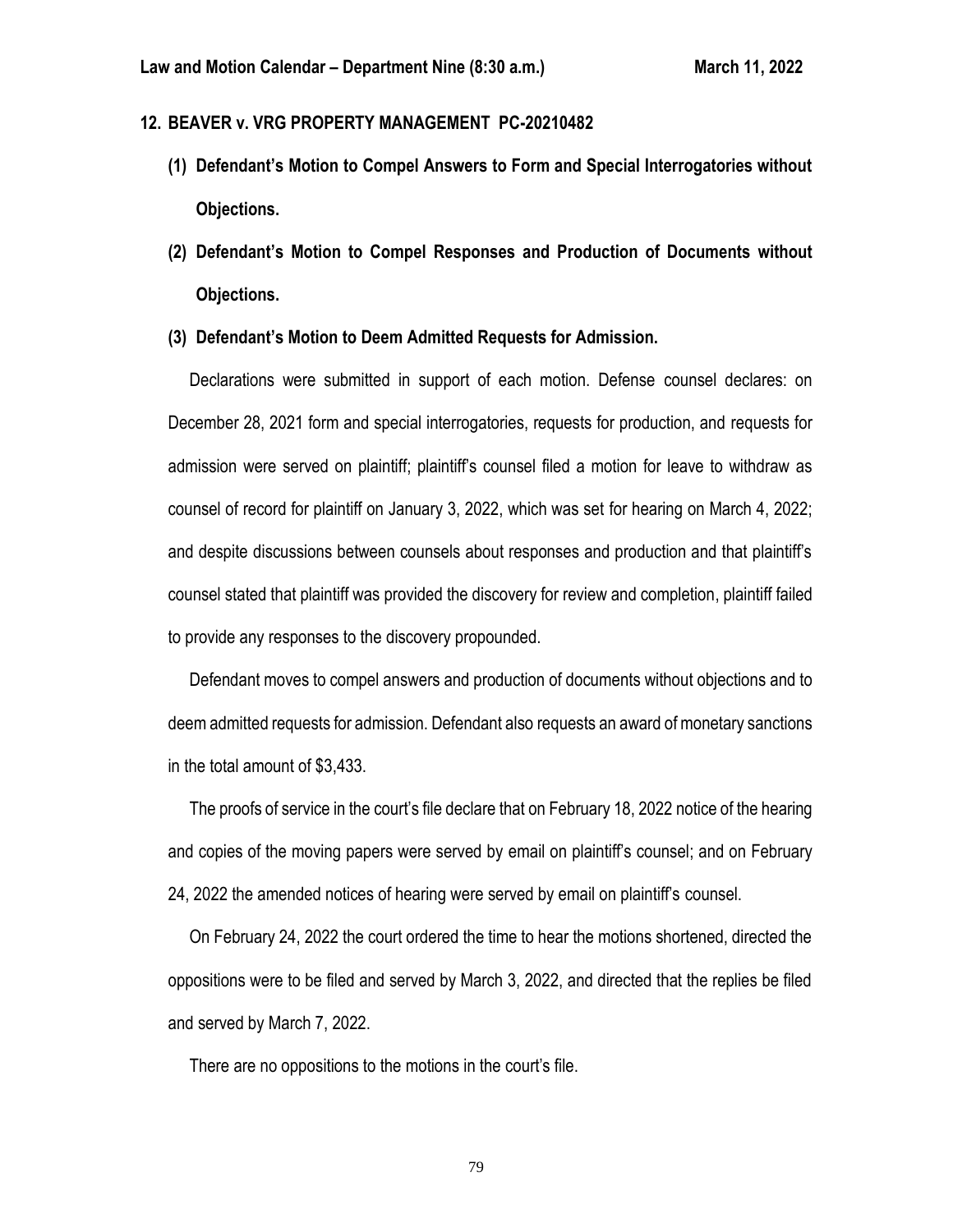The party to whom interrogatories and requests for production have been served must serve responses upon the propounding party within 30 days after service or any other later date the propounding party stipulates to. (Code of Civil Procedure, §§ 2030.260, 2030.270, 2031.260, and 2031.270.) The failure to timely respond waives all objections to the interrogatories and requests and the propounding party may move to compel answers to interrogatories and production of documents. (Code of Civil Procedure, §§ 2030.290 and 2031.300.)

 "If a party to whom requests for admission have been directed fails to serve a timely response, the following rules apply:  $\P$ <sup>\*</sup> \* \* (b) The requesting party may move for an order that the genuineness of any documents and the truth of any matters specified in the requests be deemed admitted, as well as for a monetary sanction under Chapter 7 (commencing with Section 2023.010)." (Code of Civil Procedure, § 2033.280(b).)

 ""If a party to whom requests for admission have been directed fails to serve a timely response, the following rules apply:  $\P$ <sup>\*\*\*</sup>The court shall make this order, unless it finds that the party to whom the requests for admission have been directed has served, before the hearing on the motion, a proposed response to the requests for admission that is in substantial compliance with Section 2033.220. It is mandatory that the court impose a monetary sanction under Chapter 7 (commencing with Section 2023.010) on the party or attorney, or both, whose failure to serve a timely response to requests for admission necessitated this motion." (Code of Civil Procedure, § 2033.280(c).)

 Absent opposition, it appears appropriate under the circumstances to grant the motion to compel answers and production without objections and to deem admitted the requests for admission.

#### **Sanctions**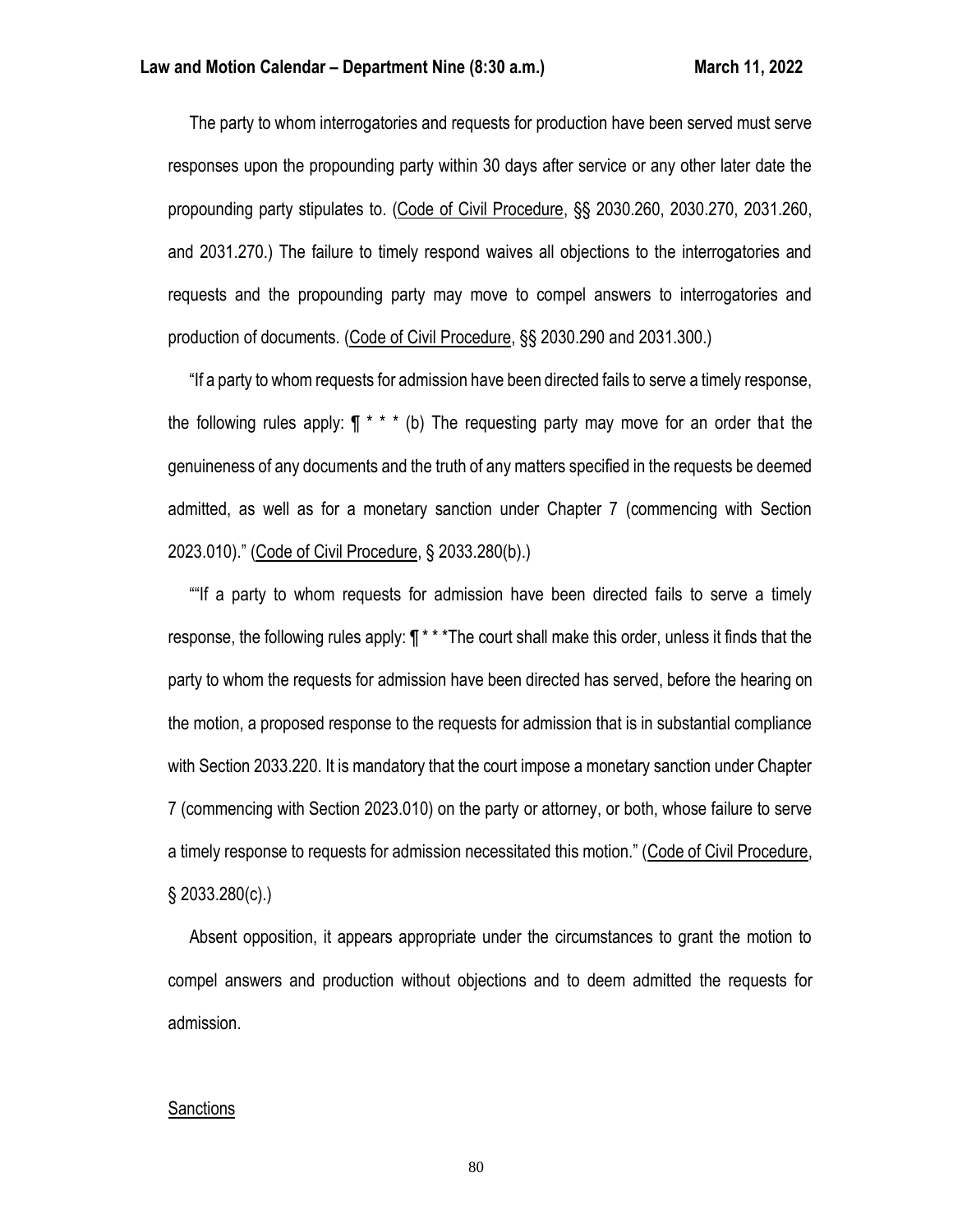Failure to respond to interrogatories, requests for production, and requests for admission is a sanctionable misuse of the discovery process. (Code of Civil Procedure, §§ 2023.010(d), 2023.030, 2030.290(c), 2031.300(c), and 2033.280(c).) The court may award sanctions under the Discovery Act in favor of the moving party even though no opposition to the motion to compel was filed, or the opposition was withdrawn, or the requested discovery was provided to the moving party after the motion was filed. (Rules of Court, Rule 3.1348(a).)

 It appears appropriate under the circumstances presented to order plaintiff to pay defendant the sum of \$1,490 in monetary sanctions.

**TENTATIVE RULING # 12: DEFENDANT'S MOTION TO COMPEL ANSWERS TO FORM AND SPECIAL INTERROGATORIES WITHOUT OBJECTIONS IS GRANTED. PLAINTIFF IS ORDERED TO ANSWER FORM INTERROGATORIES, SET ONE AND SPECIAL INTERROGATORIES, SET ONE WITHOUT OBJECTIONS WITHIN TEN DAYS. DEFENDANT'S MOTION TO COMPEL RESPONSES AND PRODUCTION OF DOCUMENTS WITHOUT OBJECTIONS IS GRANTED. PLAINTIFF IS TO ANSWER REQUESTS FOR PRODUCTION, SET ONE WITHOUT OBJECTIONS AND PRODUCE THE DOCUMENTS REQUESTED WITHOUT OBJECTIONS WITHIN TEN DAYS. DEFENDANT'S MOTION TO DEEM ADMITTED REQUESTS FOR ADMISSION IS GRANTED. THE COURT ORDERS THAT REQUESTS FOR ADMISSION, SET ONE PROPOUNDED UPON PLAINTIFF ARE DEEMED ADMITTED. PLAINTIFF IS FURTHER ORDERED TO PAY DEFENDANT THE SUM OF \$1,490 IN MONETARY SANCTIONS WITHIN TEN DAYS. NO HEARING ON THESE MATTERS WILL BE HELD (LEWIS V. SUPERIOR COURT (1999) 19 CAL.4TH 1232, 1247.), UNLESS A NOTICE OF INTENT TO APPEAR AND REQUEST FOR ORAL ARGUMENT IS TRANSMITTED ELECTRONICALLY THROUGH THE COURT'S WEBSITE OR BY TELEPHONE TO THE COURT AT (530) 621-6551 BY 4:00 P.M. ON THE DAY THE**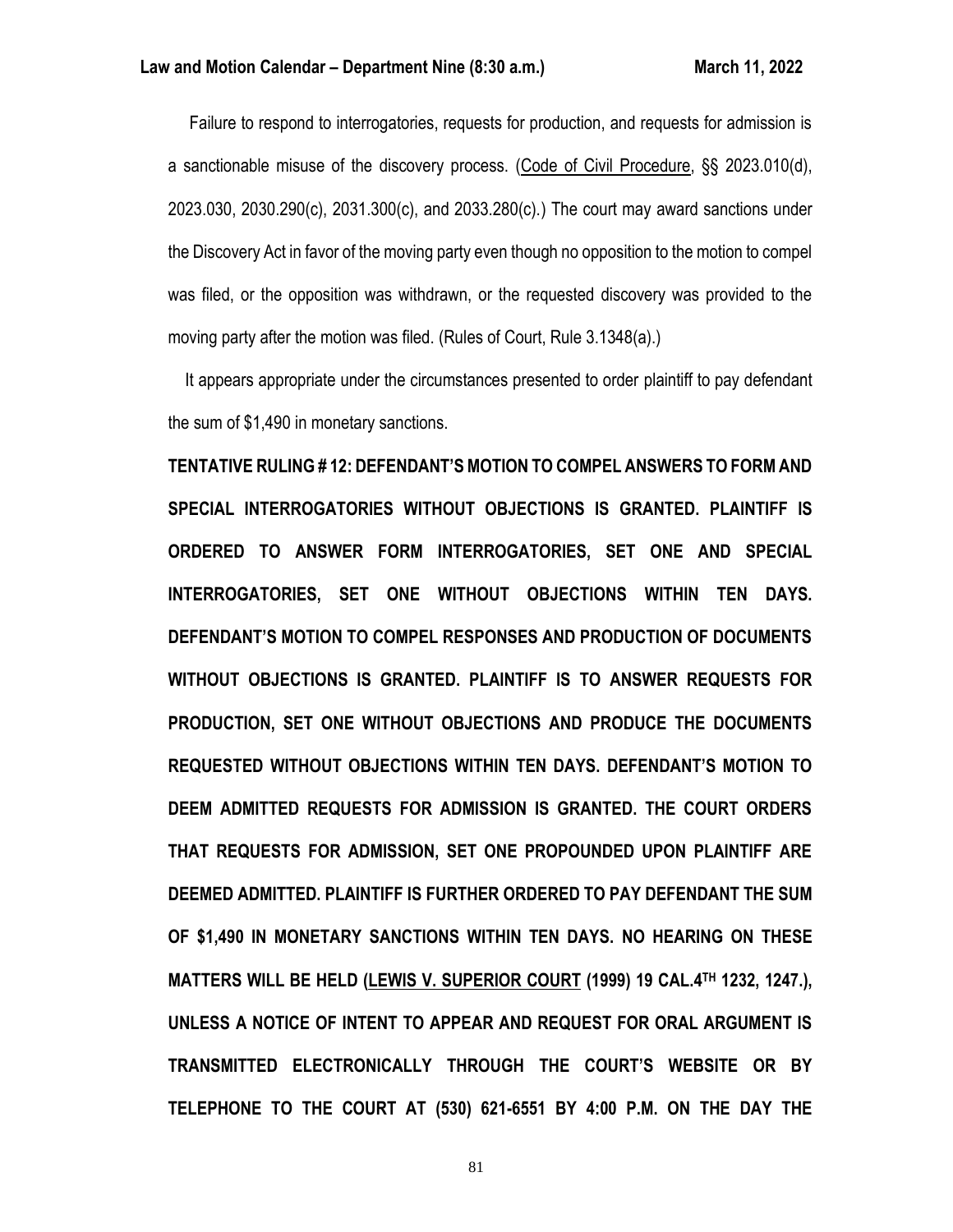**TENTATIVE RULING IS ISSUED. NOTICE TO ALL PARTIES OF AN INTENT TO APPEAR MUST BE MADE BY TELEPHONE OR IN PERSON. PROOF OF SERVICE OF SAID NOTICE MUST BE FILED PRIOR TO OR AT THE HEARING. LONG CAUSE HEARINGS MUST BE REQUESTED BY 4:00 P.M. ON THE DAY THE TENTATIVE RULING IS ISSUED AND THE PARTIES ARE PROVIDE THE COURT WITH THREE MUTUALLY AGREEABLE DATES ON FRIDAY AFTERNOONS AT 2:30 P.M. LONG CAUSE ORAL ARGUMENT REQUESTS WILL BE SET FOR HEARING ON ONE OF THE THREE MUTUALLY AGREEABLE DATES ON FRIDAY AFTERNOONS AT 2:30 P.M. THE COURT WILL ADVISE THE PARTIES OF THE LONG CAUSE HEARING DATE AND TIME BY 5:00 P.M. ON THE DAY THE TENTATIVE RULING IS ISSUED. PARTIES MAY PERSONALLY APPEAR AT THE HEARING. IF A PARTY OR PARTIES WISH TO APPEAR TELEPHONICALLY THEY MUST APPEAR BY "VCOURT", WHICH MUST BE SCHEDULED AND PAID THROUGH THE COURT WEBSITE AT www.eldorado.courts.ca.gov/online-services/telephonic-appearances. MATTERS IN WHICH THE PARTIES' TOTAL TIME ESTIMATE FOR ARGUMENT IS 15 MINUTES OR LESS WILL BE HEARD ON THE LAW AND MOTION CALENDAR AT 8:30 A.M. ON FRIDAY, MARCH 11, 2022 EITHER IN PERSON OR BY VCOURT TELEPHONIC APPEARANCE UNLESS OTHERWISE NOTIFIED BY THE COURT.**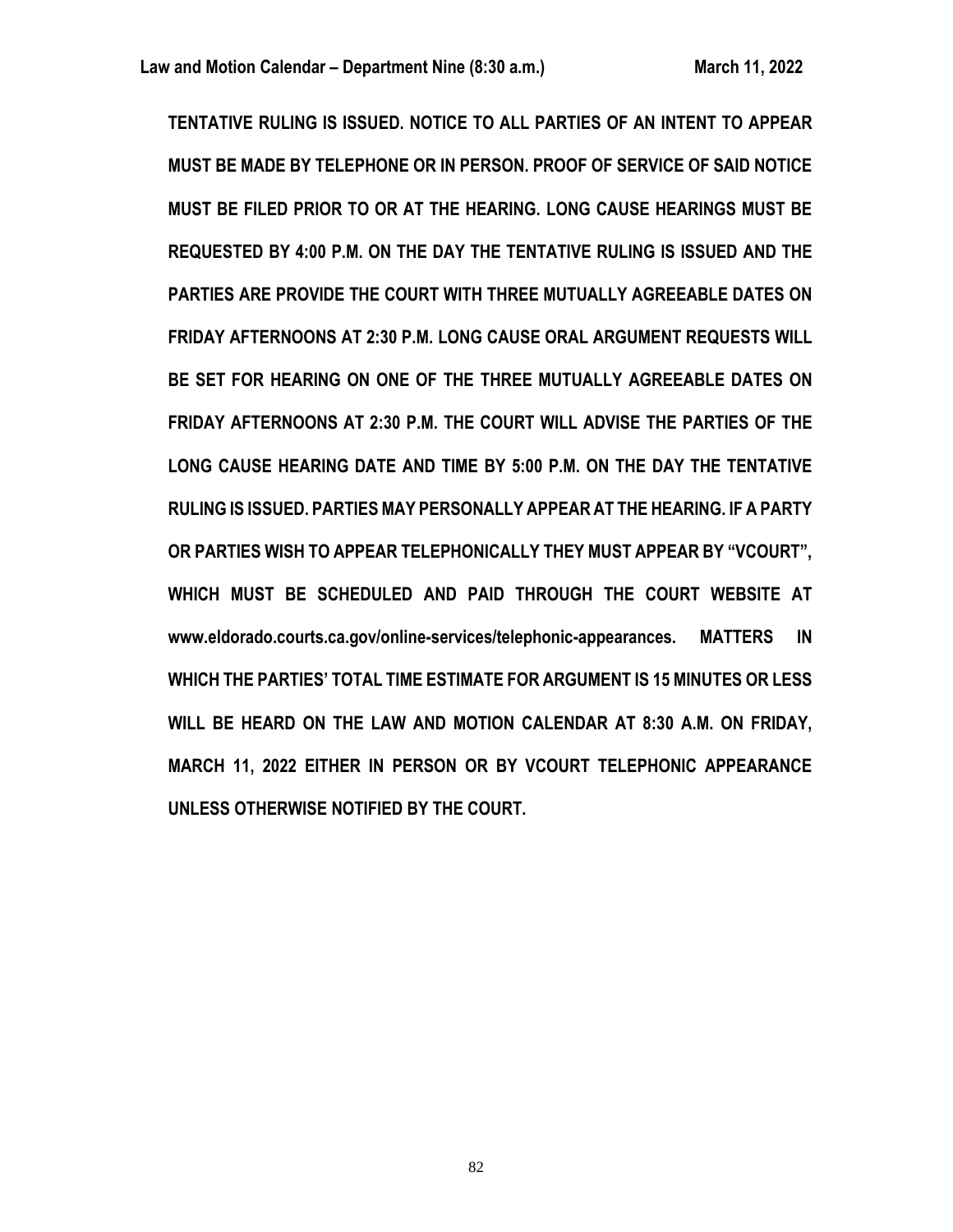### **13. PLOOG v. BELLEI PC-20210314**

### **Defendant Estate of Bellei's Demurrer to Complaint.**

 On January 18, 2021 plaintiffs filed an action to quiet title to certain property on the ground of adverse possession. Defendant Estate of Bellei demurs to the complaint on the following grounds: plaintiffs failed to follow the creditor's claim procedures prior to suing the personal representative of the defendant Estate; plaintiffs failed to include the legal description of the property as required by statute (Code of Civil Procedure, § 761.020(a).); plaintiffs failed to properly name a correct defendant, the personal representative of the Estate or successor in interest of the Estate, as required by statute; plaintiffs did not file an affidavit that complied with Code of Civil Procedure, § 762.030 and included no allegations in the complaint that plaintiffs were unaware of the appointment of a personal representative for decedent Bellei; and the few, brief facts alleged are insufficient to establish the quiet title cause of action.

 On February 28, 2022 plaintiffs exercised their option to file an amended complaint prior to the hearing on the demurrer and not later that the date for filing an opposition to the demurrer. (See Code of Civil Procedure, § 472(a).) The 1st Amended Complaint supersedes the Complaint, making the demurrer moot.

 ""The filing of the first amended complaint rendered [the defendant]'s demurrer moot since ' "an amendatory pleading supersedes the original one, which ceases to perform any function as a pleading. [Citations.]" [Citation.]' " (*Sylmar Air Conditioning v. Pueblo Contracting Services, Inc.* (2004) 122 Cal.App.4th 1049, 1054, 18 Cal.Rptr.3d 882.) ¶ When Strathmann filed the amended complaint, the hearing on the demurrer should have been taken off calendar. (*Barton v. Khan, supra,* 157 Cal.App.4th at p. 1221, 69 Cal.Rptr.3d 238.) Since there was no demurrer for the trial court to rule on, and the amended complaint had superseded the complaint to which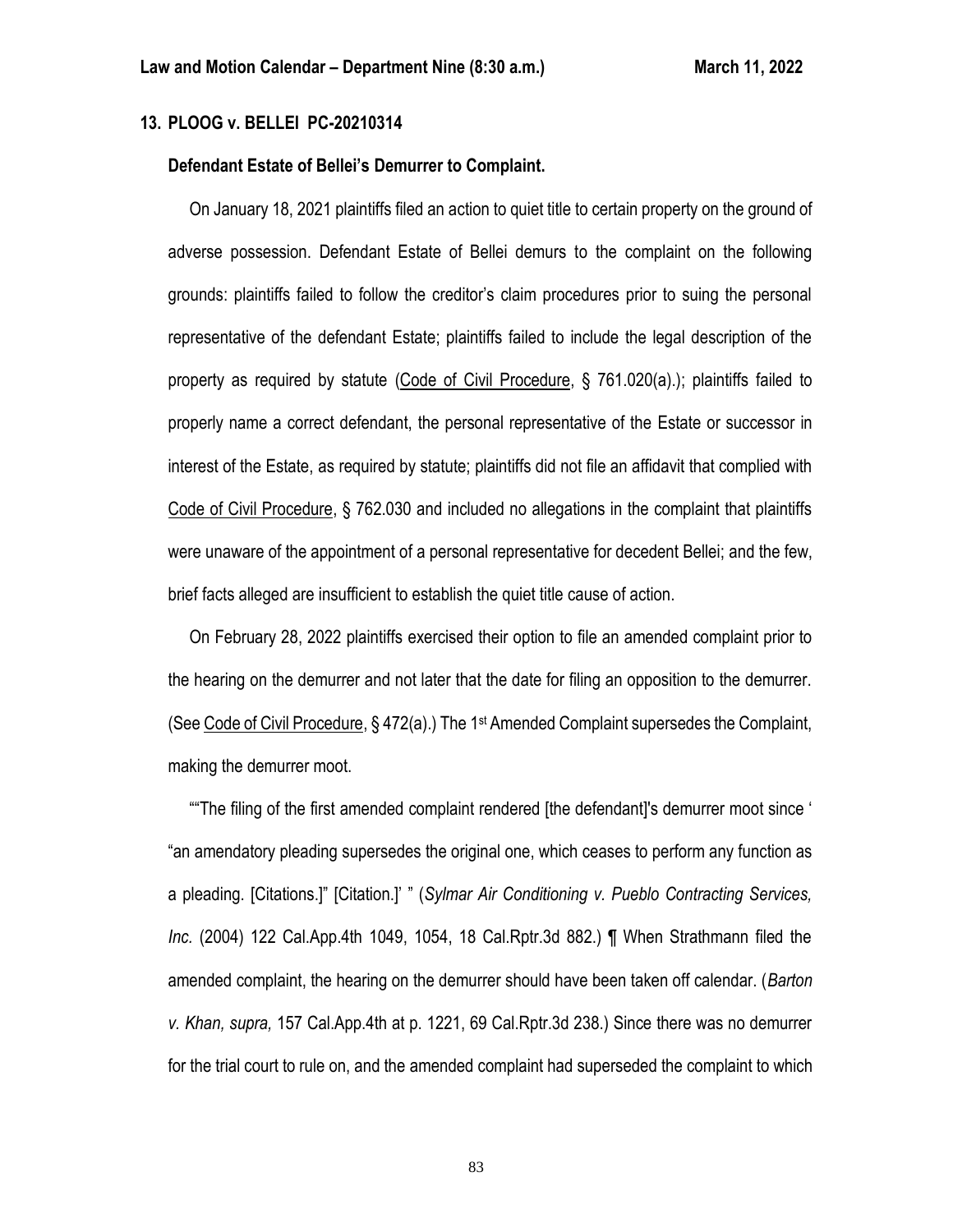the demurrer was directed, we decline to address issues raised by the demurrer." (People ex rel. Strathmann v. Acacia Research Corp. (2012) 210 Cal.App.4th 487, 506.) **TENTATIVE RULING # 13: THE 1ST AMENDED COMPLAINT HAVING RENDERED THE**

**DEMURRER MOOT, THIS MATTER IS DROPPED FROM THE CALENDAR.**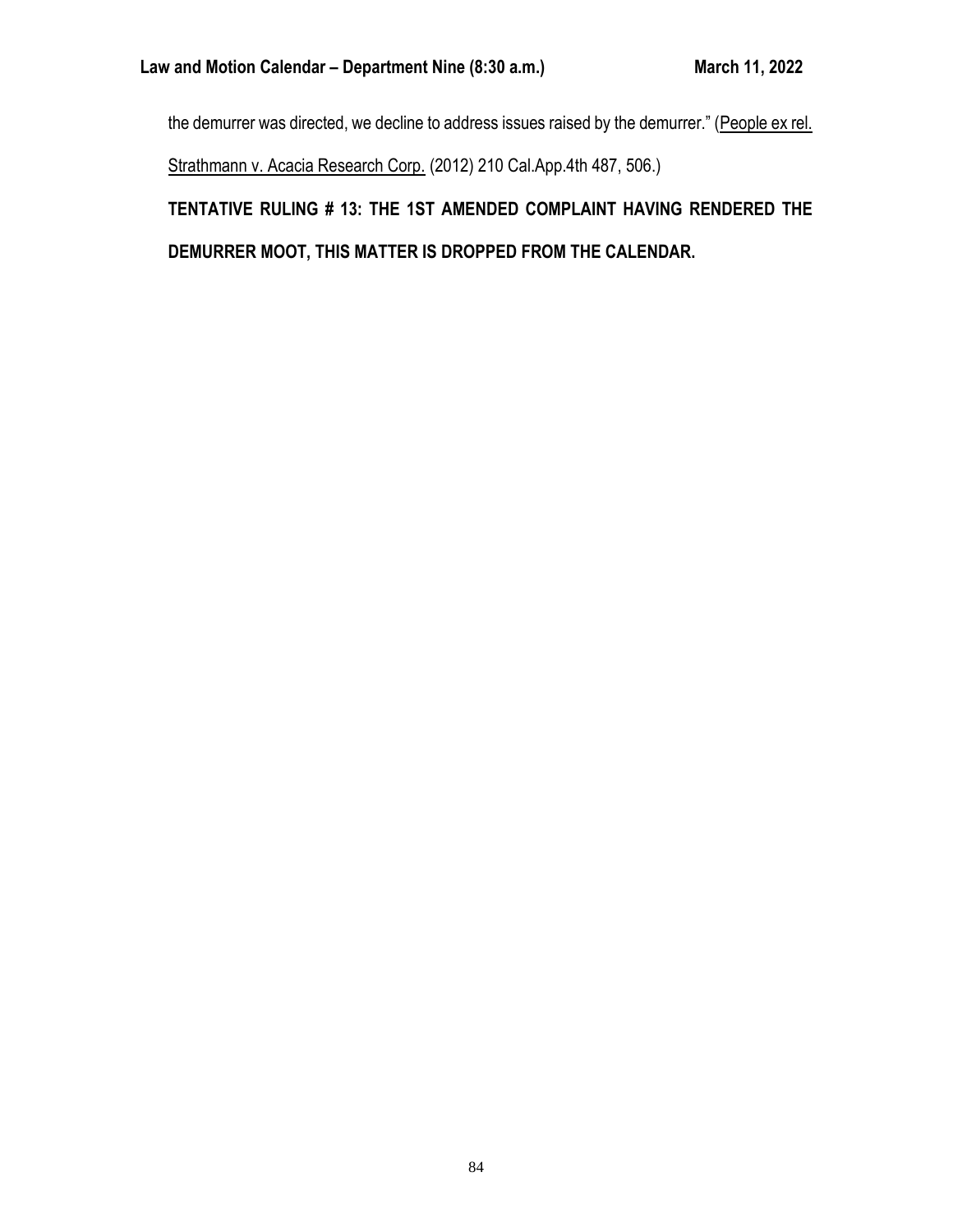## **14. IN RE J.G. WENTWORTH ORIGINATIONS, LLC 22CV0151**

### **Petition to Approve Transfer of Payment Rights.**

 A settlement agreement on the payee's behalf was executed on March 29, 2009 that resulted in annuity payments. Payee R.A. agreed to sell monthly payments commencing May 15, 2039 and ending December 15, 2059 in the total amount of \$1,479,156.92 in payments, which the petitioner states has a present value of \$947,800.87. In exchange, the petition states payee will be paid \$60,000, which the petition states will be used to purchase a new septic system and make needed repairs.

 During the period of August 2015 through October 2021 the payee has completed 19 court approved transactions selling monthly payments from the payee's structured settlement annuities. The  $20<sup>th</sup>$  transaction is awaiting oral argument on the petition to take place at 2:30 p.m. on March 11, 2022 in Department Nine.

 Petitioner seeks an order approving the transfer of the structured settlement payments pursuant to the provisions of Insurance Code, §§ 10134, et seq. on the ground that the transfer of the structured settlement payment rights is fair and reasonable and in the best interest of the payee, taking into account the welfare and support of payee's dependents. (Insurance Code, 10137(a).)

 "No transfer of structured settlement payment rights, either directly or indirectly, shall be effective by a payee domiciled in this state, or by a payee entitled to receive payments under a structured settlement funded by an insurance contract issued by an insurer domiciled in this state or owned by an insurer or corporation domiciled in this state, and no structured settlement obligor or annuity issuer shall be required to make any payment directly or indirectly to a transferee, unless all of the provisions of this section are satisfied." (Insurance Code, § 10136(a).)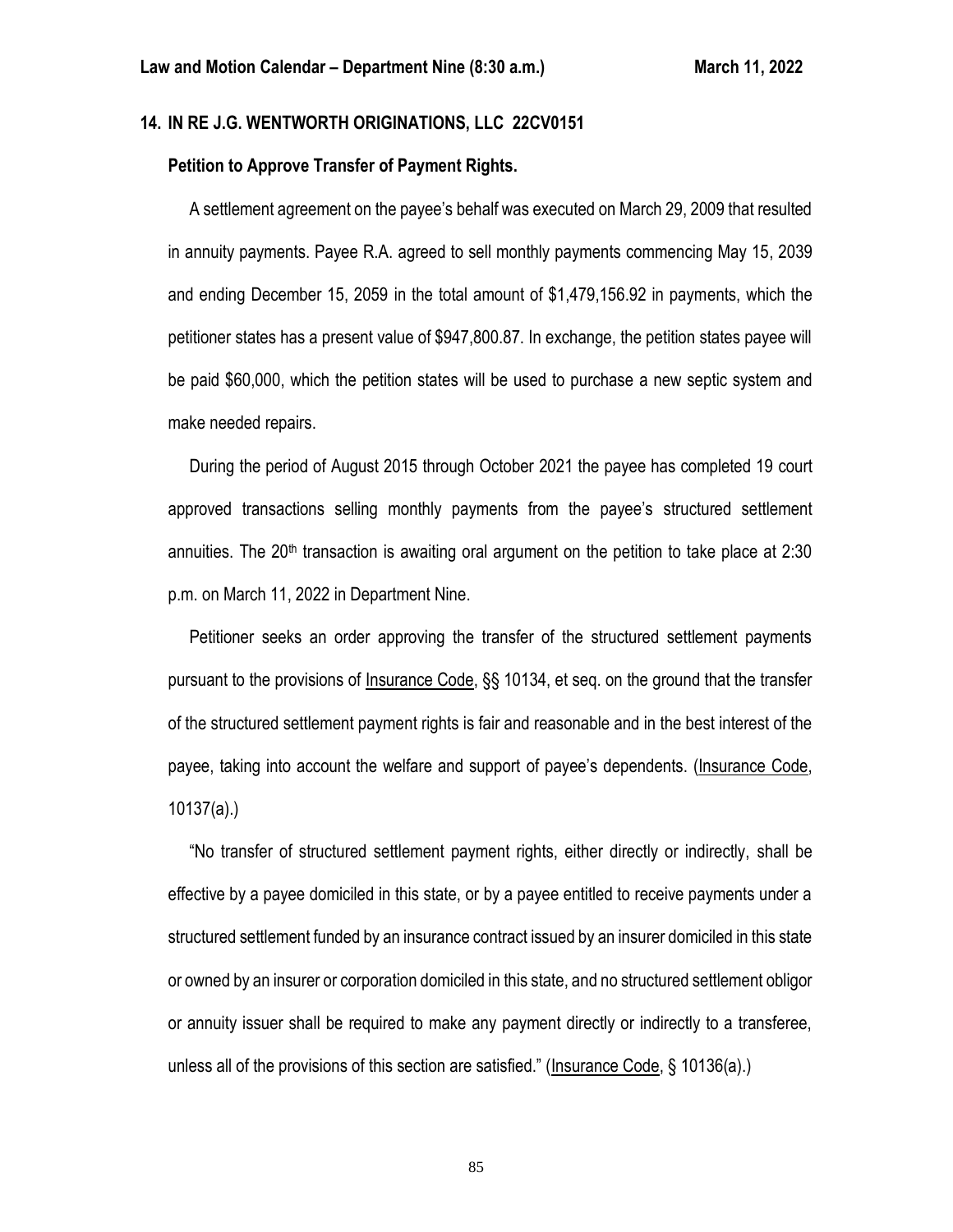There is no declaration of the payee in the court's file that addresses the factors set forth in Insurance Code, §10139.5(b), which the court must consider in exercising its discretion in ruling on the petition

 "When determining whether the proposed transfer should be approved, including whether the transfer is fair, reasonable, and in the payee's best interest, taking into account the welfare and support of the payee's dependents, the court shall consider the totality of the circumstances, including, but not limited to, all of the following: ¶ (1) The reasonable preference and desire of the payee to complete the proposed transaction, taking into account the payee's age, mental capacity, legal knowledge, and apparent maturity level. ¶ (2) The stated purpose of the transfer.  $\P(3)$  The payee's financial and economic situation.  $\P(4)$  The terms of the transaction, including whether the payee is transferring monthly or lump sum payments or all or a portion of his or her future payments. ¶ (5) Whether, when the settlement was completed, the future periodic payments that are the subject of the proposed transfer were intended to pay for the future medical care and treatment of the payee relating to injuries sustained by the payee in the incident that was the subject of the settlement and whether the payee still needs those future payments to pay for that future care and treatment. ¶ (6) Whether, when the settlement was completed, the future periodic payments that are the subject of the proposed transfer were intended to provide for the necessary living expenses of the payee and whether the payee still needs the future structured settlement payments to pay for future necessary living expenses. ¶ (7) Whether the payee is, at the time of the proposed transfer, likely to require future medical care and treatment for the injuries that the payee sustained in connection with the incident that was the subject of the settlement and whether the payee lacks other resources, including insurance, sufficient to cover those future medical expenses. ¶ (8) Whether the payee has other means of income or support, aside from the structured settlement payments that are the subject of the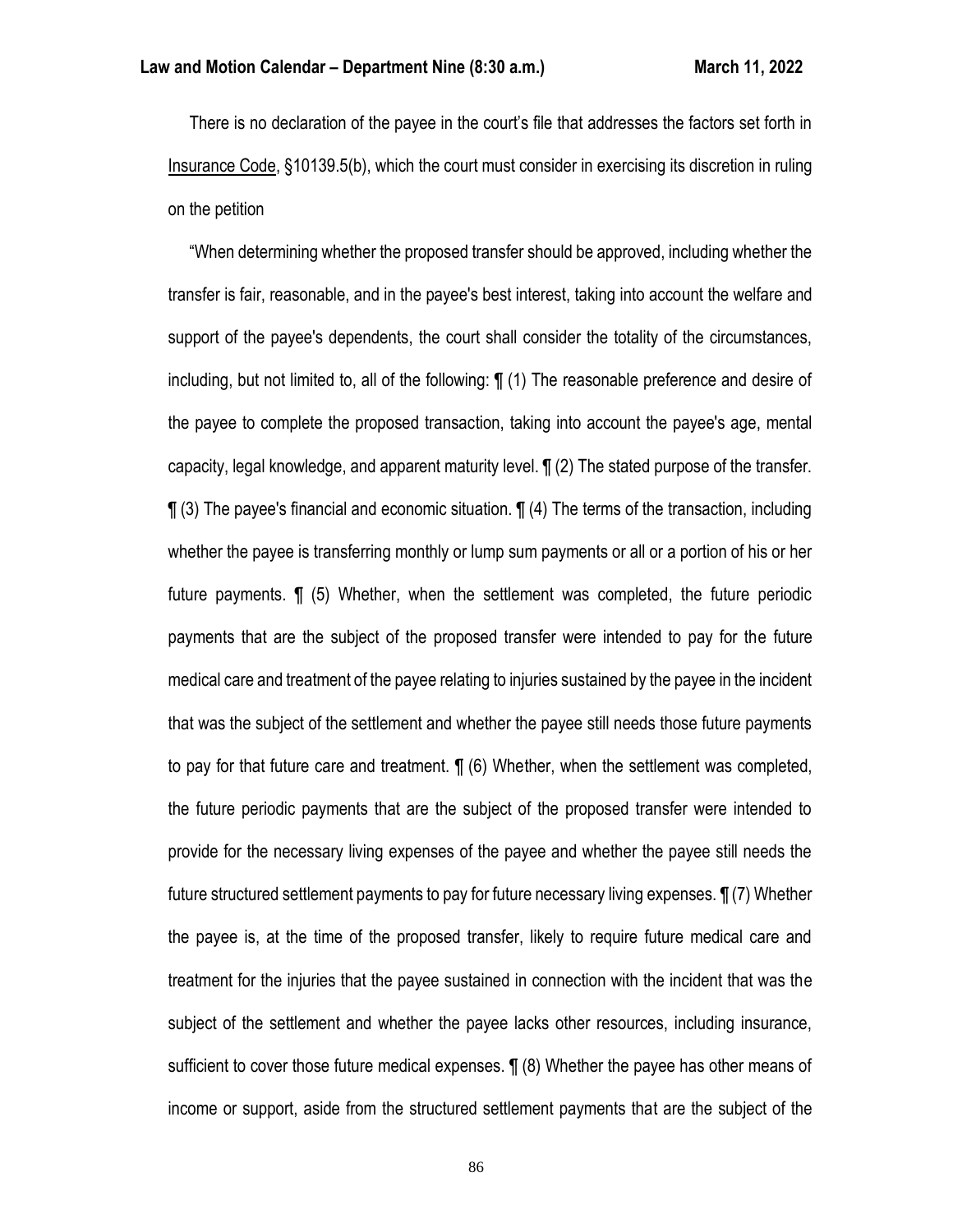proposed transfer, sufficient to meet the payee's future financial obligations for maintenance and support of the payee's dependents, specifically including, but not limited to, the payee's child support obligations, if any. The payee shall disclose to the transferee and the court his or her court-ordered child support or maintenance obligations for the court's consideration. ¶ (9) Whether the financial terms of the transaction, including the discount rate applied to determine the amount to be paid to the payee, the expenses and costs of the transaction for both the payee and the transferee, the size of the transaction, the available financial alternatives to the payee to achieve the payee's stated objectives, are fair and reasonable. ¶ (10) Whether the payee completed previous transactions involving the payee's structured settlement payments and the timing and size of the previous transactions and whether the payee was satisfied with any previous transaction. ¶ (11) Whether the transferee attempted previous transactions involving the payee's structured settlement payments that were denied, or that were dismissed or withdrawn prior to a decision on the merits, within the past five years.  $\P(12)$  Whether, to the best of the transferee's knowledge after making inquiry with the payee, the payee has attempted structured settlement payment transfer transactions with another person or entity, other than the transferee, that were denied, or which were dismissed or withdrawn prior to a decision on the merits, within the past five years. ¶ (13) Whether the payee, or his or her family or dependents, are in or are facing a hardship situation. ¶ (14) Whether the payee received independent legal or financial advice regarding the transaction. The court may deny or defer ruling on the petition for approval of a transfer of structured settlement payment rights if the court believes that the payee does not fully understand the proposed transaction and that independent legal or financial advice regarding the transaction should be obtained by the payee. ¶ (15) Any other factors or facts that the payee, the transferee, or any other interested party calls to the attention of the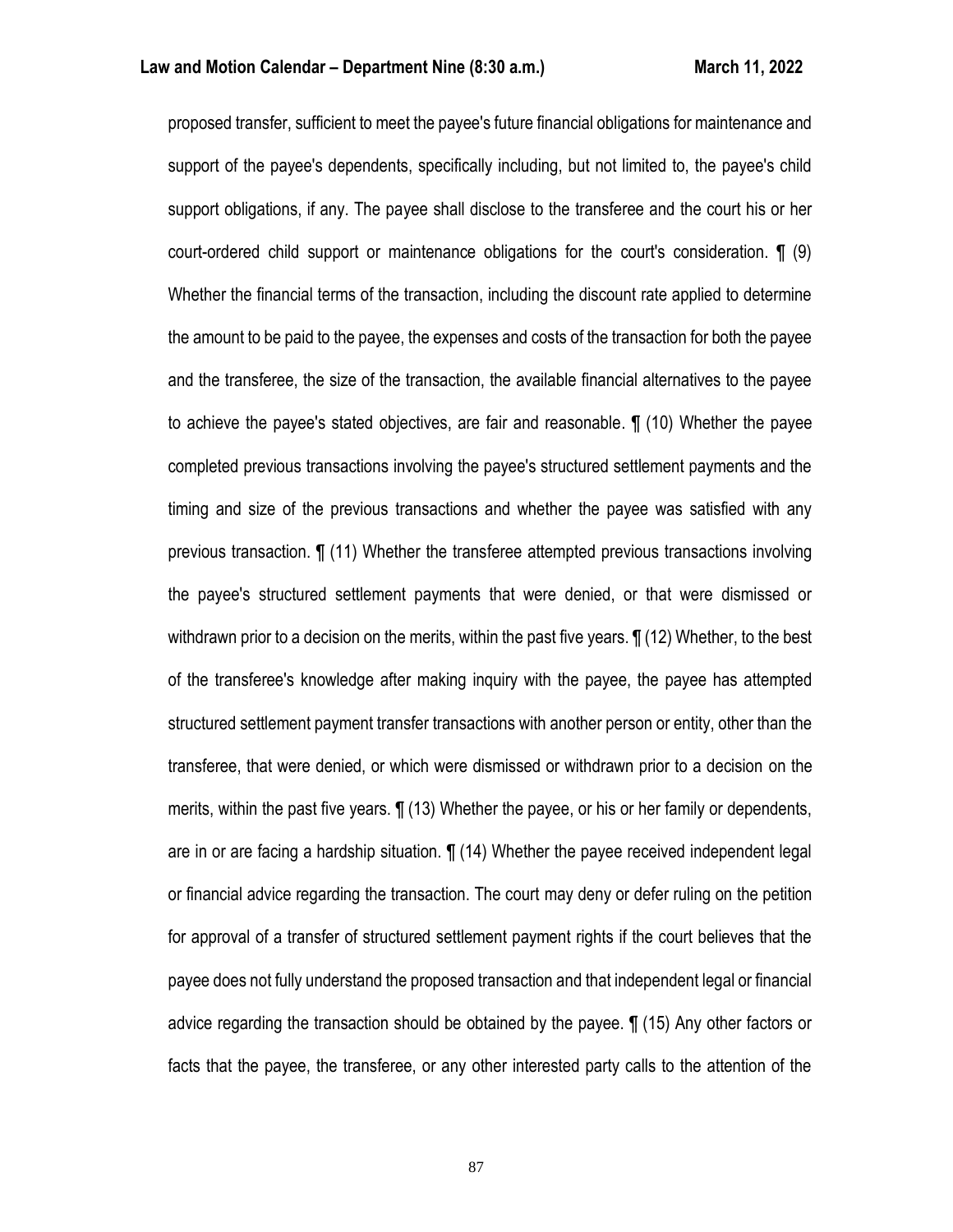reviewing court or that the court determines should be considered in reviewing the transfer." (Insurance Code, §10139.5(b).)

 The court can not rule on the merits of the petition until the payee submits a declaration addressing the above-cited factors.

 Furthermore, due to the number of transactions completed within the past few years regarding the payee's settlement annuities, the court is concerned about whether there remains sufficient income to support the payee and the payee's family, which must be addressed.

 Notice of the hearing and copies of the petitioning papers must be filed and served 20 days prior to the hearing, plus 2 court days when served by express mail. (Insurance Code, §10139.5(f)(2) and Code of Civil Procedure, § 1013(c).)

 The proofs of service in the court's file declare that petitioner served the amended notice of the hearing, the amended petition, and amended supporting documents on the beneficiary/payee of the structured settlement payments, the annuity issuer and the payment obligor by overnight mail on March 1, 2022.

 "At the time of filing a petition pursuant to Section 10139.5 for court approval, the transferee shall file with the Attorney General a copy of the transferee's petition for approval, a copy of the written disclosure statement required by subdivision (a) of Section 10136, a copy of the transfer agreement as defined in subdivision (o) of Section 10134, a copy of the annuity contract, a copy of any qualified assignment agreement, a copy of the underlying structured settlement agreement, a copy of any order or approval of any court or responsible administrative authority authorizing or approving the structured settlement, a copy and proof of notice to the interested parties, and a verified statement from the transferee stating that all of the conditions set forth in Sections 10136, 10137, and 10138 have been met." (Insurance Code, § 10139(a).) "The Attorney General may, but is not required to, review any transfer agreement in order to ensure